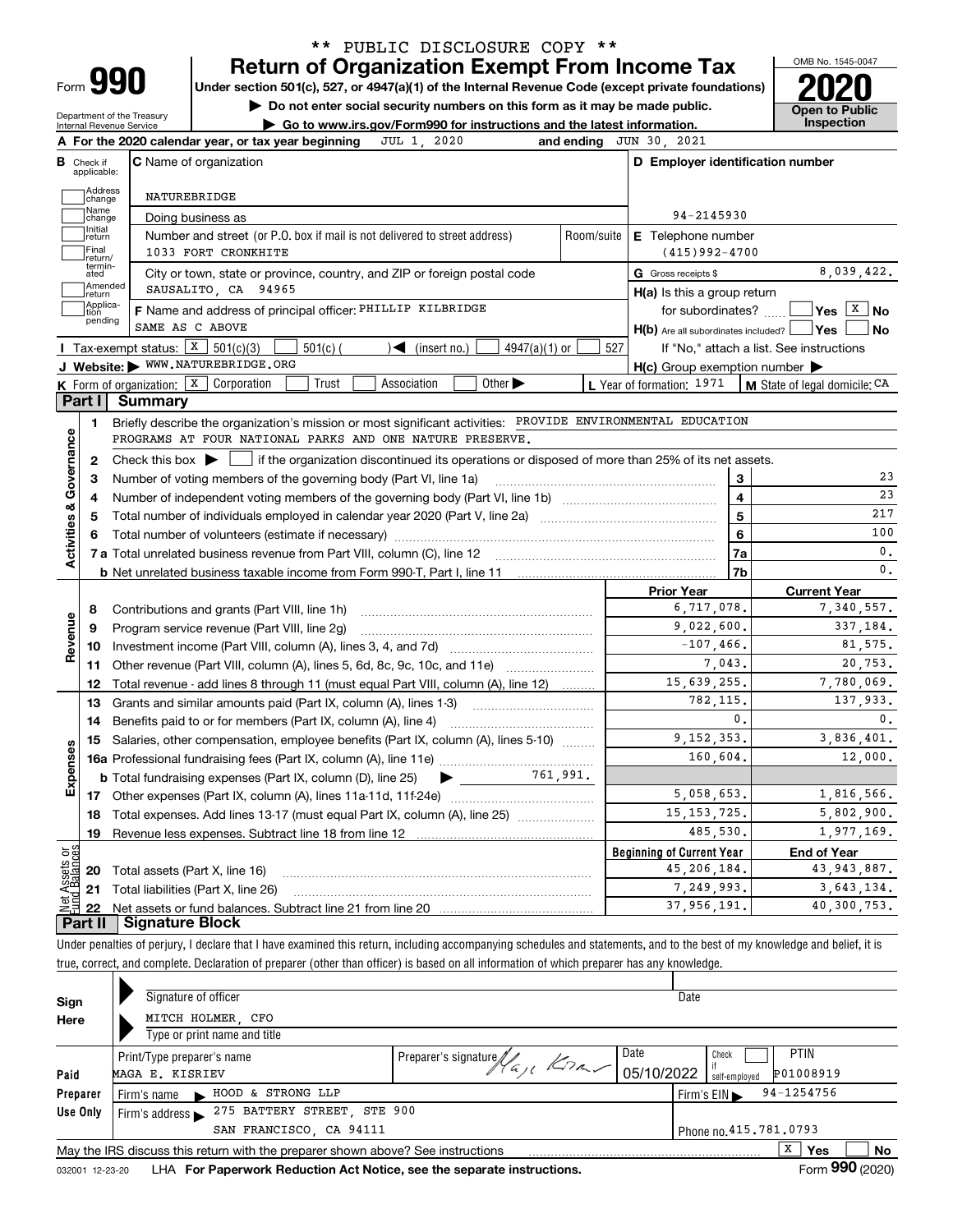(Rev. January 2020)

## **Application for Automatic Extension of Time To File an Exempt Organization Return**

Department of the Treasury Internal Revenue Service

**| File a separate application for each return.**

**| Go to www.irs.gov/Form8868 for the latest information.**

**Electronic filing (e-file).**  You can electronically file Form 8868 to request a 6-month automatic extension of time to file any of the filing of this form, visit www.irs.gov/e-file-providers/e-file-for-charities-and-non-profits. forms listed below with the exception of Form 8870, Information Return for Transfers Associated With Certain Personal Benefit Contracts, for which an extension request must be sent to the IRS in paper format (see instructions). For more details on the electronic

### **Automatic 6-Month Extension of Time.** Only submit original (no copies needed).

All corporations required to file an income tax return other than Form 990-T (including 1120-C filers), partnerships, REMICs, and trusts must use Form 7004 to request an extension of time to file income tax returns.

| Type or                                                                                                                                                                                                                                                                                                                                                                                                                                                                                                                                                                                                                                                                                                                                                                                                                                                                                                                                                                  | Name of exempt organization or other filer, see instructions.                                                                                        | Taxpayer identification number (TIN) |                                   |    |    |                |  |  |  |  |  |
|--------------------------------------------------------------------------------------------------------------------------------------------------------------------------------------------------------------------------------------------------------------------------------------------------------------------------------------------------------------------------------------------------------------------------------------------------------------------------------------------------------------------------------------------------------------------------------------------------------------------------------------------------------------------------------------------------------------------------------------------------------------------------------------------------------------------------------------------------------------------------------------------------------------------------------------------------------------------------|------------------------------------------------------------------------------------------------------------------------------------------------------|--------------------------------------|-----------------------------------|----|----|----------------|--|--|--|--|--|
| print                                                                                                                                                                                                                                                                                                                                                                                                                                                                                                                                                                                                                                                                                                                                                                                                                                                                                                                                                                    | NATUREBRIDGE                                                                                                                                         | 94-2145930                           |                                   |    |    |                |  |  |  |  |  |
| File by the<br>due date for<br>filing your                                                                                                                                                                                                                                                                                                                                                                                                                                                                                                                                                                                                                                                                                                                                                                                                                                                                                                                               | Number, street, and room or suite no. If a P.O. box, see instructions.<br>1033 FORT CRONKHITE                                                        |                                      |                                   |    |    |                |  |  |  |  |  |
| return. See<br>instructions.                                                                                                                                                                                                                                                                                                                                                                                                                                                                                                                                                                                                                                                                                                                                                                                                                                                                                                                                             | City, town or post office, state, and ZIP code. For a foreign address, see instructions.<br>SAUSALITO CA 94965                                       |                                      |                                   |    |    |                |  |  |  |  |  |
|                                                                                                                                                                                                                                                                                                                                                                                                                                                                                                                                                                                                                                                                                                                                                                                                                                                                                                                                                                          | Enter the Return Code for the return that this application is for (file a separate application for each return)                                      |                                      |                                   |    |    |                |  |  |  |  |  |
| Application<br><b>Application</b><br>Return                                                                                                                                                                                                                                                                                                                                                                                                                                                                                                                                                                                                                                                                                                                                                                                                                                                                                                                              |                                                                                                                                                      |                                      |                                   |    |    |                |  |  |  |  |  |
| Is For                                                                                                                                                                                                                                                                                                                                                                                                                                                                                                                                                                                                                                                                                                                                                                                                                                                                                                                                                                   |                                                                                                                                                      | Code                                 | Is For                            |    |    | Code           |  |  |  |  |  |
|                                                                                                                                                                                                                                                                                                                                                                                                                                                                                                                                                                                                                                                                                                                                                                                                                                                                                                                                                                          | Form 990 or Form 990-EZ                                                                                                                              | 01                                   | Form 990-T (corporation)          |    |    | 07             |  |  |  |  |  |
| Form 990-BL                                                                                                                                                                                                                                                                                                                                                                                                                                                                                                                                                                                                                                                                                                                                                                                                                                                                                                                                                              |                                                                                                                                                      | 02                                   | Form 1041-A                       |    |    | 08             |  |  |  |  |  |
|                                                                                                                                                                                                                                                                                                                                                                                                                                                                                                                                                                                                                                                                                                                                                                                                                                                                                                                                                                          | Form 4720 (individual)                                                                                                                               | 03                                   | Form 4720 (other than individual) |    |    | 09             |  |  |  |  |  |
| Form 990-PF                                                                                                                                                                                                                                                                                                                                                                                                                                                                                                                                                                                                                                                                                                                                                                                                                                                                                                                                                              |                                                                                                                                                      | 04                                   | Form 5227                         |    |    | 10             |  |  |  |  |  |
|                                                                                                                                                                                                                                                                                                                                                                                                                                                                                                                                                                                                                                                                                                                                                                                                                                                                                                                                                                          | Form 990-T (sec. 401(a) or 408(a) trust)                                                                                                             | 05                                   | Form 6069                         |    |    | 11             |  |  |  |  |  |
|                                                                                                                                                                                                                                                                                                                                                                                                                                                                                                                                                                                                                                                                                                                                                                                                                                                                                                                                                                          | Form 990-T (trust other than above)                                                                                                                  | 06                                   | Form 8870                         |    |    | 12             |  |  |  |  |  |
| MITCH HOLMER<br>• The books are in the care of > 1033 FORT CRONKHITE - SAUSALITO, CA 94965<br>Telephone No. (415) 992-4700<br>Fax No. $\blacktriangleright$<br>If this is for a Group Return, enter the organization's four digit Group Exemption Number (GEN)<br>. If this is for the whole group, check this<br>. If it is for part of the group, check this box $\blacktriangleright$<br>and attach a list with the names and TINs of all members the extension is for.<br>$box \blacktriangleright$<br>MAY 16, 2022<br>I request an automatic 6-month extension of time until<br>, to file the exempt organization return for<br>1.<br>the organization named above. The extension is for the organization's return for:<br>calendar year or<br>$X$ tax year beginning JUL 1, 2020<br>, and ending JUN 30, 2021<br>Initial return<br>Final return<br>2<br>If the tax year entered in line 1 is for less than 12 months, check reason:<br>Change in accounting period |                                                                                                                                                      |                                      |                                   |    |    |                |  |  |  |  |  |
| За                                                                                                                                                                                                                                                                                                                                                                                                                                                                                                                                                                                                                                                                                                                                                                                                                                                                                                                                                                       | If this application is for Forms 990-BL, 990-PF, 990-T, 4720, or 6069, enter the tentative tax, less<br>any nonrefundable credits. See instructions. |                                      |                                   | За | \$ | $\mathbf{0}$ . |  |  |  |  |  |
| b                                                                                                                                                                                                                                                                                                                                                                                                                                                                                                                                                                                                                                                                                                                                                                                                                                                                                                                                                                        | If this application is for Forms 990-PF, 990-T, 4720, or 6069, enter any refundable credits and                                                      |                                      |                                   |    |    |                |  |  |  |  |  |
|                                                                                                                                                                                                                                                                                                                                                                                                                                                                                                                                                                                                                                                                                                                                                                                                                                                                                                                                                                          | estimated tax payments made. Include any prior year overpayment allowed as a credit.                                                                 |                                      |                                   | Зb | \$ | $\mathbf{0}$ . |  |  |  |  |  |
| c                                                                                                                                                                                                                                                                                                                                                                                                                                                                                                                                                                                                                                                                                                                                                                                                                                                                                                                                                                        | <b>Balance due.</b> Subtract line 3b from line 3a. Include your payment with this form, if required, by                                              |                                      |                                   |    |    |                |  |  |  |  |  |
|                                                                                                                                                                                                                                                                                                                                                                                                                                                                                                                                                                                                                                                                                                                                                                                                                                                                                                                                                                          | using EFTPS (Electronic Federal Tax Payment System). See instructions.                                                                               |                                      |                                   | Зc | S  | 0.             |  |  |  |  |  |
| instructions.                                                                                                                                                                                                                                                                                                                                                                                                                                                                                                                                                                                                                                                                                                                                                                                                                                                                                                                                                            | Caution: If you are going to make an electronic funds withdrawal (direct debit) with this Form 8868, see Form 8453-EO and Form 8879-EO for payment   |                                      |                                   |    |    |                |  |  |  |  |  |

**HA** For Privacy Act and Paperwork Reduction Act Notice, see instructions. **Both Conservant Conservant Conservant Conservant Conservant Conservant Conservation Act Notice, see instructions.** LHA

023841 04-01-20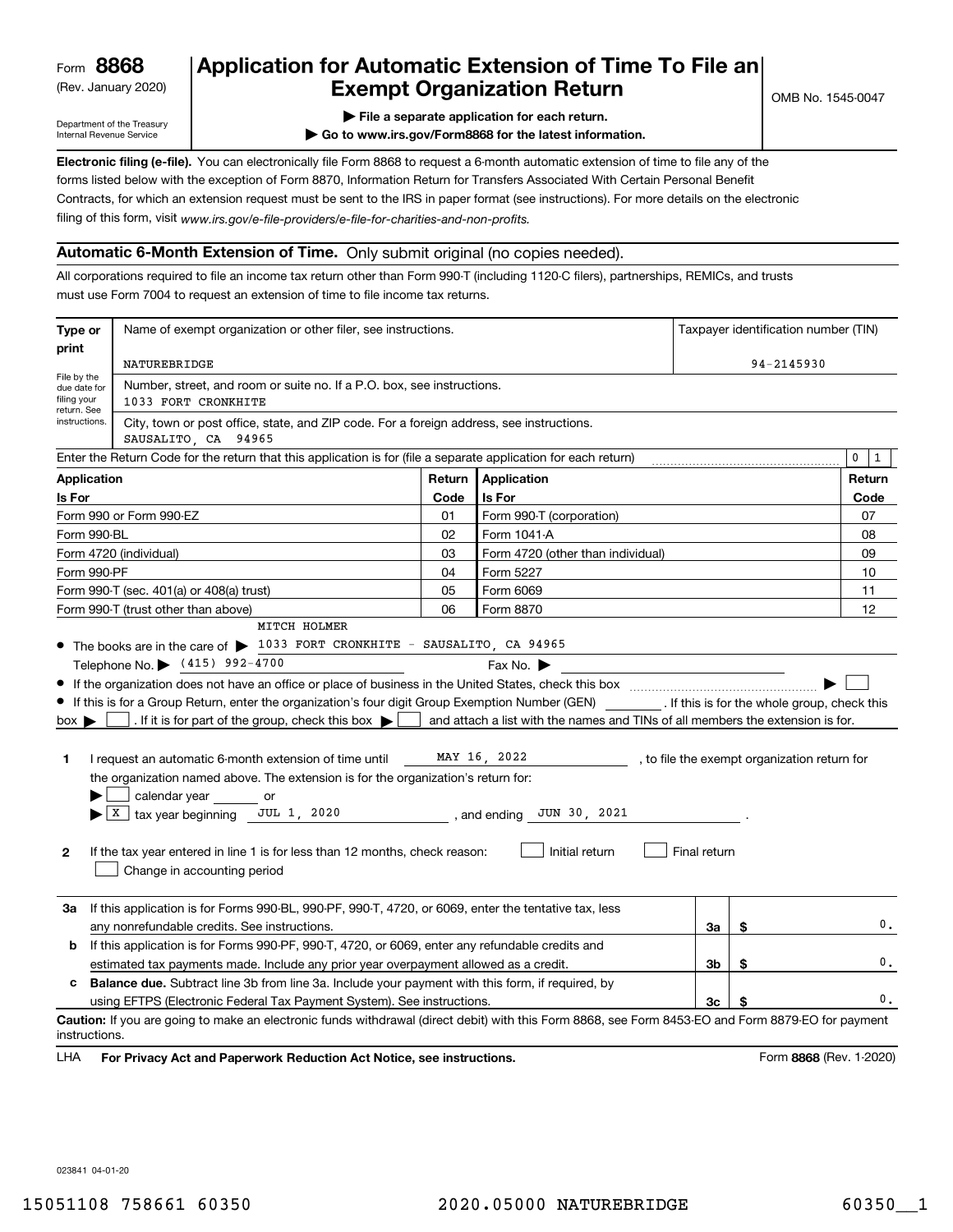|              | Part III   Statement of Program Service Accomplishments                                                                                                                         | X         |
|--------------|---------------------------------------------------------------------------------------------------------------------------------------------------------------------------------|-----------|
|              |                                                                                                                                                                                 |           |
| 1            | Briefly describe the organization's mission:<br>TO CONNECT YOUNG PEOPLE TO THE WONDER AND SCIENCE OF THE NATURAL                                                                |           |
|              | WORLD IGNITING SELF-DISCOVERY AND INSPIRING STEWARDSHIP OF OUR                                                                                                                  |           |
|              | PLANET.                                                                                                                                                                         |           |
|              |                                                                                                                                                                                 |           |
| $\mathbf{2}$ | Did the organization undertake any significant program services during the year which were not listed on the                                                                    |           |
|              | $\sqrt{\mathsf{Yes}}$ $\sqrt{\mathsf{X}}$ No                                                                                                                                    |           |
|              | If "Yes," describe these new services on Schedule O.                                                                                                                            |           |
| 3            | <b>X</b> Yes<br>Did the organization cease conducting, or make significant changes in how it conducts, any program services?<br>If "Yes," describe these changes on Schedule O. | ∣No       |
| 4            | Describe the organization's program service accomplishments for each of its three largest program services, as measured by expenses.                                            |           |
|              | Section 501(c)(3) and 501(c)(4) organizations are required to report the amount of grants and allocations to others, the total expenses, and                                    |           |
|              | revenue, if any, for each program service reported.                                                                                                                             |           |
| 4a           | (Code: ) (Expenses \$ 3,719,566. including grants of \$ 137,933. ) (Revenue \$                                                                                                  | 337, 184. |
|              | NATUREBRIDGE CONNECTS YOUNG PEOPLE TO THE WONDER AND SCIENCE OF THE                                                                                                             |           |
|              | NATURAL WORLD, IGNITING SELF-DISCOVERY AND INSPIRING STEWARDSHIP OF OUR                                                                                                         |           |
|              | PLANET. WE DELIVER HANDS-ON ENVIRONMENTAL SCIENCE PROGRAMS IN SOME OF                                                                                                           |           |
|              | THE WORLD'S MOST BEAUTIFUL CLASSROOMS-OUR NATIONAL PARKS. FOUNDED IN                                                                                                            |           |
|              | 1971, OUR CAMPUSES ARE LOCATED IN YOSEMITE NATIONAL PARK, GOLDEN GATE                                                                                                           |           |
|              | NATIONAL RECREATION AREA, OLYMPIC NATIONAL PARK, PRINCE WILLIAM FOREST                                                                                                          |           |
|              | PARK AND THE NATURE CONSERVANCY'S JACK AND LAURA DANGERMOND PRESERVE.                                                                                                           |           |
|              |                                                                                                                                                                                 |           |
|              | NATUREBRIDGE'S SCHOOL & GROUP ENVIRONMENTAL SCIENCE PROGRAMS TAKE YOUNG                                                                                                         |           |
|              | PEOPLE FROM ALL BACKGROUNDS OUT OF THE CLASSROOM AND INTO THE OUTDOORS                                                                                                          |           |
|              | FOR THREE- TO FIVE-DAY OVERNIGHT EXPERIENCES. WITH CHILDREN IMMERSED IN                                                                                                         |           |
|              |                                                                                                                                                                                 |           |
|              |                                                                                                                                                                                 |           |
|              |                                                                                                                                                                                 |           |
| 4c           | ) (Revenue \$<br>(Code:<br>) (Expenses \$<br>including grants of \$                                                                                                             |           |
|              |                                                                                                                                                                                 |           |
|              |                                                                                                                                                                                 |           |
| 4d           | Other program services (Describe on Schedule O.)<br>(Expenses \$<br>including grants of \$<br>(Revenue \$                                                                       |           |
| 4e           | 3,719,566.<br>Total program service expenses                                                                                                                                    |           |
|              | Form 990 (2020)<br>SEE SCHEDULE O FOR CONTINUATION(S)                                                                                                                           |           |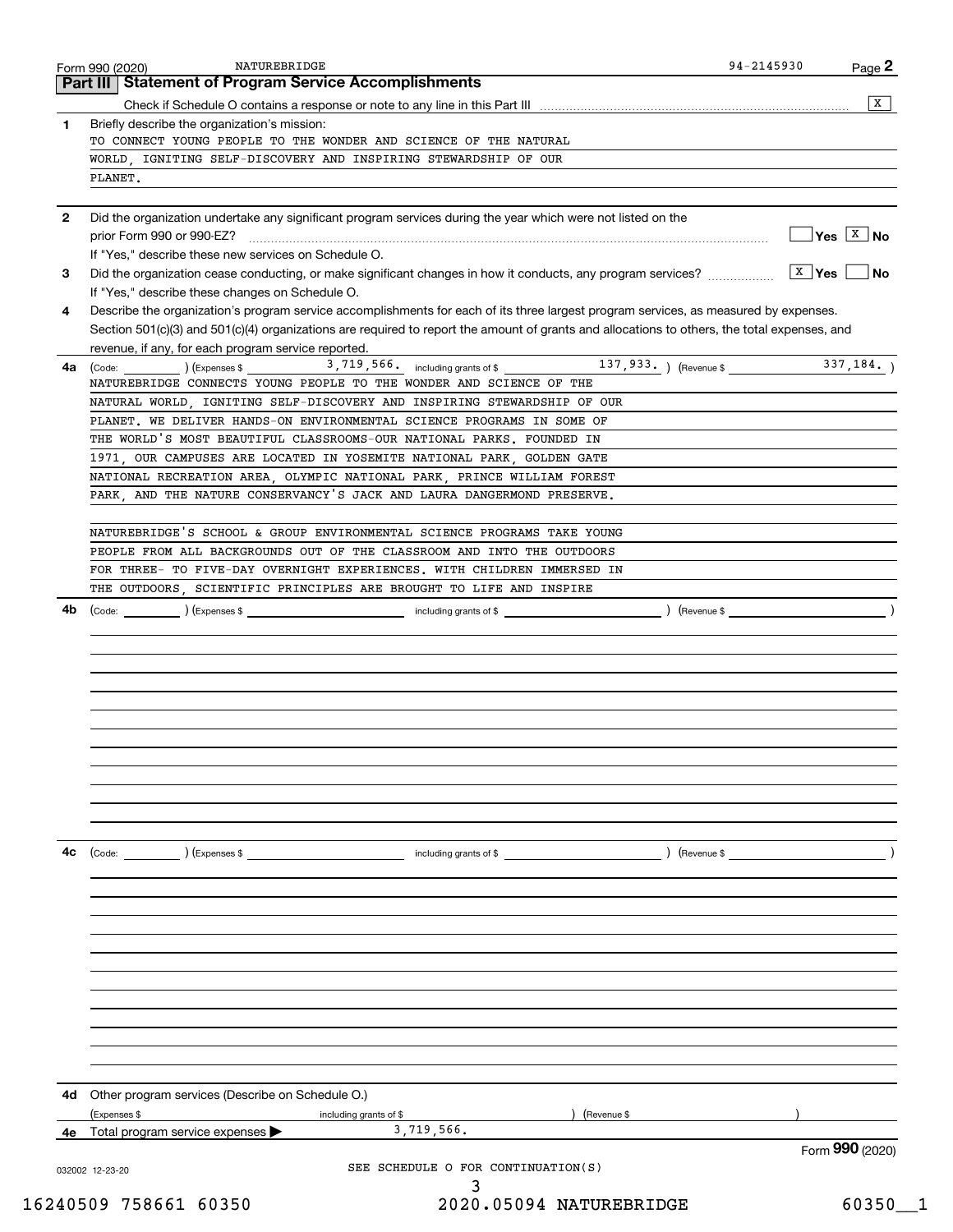|     | 94-2145930<br>NATUREBRIDGE<br>Form 990 (2020)                                                                                                                                                                              |                 |     | Page $3$        |
|-----|----------------------------------------------------------------------------------------------------------------------------------------------------------------------------------------------------------------------------|-----------------|-----|-----------------|
|     | <b>Part IV   Checklist of Required Schedules</b>                                                                                                                                                                           |                 |     |                 |
|     |                                                                                                                                                                                                                            |                 | Yes | No              |
| 1   | Is the organization described in section $501(c)(3)$ or $4947(a)(1)$ (other than a private foundation)?                                                                                                                    |                 |     |                 |
|     |                                                                                                                                                                                                                            | 1               | х   |                 |
| 2   |                                                                                                                                                                                                                            | $\mathbf{2}$    | x   |                 |
| 3   | Did the organization engage in direct or indirect political campaign activities on behalf of or in opposition to candidates for                                                                                            |                 |     |                 |
|     |                                                                                                                                                                                                                            | 3               |     | х               |
| 4   | Section 501(c)(3) organizations. Did the organization engage in lobbying activities, or have a section 501(h) election in effect                                                                                           |                 |     |                 |
|     |                                                                                                                                                                                                                            | 4               |     | x               |
| 5   | Is the organization a section 501(c)(4), 501(c)(5), or 501(c)(6) organization that receives membership dues, assessments, or                                                                                               |                 |     |                 |
|     |                                                                                                                                                                                                                            | 5               |     | x               |
| 6   | Did the organization maintain any donor advised funds or any similar funds or accounts for which donors have the right to                                                                                                  |                 |     |                 |
|     | provide advice on the distribution or investment of amounts in such funds or accounts? If "Yes," complete Schedule D, Part I                                                                                               | 6               |     | x               |
|     |                                                                                                                                                                                                                            |                 |     |                 |
| 7   | Did the organization receive or hold a conservation easement, including easements to preserve open space,                                                                                                                  | $\overline{7}$  |     | x               |
|     |                                                                                                                                                                                                                            |                 |     |                 |
| 8   | Did the organization maintain collections of works of art, historical treasures, or other similar assets? If "Yes," complete                                                                                               |                 |     | x               |
|     |                                                                                                                                                                                                                            | 8               |     |                 |
| 9   | Did the organization report an amount in Part X, line 21, for escrow or custodial account liability, serve as a custodian for                                                                                              |                 |     |                 |
|     | amounts not listed in Part X; or provide credit counseling, debt management, credit repair, or debt negotiation services?                                                                                                  |                 |     |                 |
|     |                                                                                                                                                                                                                            | 9               |     | х               |
| 10  | Did the organization, directly or through a related organization, hold assets in donor-restricted endowments                                                                                                               |                 |     |                 |
|     |                                                                                                                                                                                                                            | 10              | х   |                 |
| 11  | If the organization's answer to any of the following questions is "Yes," then complete Schedule D, Parts VI, VII, VIII, IX, or X                                                                                           |                 |     |                 |
|     | as applicable.                                                                                                                                                                                                             |                 |     |                 |
|     | a Did the organization report an amount for land, buildings, and equipment in Part X, line 10? If "Yes," complete Schedule D.                                                                                              |                 |     |                 |
|     |                                                                                                                                                                                                                            | 11a             | х   |                 |
|     | <b>b</b> Did the organization report an amount for investments - other securities in Part X, line 12, that is 5% or more of its total                                                                                      |                 |     |                 |
|     |                                                                                                                                                                                                                            | 11 <sub>b</sub> |     | х               |
|     | c Did the organization report an amount for investments - program related in Part X, line 13, that is 5% or more of its total                                                                                              |                 |     |                 |
|     |                                                                                                                                                                                                                            | 11c             |     | х               |
|     | d Did the organization report an amount for other assets in Part X, line 15, that is 5% or more of its total assets reported in                                                                                            |                 |     |                 |
|     |                                                                                                                                                                                                                            | 11d             |     | x               |
|     | e Did the organization report an amount for other liabilities in Part X, line 25? If "Yes," complete Schedule D, Part X                                                                                                    | 11e             | Х   |                 |
| f   | Did the organization's separate or consolidated financial statements for the tax year include a footnote that addresses                                                                                                    |                 |     |                 |
|     | the organization's liability for uncertain tax positions under FIN 48 (ASC 740)? If "Yes," complete Schedule D, Part X                                                                                                     | 11f             | х   |                 |
|     | 12a Did the organization obtain separate, independent audited financial statements for the tax year? If "Yes," complete                                                                                                    |                 |     |                 |
|     |                                                                                                                                                                                                                            | 12a             | X   |                 |
|     | <b>b</b> Was the organization included in consolidated, independent audited financial statements for the tax year?                                                                                                         |                 |     |                 |
|     |                                                                                                                                                                                                                            | 12 <sub>b</sub> |     | x               |
| 13  | If "Yes," and if the organization answered "No" to line 12a, then completing Schedule D, Parts XI and XII is optional<br>Is the organization a school described in section 170(b)(1)(A)(ii)? If "Yes," complete Schedule E | 13              |     | X               |
|     |                                                                                                                                                                                                                            |                 |     | X               |
| 14a | Did the organization maintain an office, employees, or agents outside of the United States?<br>Did the organization have aggregate revenues or expenses of more than \$10,000 from grantmaking, fundraising, business,     | 14a             |     |                 |
| b   |                                                                                                                                                                                                                            |                 |     |                 |
|     | investment, and program service activities outside the United States, or aggregate foreign investments valued at \$100,000                                                                                                 |                 |     | x               |
|     | Did the organization report on Part IX, column (A), line 3, more than \$5,000 of grants or other assistance to or for any                                                                                                  | 14b             |     |                 |
| 15  |                                                                                                                                                                                                                            |                 |     |                 |
|     |                                                                                                                                                                                                                            | 15              |     | x               |
| 16  | Did the organization report on Part IX, column (A), line 3, more than \$5,000 of aggregate grants or other assistance to                                                                                                   |                 |     |                 |
|     |                                                                                                                                                                                                                            | 16              |     | x               |
| 17  | Did the organization report a total of more than \$15,000 of expenses for professional fundraising services on Part IX,                                                                                                    |                 |     |                 |
|     |                                                                                                                                                                                                                            | 17              |     | x               |
| 18  | Did the organization report more than \$15,000 total of fundraising event gross income and contributions on Part VIII, lines                                                                                               |                 |     |                 |
|     |                                                                                                                                                                                                                            | 18              |     | x               |
| 19  | Did the organization report more than \$15,000 of gross income from gaming activities on Part VIII, line 9a? If "Yes."                                                                                                     |                 |     |                 |
|     |                                                                                                                                                                                                                            | 19              |     | x               |
|     |                                                                                                                                                                                                                            | 20a             |     | X               |
|     | b If "Yes" to line 20a, did the organization attach a copy of its audited financial statements to this return?                                                                                                             | 20 <sub>b</sub> |     |                 |
| 21  | Did the organization report more than \$5,000 of grants or other assistance to any domestic organization or                                                                                                                |                 |     |                 |
|     |                                                                                                                                                                                                                            | 21              | х   |                 |
|     | 032003 12-23-20                                                                                                                                                                                                            |                 |     | Form 990 (2020) |

Form 990 (2020) MATUREBRIDGE MATUREBRIDGE AND SALE SERVICE STATES AND RESERVE SERVICE SERVICE SERVICE SERVICE S

94-2145930

NATUREBRIDGE

032003 12-23-20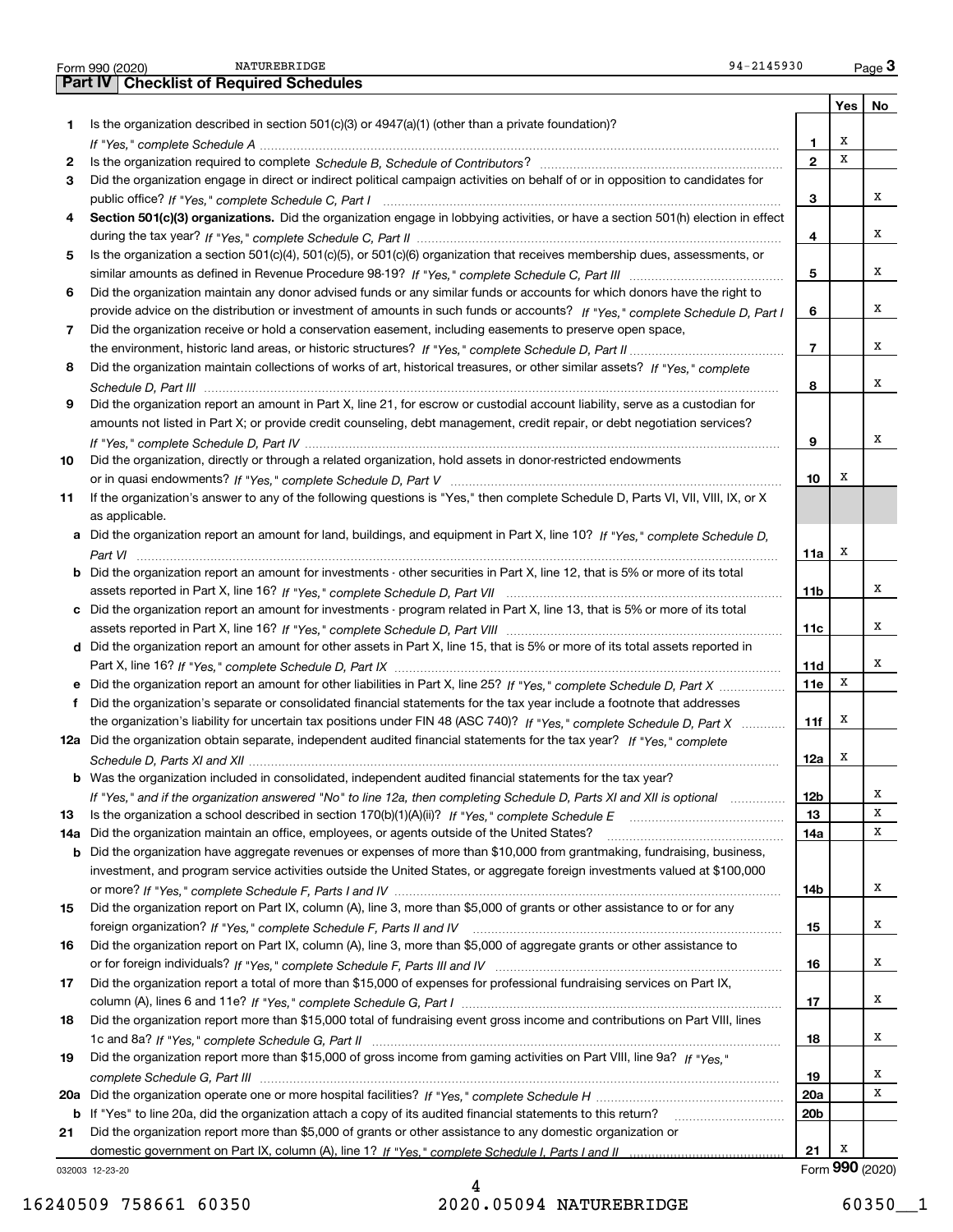|               | 94-2145930<br>NATUREBRIDGE<br>Form 990 (2020)                                                                                |                 |     | Page 4          |
|---------------|------------------------------------------------------------------------------------------------------------------------------|-----------------|-----|-----------------|
|               | Part IV   Checklist of Required Schedules (continued)                                                                        |                 |     |                 |
|               |                                                                                                                              |                 | Yes | No              |
| 22            | Did the organization report more than \$5,000 of grants or other assistance to or for domestic individuals on                |                 |     |                 |
|               |                                                                                                                              | 22              |     | х               |
| 23            | Did the organization answer "Yes" to Part VII, Section A, line 3, 4, or 5 about compensation of the organization's current   |                 |     |                 |
|               | and former officers, directors, trustees, key employees, and highest compensated employees? If "Yes," complete               |                 |     |                 |
|               |                                                                                                                              | 23              | X   |                 |
|               | 24a Did the organization have a tax-exempt bond issue with an outstanding principal amount of more than \$100,000 as of the  |                 |     |                 |
|               | last day of the year, that was issued after December 31, 2002? If "Yes," answer lines 24b through 24d and complete           |                 |     |                 |
|               |                                                                                                                              | 24a             |     | х               |
|               |                                                                                                                              | 24b             |     |                 |
|               | c Did the organization maintain an escrow account other than a refunding escrow at any time during the year to defease       |                 |     |                 |
|               |                                                                                                                              |                 |     |                 |
|               |                                                                                                                              | 24c             |     |                 |
|               |                                                                                                                              | 24d             |     |                 |
|               | 25a Section 501(c)(3), 501(c)(4), and 501(c)(29) organizations. Did the organization engage in an excess benefit             |                 |     |                 |
|               |                                                                                                                              | 25a             |     | х               |
|               | b Is the organization aware that it engaged in an excess benefit transaction with a disqualified person in a prior year, and |                 |     |                 |
|               | that the transaction has not been reported on any of the organization's prior Forms 990 or 990-EZ? If "Yes," complete        |                 |     |                 |
|               | Schedule L, Part I                                                                                                           | 25b             |     | х               |
| 26            | Did the organization report any amount on Part X, line 5 or 22, for receivables from or payables to any current              |                 |     |                 |
|               | or former officer, director, trustee, key employee, creator or founder, substantial contributor, or 35%                      |                 |     |                 |
|               |                                                                                                                              | 26              |     | х               |
| 27            | Did the organization provide a grant or other assistance to any current or former officer, director, trustee, key employee,  |                 |     |                 |
|               | creator or founder, substantial contributor or employee thereof, a grant selection committee member, or to a 35% controlled  |                 |     |                 |
|               | entity (including an employee thereof) or family member of any of these persons? If "Yes," complete Schedule L, Part III     | 27              |     | х               |
| 28            | Was the organization a party to a business transaction with one of the following parties (see Schedule L, Part IV            |                 |     |                 |
|               | instructions, for applicable filing thresholds, conditions, and exceptions):                                                 |                 |     |                 |
|               | a A current or former officer, director, trustee, key employee, creator or founder, or substantial contributor? If           |                 |     |                 |
|               |                                                                                                                              | 28a             |     | х               |
|               |                                                                                                                              | 28 <sub>b</sub> |     | x               |
|               | c A 35% controlled entity of one or more individuals and/or organizations described in lines 28a or 28b? If                  |                 |     |                 |
|               |                                                                                                                              | 28c             |     | х               |
| 29            |                                                                                                                              | 29              | x   |                 |
| 30            | Did the organization receive contributions of art, historical treasures, or other similar assets, or qualified conservation  |                 |     |                 |
|               |                                                                                                                              | 30              |     | х               |
| 31            | Did the organization liquidate, terminate, or dissolve and cease operations? If "Yes," complete Schedule N, Part I           | 31              |     | x               |
|               | Did the organization sell, exchange, dispose of, or transfer more than 25% of its net assets? If "Yes," complete             |                 |     |                 |
| 32            |                                                                                                                              | 32              |     | х               |
|               |                                                                                                                              |                 |     |                 |
| 33            | Did the organization own 100% of an entity disregarded as separate from the organization under Regulations                   |                 |     | х               |
|               |                                                                                                                              | 33              |     |                 |
| 34            | Was the organization related to any tax-exempt or taxable entity? If "Yes," complete Schedule R, Part II, III, or IV, and    |                 |     |                 |
|               |                                                                                                                              | 34              | Х   |                 |
|               | 35a Did the organization have a controlled entity within the meaning of section 512(b)(13)?                                  | 35a             | x   |                 |
|               | b If "Yes" to line 35a, did the organization receive any payment from or engage in any transaction with a controlled entity  |                 |     |                 |
|               |                                                                                                                              | 35b             |     | х               |
| 36            | Section 501(c)(3) organizations. Did the organization make any transfers to an exempt non-charitable related organization?   |                 |     |                 |
|               |                                                                                                                              | 36              |     | х               |
| 37            | Did the organization conduct more than 5% of its activities through an entity that is not a related organization             |                 |     |                 |
|               |                                                                                                                              | 37              |     | х               |
| 38            | Did the organization complete Schedule O and provide explanations in Schedule O for Part VI, lines 11b and 19?               |                 |     |                 |
|               | Note: All Form 990 filers are required to complete Schedule O                                                                | 38              | Х   |                 |
| <b>Part V</b> | <b>Statements Regarding Other IRS Filings and Tax Compliance</b>                                                             |                 |     |                 |
|               | Check if Schedule O contains a response or note to any line in this Part V                                                   |                 |     |                 |
|               |                                                                                                                              |                 | Yes | No              |
|               | 30<br>1a                                                                                                                     |                 |     |                 |
|               | 0<br><b>b</b> Enter the number of Forms W-2G included in line 1a. Enter -0- if not applicable<br>1b                          |                 |     |                 |
|               | c Did the organization comply with backup withholding rules for reportable payments to vendors and reportable gaming         |                 |     |                 |
|               | (gambling) winnings to prize winners?                                                                                        | 1c              | х   |                 |
|               | 032004 12-23-20                                                                                                              |                 |     | Form 990 (2020) |
|               |                                                                                                                              |                 |     |                 |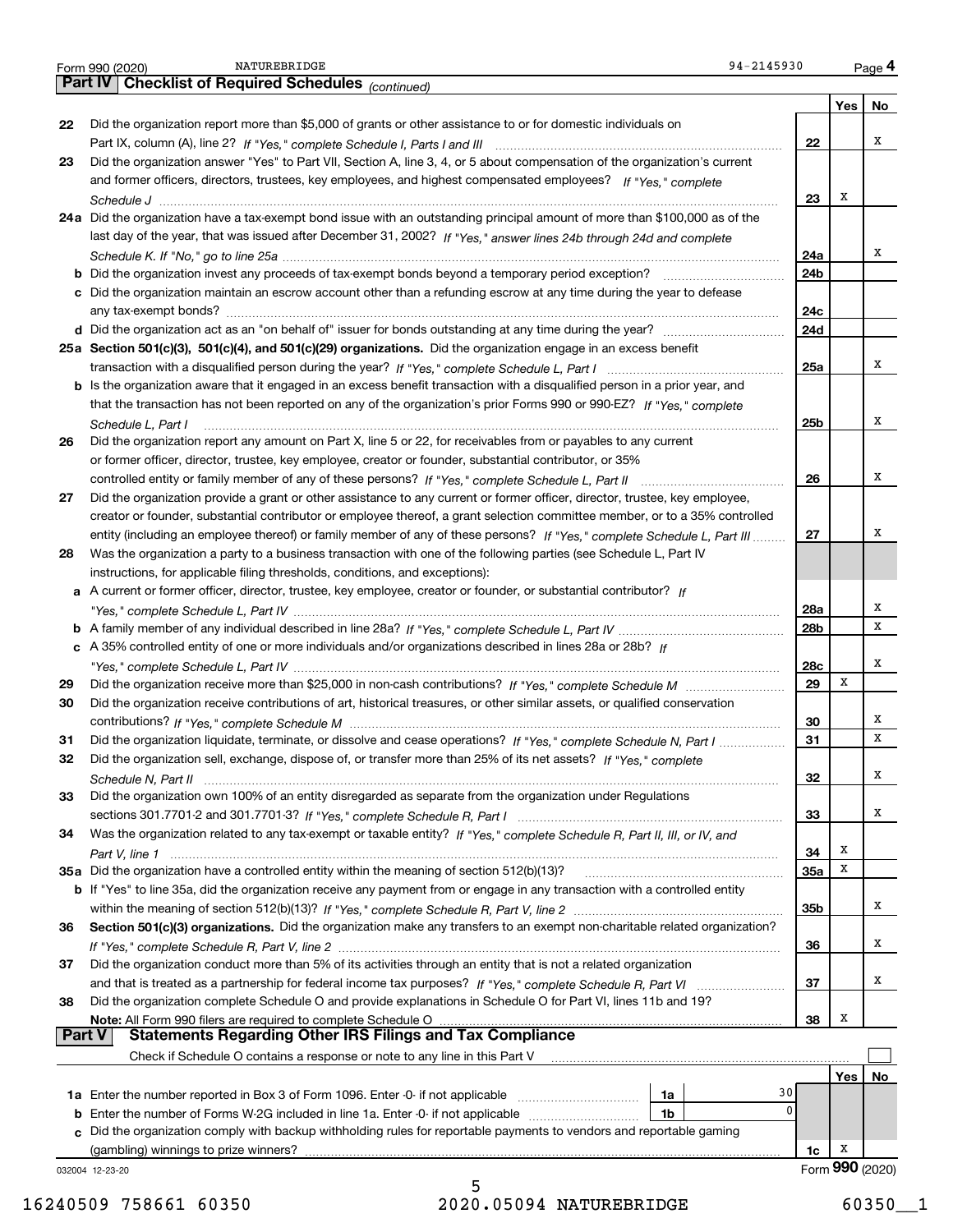|               | 94-2145930<br>NATUREBRIDGE<br>Form 990 (2020)                                                                                                                             |                |     | Page 5 |  |  |  |  |  |  |  |
|---------------|---------------------------------------------------------------------------------------------------------------------------------------------------------------------------|----------------|-----|--------|--|--|--|--|--|--|--|
| <b>Part V</b> | Statements Regarding Other IRS Filings and Tax Compliance (continued)                                                                                                     |                |     |        |  |  |  |  |  |  |  |
|               |                                                                                                                                                                           |                | Yes | No     |  |  |  |  |  |  |  |
|               | 2a Enter the number of employees reported on Form W-3, Transmittal of Wage and Tax Statements,                                                                            |                |     |        |  |  |  |  |  |  |  |
|               | 217<br>filed for the calendar year ending with or within the year covered by this return<br>2a                                                                            |                |     |        |  |  |  |  |  |  |  |
|               |                                                                                                                                                                           | 2 <sub>b</sub> | х   |        |  |  |  |  |  |  |  |
|               |                                                                                                                                                                           |                |     |        |  |  |  |  |  |  |  |
|               | 3a Did the organization have unrelated business gross income of \$1,000 or more during the year?                                                                          |                |     |        |  |  |  |  |  |  |  |
|               |                                                                                                                                                                           |                |     |        |  |  |  |  |  |  |  |
|               | 4a At any time during the calendar year, did the organization have an interest in, or a signature or other authority over, a                                              |                |     |        |  |  |  |  |  |  |  |
|               | financial account in a foreign country (such as a bank account, securities account, or other financial account)?                                                          | 4a             |     | х      |  |  |  |  |  |  |  |
|               | <b>b</b> If "Yes," enter the name of the foreign country $\triangleright$                                                                                                 |                |     |        |  |  |  |  |  |  |  |
|               | See instructions for filing requirements for FinCEN Form 114, Report of Foreign Bank and Financial Accounts (FBAR).                                                       |                |     |        |  |  |  |  |  |  |  |
|               | 5a Was the organization a party to a prohibited tax shelter transaction at any time during the tax year?                                                                  | 5a             |     | х      |  |  |  |  |  |  |  |
| b             |                                                                                                                                                                           | 5b             |     | х      |  |  |  |  |  |  |  |
| c             |                                                                                                                                                                           | 5c             |     |        |  |  |  |  |  |  |  |
|               | 6a Does the organization have annual gross receipts that are normally greater than \$100,000, and did the organization solicit                                            |                |     |        |  |  |  |  |  |  |  |
|               | any contributions that were not tax deductible as charitable contributions?                                                                                               | 6a             |     | х      |  |  |  |  |  |  |  |
|               | <b>b</b> If "Yes," did the organization include with every solicitation an express statement that such contributions or gifts                                             |                |     |        |  |  |  |  |  |  |  |
|               | were not tax deductible?                                                                                                                                                  | 6b             |     |        |  |  |  |  |  |  |  |
| 7             | Organizations that may receive deductible contributions under section 170(c).                                                                                             |                |     |        |  |  |  |  |  |  |  |
| a             | Did the organization receive a payment in excess of \$75 made partly as a contribution and partly for goods and services provided to the payor?                           | 7a             |     | х      |  |  |  |  |  |  |  |
|               | <b>b</b> If "Yes," did the organization notify the donor of the value of the goods or services provided?                                                                  | 7b             |     |        |  |  |  |  |  |  |  |
|               | c Did the organization sell, exchange, or otherwise dispose of tangible personal property for which it was required                                                       |                |     |        |  |  |  |  |  |  |  |
|               | to file Form 8282?                                                                                                                                                        | 7c             |     | х      |  |  |  |  |  |  |  |
|               | 7d                                                                                                                                                                        |                |     |        |  |  |  |  |  |  |  |
| е             | Did the organization receive any funds, directly or indirectly, to pay premiums on a personal benefit contract?                                                           | 7e             |     | х      |  |  |  |  |  |  |  |
| f             | Did the organization, during the year, pay premiums, directly or indirectly, on a personal benefit contract?                                                              | 7f             |     | х      |  |  |  |  |  |  |  |
| g             | If the organization received a contribution of qualified intellectual property, did the organization file Form 8899 as required?                                          |                |     |        |  |  |  |  |  |  |  |
| h.            | If the organization received a contribution of cars, boats, airplanes, or other vehicles, did the organization file a Form 1098-C?                                        |                |     |        |  |  |  |  |  |  |  |
| 8             | Sponsoring organizations maintaining donor advised funds. Did a donor advised fund maintained by the                                                                      |                |     |        |  |  |  |  |  |  |  |
|               | sponsoring organization have excess business holdings at any time during the year?                                                                                        | 8              |     |        |  |  |  |  |  |  |  |
| 9             | Sponsoring organizations maintaining donor advised funds.                                                                                                                 |                |     |        |  |  |  |  |  |  |  |
| a             | Did the sponsoring organization make any taxable distributions under section 4966?                                                                                        | 9a             |     |        |  |  |  |  |  |  |  |
| b             | Did the sponsoring organization make a distribution to a donor, donor advisor, or related person?                                                                         | 9b             |     |        |  |  |  |  |  |  |  |
| 10            | Section 501(c)(7) organizations. Enter:                                                                                                                                   |                |     |        |  |  |  |  |  |  |  |
|               | 10a                                                                                                                                                                       |                |     |        |  |  |  |  |  |  |  |
|               | 10 <sub>b</sub><br>Gross receipts, included on Form 990, Part VIII, line 12, for public use of club facilities                                                            |                |     |        |  |  |  |  |  |  |  |
| 11            | Section 501(c)(12) organizations. Enter:                                                                                                                                  |                |     |        |  |  |  |  |  |  |  |
| a             | Gross income from members or shareholders<br>11a                                                                                                                          |                |     |        |  |  |  |  |  |  |  |
| b             | Gross income from other sources (Do not net amounts due or paid to other sources against                                                                                  |                |     |        |  |  |  |  |  |  |  |
|               | amounts due or received from them.)<br>11b                                                                                                                                |                |     |        |  |  |  |  |  |  |  |
|               | 12a Section 4947(a)(1) non-exempt charitable trusts. Is the organization filing Form 990 in lieu of Form 1041?                                                            | 12a            |     |        |  |  |  |  |  |  |  |
|               | 12b<br><b>b</b> If "Yes," enter the amount of tax-exempt interest received or accrued during the year<br>Section 501(c)(29) qualified nonprofit health insurance issuers. |                |     |        |  |  |  |  |  |  |  |
| 13<br>a       | Is the organization licensed to issue qualified health plans in more than one state?                                                                                      | 13а            |     |        |  |  |  |  |  |  |  |
|               | Note: See the instructions for additional information the organization must report on Schedule O.                                                                         |                |     |        |  |  |  |  |  |  |  |
|               | <b>b</b> Enter the amount of reserves the organization is required to maintain by the states in which the                                                                 |                |     |        |  |  |  |  |  |  |  |
|               | 13b                                                                                                                                                                       |                |     |        |  |  |  |  |  |  |  |
|               | 13c                                                                                                                                                                       |                |     |        |  |  |  |  |  |  |  |
| 14a           | Did the organization receive any payments for indoor tanning services during the tax year?                                                                                | 14a            |     | x      |  |  |  |  |  |  |  |
|               | <b>b</b> If "Yes," has it filed a Form 720 to report these payments? If "No," provide an explanation on Schedule O                                                        | 14b            |     |        |  |  |  |  |  |  |  |
| 15            | Is the organization subject to the section 4960 tax on payment(s) of more than \$1,000,000 in remuneration or                                                             |                |     |        |  |  |  |  |  |  |  |
|               |                                                                                                                                                                           | 15             |     | x      |  |  |  |  |  |  |  |
|               | If "Yes," see instructions and file Form 4720, Schedule N.                                                                                                                |                |     |        |  |  |  |  |  |  |  |
| 16            | Is the organization an educational institution subject to the section 4968 excise tax on net investment income?                                                           | 16             |     | х      |  |  |  |  |  |  |  |
|               | If "Yes," complete Form 4720, Schedule O.                                                                                                                                 |                |     |        |  |  |  |  |  |  |  |
|               |                                                                                                                                                                           |                |     |        |  |  |  |  |  |  |  |

Form (2020) **990**

032005 12-23-20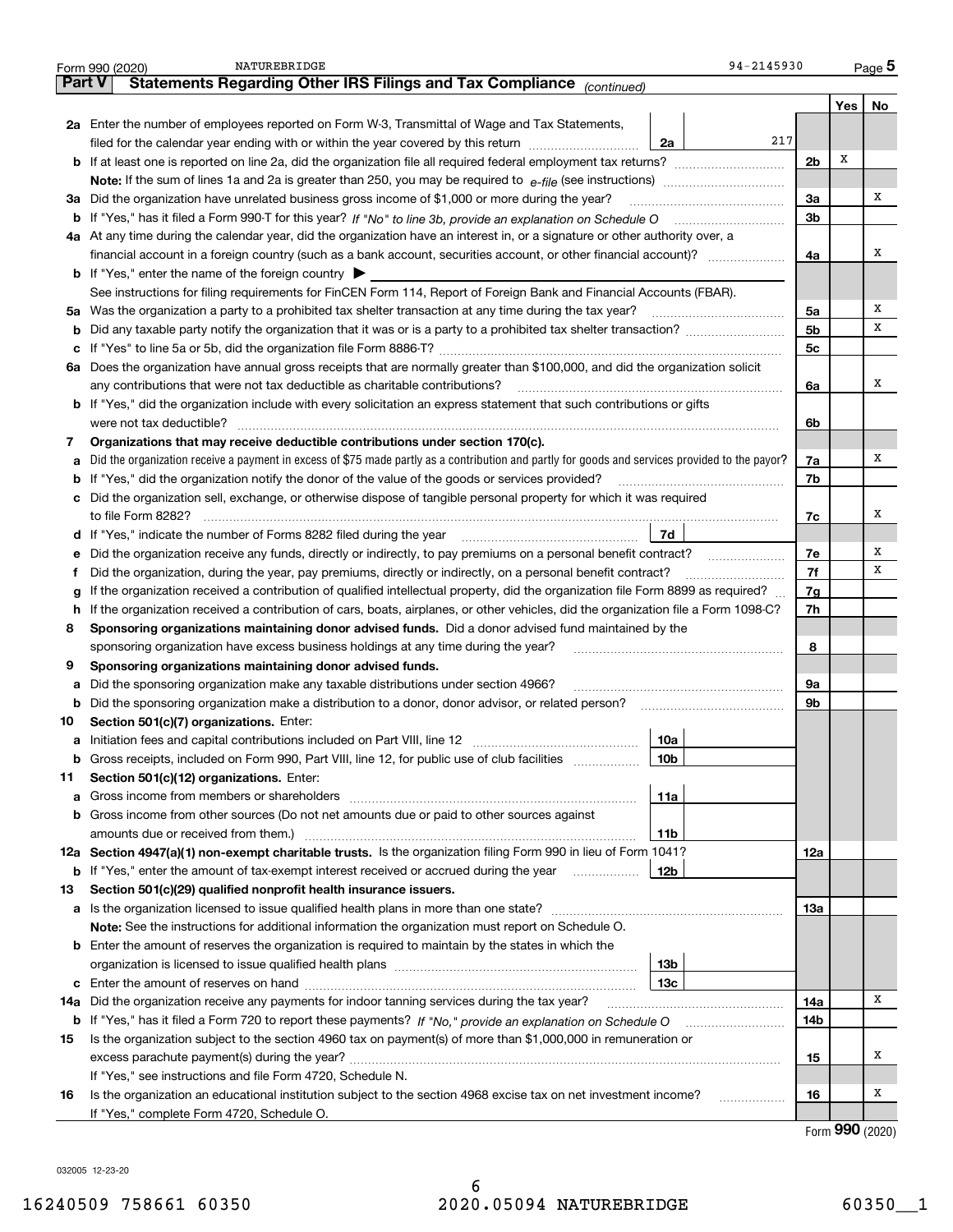|    | Form 990 (2020)<br>Governance, Management, and Disclosure For each "Yes" response to lines 2 through 7b below, and for a "No" response<br>Part VI                                                                              |                         |                 | Page $6$                |
|----|--------------------------------------------------------------------------------------------------------------------------------------------------------------------------------------------------------------------------------|-------------------------|-----------------|-------------------------|
|    | to line 8a, 8b, or 10b below, describe the circumstances, processes, or changes on Schedule O. See instructions.                                                                                                               |                         |                 |                         |
|    |                                                                                                                                                                                                                                |                         |                 | $\overline{\mathbf{x}}$ |
|    | <b>Section A. Governing Body and Management</b>                                                                                                                                                                                |                         |                 |                         |
|    |                                                                                                                                                                                                                                |                         | Yes             | No                      |
|    | 1a<br><b>1a</b> Enter the number of voting members of the governing body at the end of the tax year <i>manumum</i>                                                                                                             | 23                      |                 |                         |
|    | If there are material differences in voting rights among members of the governing body, or if the governing                                                                                                                    |                         |                 |                         |
|    | body delegated broad authority to an executive committee or similar committee, explain on Schedule O.                                                                                                                          |                         |                 |                         |
|    | <b>b</b> Enter the number of voting members included on line 1a, above, who are independent <i>manument</i> .<br>1b                                                                                                            | 23                      |                 |                         |
| 2  | Did any officer, director, trustee, or key employee have a family relationship or a business relationship with any other                                                                                                       |                         |                 |                         |
|    | officer, director, trustee, or key employee?                                                                                                                                                                                   | $\mathbf{2}$            |                 | X                       |
| 3  | Did the organization delegate control over management duties customarily performed by or under the direct supervision                                                                                                          |                         |                 |                         |
|    |                                                                                                                                                                                                                                | 3                       |                 | X                       |
| 4  | Did the organization make any significant changes to its governing documents since the prior Form 990 was filed?                                                                                                               | $\overline{\mathbf{4}}$ |                 | x                       |
| 5  |                                                                                                                                                                                                                                | 5                       |                 | х                       |
| 6  | Did the organization have members or stockholders?                                                                                                                                                                             | 6                       |                 | х                       |
|    | 7a Did the organization have members, stockholders, or other persons who had the power to elect or appoint one or                                                                                                              |                         |                 |                         |
|    | more members of the governing body?                                                                                                                                                                                            | 7a                      |                 | x                       |
|    | <b>b</b> Are any governance decisions of the organization reserved to (or subject to approval by) members, stockholders, or                                                                                                    |                         |                 |                         |
|    | persons other than the governing body?                                                                                                                                                                                         | 7b                      |                 | х                       |
| 8  | Did the organization contemporaneously document the meetings held or written actions undertaken during the year by the following:                                                                                              |                         |                 |                         |
| a  |                                                                                                                                                                                                                                | 8а                      | x               |                         |
|    |                                                                                                                                                                                                                                | 8b                      | x               |                         |
| 9  | Is there any officer, director, trustee, or key employee listed in Part VII, Section A, who cannot be reached at the                                                                                                           |                         |                 |                         |
|    |                                                                                                                                                                                                                                | 9                       |                 | x                       |
|    | Section B. Policies (This Section B requests information about policies not required by the Internal Revenue Code.)                                                                                                            |                         |                 |                         |
|    |                                                                                                                                                                                                                                |                         | Yes             | No                      |
|    |                                                                                                                                                                                                                                | 10a                     |                 | x                       |
|    | b If "Yes," did the organization have written policies and procedures governing the activities of such chapters, affiliates,                                                                                                   |                         |                 |                         |
|    |                                                                                                                                                                                                                                | 10 <sub>b</sub>         |                 |                         |
|    | 11a Has the organization provided a complete copy of this Form 990 to all members of its governing body before filing the form?                                                                                                | 11a                     | х               |                         |
|    | <b>b</b> Describe in Schedule O the process, if any, used by the organization to review this Form 990.                                                                                                                         |                         |                 |                         |
|    |                                                                                                                                                                                                                                | 12a                     | x               |                         |
|    | <b>b</b> Were officers, directors, or trustees, and key employees required to disclose annually interests that could give rise to conflicts?                                                                                   | 12 <sub>b</sub>         | х               |                         |
|    | c Did the organization regularly and consistently monitor and enforce compliance with the policy? If "Yes," describe                                                                                                           |                         |                 |                         |
|    | in Schedule O how this was done manufactured and contain an according to the state of the state of the state o                                                                                                                 | 12c                     | x               |                         |
| 13 | Did the organization have a written whistleblower policy?                                                                                                                                                                      | 13                      | X               |                         |
| 14 | Did the organization have a written document retention and destruction policy?<br>The organization have a written document retention and destruction policy?                                                                   | 14                      | х               |                         |
| 15 | Did the process for determining compensation of the following persons include a review and approval by independent                                                                                                             |                         |                 |                         |
|    | persons, comparability data, and contemporaneous substantiation of the deliberation and decision?                                                                                                                              |                         |                 |                         |
|    | a The organization's CEO, Executive Director, or top management official manufactured content content of the organization's CEO, Executive Director, or top management official manufactured content of the state of the state | 15а                     | Х               |                         |
|    | b Other officers or key employees of the organization manufactured content to the organization of the organization manufactured content of the organization manufactured content of the organization manufactured content of t | 15b                     | х               |                         |
|    | If "Yes" to line 15a or 15b, describe the process in Schedule O (see instructions).                                                                                                                                            |                         |                 |                         |
|    | 16a Did the organization invest in, contribute assets to, or participate in a joint venture or similar arrangement with a                                                                                                      |                         |                 |                         |
|    | taxable entity during the year?                                                                                                                                                                                                | 16a                     |                 | x                       |
|    | b If "Yes," did the organization follow a written policy or procedure requiring the organization to evaluate its participation                                                                                                 |                         |                 |                         |
|    | in joint venture arrangements under applicable federal tax law, and take steps to safeguard the organization's                                                                                                                 |                         |                 |                         |
|    |                                                                                                                                                                                                                                | 16b                     |                 |                         |
|    | <b>Section C. Disclosure</b>                                                                                                                                                                                                   |                         |                 |                         |
| 17 | List the states with which a copy of this Form 990 is required to be filed $\triangleright$ CA                                                                                                                                 |                         |                 |                         |
| 18 | Section 6104 requires an organization to make its Forms 1023 (1024 or 1024-A, if applicable), 990, and 990-T (Section 501(c)(3)s only) available                                                                               |                         |                 |                         |
|    | for public inspection. Indicate how you made these available. Check all that apply.                                                                                                                                            |                         |                 |                         |
|    | $X \mid$ Own website<br>$X$ Upon request<br>Another's website<br>Other (explain on Schedule O)                                                                                                                                 |                         |                 |                         |
| 19 | Describe on Schedule O whether (and if so, how) the organization made its governing documents, conflict of interest policy, and financial                                                                                      |                         |                 |                         |
|    | statements available to the public during the tax year.                                                                                                                                                                        |                         |                 |                         |
| 20 | State the name, address, and telephone number of the person who possesses the organization's books and records                                                                                                                 |                         |                 |                         |
|    | MITCH HOLMER - (415) 992-4700                                                                                                                                                                                                  |                         |                 |                         |
|    | 1033 FORT CRONKHITE, SAUSALITO, CA 94965                                                                                                                                                                                       |                         |                 |                         |
|    | 032006 12-23-20                                                                                                                                                                                                                |                         | Form 990 (2020) |                         |
|    | 7                                                                                                                                                                                                                              |                         |                 |                         |
|    | 16240509 758661 60350<br>2020.05094 NATUREBRIDGE                                                                                                                                                                               |                         |                 | 60350                   |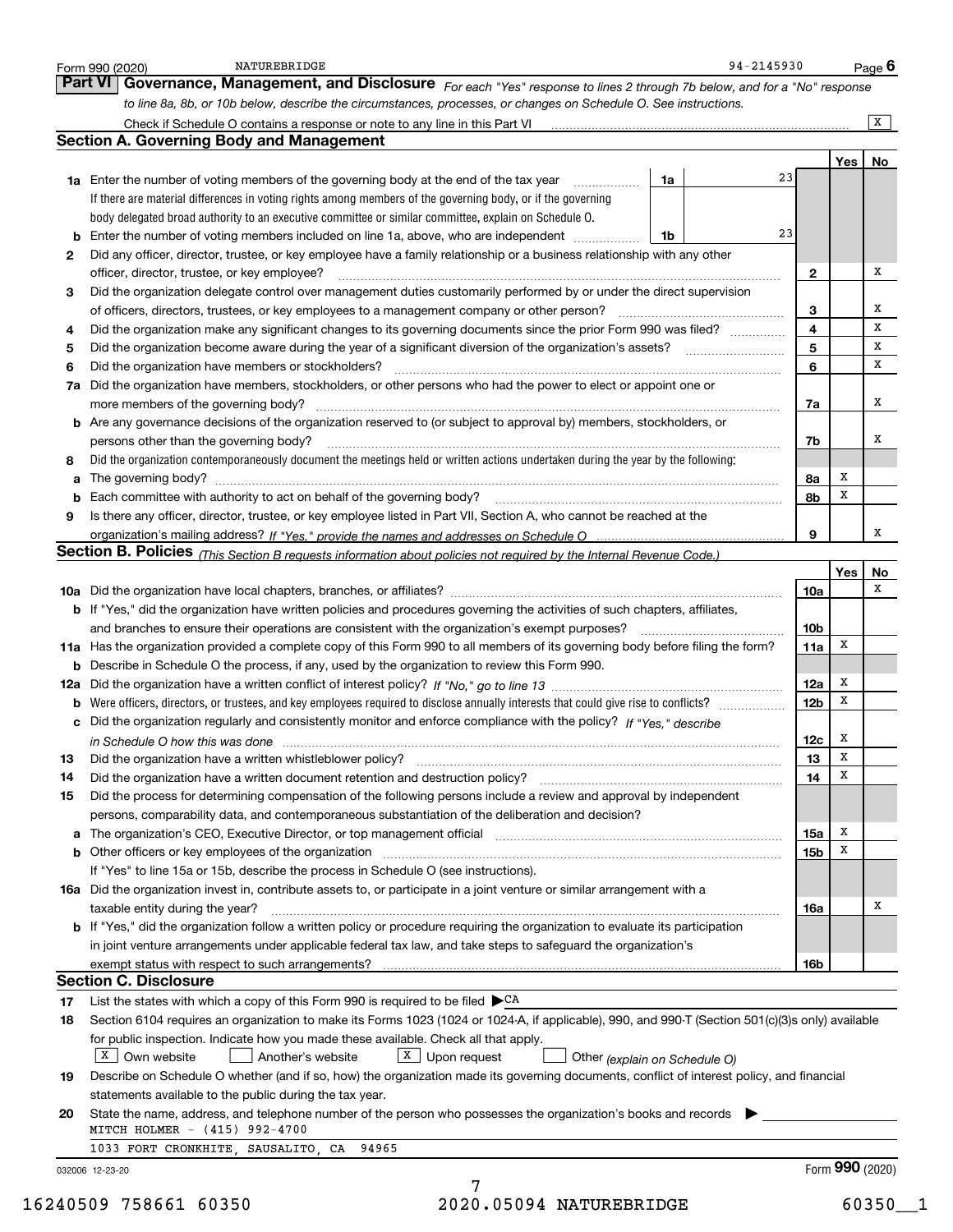| Form 990 (2020)                                                                            | NATUREBRIDGE                                                                                                                                               | $94 - 2145930$ | Page - |  |  |  |  |  |  |  |
|--------------------------------------------------------------------------------------------|------------------------------------------------------------------------------------------------------------------------------------------------------------|----------------|--------|--|--|--|--|--|--|--|
| Part VII Compensation of Officers, Directors, Trustees, Key Employees, Highest Compensated |                                                                                                                                                            |                |        |  |  |  |  |  |  |  |
|                                                                                            | <b>Employees, and Independent Contractors</b>                                                                                                              |                |        |  |  |  |  |  |  |  |
|                                                                                            | Check if Schedule O contains a response or note to any line in this Part VII                                                                               |                |        |  |  |  |  |  |  |  |
| <b>Section A.</b>                                                                          | Officers, Directors, Trustees, Key Employees, and Highest Compensated Employees                                                                            |                |        |  |  |  |  |  |  |  |
|                                                                                            | 1a Complete this table for all persons required to be listed. Report compensation for the calendar year ending with or within the organization's tax year. |                |        |  |  |  |  |  |  |  |

**•** List all of the organization's current officers, directors, trustees (whether individuals or organizations), regardless of amount of compensation. Enter -0- in columns (D), (E), and (F) if no compensation was paid.

 $\bullet$  List all of the organization's  $\,$ current key employees, if any. See instructions for definition of "key employee."

**•** List the organization's five current highest compensated employees (other than an officer, director, trustee, or key employee) who received reportable compensation (Box 5 of Form W-2 and/or Box 7 of Form 1099-MISC) of more than \$100,000 from the organization and any related organizations.

**•** List all of the organization's former officers, key employees, and highest compensated employees who received more than \$100,000 of reportable compensation from the organization and any related organizations.

**former directors or trustees**  ¥ List all of the organization's that received, in the capacity as a former director or trustee of the organization, more than \$10,000 of reportable compensation from the organization and any related organizations.

See instructions for the order in which to list the persons above.

NATUREBRIDGE

Check this box if neither the organization nor any related organization compensated any current officer, director, or trustee.  $\mathcal{L}^{\text{max}}$ 

| (A)                        | (B)                      |                               |                                                                  | (C)     |              |                                 | (D)    | (E)             | (F)             |                             |
|----------------------------|--------------------------|-------------------------------|------------------------------------------------------------------|---------|--------------|---------------------------------|--------|-----------------|-----------------|-----------------------------|
| Name and title             | Average                  |                               | (do not check more than one                                      |         | Position     |                                 |        | Reportable      | Reportable      | Estimated                   |
|                            | hours per                |                               | box, unless person is both an<br>officer and a director/trustee) |         |              |                                 |        | compensation    | compensation    | amount of                   |
|                            | week                     |                               |                                                                  |         |              |                                 |        | from            | from related    | other                       |
|                            | (list any                |                               |                                                                  |         |              |                                 |        | the             | organizations   | compensation                |
|                            | hours for                |                               |                                                                  |         |              |                                 |        | organization    | (W-2/1099-MISC) | from the                    |
|                            | related<br>organizations |                               |                                                                  |         |              |                                 |        | (W-2/1099-MISC) |                 | organization<br>and related |
|                            | below                    |                               |                                                                  |         |              |                                 |        |                 |                 | organizations               |
|                            | line)                    | ndividual trustee or director | Institutional trustee                                            | Officer | Key employee | Highest compensated<br>employee | Former |                 |                 |                             |
| (1)<br>PHILLIP KILBRIDGE   | 40.00                    |                               |                                                                  |         |              |                                 |        |                 |                 |                             |
| PRESIDENT & CEO            | 0.00                     |                               |                                                                  | X       |              |                                 |        | 190,729.        | 0.              | 21,522.                     |
| (2)<br><b>JUDY LIN</b>     | 40.00                    |                               |                                                                  |         |              |                                 |        |                 |                 |                             |
| COO                        | 0.00                     |                               |                                                                  |         |              | x                               |        | 144,727.        | 0.              | 14,422.                     |
| STEPHEN STREUFERT<br>(3)   | 40.00                    |                               |                                                                  |         |              |                                 |        |                 |                 |                             |
| VP OF EDUCATION            | 0.00                     |                               |                                                                  |         |              | x                               |        | 128,276.        | $\mathbf{0}$ .  | 11,458.                     |
| AARON CRAIG RICH<br>(4)    | 40.00                    |                               |                                                                  |         |              |                                 |        |                 |                 |                             |
| CHIEF DEVELOPMENT OFFICER  | 0.00                     |                               |                                                                  |         |              | X                               |        | 123,736         | $\mathbf{0}$ .  | 13,874.                     |
| MITCHELL HOLMER<br>(5)     | 40.00                    |                               |                                                                  |         |              |                                 |        |                 |                 |                             |
| CFO                        | 0.00                     |                               |                                                                  | X       |              |                                 |        | 115,224.        | 0.              | 8,226.                      |
| (6)<br>IAN YOLLES          | 2,00                     |                               |                                                                  |         |              |                                 |        |                 |                 |                             |
| CHAIR OF THE BOARD         | 0.00                     | X                             |                                                                  | X       |              |                                 |        | 0.              | 0.              | $\mathbf{0}$ .              |
| CARROLL YANDELL<br>(7)     | 2.00                     |                               |                                                                  |         |              |                                 |        |                 |                 |                             |
| VICE CHAIR                 | 0.00                     | X                             |                                                                  | X       |              |                                 |        | $\mathbf{0}$ .  | $\mathbf{0}$ .  | $\mathbf 0$ .               |
| BRAD O'BRIEN<br>(8)        | 2,00                     |                               |                                                                  |         |              |                                 |        |                 |                 |                             |
| <b>TREASURER</b>           | 0.00                     | X                             |                                                                  | X       |              |                                 |        | $\mathbf{0}$ .  | $\mathbf{0}$ .  | $\mathbf{0}$ .              |
| SUSAN BOREN<br>(9)         | 2.00                     |                               |                                                                  |         |              |                                 |        |                 |                 |                             |
| <b>SECRETARY</b>           | 0.00                     | X                             |                                                                  | X       |              |                                 |        | $\mathbf{0}$ .  | 0.              | $\mathbf 0$ .               |
| (10) VERA MICHALCHIK       | 2.00                     |                               |                                                                  |         |              |                                 |        |                 |                 |                             |
| VICE-CHAIR                 | 0.00                     | X                             |                                                                  | X       |              |                                 |        | $\mathbf{0}$ .  | 0.              | $\mathbf{0}$ .              |
| (11) ALLAN J. PRAGER       | 2.00                     |                               |                                                                  |         |              |                                 |        |                 |                 |                             |
| DIRECTOR (THRU 5/14/21)    | 0.00                     | X                             |                                                                  |         |              |                                 |        | $\mathbf{0}$ .  | $\mathbf{0}$ .  | $\mathbf 0$ .               |
| (12) ANANDA BARON          | 2.00                     |                               |                                                                  |         |              |                                 |        |                 |                 |                             |
| <b>DIRECTOR</b>            | 0.00                     | X                             |                                                                  |         |              |                                 |        | $\mathbf{0}$ .  | $\mathbf{0}$ .  | 0.                          |
| (13) ANGELA CHEN           | 2.00                     |                               |                                                                  |         |              |                                 |        |                 |                 |                             |
| <b>DIRECTOR</b>            | 0.00                     | х                             |                                                                  |         |              |                                 |        | $\mathbf{0}$ .  | 0.              | $\mathbf 0$ .               |
| (14) AUTUMN SAXTON-ROSS    | 2.00                     |                               |                                                                  |         |              |                                 |        |                 |                 |                             |
| DIRECTOR (ELECTED 2/12/21) | 0.00                     | X                             |                                                                  |         |              |                                 |        | 0.              | 0.              | $\mathbf 0$ .               |
| (15) BEN STEELE            | 2.00                     |                               |                                                                  |         |              |                                 |        |                 |                 |                             |
| <b>DIRECTOR</b>            | 0.00                     | X                             |                                                                  |         |              |                                 |        | $\mathbf{0}$ .  | 0.              | 0.                          |
| (16) COLIN LE DUC          | 2.00                     |                               |                                                                  |         |              |                                 |        |                 |                 |                             |
| <b>DIRECTOR</b>            | 0.00                     | Х                             |                                                                  |         |              |                                 |        | $\mathbf{0}$ .  | 0.              | 0.                          |
| (17) DAN ABRAMS            | 2.00                     |                               |                                                                  |         |              |                                 |        |                 |                 |                             |
| <b>DIRECTOR</b>            | 0.00                     | X                             |                                                                  |         |              |                                 |        | 0.              | 0.              | 0.                          |

032007 12-23-20

Form (2020) **990**

8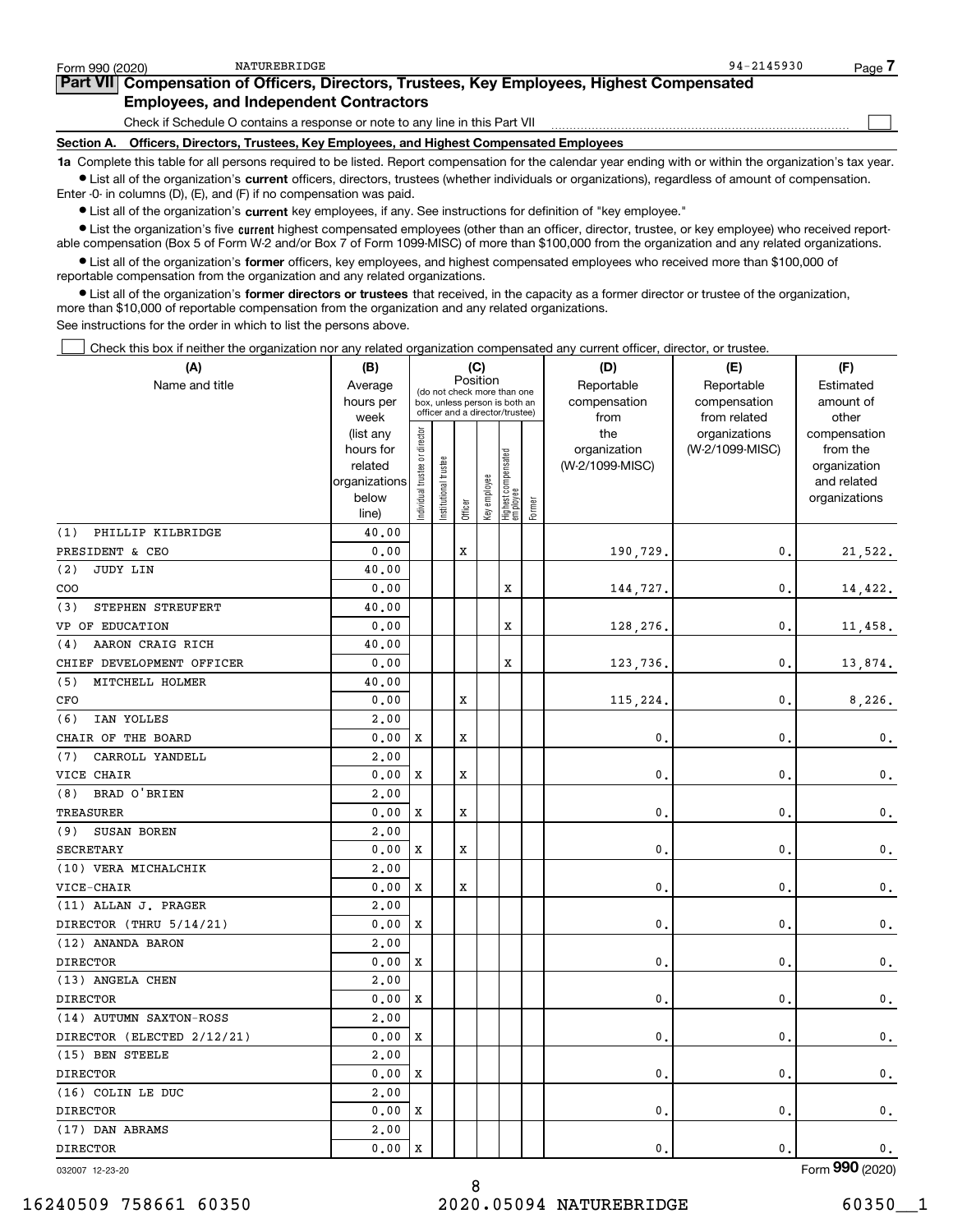| NATUREBRIDGE<br>Form 990 (2020)                                                                                                                                                                                                                                           |                                                                              |                                                                                                                                                                                              |                      |         |              |                                  |        |                                                | 94-2145930                                       |                |     |                                                                                   | Page 8        |
|---------------------------------------------------------------------------------------------------------------------------------------------------------------------------------------------------------------------------------------------------------------------------|------------------------------------------------------------------------------|----------------------------------------------------------------------------------------------------------------------------------------------------------------------------------------------|----------------------|---------|--------------|----------------------------------|--------|------------------------------------------------|--------------------------------------------------|----------------|-----|-----------------------------------------------------------------------------------|---------------|
| <b>Part VII</b><br>Section A. Officers, Directors, Trustees, Key Employees, and Highest Compensated Employees (continued)                                                                                                                                                 |                                                                              |                                                                                                                                                                                              |                      |         |              |                                  |        |                                                |                                                  |                |     |                                                                                   |               |
| (A)<br>Name and title                                                                                                                                                                                                                                                     | (B)<br>Average<br>hours per                                                  | (C)<br>(D)<br>(E)<br>Position<br>Reportable<br>Reportable<br>(do not check more than one<br>compensation<br>compensation<br>box, unless person is both an<br>officer and a director/trustee) |                      |         |              |                                  |        |                                                |                                                  |                |     | (F)<br>Estimated<br>amount of                                                     |               |
|                                                                                                                                                                                                                                                                           | week<br>(list any<br>hours for<br>related<br>organizations<br>below<br>line) | ndividual trustee or director                                                                                                                                                                | nstitutional trustee | Officer | key employee | Highest compensated<br> employee | Former | from<br>the<br>organization<br>(W-2/1099-MISC) | from related<br>organizations<br>(W-2/1099-MISC) |                |     | other<br>compensation<br>from the<br>organization<br>and related<br>organizations |               |
| (18) JAMES HAMILL                                                                                                                                                                                                                                                         | 2,00                                                                         |                                                                                                                                                                                              |                      |         |              |                                  |        |                                                |                                                  |                |     |                                                                                   |               |
| DIRECTOR (THRU 5/14/21)                                                                                                                                                                                                                                                   | 0.00                                                                         | x                                                                                                                                                                                            |                      |         |              |                                  |        | 0.                                             |                                                  | $\mathbf 0$    |     |                                                                                   | 0.            |
| (19) JENNY KOEHLER                                                                                                                                                                                                                                                        | 2,00                                                                         |                                                                                                                                                                                              |                      |         |              |                                  |        |                                                |                                                  |                |     |                                                                                   |               |
| <b>DIRECTOR</b>                                                                                                                                                                                                                                                           | 0.00                                                                         | x                                                                                                                                                                                            |                      |         |              |                                  |        | 0.                                             |                                                  | $\mathbf 0$    |     |                                                                                   | 0.            |
| (20) KEVIN T. NEWMAN                                                                                                                                                                                                                                                      | 2,00                                                                         |                                                                                                                                                                                              |                      |         |              |                                  |        |                                                |                                                  |                |     |                                                                                   |               |
| <b>DIRECTOR</b>                                                                                                                                                                                                                                                           | 0.00                                                                         | x                                                                                                                                                                                            |                      |         |              |                                  |        | 0.                                             |                                                  | $\mathbf 0$    |     |                                                                                   | $\mathbf 0$ . |
| (21) KIMBERLY MCMORROW                                                                                                                                                                                                                                                    | 2,00                                                                         |                                                                                                                                                                                              |                      |         |              |                                  |        |                                                |                                                  |                |     |                                                                                   |               |
| <b>DIRECTOR</b>                                                                                                                                                                                                                                                           | 0.00                                                                         | x                                                                                                                                                                                            |                      |         |              |                                  |        | 0.                                             |                                                  | $\mathbf 0$    |     |                                                                                   | $\mathbf 0$ . |
| (22) LINDA FISHER                                                                                                                                                                                                                                                         | 2,00                                                                         |                                                                                                                                                                                              |                      |         |              |                                  |        |                                                |                                                  |                |     |                                                                                   |               |
| <b>DIRECTOR</b>                                                                                                                                                                                                                                                           | 0.00                                                                         | x                                                                                                                                                                                            |                      |         |              |                                  |        | 0.                                             |                                                  | $\mathbf 0$    |     |                                                                                   | $\mathbf 0$ . |
| (23) LISA HOLMES                                                                                                                                                                                                                                                          | 2,00                                                                         |                                                                                                                                                                                              |                      |         |              |                                  |        |                                                |                                                  |                |     |                                                                                   |               |
| <b>DIRECTOR</b>                                                                                                                                                                                                                                                           | 0.00                                                                         | x                                                                                                                                                                                            |                      |         |              |                                  |        | 0.                                             |                                                  | $\mathbf 0$    |     |                                                                                   | 0.            |
| (24) LIZ VALENTINE<br><b>DIRECTOR</b>                                                                                                                                                                                                                                     | 2,00<br>0.00                                                                 | x                                                                                                                                                                                            |                      |         |              |                                  |        | 0.                                             |                                                  | $\mathbf 0$    |     |                                                                                   | 0.            |
| (25) NICOLE SHEEHAN                                                                                                                                                                                                                                                       | 2,00                                                                         |                                                                                                                                                                                              |                      |         |              |                                  |        |                                                |                                                  |                |     |                                                                                   |               |
| <b>DIRECTOR</b>                                                                                                                                                                                                                                                           | 0.00                                                                         | x                                                                                                                                                                                            |                      |         |              |                                  |        | 0.                                             |                                                  | $\mathbf 0$    |     |                                                                                   | 0.            |
| (26) RAOUL GOFF                                                                                                                                                                                                                                                           | 2,00                                                                         |                                                                                                                                                                                              |                      |         |              |                                  |        |                                                |                                                  |                |     |                                                                                   |               |
| <b>DIRECTOR</b>                                                                                                                                                                                                                                                           | 0.00                                                                         | X                                                                                                                                                                                            |                      |         |              |                                  |        | 0.                                             |                                                  | $\mathbf{0}$   |     |                                                                                   | 0.            |
|                                                                                                                                                                                                                                                                           |                                                                              |                                                                                                                                                                                              |                      |         |              |                                  |        | 702,692.                                       |                                                  | 0.             |     |                                                                                   | 69,502.       |
| c Total from continuation sheets to Part VII, Section A manufactured by                                                                                                                                                                                                   |                                                                              |                                                                                                                                                                                              |                      |         |              |                                  |        | 0.                                             |                                                  | 0.             |     |                                                                                   | 0.            |
|                                                                                                                                                                                                                                                                           |                                                                              |                                                                                                                                                                                              |                      |         |              |                                  |        | 702,692.                                       |                                                  | $\mathbf{0}$ . |     |                                                                                   | 69,502.       |
| Total number of individuals (including but not limited to those listed above) who received more than \$100,000 of reportable<br>$\mathbf{2}$<br>compensation from the organization $\blacktriangleright$                                                                  |                                                                              |                                                                                                                                                                                              |                      |         |              |                                  |        |                                                |                                                  |                |     |                                                                                   | 5             |
|                                                                                                                                                                                                                                                                           |                                                                              |                                                                                                                                                                                              |                      |         |              |                                  |        |                                                |                                                  |                |     | Yes                                                                               | No            |
| 3<br>Did the organization list any former officer, director, trustee, key employee, or highest compensated employee on<br>line 1a? If "Yes," complete Schedule J for such individual manufactured contained and the 1a? If "Yes," complete Schedule J for such individual |                                                                              |                                                                                                                                                                                              |                      |         |              |                                  |        |                                                |                                                  |                | 3   |                                                                                   | х             |
| For any individual listed on line 1a, is the sum of reportable compensation and other compensation from the organization                                                                                                                                                  |                                                                              |                                                                                                                                                                                              |                      |         |              |                                  |        |                                                |                                                  |                |     |                                                                                   |               |
|                                                                                                                                                                                                                                                                           |                                                                              |                                                                                                                                                                                              |                      |         |              |                                  |        |                                                |                                                  |                | 4   | х                                                                                 |               |
| Did any person listed on line 1a receive or accrue compensation from any unrelated organization or individual for services<br>5                                                                                                                                           |                                                                              |                                                                                                                                                                                              |                      |         |              |                                  |        |                                                |                                                  |                |     |                                                                                   |               |
| rendered to the organization? If "Yes." complete Schedule J for such person                                                                                                                                                                                               |                                                                              |                                                                                                                                                                                              |                      |         |              |                                  |        |                                                |                                                  |                | 5   |                                                                                   | x             |
| <b>Section B. Independent Contractors</b>                                                                                                                                                                                                                                 |                                                                              |                                                                                                                                                                                              |                      |         |              |                                  |        |                                                |                                                  |                |     |                                                                                   |               |
| Complete this table for your five highest compensated independent contractors that received more than \$100,000 of compensation from<br>1                                                                                                                                 |                                                                              |                                                                                                                                                                                              |                      |         |              |                                  |        |                                                |                                                  |                |     |                                                                                   |               |
| the organization. Report compensation for the calendar year ending with or within the organization's tax year.                                                                                                                                                            |                                                                              |                                                                                                                                                                                              |                      |         |              |                                  |        |                                                |                                                  |                |     |                                                                                   |               |
| (A)<br>Name and business address                                                                                                                                                                                                                                          |                                                                              | <b>NONE</b>                                                                                                                                                                                  |                      |         |              |                                  |        | (B)<br>Description of services                 |                                                  |                | (C) | Compensation                                                                      |               |
|                                                                                                                                                                                                                                                                           |                                                                              |                                                                                                                                                                                              |                      |         |              |                                  |        |                                                |                                                  |                |     |                                                                                   |               |
|                                                                                                                                                                                                                                                                           |                                                                              |                                                                                                                                                                                              |                      |         |              |                                  |        |                                                |                                                  |                |     |                                                                                   |               |
|                                                                                                                                                                                                                                                                           |                                                                              |                                                                                                                                                                                              |                      |         |              |                                  |        |                                                |                                                  |                |     |                                                                                   |               |
|                                                                                                                                                                                                                                                                           |                                                                              |                                                                                                                                                                                              |                      |         |              |                                  |        |                                                |                                                  |                |     |                                                                                   |               |
|                                                                                                                                                                                                                                                                           |                                                                              |                                                                                                                                                                                              |                      |         |              |                                  |        |                                                |                                                  |                |     |                                                                                   |               |
|                                                                                                                                                                                                                                                                           |                                                                              |                                                                                                                                                                                              |                      |         |              |                                  |        |                                                |                                                  |                |     |                                                                                   |               |
| Total number of independent contractors (including but not limited to those listed above) who received more than<br>2                                                                                                                                                     |                                                                              |                                                                                                                                                                                              |                      |         |              |                                  |        |                                                |                                                  |                |     |                                                                                   |               |
| \$100,000 of compensation from the organization<br>SEE PART VII, SECTION A CONTINUATION SHEETS                                                                                                                                                                            |                                                                              |                                                                                                                                                                                              |                      |         |              | 0                                |        |                                                |                                                  |                |     | Form 990 (2020)                                                                   |               |
|                                                                                                                                                                                                                                                                           |                                                                              |                                                                                                                                                                                              |                      |         |              |                                  |        |                                                |                                                  |                |     |                                                                                   |               |

032008 12-23-20

**8**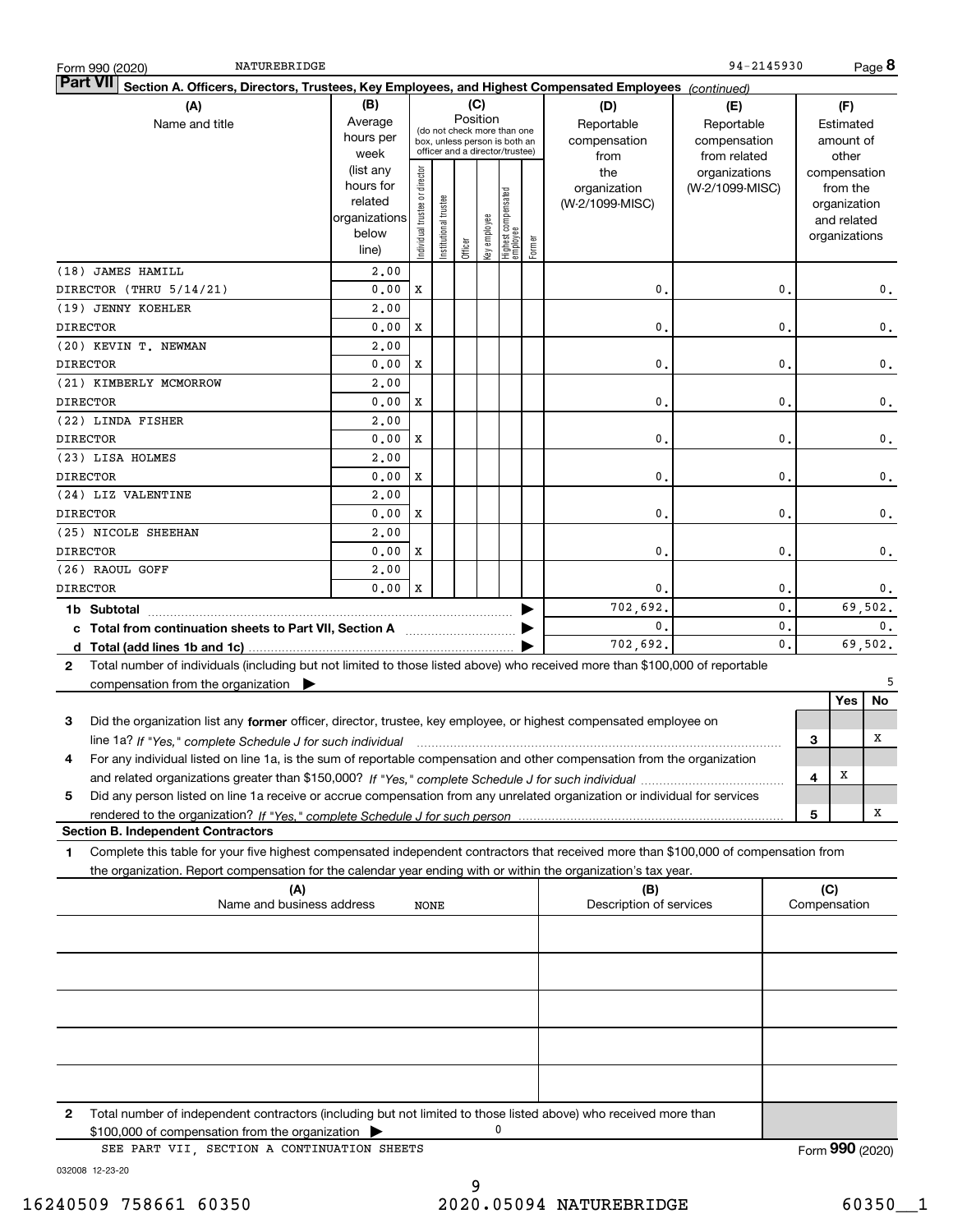| NATUREBRIDGE<br>Form 990                                                                                                  |                   |                                |                       |         |                        |                              |        |                     | 94-2145930                       |                          |
|---------------------------------------------------------------------------------------------------------------------------|-------------------|--------------------------------|-----------------------|---------|------------------------|------------------------------|--------|---------------------|----------------------------------|--------------------------|
| <b>Part VII</b><br>Section A. Officers, Directors, Trustees, Key Employees, and Highest Compensated Employees (continued) |                   |                                |                       |         |                        |                              |        |                     |                                  |                          |
| (A)                                                                                                                       | (B)               |                                |                       |         | (C)                    |                              |        | (D)                 | (E)                              | (F)                      |
| Name and title                                                                                                            | Average           |                                |                       |         | Position               |                              |        | Reportable          | Reportable                       | Estimated                |
|                                                                                                                           | hours             |                                |                       |         | (check all that apply) |                              |        | compensation        | compensation                     | amount of                |
|                                                                                                                           | per               |                                |                       |         |                        |                              |        | from                | from related                     | other                    |
|                                                                                                                           | week<br>(list any |                                |                       |         |                        |                              |        | the<br>organization | organizations<br>(W-2/1099-MISC) | compensation<br>from the |
|                                                                                                                           | hours for         |                                |                       |         |                        |                              |        | (W-2/1099-MISC)     |                                  | organization             |
|                                                                                                                           | related           |                                |                       |         |                        |                              |        |                     |                                  | and related              |
|                                                                                                                           | organizations     | Individual trustee or director | Institutional trustee |         |                        | Highest compensated employee |        |                     |                                  | organizations            |
|                                                                                                                           | below             |                                |                       | Officer | Key employee           |                              | Former |                     |                                  |                          |
|                                                                                                                           | line)             |                                |                       |         |                        |                              |        |                     |                                  |                          |
| (27) ROBERT J. HOLMES                                                                                                     | 2.00              |                                |                       |         |                        |                              |        |                     |                                  |                          |
| <b>DIRECTOR</b>                                                                                                           | 0.00              | $\mathbf X$                    |                       |         |                        |                              |        | $\mathbf{0}$ .      | $\mathbf{0}$ .                   | $\mathbf 0$ .            |
| (28) SOPHIA DANENBERG                                                                                                     | 2.00              |                                |                       |         |                        |                              |        |                     |                                  |                          |
| <b>DIRECTOR</b>                                                                                                           | 0.00              | $\mathbf X$                    |                       |         |                        |                              |        | $\mathbf{0}$ .      | $\mathbf{0}$ .                   | $\mathbf 0$ .            |
| (29) THOMAS C. KIERNAN                                                                                                    | 2,00              |                                |                       |         |                        |                              |        |                     |                                  |                          |
| <b>DIRECTOR</b>                                                                                                           | 0.00              | $\mathbf X$                    |                       |         |                        |                              |        | $\mathbf{0}$ .      | $\mathbf{0}$ .                   | $\mathbf 0$ .            |
| (30) WALTER SIVE                                                                                                          | 2.00              |                                |                       |         |                        |                              |        |                     |                                  |                          |
| <b>DIRECTOR</b>                                                                                                           | 0.00              | $\, {\bf X}$                   |                       |         |                        |                              |        | $\mathfrak o$ .     | $\mathfrak o$ .                  | $\mathbf 0$ .            |
|                                                                                                                           |                   |                                |                       |         |                        |                              |        |                     |                                  |                          |
|                                                                                                                           |                   |                                |                       |         |                        |                              |        |                     |                                  |                          |
|                                                                                                                           |                   |                                |                       |         |                        |                              |        |                     |                                  |                          |
|                                                                                                                           |                   |                                |                       |         |                        |                              |        |                     |                                  |                          |
|                                                                                                                           |                   |                                |                       |         |                        |                              |        |                     |                                  |                          |
|                                                                                                                           |                   |                                |                       |         |                        |                              |        |                     |                                  |                          |
|                                                                                                                           |                   |                                |                       |         |                        |                              |        |                     |                                  |                          |
|                                                                                                                           |                   |                                |                       |         |                        |                              |        |                     |                                  |                          |
|                                                                                                                           |                   |                                |                       |         |                        |                              |        |                     |                                  |                          |
|                                                                                                                           |                   |                                |                       |         |                        |                              |        |                     |                                  |                          |
|                                                                                                                           |                   |                                |                       |         |                        |                              |        |                     |                                  |                          |
|                                                                                                                           |                   |                                |                       |         |                        |                              |        |                     |                                  |                          |
|                                                                                                                           |                   |                                |                       |         |                        |                              |        |                     |                                  |                          |
|                                                                                                                           |                   |                                |                       |         |                        |                              |        |                     |                                  |                          |
|                                                                                                                           |                   |                                |                       |         |                        |                              |        |                     |                                  |                          |
|                                                                                                                           |                   |                                |                       |         |                        |                              |        |                     |                                  |                          |
|                                                                                                                           |                   |                                |                       |         |                        |                              |        |                     |                                  |                          |
|                                                                                                                           |                   |                                |                       |         |                        |                              |        |                     |                                  |                          |
|                                                                                                                           |                   |                                |                       |         |                        |                              |        |                     |                                  |                          |
|                                                                                                                           |                   |                                |                       |         |                        |                              |        |                     |                                  |                          |
|                                                                                                                           |                   |                                |                       |         |                        |                              |        |                     |                                  |                          |
|                                                                                                                           |                   |                                |                       |         |                        |                              |        |                     |                                  |                          |
|                                                                                                                           |                   |                                |                       |         |                        |                              |        |                     |                                  |                          |
|                                                                                                                           |                   |                                |                       |         |                        |                              |        |                     |                                  |                          |
|                                                                                                                           |                   |                                |                       |         |                        |                              |        |                     |                                  |                          |
|                                                                                                                           |                   |                                |                       |         |                        |                              |        |                     |                                  |                          |
|                                                                                                                           |                   |                                |                       |         |                        |                              |        |                     |                                  |                          |
|                                                                                                                           |                   |                                |                       |         |                        |                              |        |                     |                                  |                          |
|                                                                                                                           |                   |                                |                       |         |                        |                              |        |                     |                                  |                          |
|                                                                                                                           |                   |                                |                       |         |                        |                              |        |                     |                                  |                          |
|                                                                                                                           |                   |                                |                       |         |                        |                              |        |                     |                                  |                          |
|                                                                                                                           |                   |                                |                       |         |                        |                              |        |                     |                                  |                          |
|                                                                                                                           |                   |                                |                       |         |                        |                              |        |                     |                                  |                          |
|                                                                                                                           |                   |                                |                       |         |                        |                              |        |                     |                                  |                          |

032201 04-01-20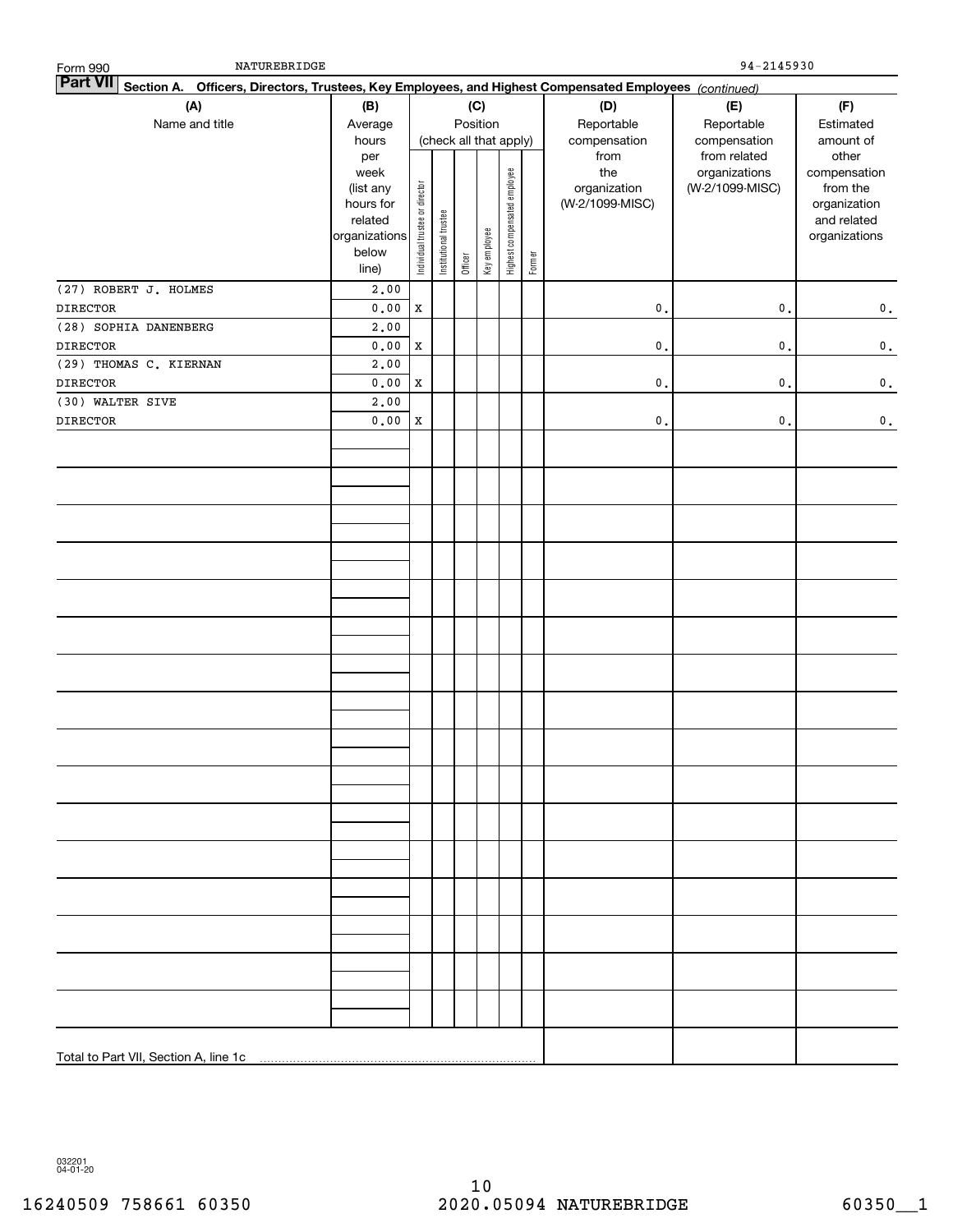|                                                           |      |                                                         | Form 990 (2020)                                                                                                        |                          | NATUREBRIDGE   |                 |                      |                      |                                              | 94-2145930                                        | Page 9                                                          |
|-----------------------------------------------------------|------|---------------------------------------------------------|------------------------------------------------------------------------------------------------------------------------|--------------------------|----------------|-----------------|----------------------|----------------------|----------------------------------------------|---------------------------------------------------|-----------------------------------------------------------------|
| <b>Part VIII</b>                                          |      |                                                         | <b>Statement of Revenue</b>                                                                                            |                          |                |                 |                      |                      |                                              |                                                   |                                                                 |
|                                                           |      |                                                         | Check if Schedule O contains a response or note to any line in this Part VIII                                          |                          |                |                 |                      |                      |                                              |                                                   |                                                                 |
|                                                           |      |                                                         |                                                                                                                        |                          |                |                 |                      | (A)<br>Total revenue | (B)<br>Related or exempt<br>function revenue | $\overline{(C)}$<br>Unrelated<br>business revenue | (D)<br>Revenue excluded<br>from tax under<br>sections 512 - 514 |
|                                                           |      |                                                         | 1 a Federated campaigns                                                                                                |                          | 1a             |                 |                      |                      |                                              |                                                   |                                                                 |
| Contributions, Gifts, Grants<br>and Other Similar Amounts |      | b                                                       | Membership dues                                                                                                        |                          | 1 <sub>b</sub> |                 |                      |                      |                                              |                                                   |                                                                 |
|                                                           |      | c                                                       | Fundraising events                                                                                                     |                          | 1 <sub>c</sub> |                 |                      |                      |                                              |                                                   |                                                                 |
|                                                           |      | d                                                       | Related organizations                                                                                                  | $\overline{\phantom{a}}$ | 1 <sub>d</sub> |                 |                      |                      |                                              |                                                   |                                                                 |
|                                                           |      | е                                                       | Government grants (contributions)                                                                                      |                          | 1e             |                 | 2, 187, 156.         |                      |                                              |                                                   |                                                                 |
|                                                           |      |                                                         | f All other contributions, gifts, grants, and                                                                          |                          |                |                 |                      |                      |                                              |                                                   |                                                                 |
|                                                           |      |                                                         | similar amounts not included above                                                                                     |                          | 1f             |                 | 5, 153, 401.         |                      |                                              |                                                   |                                                                 |
|                                                           |      | g                                                       | Noncash contributions included in lines 1a-1f                                                                          |                          |                | $1g$ \$         | 58,220.              |                      |                                              |                                                   |                                                                 |
|                                                           |      |                                                         | <b>h</b> Total. Add lines 1a-1f                                                                                        |                          |                |                 |                      | 7,340,557.           |                                              |                                                   |                                                                 |
|                                                           |      |                                                         |                                                                                                                        |                          |                |                 | <b>Business Code</b> |                      |                                              |                                                   |                                                                 |
|                                                           | 2 a  |                                                         | SUMMER YOUTH PROGRAMS                                                                                                  |                          |                |                 | 611710               | 193,458.             | 193,458.                                     |                                                   |                                                                 |
| Program Service<br>Revenue                                |      | b                                                       | CONFERENCES AND OTHER                                                                                                  |                          |                |                 | 611710               | 112,526.             | 112,526.                                     |                                                   |                                                                 |
|                                                           |      |                                                         | FIELD SCIENCE PROGRAMS                                                                                                 |                          |                |                 | 611710               | 27,064.              | 27,064.                                      |                                                   |                                                                 |
|                                                           |      |                                                         | OTHER PROGRAM REVENUE                                                                                                  |                          |                |                 | 611710               | 4,136.               | 4,136.                                       |                                                   |                                                                 |
|                                                           |      | е                                                       |                                                                                                                        |                          |                |                 |                      |                      |                                              |                                                   |                                                                 |
|                                                           |      | f                                                       | All other program service revenue                                                                                      |                          |                |                 |                      |                      |                                              |                                                   |                                                                 |
|                                                           |      | g                                                       | Total. Add lines 2a-2f.                                                                                                |                          |                |                 |                      | 337,184.             |                                              |                                                   |                                                                 |
|                                                           | 3    |                                                         | Investment income (including dividends, interest, and                                                                  |                          |                |                 |                      |                      |                                              |                                                   |                                                                 |
|                                                           |      |                                                         |                                                                                                                        |                          |                |                 |                      | 78,673.              |                                              |                                                   | 78,673.                                                         |
|                                                           |      | Income from investment of tax-exempt bond proceeds<br>4 |                                                                                                                        |                          |                |                 |                      |                      |                                              |                                                   |                                                                 |
|                                                           | 5    |                                                         |                                                                                                                        |                          | (i) Real       |                 | (ii) Personal        |                      |                                              |                                                   |                                                                 |
|                                                           |      |                                                         |                                                                                                                        |                          |                | 38,458.         |                      |                      |                                              |                                                   |                                                                 |
|                                                           |      | 6а                                                      | Gross rents<br>.                                                                                                       | 6a<br>6b                 |                | 17,705.         |                      |                      |                                              |                                                   |                                                                 |
|                                                           |      | b                                                       | Less: rental expenses                                                                                                  | 6c                       |                | 20,753.         |                      |                      |                                              |                                                   |                                                                 |
|                                                           |      | с                                                       | Rental income or (loss)                                                                                                |                          |                |                 |                      | 20,753.              |                                              |                                                   | 20,753.                                                         |
|                                                           |      | d                                                       | Net rental income or (loss)<br>7 a Gross amount from sales of                                                          |                          | (i) Securities |                 | (ii) Other           |                      |                                              |                                                   |                                                                 |
|                                                           |      |                                                         | assets other than inventory                                                                                            | 7a                       |                | 243,400.        | 1,150.               |                      |                                              |                                                   |                                                                 |
|                                                           |      |                                                         | <b>b</b> Less: cost or other basis                                                                                     |                          |                |                 |                      |                      |                                              |                                                   |                                                                 |
|                                                           |      |                                                         | and sales expenses                                                                                                     | 7b                       |                | 241,648.        | 0.                   |                      |                                              |                                                   |                                                                 |
| enueve                                                    |      |                                                         | c Gain or (loss)                                                                                                       | 7c                       |                | 1,752.          | 1,150.               |                      |                                              |                                                   |                                                                 |
|                                                           |      |                                                         |                                                                                                                        |                          |                |                 |                      | 2,902.               |                                              |                                                   | 2,902.                                                          |
| Other <sub>R</sub>                                        |      |                                                         | 8 a Gross income from fundraising events (not                                                                          |                          |                |                 |                      |                      |                                              |                                                   |                                                                 |
|                                                           |      |                                                         | including \$<br>$\overline{\phantom{a}}$ of                                                                            |                          |                |                 |                      |                      |                                              |                                                   |                                                                 |
|                                                           |      |                                                         | contributions reported on line 1c). See                                                                                |                          |                |                 |                      |                      |                                              |                                                   |                                                                 |
|                                                           |      |                                                         |                                                                                                                        |                          |                | 8a              |                      |                      |                                              |                                                   |                                                                 |
|                                                           |      | b                                                       | Less: direct expenses <i></i>                                                                                          |                          |                | 8b              |                      |                      |                                              |                                                   |                                                                 |
|                                                           |      | с                                                       | Net income or (loss) from fundraising events                                                                           |                          |                |                 |                      |                      |                                              |                                                   |                                                                 |
|                                                           |      |                                                         | 9 a Gross income from gaming activities. See                                                                           |                          |                |                 |                      |                      |                                              |                                                   |                                                                 |
|                                                           |      |                                                         |                                                                                                                        |                          |                | 9a              |                      |                      |                                              |                                                   |                                                                 |
|                                                           |      | b                                                       |                                                                                                                        |                          |                | 9 <sub>b</sub>  |                      |                      |                                              |                                                   |                                                                 |
|                                                           |      | с                                                       | Net income or (loss) from gaming activities ______________                                                             |                          |                |                 |                      |                      |                                              |                                                   |                                                                 |
|                                                           |      |                                                         | 10 a Gross sales of inventory, less returns                                                                            |                          |                |                 |                      |                      |                                              |                                                   |                                                                 |
|                                                           |      |                                                         |                                                                                                                        |                          |                | 10a             |                      |                      |                                              |                                                   |                                                                 |
|                                                           |      |                                                         |                                                                                                                        |                          |                | 10 <sub>b</sub> |                      |                      |                                              |                                                   |                                                                 |
|                                                           |      |                                                         | c Net income or (loss) from sales of inventory                                                                         |                          |                |                 |                      |                      |                                              |                                                   |                                                                 |
|                                                           |      |                                                         |                                                                                                                        |                          |                |                 | <b>Business Code</b> |                      |                                              |                                                   |                                                                 |
| Miscellaneous<br>Revenue                                  | 11 a |                                                         | <u> 1999 - Johann John Stone, markin fan it ferskearre fan it ferskearre fan it ferskearre fan it ferskearre fan i</u> |                          |                |                 |                      |                      |                                              |                                                   |                                                                 |
|                                                           |      | b                                                       | <u> 1989 - Andrea State Barbara, amerikan personal di personal dengan personal dengan personal dengan personal de</u>  |                          |                |                 |                      |                      |                                              |                                                   |                                                                 |
|                                                           |      | с                                                       | the control of the control of the control of the control of the control of                                             |                          |                |                 |                      |                      |                                              |                                                   |                                                                 |
|                                                           |      |                                                         |                                                                                                                        |                          |                |                 |                      |                      |                                              |                                                   |                                                                 |
|                                                           |      |                                                         |                                                                                                                        |                          |                |                 |                      |                      |                                              |                                                   |                                                                 |
|                                                           | 12   |                                                         |                                                                                                                        |                          |                |                 |                      | 7,780,069.           | 337,184.                                     | 0.                                                | 102,328.                                                        |

032009 12-23-20

Form (2020) **990**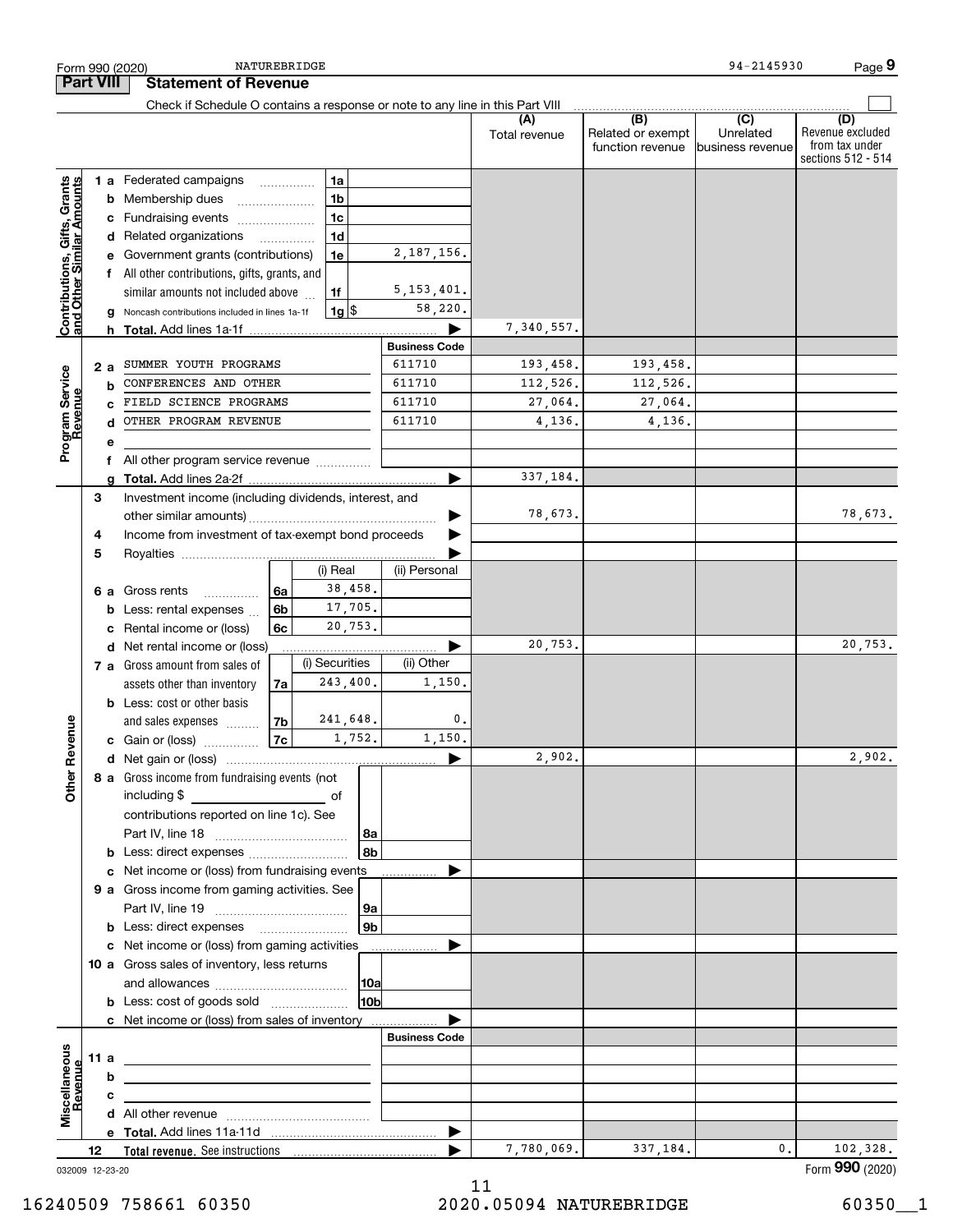**NATUREBRIDGE** 

#### **Total functional expenses.**  Add lines 1 through 24e **(A)**<br>Total expenses **(B) (C) (D) 1234567891011abcdefg12131415161718192021222324abcde25***Section 501(c)(3) and 501(c)(4) organizations must complete all columns. All other organizations must complete column (A).* Grants and other assistance to domestic organizations and domestic governments. See Part IV, line 21 Compensation not included above to disqualified persons (as defined under section 4958(f)(1)) and persons described in section 4958(c)(3)(B) Pension plan accruals and contributions (include section 401(k) and 403(b) employer contributions) Professional fundraising services. See Part IV, line 17 Other. (If line 11g amount exceeds 10% of line 25, column (A) amount, list line 11g expenses on Sch O.) Other expenses. Itemize expenses not covered above (List miscellaneous expenses on line 24e. If line 24e amount exceeds 10% of line 25, column (A) amount, list line 24e expenses on Schedule O.) Check if Schedule O contains a response or note to any line in this Part IX (C) (C) (C) (C) (C) (C) Program service expensesManagement and general expenses Fundraising expensesGrants and other assistance to domestic individuals. See Part IV, line 22 .......... Grants and other assistance to foreign organizations, foreign governments, and foreign individuals. See Part IV, lines 15 and 16  $\ldots$ Benefits paid to or for members ..................... Compensation of current officers, directors, trustees, and key employees  $\ldots$   $\ldots$   $\ldots$   $\ldots$   $\ldots$ Other salaries and wages ~~~~~~~~~~ Other employee benefits ~~~~~~~~~~ Payroll taxes ~~~~~~~~~~~~~~~~ Fees for services (nonemployees): Management ~~~~~~~~~~~~~~~~ Legal ~~~~~~~~~~~~~~~~~~~~Accounting ~~~~~~~~~~~~~~~~~ Lobbying ~~~~~~~~~~~~~~~~~~ lnvestment management fees ....................... Advertising and promotion \_\_\_\_\_\_\_\_\_\_\_\_\_\_\_\_\_\_\_ Office expenses ~~~~~~~~~~~~~~~ Information technology ~~~~~~~~~~~ Royalties ~~~~~~~~~~~~~~~~~~ Occupancy ~~~~~~~~~~~~~~~~~ Travel ……………………………………………… Payments of travel or entertainment expenses for any federal, state, or local public officials ... Conferences, conventions, and meetings InterestPayments to affiliates ~~~~~~~~~~~~ ~~~~~~~~~~~~~~~~~~Depreciation, depletion, and amortization  $\,\,\ldots\,\,$ Insurance~~~~~~~~~~~~~~~~~All other expenses *Do not include amounts reported on lines 6b, 7b, 8b, 9b, and 10b of Part VIII.*  $\mathcal{L}^{\text{max}}$ 137,933. 313,289. 2,575,247. 432,954. 514,911. 38,500. 12,000. 186,131. 17,712. 500,862. 71,638. 241,436. 9,552. 923.424,499. 291,073. 18,405. 7,217. 3,651. 2,361. 2,606. 5,802,900. 137,933. 266,126. 47,163. 1,606,047. 521,457. 447,743. 296,453. 83,437. 53,064. 328,410. 114,000. 72,501. 38,500. 12,000. 94,532. 87,392. 4,207. 8,204. 855. 8653. 342,361. 89,867. 68,634. 20,731. 50,907. 209,670. 15,657. 16,109. 1,941. 4,571. 3,040. 389. 534. 381,320. 26,393. 16,786. 262,905. 17,218. 10,950. 15,970. 2,435. 7,217.  $2,596.$  114. 941. 2,085. 276. 802. $1,604.$  200. 3,719,566. 1,321,343. 761,991. TAXES & LICENSES FOODSTAFF DEVELOPMENT STAFF TRAINING

Check here  $\bullet$  if following SOP 98-2 (ASC 958-720) **Joint costs.** Complete this line only if the organization **26**reported in column (B) joint costs from a combined educational campaign and fundraising solicitation. Check here  $\blacktriangleright$ 

032010 12-23-20

Form (2020) **990**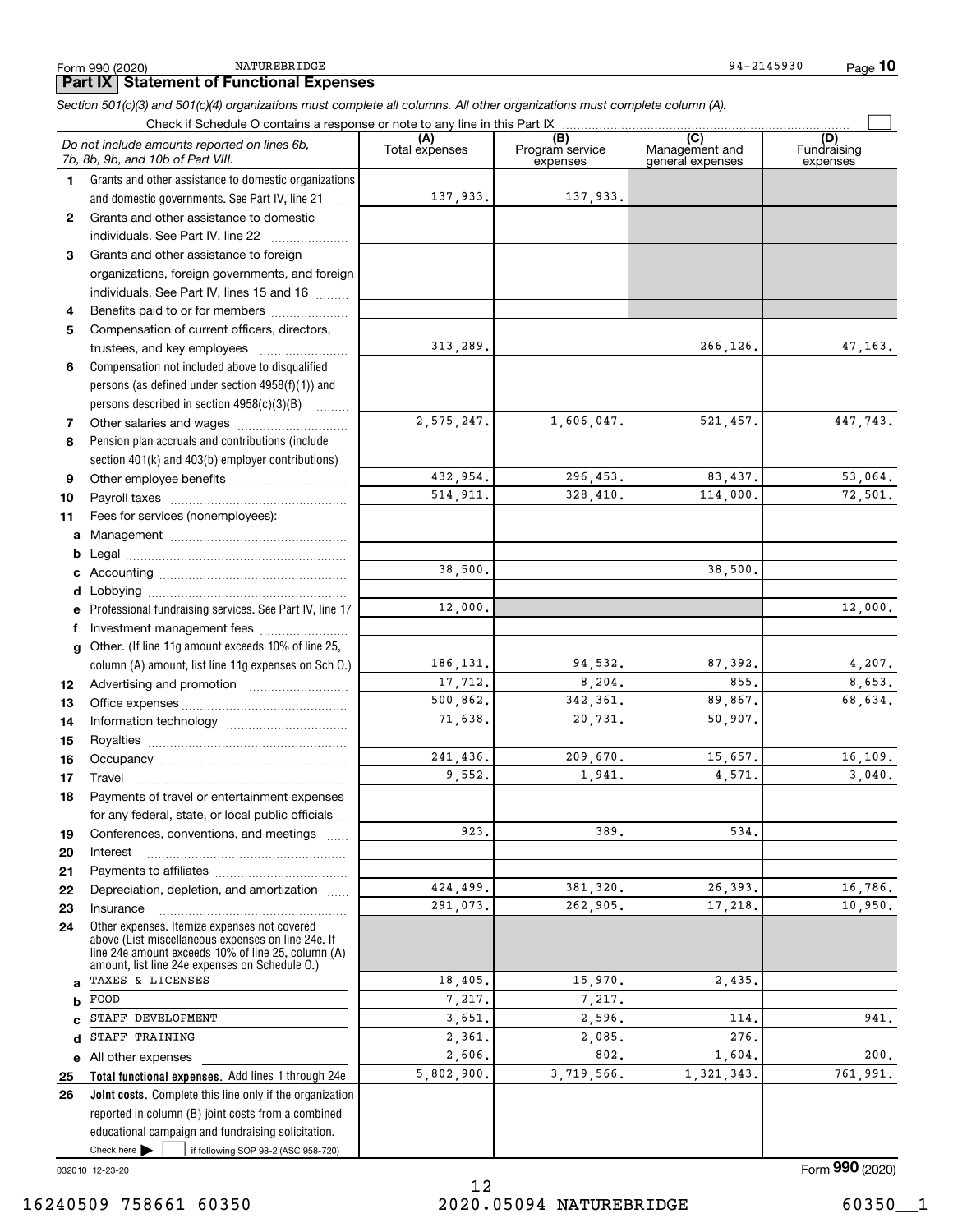16240509 758661 60350 2020.05094 NATUREBRIDGE 60350\_\_1

Form (2020) **990**

 $\Box$ 

**11**

| Form 990 (2020) | DGE                   | $1 - 0 - 0$<br>ט כי<br>_____ | Page |
|-----------------|-----------------------|------------------------------|------|
| $Part \wedge$   | <b>Sheet</b><br>nance |                              |      |
|                 |                       |                              |      |

|                             |    |                                                                                                                                                                                                                                |               |                           | (A)<br>Beginning of year |                | (B)<br>End of year          |
|-----------------------------|----|--------------------------------------------------------------------------------------------------------------------------------------------------------------------------------------------------------------------------------|---------------|---------------------------|--------------------------|----------------|-----------------------------|
|                             | 1  |                                                                                                                                                                                                                                |               |                           | 1,051,602.               | $\mathbf{1}$   | 1,547,798.                  |
|                             | 2  |                                                                                                                                                                                                                                |               |                           | 8,066,949.               | $\overline{2}$ | 6,594,623.                  |
|                             | з  |                                                                                                                                                                                                                                |               |                           | 2,475,366.               | 3              | 1,708,990.                  |
|                             | 4  |                                                                                                                                                                                                                                |               |                           | 344,805.                 | 4              | 559,212.                    |
|                             | 5  | Loans and other receivables from any current or former officer, director,                                                                                                                                                      |               |                           |                          |                |                             |
|                             |    | trustee, key employee, creator or founder, substantial contributor, or 35%                                                                                                                                                     |               |                           |                          |                |                             |
|                             |    | controlled entity or family member of any of these persons                                                                                                                                                                     |               | 5                         |                          |                |                             |
|                             | 6  | Loans and other receivables from other disqualified persons (as defined                                                                                                                                                        |               |                           |                          |                |                             |
|                             |    | under section $4958(f)(1)$ , and persons described in section $4958(c)(3)(B)$                                                                                                                                                  |               | 6                         |                          |                |                             |
|                             | 7  |                                                                                                                                                                                                                                |               |                           |                          | $\overline{7}$ |                             |
| Assets                      | 8  |                                                                                                                                                                                                                                |               |                           | 22,751.                  | 8              | 25,401.                     |
|                             | 9  | Prepaid expenses and deferred charges                                                                                                                                                                                          |               |                           | 125,837.                 | 9              | 150,495.                    |
|                             |    | <b>10a</b> Land, buildings, and equipment: cost or other                                                                                                                                                                       |               |                           |                          |                |                             |
|                             |    | basis. Complete Part VI of Schedule D  10a                                                                                                                                                                                     |               | 38,574,928.<br>7,633,970. |                          |                |                             |
|                             |    | $\frac{10b}{10b}$<br><b>b</b> Less: accumulated depreciation                                                                                                                                                                   | 31, 138, 240. | 10 <sub>c</sub>           | 30,940,958.              |                |                             |
|                             | 11 |                                                                                                                                                                                                                                |               | 1,960,337.                | 11                       | 2,413,982.     |                             |
|                             | 12 |                                                                                                                                                                                                                                |               |                           | 12                       |                |                             |
|                             | 13 |                                                                                                                                                                                                                                |               | 13                        |                          |                |                             |
|                             | 14 |                                                                                                                                                                                                                                |               |                           | 14                       |                |                             |
|                             | 15 |                                                                                                                                                                                                                                | 20,297.       | 15                        | 2,428.                   |                |                             |
|                             | 16 |                                                                                                                                                                                                                                |               |                           | 45, 206, 184.            | 16             | 43, 943, 887.               |
|                             | 17 |                                                                                                                                                                                                                                |               |                           | 1, 195, 419.             | 17             | 813,480.                    |
|                             | 18 |                                                                                                                                                                                                                                |               | 18                        |                          |                |                             |
|                             | 19 | Deferred revenue manual contracts and contracts are contracted and contract and contract are contracted and contract are contracted and contract are contracted and contract are contracted and contract are contracted and co |               | 2,855,003.                | 19                       | 829,030.       |                             |
|                             | 20 |                                                                                                                                                                                                                                |               |                           |                          | 20             |                             |
|                             | 21 | Escrow or custodial account liability. Complete Part IV of Schedule D                                                                                                                                                          |               | 1.1.1.1.1.1.1.1.1.1       |                          | 21             |                             |
|                             | 22 | Loans and other payables to any current or former officer, director,                                                                                                                                                           |               |                           |                          |                |                             |
|                             |    | trustee, key employee, creator or founder, substantial contributor, or 35%                                                                                                                                                     |               |                           |                          |                |                             |
| Liabilities                 |    | controlled entity or family member of any of these persons                                                                                                                                                                     |               |                           | 1,169,696.               | 22             | $\mathbf{0}$ .              |
|                             | 23 | Secured mortgages and notes payable to unrelated third parties <i>manufactured</i> mortgages and notes payable to unrelated third parties                                                                                      |               |                           | 1,997,750.               | 23             | 1,985,175.                  |
|                             | 24 |                                                                                                                                                                                                                                |               |                           |                          | 24             |                             |
|                             | 25 | Other liabilities (including federal income tax, payables to related third                                                                                                                                                     |               |                           |                          |                |                             |
|                             |    | parties, and other liabilities not included on lines 17-24). Complete Part X<br>of Schedule D                                                                                                                                  |               |                           | 32, 125.                 | 25             | 15,449.                     |
|                             |    | Total liabilities. Add lines 17 through 25                                                                                                                                                                                     |               |                           | 7, 249, 993.             | 26             | 3,643,134.                  |
|                             | 26 | Organizations that follow FASB ASC 958, check here $\blacktriangleright \begin{array}{c} \perp X \end{array}$                                                                                                                  |               |                           |                          |                |                             |
|                             |    | and complete lines 27, 28, 32, and 33.                                                                                                                                                                                         |               |                           |                          |                |                             |
|                             | 27 | Net assets without donor restrictions                                                                                                                                                                                          |               |                           | 3,069,974.               | 27             | 4,286,279.                  |
|                             | 28 |                                                                                                                                                                                                                                |               |                           | 34,886,217.              | 28             | 36,014,474.                 |
|                             |    | Organizations that do not follow FASB ASC 958, check here $\blacktriangleright$                                                                                                                                                |               |                           |                          |                |                             |
|                             |    | and complete lines 29 through 33.                                                                                                                                                                                              |               |                           |                          |                |                             |
|                             | 29 |                                                                                                                                                                                                                                |               |                           |                          | 29             |                             |
|                             | 30 | Paid-in or capital surplus, or land, building, or equipment fund                                                                                                                                                               |               |                           |                          | 30             |                             |
|                             | 31 | Retained earnings, endowment, accumulated income, or other funds                                                                                                                                                               |               |                           |                          | 31             |                             |
| Net Assets or Fund Balances | 32 |                                                                                                                                                                                                                                |               |                           | 37, 956, 191.            | 32             | 40,300,753.                 |
|                             | 33 | Total liabilities and net assets/fund balances                                                                                                                                                                                 |               |                           | 45, 206, 184.            | 33             | 43, 943, 887.               |
|                             |    |                                                                                                                                                                                                                                |               |                           |                          |                | $F_{\text{arm}}$ 990 (2020) |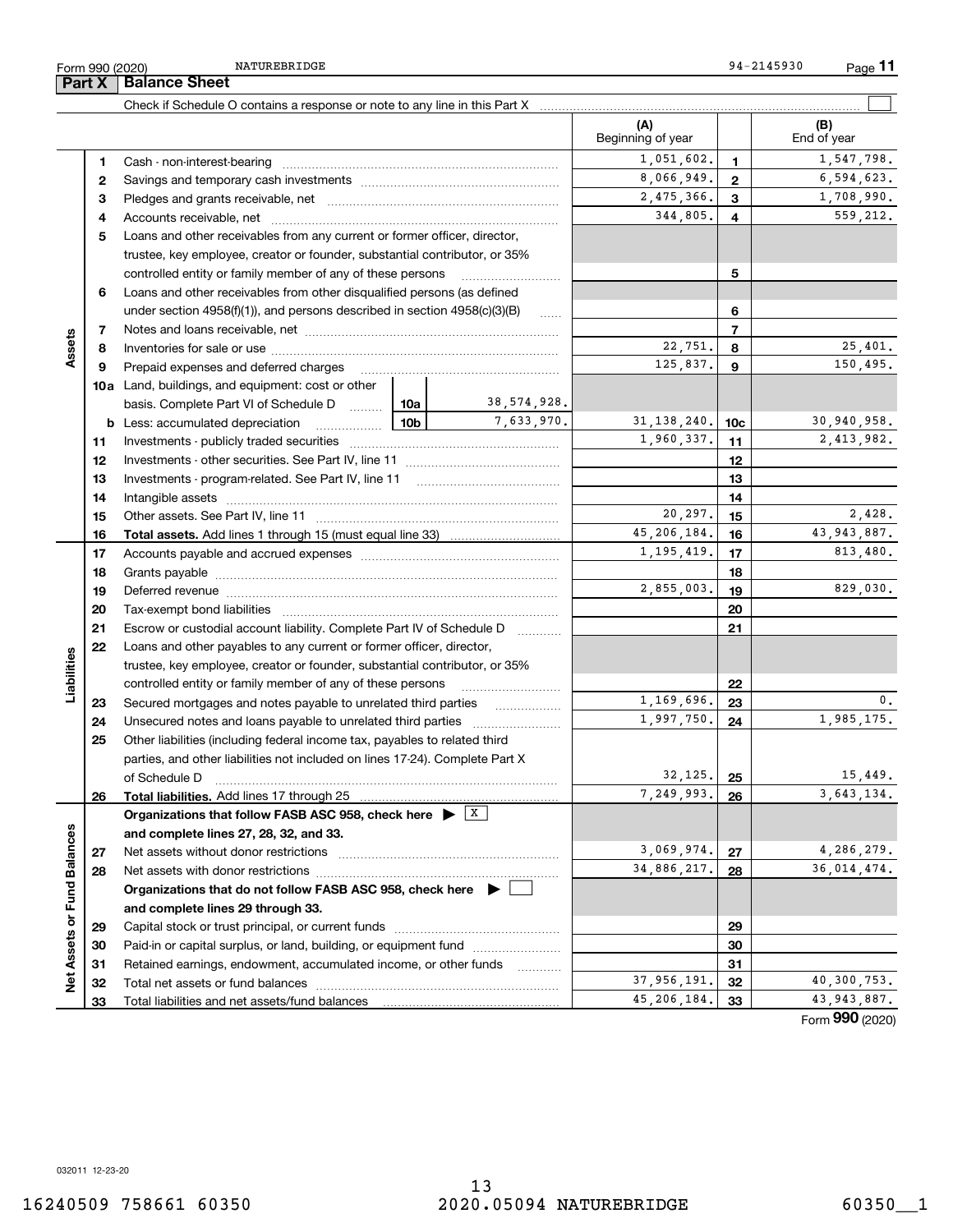|    | NATUREBRIDGE<br>Form 990 (2020)                                                                                                                                                                                                                                                                                                                                                                                                                                         | $94 - 2145930$ |                |             | Page $12$      |
|----|-------------------------------------------------------------------------------------------------------------------------------------------------------------------------------------------------------------------------------------------------------------------------------------------------------------------------------------------------------------------------------------------------------------------------------------------------------------------------|----------------|----------------|-------------|----------------|
|    | Part XI<br><b>Reconciliation of Net Assets</b>                                                                                                                                                                                                                                                                                                                                                                                                                          |                |                |             |                |
|    |                                                                                                                                                                                                                                                                                                                                                                                                                                                                         |                |                |             | $\overline{X}$ |
|    |                                                                                                                                                                                                                                                                                                                                                                                                                                                                         |                |                |             |                |
| 1  | Total revenue (must equal Part VIII, column (A), line 12)                                                                                                                                                                                                                                                                                                                                                                                                               | 1              |                | 7,780,069.  |                |
| 2  | Total expenses (must equal Part IX, column (A), line 25)                                                                                                                                                                                                                                                                                                                                                                                                                | $\mathbf{2}$   |                | 5,802,900.  |                |
| З  | Revenue less expenses. Subtract line 2 from line 1                                                                                                                                                                                                                                                                                                                                                                                                                      | 3              |                | 1,977,169.  |                |
| 4  |                                                                                                                                                                                                                                                                                                                                                                                                                                                                         | 4              |                | 37,956,191. |                |
| 5  |                                                                                                                                                                                                                                                                                                                                                                                                                                                                         | 5              |                |             | 377,425.       |
| 6  | Donated services and use of facilities [111] Donated and the service of facilities [11] Donated services and use of facilities [11] Donated and the service of the service of the service of the service of the service of the                                                                                                                                                                                                                                          | 6              |                |             | 45,000.        |
| 7  | Investment expenses www.communication.com/www.communication.com/www.communication.com/www.com                                                                                                                                                                                                                                                                                                                                                                           | $\overline{7}$ |                |             |                |
| 8  | Prior period adjustments<br>$\begin{minipage}{0.5\textwidth} \begin{tabular}{ l l l } \hline \multicolumn{1}{ l l l } \hline \multicolumn{1}{ l l } \multicolumn{1}{ l } \multicolumn{1}{ l } \multicolumn{1}{ l } \multicolumn{1}{ l } \multicolumn{1}{ l } \multicolumn{1}{ l } \multicolumn{1}{ l } \multicolumn{1}{ l } \multicolumn{1}{ l } \multicolumn{1}{ l } \multicolumn{1}{ l } \multicolumn{1}{ l } \multicolumn{1}{ l } \multicolumn{1}{ l } \multicolumn$ | 8              |                |             |                |
| 9  | Other changes in net assets or fund balances (explain on Schedule O)                                                                                                                                                                                                                                                                                                                                                                                                    | 9              |                |             | $-55,032.$     |
| 10 | Net assets or fund balances at end of year. Combine lines 3 through 9 (must equal Part X, line 32,                                                                                                                                                                                                                                                                                                                                                                      |                |                |             |                |
|    | column (B))                                                                                                                                                                                                                                                                                                                                                                                                                                                             | 10             |                | 40,300,753. |                |
|    | Part XII Financial Statements and Reporting                                                                                                                                                                                                                                                                                                                                                                                                                             |                |                |             |                |
|    |                                                                                                                                                                                                                                                                                                                                                                                                                                                                         |                |                |             |                |
|    |                                                                                                                                                                                                                                                                                                                                                                                                                                                                         |                |                | Yes         | No             |
| 1. | $\vert$ X   Accrual<br>Accounting method used to prepare the Form 990: <u>I</u> Cash<br>Other                                                                                                                                                                                                                                                                                                                                                                           |                |                |             |                |
|    | If the organization changed its method of accounting from a prior year or checked "Other," explain in Schedule O.                                                                                                                                                                                                                                                                                                                                                       |                |                |             |                |
|    | 2a Were the organization's financial statements compiled or reviewed by an independent accountant?                                                                                                                                                                                                                                                                                                                                                                      |                | 2a             |             | x              |
|    | If "Yes," check a box below to indicate whether the financial statements for the year were compiled or reviewed on a                                                                                                                                                                                                                                                                                                                                                    |                |                |             |                |
|    | separate basis, consolidated basis, or both:                                                                                                                                                                                                                                                                                                                                                                                                                            |                |                |             |                |
|    | Separate basis<br>Consolidated basis<br>Both consolidated and separate basis                                                                                                                                                                                                                                                                                                                                                                                            |                |                |             |                |
|    | <b>b</b> Were the organization's financial statements audited by an independent accountant?                                                                                                                                                                                                                                                                                                                                                                             |                | 2 <sub>b</sub> | х           |                |
|    | If "Yes," check a box below to indicate whether the financial statements for the year were audited on a separate basis,                                                                                                                                                                                                                                                                                                                                                 |                |                |             |                |
|    | consolidated basis, or both:                                                                                                                                                                                                                                                                                                                                                                                                                                            |                |                |             |                |
|    | $X \mid$ Separate basis<br>Consolidated basis<br>Both consolidated and separate basis                                                                                                                                                                                                                                                                                                                                                                                   |                |                |             |                |
|    | c If "Yes" to line 2a or 2b, does the organization have a committee that assumes responsibility for oversight of the audit,                                                                                                                                                                                                                                                                                                                                             |                |                |             |                |
|    |                                                                                                                                                                                                                                                                                                                                                                                                                                                                         |                | 2c             | х           |                |
|    | If the organization changed either its oversight process or selection process during the tax year, explain on Schedule O.                                                                                                                                                                                                                                                                                                                                               |                |                |             |                |
|    | 3a As a result of a federal award, was the organization required to undergo an audit or audits as set forth in the Single Audit                                                                                                                                                                                                                                                                                                                                         |                |                |             |                |
|    |                                                                                                                                                                                                                                                                                                                                                                                                                                                                         |                | За             |             | х              |
|    | b If "Yes," did the organization undergo the required audit or audits? If the organization did not undergo the required audit                                                                                                                                                                                                                                                                                                                                           |                |                |             |                |
|    |                                                                                                                                                                                                                                                                                                                                                                                                                                                                         |                | 3b             | nnn         |                |

Form (2020) **990**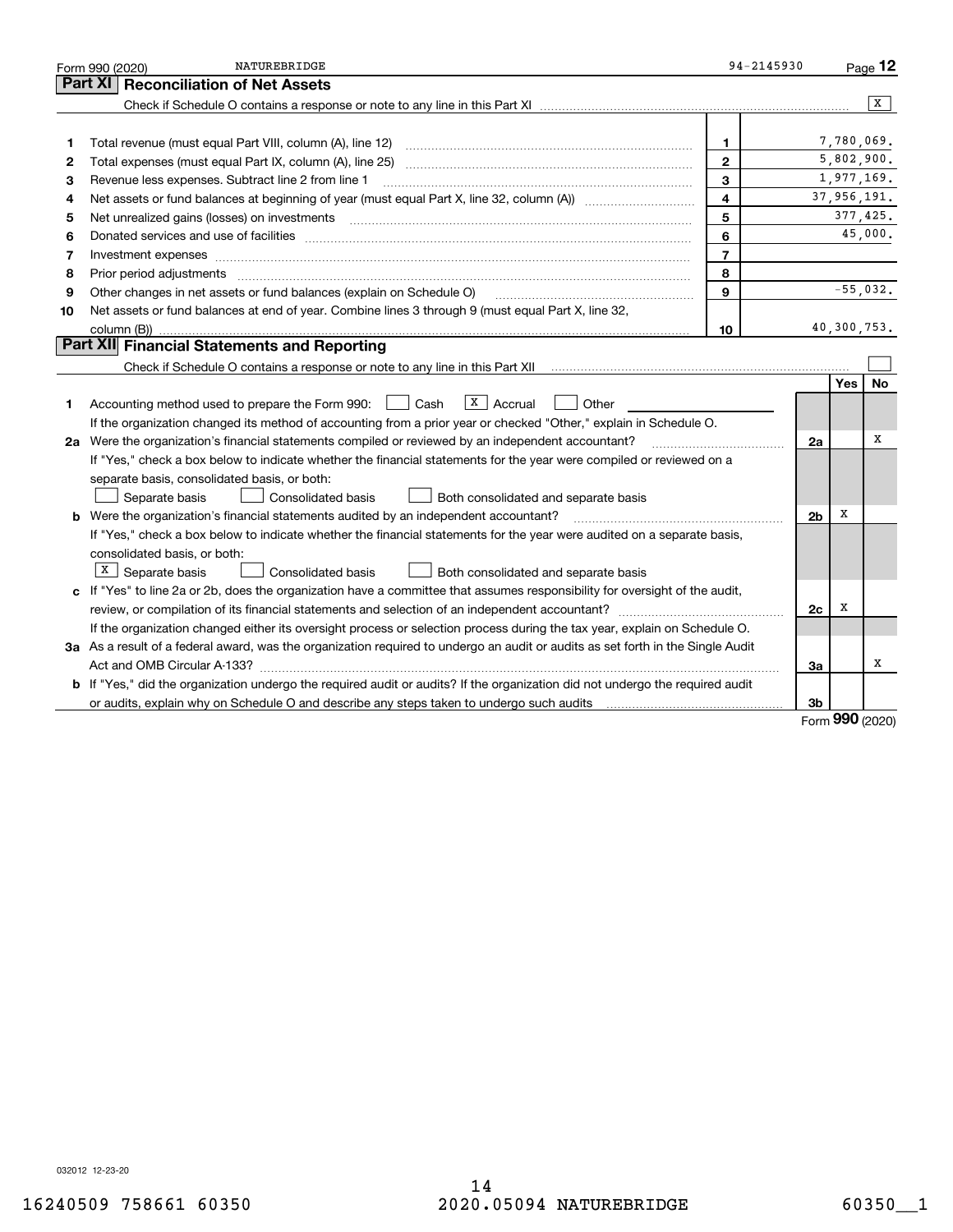| <b>SCHEDULE A</b> |  |
|-------------------|--|
|-------------------|--|

Department of the Treasury Internal Revenue Service

|  |  |  | (Form 990 or 990-EZ) |
|--|--|--|----------------------|
|--|--|--|----------------------|

# **Public Charity Status and Public Support**

**Complete if the organization is a section 501(c)(3) organization or a section 4947(a)(1) nonexempt charitable trust. | Attach to Form 990 or Form 990-EZ. | Go to www.irs.gov/Form990 for instructions and the latest information.**

| <b>Open to Public</b><br>Inspection |  |
|-------------------------------------|--|

OMB No. 1545-0047

|                  | as to mimining on a motor for mod dodono and the rate of microtalism<br>Name of the organization<br><b>Employer identification number</b> |                                                                                                                                                                                                                                                                                                                                                                                                                                                                                                                                                                 |          |                                                        |                                 |    |                                                      |  |                                                    |  |  |
|------------------|-------------------------------------------------------------------------------------------------------------------------------------------|-----------------------------------------------------------------------------------------------------------------------------------------------------------------------------------------------------------------------------------------------------------------------------------------------------------------------------------------------------------------------------------------------------------------------------------------------------------------------------------------------------------------------------------------------------------------|----------|--------------------------------------------------------|---------------------------------|----|------------------------------------------------------|--|----------------------------------------------------|--|--|
|                  |                                                                                                                                           | NATUREBRIDGE                                                                                                                                                                                                                                                                                                                                                                                                                                                                                                                                                    |          |                                                        |                                 |    |                                                      |  | 94-2145930                                         |  |  |
| Part I           |                                                                                                                                           | Reason for Public Charity Status. (All organizations must complete this part.) See instructions.                                                                                                                                                                                                                                                                                                                                                                                                                                                                |          |                                                        |                                 |    |                                                      |  |                                                    |  |  |
| 1<br>2<br>з<br>4 |                                                                                                                                           | The organization is not a private foundation because it is: (For lines 1 through 12, check only one box.)<br>A church, convention of churches, or association of churches described in section 170(b)(1)(A)(i).<br>A school described in section 170(b)(1)(A)(ii). (Attach Schedule E (Form 990 or 990-EZ).)<br>A hospital or a cooperative hospital service organization described in section 170(b)(1)(A)(iii).<br>A medical research organization operated in conjunction with a hospital described in section 170(b)(1)(A)(iii). Enter the hospital's name, |          |                                                        |                                 |    |                                                      |  |                                                    |  |  |
|                  |                                                                                                                                           | city, and state:                                                                                                                                                                                                                                                                                                                                                                                                                                                                                                                                                |          |                                                        |                                 |    |                                                      |  |                                                    |  |  |
| 5                |                                                                                                                                           | An organization operated for the benefit of a college or university owned or operated by a governmental unit described in<br>section 170(b)(1)(A)(iv). (Complete Part II.)                                                                                                                                                                                                                                                                                                                                                                                      |          |                                                        |                                 |    |                                                      |  |                                                    |  |  |
| 6                |                                                                                                                                           | A federal, state, or local government or governmental unit described in section $170(b)(1)(A)(v)$ .                                                                                                                                                                                                                                                                                                                                                                                                                                                             |          |                                                        |                                 |    |                                                      |  |                                                    |  |  |
| 7                |                                                                                                                                           | An organization that normally receives a substantial part of its support from a governmental unit or from the general public described in                                                                                                                                                                                                                                                                                                                                                                                                                       |          |                                                        |                                 |    |                                                      |  |                                                    |  |  |
|                  |                                                                                                                                           | section 170(b)(1)(A)(vi). (Complete Part II.)                                                                                                                                                                                                                                                                                                                                                                                                                                                                                                                   |          |                                                        |                                 |    |                                                      |  |                                                    |  |  |
| 8                |                                                                                                                                           | A community trust described in section 170(b)(1)(A)(vi). (Complete Part II.)                                                                                                                                                                                                                                                                                                                                                                                                                                                                                    |          |                                                        |                                 |    |                                                      |  |                                                    |  |  |
| 9                |                                                                                                                                           | An agricultural research organization described in section 170(b)(1)(A)(ix) operated in conjunction with a land-grant college                                                                                                                                                                                                                                                                                                                                                                                                                                   |          |                                                        |                                 |    |                                                      |  |                                                    |  |  |
|                  |                                                                                                                                           | or university or a non-land-grant college of agriculture (see instructions). Enter the name, city, and state of the college or                                                                                                                                                                                                                                                                                                                                                                                                                                  |          |                                                        |                                 |    |                                                      |  |                                                    |  |  |
| 10               | $\mid$ X                                                                                                                                  | university:<br>An organization that normally receives (1) more than 33 1/3% of its support from contributions, membership fees, and gross receipts from<br>activities related to its exempt functions, subject to certain exceptions; and (2) no more than 33 1/3% of its support from gross investment<br>income and unrelated business taxable income (less section 511 tax) from businesses acquired by the organization after June 30, 1975.<br>See section 509(a)(2). (Complete Part III.)                                                                 |          |                                                        |                                 |    |                                                      |  |                                                    |  |  |
| 11               |                                                                                                                                           | An organization organized and operated exclusively to test for public safety. See section 509(a)(4).                                                                                                                                                                                                                                                                                                                                                                                                                                                            |          |                                                        |                                 |    |                                                      |  |                                                    |  |  |
| 12               |                                                                                                                                           | An organization organized and operated exclusively for the benefit of, to perform the functions of, or to carry out the purposes of one or<br>more publicly supported organizations described in section 509(a)(1) or section 509(a)(2). See section 509(a)(3). Check the box in                                                                                                                                                                                                                                                                                |          |                                                        |                                 |    |                                                      |  |                                                    |  |  |
|                  |                                                                                                                                           | lines 12a through 12d that describes the type of supporting organization and complete lines 12e, 12f, and 12g.                                                                                                                                                                                                                                                                                                                                                                                                                                                  |          |                                                        |                                 |    |                                                      |  |                                                    |  |  |
| а                |                                                                                                                                           | Type I. A supporting organization operated, supervised, or controlled by its supported organization(s), typically by giving                                                                                                                                                                                                                                                                                                                                                                                                                                     |          |                                                        |                                 |    |                                                      |  |                                                    |  |  |
|                  |                                                                                                                                           | the supported organization(s) the power to regularly appoint or elect a majority of the directors or trustees of the supporting                                                                                                                                                                                                                                                                                                                                                                                                                                 |          |                                                        |                                 |    |                                                      |  |                                                    |  |  |
|                  |                                                                                                                                           | organization. You must complete Part IV, Sections A and B.                                                                                                                                                                                                                                                                                                                                                                                                                                                                                                      |          |                                                        |                                 |    |                                                      |  |                                                    |  |  |
| b                |                                                                                                                                           | Type II. A supporting organization supervised or controlled in connection with its supported organization(s), by having                                                                                                                                                                                                                                                                                                                                                                                                                                         |          |                                                        |                                 |    |                                                      |  |                                                    |  |  |
|                  |                                                                                                                                           | control or management of the supporting organization vested in the same persons that control or manage the supported                                                                                                                                                                                                                                                                                                                                                                                                                                            |          |                                                        |                                 |    |                                                      |  |                                                    |  |  |
|                  |                                                                                                                                           | organization(s). You must complete Part IV, Sections A and C.                                                                                                                                                                                                                                                                                                                                                                                                                                                                                                   |          |                                                        |                                 |    |                                                      |  |                                                    |  |  |
|                  |                                                                                                                                           | Type III functionally integrated. A supporting organization operated in connection with, and functionally integrated with,                                                                                                                                                                                                                                                                                                                                                                                                                                      |          |                                                        |                                 |    |                                                      |  |                                                    |  |  |
|                  |                                                                                                                                           | its supported organization(s) (see instructions). You must complete Part IV, Sections A, D, and E.                                                                                                                                                                                                                                                                                                                                                                                                                                                              |          |                                                        |                                 |    |                                                      |  |                                                    |  |  |
| d                |                                                                                                                                           | Type III non-functionally integrated. A supporting organization operated in connection with its supported organization(s)<br>that is not functionally integrated. The organization generally must satisfy a distribution requirement and an attentiveness                                                                                                                                                                                                                                                                                                       |          |                                                        |                                 |    |                                                      |  |                                                    |  |  |
|                  |                                                                                                                                           | requirement (see instructions). You must complete Part IV, Sections A and D, and Part V.                                                                                                                                                                                                                                                                                                                                                                                                                                                                        |          |                                                        |                                 |    |                                                      |  |                                                    |  |  |
| е                |                                                                                                                                           | Check this box if the organization received a written determination from the IRS that it is a Type I, Type II, Type III                                                                                                                                                                                                                                                                                                                                                                                                                                         |          |                                                        |                                 |    |                                                      |  |                                                    |  |  |
|                  |                                                                                                                                           | functionally integrated, or Type III non-functionally integrated supporting organization.                                                                                                                                                                                                                                                                                                                                                                                                                                                                       |          |                                                        |                                 |    |                                                      |  |                                                    |  |  |
| f                |                                                                                                                                           | Enter the number of supported organizations                                                                                                                                                                                                                                                                                                                                                                                                                                                                                                                     |          |                                                        |                                 |    |                                                      |  |                                                    |  |  |
|                  |                                                                                                                                           | Provide the following information about the supported organization(s).                                                                                                                                                                                                                                                                                                                                                                                                                                                                                          |          |                                                        | (iv) Is the organization listed |    |                                                      |  |                                                    |  |  |
|                  |                                                                                                                                           | (i) Name of supported<br>organization                                                                                                                                                                                                                                                                                                                                                                                                                                                                                                                           | (ii) EIN | (iii) Type of organization<br>(described on lines 1-10 | in your governing document?     |    | (v) Amount of monetary<br>support (see instructions) |  | (vi) Amount of other<br>support (see instructions) |  |  |
|                  |                                                                                                                                           |                                                                                                                                                                                                                                                                                                                                                                                                                                                                                                                                                                 |          | above (see instructions))                              | Yes                             | No |                                                      |  |                                                    |  |  |
|                  |                                                                                                                                           |                                                                                                                                                                                                                                                                                                                                                                                                                                                                                                                                                                 |          |                                                        |                                 |    |                                                      |  |                                                    |  |  |
|                  |                                                                                                                                           |                                                                                                                                                                                                                                                                                                                                                                                                                                                                                                                                                                 |          |                                                        |                                 |    |                                                      |  |                                                    |  |  |
|                  |                                                                                                                                           |                                                                                                                                                                                                                                                                                                                                                                                                                                                                                                                                                                 |          |                                                        |                                 |    |                                                      |  |                                                    |  |  |
|                  |                                                                                                                                           |                                                                                                                                                                                                                                                                                                                                                                                                                                                                                                                                                                 |          |                                                        |                                 |    |                                                      |  |                                                    |  |  |
|                  |                                                                                                                                           |                                                                                                                                                                                                                                                                                                                                                                                                                                                                                                                                                                 |          |                                                        |                                 |    |                                                      |  |                                                    |  |  |
|                  |                                                                                                                                           |                                                                                                                                                                                                                                                                                                                                                                                                                                                                                                                                                                 |          |                                                        |                                 |    |                                                      |  |                                                    |  |  |
|                  |                                                                                                                                           |                                                                                                                                                                                                                                                                                                                                                                                                                                                                                                                                                                 |          |                                                        |                                 |    |                                                      |  |                                                    |  |  |
|                  |                                                                                                                                           |                                                                                                                                                                                                                                                                                                                                                                                                                                                                                                                                                                 |          |                                                        |                                 |    |                                                      |  |                                                    |  |  |
| Total            |                                                                                                                                           |                                                                                                                                                                                                                                                                                                                                                                                                                                                                                                                                                                 |          |                                                        |                                 |    |                                                      |  |                                                    |  |  |

LHA For Paperwork Reduction Act Notice, see the Instructions for Form 990 or 990-EZ. <sub>032021</sub> o1-25-21 Schedule A (Form 990 or 990-EZ) 2020 15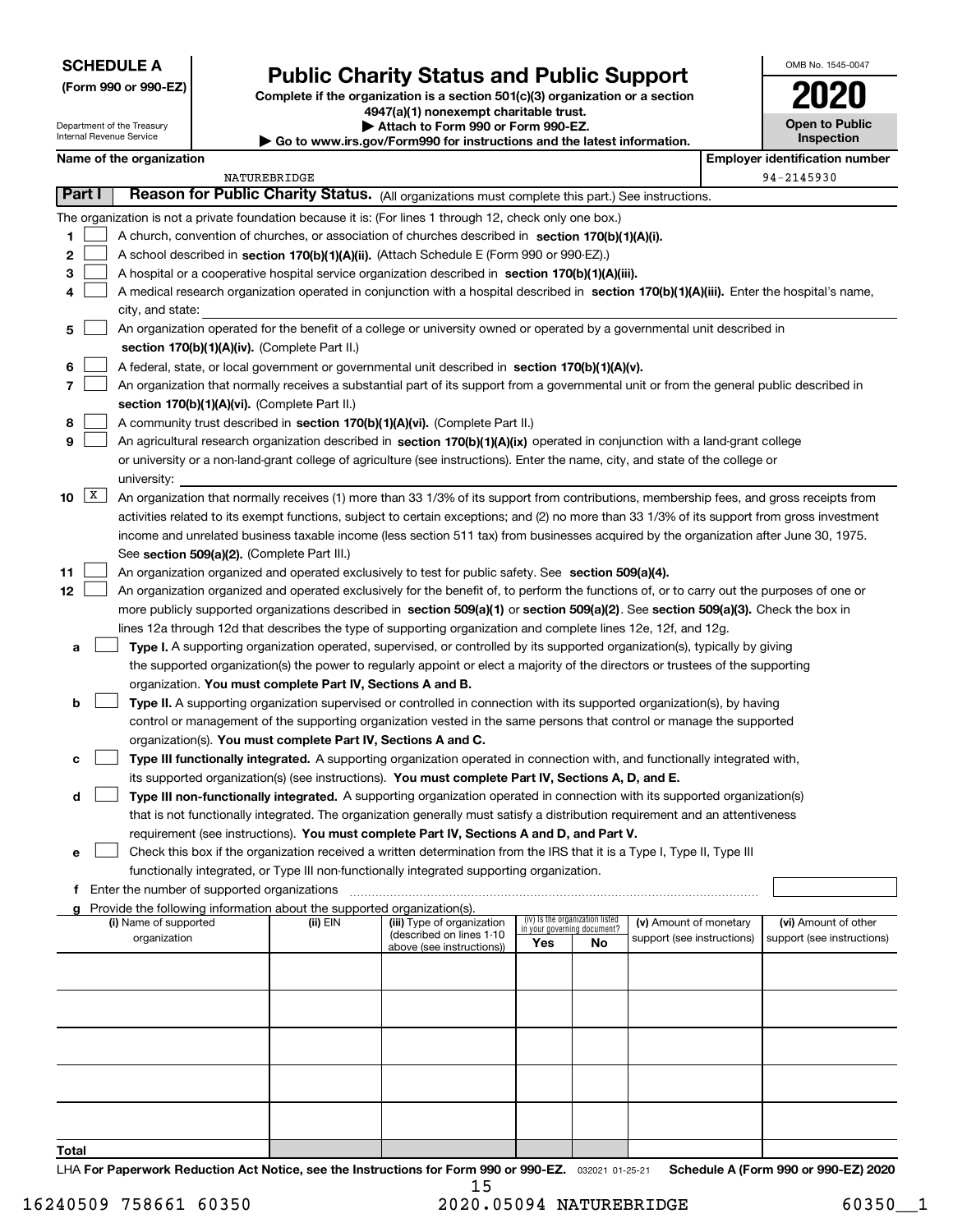94-2145930

**2**

**Calendar year (or fiscal year beginning in)**  | **(a)** 2016 **(b)** 2017 **(c)** 2018 **(d)** 2019 **(e)** 2020 **(f)** Total **1**Gifts, grants, contributions, and **2**Tax revenues levied for the organ-Schedule A (Form 990 or 990-EZ) 2020 Page NATUREBRIDGE(Complete only if you checked the box on line 5, 7, or 8 of Part I or if the organization failed to qualify under Part III. If the organization fails to qualify under the tests listed below, please complete Part III.) (a) 2016 membership fees received. (Do not include any "unusual grants.")  $\,\,\ldots\,\,$ ization's benefit and either paid to or expended on its behalf **Part II** Support Schedule for Organizations Described in Sections 170(b)(1)(A)(iv) and 170(b)(1)(A)(vi) **Section A. Public Support**

| 6 Public support. Subtract line 5 from line 4.<br>----- |  |  |  |
|---------------------------------------------------------|--|--|--|
|                                                         |  |  |  |
| column (f)                                              |  |  |  |
| amount shown on line 11,                                |  |  |  |
| on line 1 that exceeds 2% of the                        |  |  |  |
| supported organization) included                        |  |  |  |
| governmental unit or publicly                           |  |  |  |
| by each person (other than a                            |  |  |  |
| 5 The portion of total contributions                    |  |  |  |
| 4 Total. Add lines 1 through 3                          |  |  |  |
| the organization without charge                         |  |  |  |
| furnished by a governmental unit to                     |  |  |  |
| 3 The value of services or facilities                   |  |  |  |
| or expended on its behalf                               |  |  |  |

### **Section B. Total Support**

|    | Calendar year (or fiscal year beginning in) $\blacktriangleright$                                                                                                                                                                  | (a) 2016 | (b) 2017 | $(c)$ 2018 | $(d)$ 2019 | (e) 2020 | (f) Total                    |
|----|------------------------------------------------------------------------------------------------------------------------------------------------------------------------------------------------------------------------------------|----------|----------|------------|------------|----------|------------------------------|
|    | 7 Amounts from line 4                                                                                                                                                                                                              |          |          |            |            |          |                              |
| 8  | Gross income from interest,                                                                                                                                                                                                        |          |          |            |            |          |                              |
|    | dividends, payments received on                                                                                                                                                                                                    |          |          |            |            |          |                              |
|    | securities loans, rents, royalties,                                                                                                                                                                                                |          |          |            |            |          |                              |
|    | and income from similar sources                                                                                                                                                                                                    |          |          |            |            |          |                              |
| 9  | Net income from unrelated business                                                                                                                                                                                                 |          |          |            |            |          |                              |
|    | activities, whether or not the                                                                                                                                                                                                     |          |          |            |            |          |                              |
|    | business is regularly carried on                                                                                                                                                                                                   |          |          |            |            |          |                              |
| 10 | Other income. Do not include gain                                                                                                                                                                                                  |          |          |            |            |          |                              |
|    | or loss from the sale of capital                                                                                                                                                                                                   |          |          |            |            |          |                              |
|    | assets (Explain in Part VI.)                                                                                                                                                                                                       |          |          |            |            |          |                              |
|    | <b>11 Total support.</b> Add lines 7 through 10                                                                                                                                                                                    |          |          |            |            |          |                              |
| 12 | Gross receipts from related activities, etc. (see instructions)                                                                                                                                                                    |          |          |            |            | 12       |                              |
| 13 | First 5 years. If the Form 990 is for the organization's first, second, third, fourth, or fifth tax year as a section 501(c)(3)                                                                                                    |          |          |            |            |          |                              |
|    | organization, check this box and stop here <b>construction and construction</b> contracts and construction of the construction of the construction of the construction of the construction of the construction of the construction |          |          |            |            |          |                              |
|    | <b>Section C. Computation of Public Support Percentage</b>                                                                                                                                                                         |          |          |            |            |          |                              |
|    |                                                                                                                                                                                                                                    |          |          |            |            | 14       | %                            |
|    |                                                                                                                                                                                                                                    |          |          |            |            | 15       | $\frac{0}{0}$                |
|    | 16a 33 1/3% support test - 2020. If the organization did not check the box on line 13, and line 14 is 33 1/3% or more, check this box and                                                                                          |          |          |            |            |          |                              |
|    | stop here. The organization qualifies as a publicly supported organization                                                                                                                                                         |          |          |            |            |          | $\blacktriangleright$ $\Box$ |
|    | <b>b 33 1/3% support test - 2019.</b> If the organization did not check a box on line 13 or 16a, and line 15 is 33 1/3% or more, check this box                                                                                    |          |          |            |            |          |                              |
|    | and stop here. The organization qualifies as a publicly supported organization match material content of the organization of the state of the organization material content of the organization of the organization material c     |          |          |            |            |          | $\vert \ \ \vert$            |
|    | 17a 10% -facts-and-circumstances test - 2020. If the organization did not check a box on line 13, 16a, or 16b, and line 14 is 10% or more,                                                                                         |          |          |            |            |          |                              |
|    | and if the organization meets the facts-and-circumstances test, check this box and stop here. Explain in Part VI how the organization                                                                                              |          |          |            |            |          |                              |
|    | meets the facts-and-circumstances test. The organization qualifies as a publicly supported organization                                                                                                                            |          |          |            |            |          |                              |
|    | <b>b 10% -facts-and-circumstances test - 2019.</b> If the organization did not check a box on line 13, 16a, 16b, or 17a, and line 15 is 10% or                                                                                     |          |          |            |            |          |                              |
|    | more, and if the organization meets the facts-and-circumstances test, check this box and stop here. Explain in Part VI how the                                                                                                     |          |          |            |            |          |                              |
|    | organization meets the facts-and-circumstances test. The organization qualifies as a publicly supported organization                                                                                                               |          |          |            |            |          |                              |
| 18 | <b>Private foundation.</b> If the organization did not check a box on line 13, 16a, 16b, 17a, or 17b, check this box and see instructions                                                                                          |          |          |            |            |          |                              |

18 Private foundation. If the organization did not check a box on line 13, 16a, 16b, 17a, or 17b, check this box and see instructions .........

**Schedule A (Form 990 or 990-EZ) 2020**

032022 01-25-21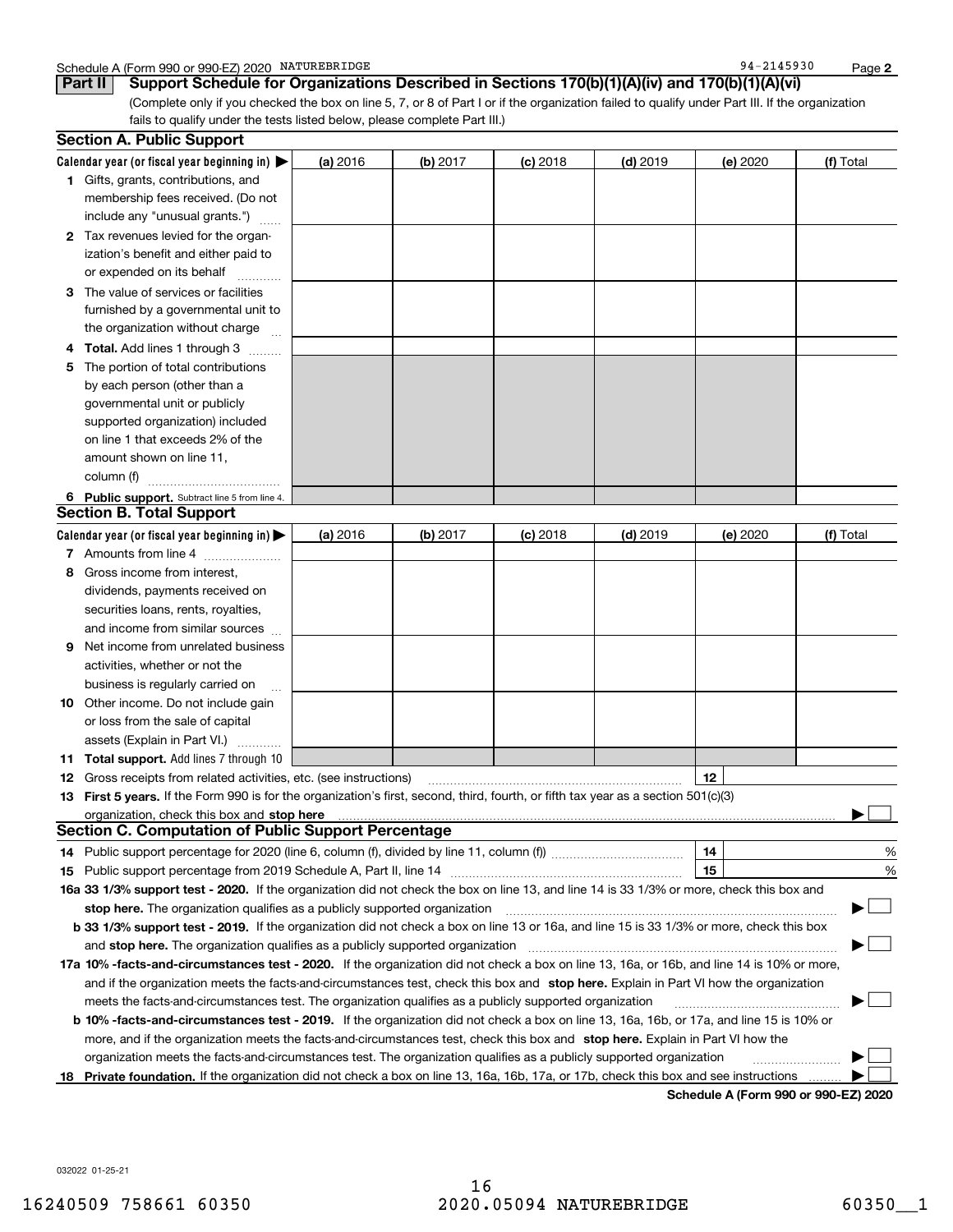#### Schedule A (Form 990 or 990-EZ) 2020 Page NATUREBRIDGE

## **Part III Support Schedule for Organizations Described in Section 509(a)(2)**

**3** 94-2145930

(Complete only if you checked the box on line 10 of Part I or if the organization failed to qualify under Part II. If the organization fails to qualify under the tests listed below, please complete Part II.)

| <b>Section A. Public Support</b>                                                                                                                                                         |               |              |               |               |                                      |                                |
|------------------------------------------------------------------------------------------------------------------------------------------------------------------------------------------|---------------|--------------|---------------|---------------|--------------------------------------|--------------------------------|
| Calendar year (or fiscal year beginning in)                                                                                                                                              | (a) 2016      | (b) 2017     | $(c)$ 2018    | $(d)$ 2019    | (e) 2020                             | (f) Total                      |
| 1 Gifts, grants, contributions, and                                                                                                                                                      |               |              |               |               |                                      |                                |
| membership fees received. (Do not                                                                                                                                                        |               |              |               |               |                                      |                                |
| include any "unusual grants.")                                                                                                                                                           | 12,091,920.   | 6,366,364.   | 5,711,134.    | 6,693,928.    | 7,340,557.                           | 38,203,903.                    |
| 2 Gross receipts from admissions,<br>merchandise sold or services per-<br>formed, or facilities furnished in<br>any activity that is related to the<br>organization's tax-exempt purpose | 12,864,992.   | 14,306,756.  | 13, 418, 311. | 8,741,712.    | 337,184.                             | 49,668,955.                    |
| 3 Gross receipts from activities that<br>are not an unrelated trade or bus-<br>iness under section 513                                                                                   |               |              |               |               |                                      |                                |
| 4 Tax revenues levied for the organ-<br>ization's benefit and either paid to<br>or expended on its behalf                                                                                |               |              |               |               |                                      |                                |
| 5 The value of services or facilities<br>furnished by a governmental unit to<br>the organization without charge                                                                          |               |              |               |               |                                      |                                |
| 6 Total. Add lines 1 through 5                                                                                                                                                           | 24, 956, 912. | 20,673,120.  | 19, 129, 445. | 15,435,640.   | 7,677,741.                           | 87,872,858.                    |
| 7a Amounts included on lines 1, 2, and<br>3 received from disqualified persons                                                                                                           | 1,775,323.    | 1, 215, 197. | 684,922.      | 284,608.      | 537,805.                             | 4,497,855.                     |
| <b>b</b> Amounts included on lines 2 and 3 received<br>from other than disqualified persons that<br>exceed the greater of \$5,000 or 1% of the<br>amount on line 13 for the year         |               |              |               |               |                                      | 0.                             |
| c Add lines 7a and 7b                                                                                                                                                                    | 1,775,323.    | 1,215,197.   | 684,922.      | 284,608.      | 537,805.                             | 4,497,855.                     |
| 8 Public support. (Subtract line 7c from line 6.)                                                                                                                                        |               |              |               |               |                                      | 83, 375, 003.                  |
| <b>Section B. Total Support</b>                                                                                                                                                          |               |              |               |               |                                      |                                |
| Calendar year (or fiscal year beginning in)                                                                                                                                              | (a) 2016      | (b) 2017     | $(c)$ 2018    | $(d)$ 2019    | (e) 2020                             | (f) Total                      |
| 9 Amounts from line 6                                                                                                                                                                    | 24,956,912.   | 20,673,120.  | 19, 129, 445. | 15, 435, 640. | 7,677,741.                           | 87, 872, 858.                  |
| 10a Gross income from interest,<br>dividends, payments received on<br>securities loans, rents, royalties,<br>and income from similar sources                                             | 116,808.      | 148,546.     | 169,047.      | 158,665.      | 117, 131.                            | 710,197.                       |
| <b>b</b> Unrelated business taxable income                                                                                                                                               |               |              |               |               |                                      |                                |
| (less section 511 taxes) from businesses                                                                                                                                                 |               |              |               |               |                                      |                                |
| acquired after June 30, 1975                                                                                                                                                             |               |              | 11,782.       |               |                                      | 11,782.                        |
| c Add lines 10a and 10b<br>11 Net income from unrelated business<br>activities not included in line 10b,<br>whether or not the business is<br>regularly carried on                       | 116,808.      | 148,546.     | 180,829.      | 158,665.      | 117,131.                             | 721,979.                       |
| <b>12</b> Other income. Do not include gain<br>or loss from the sale of capital                                                                                                          | 121,617.      | 145,694.     | 143,911.      | 19,381.       |                                      | 430,603.                       |
| assets (Explain in Part VI.)<br><b>13</b> Total support. (Add lines 9, 10c, 11, and 12.)                                                                                                 | 25, 195, 337. | 20,967,360.  | 19,454,185.   | 15,613,686.   | 7,794,872.                           | 89,025,440.                    |
| 14 First 5 years. If the Form 990 is for the organization's first, second, third, fourth, or fifth tax year as a section 501(c)(3) organization,                                         |               |              |               |               |                                      |                                |
| check this box and stop here                                                                                                                                                             |               |              |               |               |                                      |                                |
| <b>Section C. Computation of Public Support Percentage</b>                                                                                                                               |               |              |               |               |                                      |                                |
| 15 Public support percentage for 2020 (line 8, column (f), divided by line 13, column (f))                                                                                               |               |              |               |               | 15                                   | 93.65<br>%                     |
| 16 Public support percentage from 2019 Schedule A, Part III, line 15                                                                                                                     |               |              |               |               | 16                                   | 94.05<br>%                     |
| <b>Section D. Computation of Investment Income Percentage</b>                                                                                                                            |               |              |               |               |                                      |                                |
| 17 Investment income percentage for 2020 (line 10c, column (f), divided by line 13, column (f))                                                                                          |               |              |               |               | 17                                   | .81<br>%                       |
| 18 Investment income percentage from 2019 Schedule A, Part III, line 17                                                                                                                  |               |              |               |               | 18                                   | .69<br>%                       |
| 19a 33 1/3% support tests - 2020. If the organization did not check the box on line 14, and line 15 is more than 33 1/3%, and line 17 is not                                             |               |              |               |               |                                      |                                |
| more than 33 1/3%, check this box and stop here. The organization qualifies as a publicly supported organization                                                                         |               |              |               |               |                                      | $\blacktriangleright$ $\mid$ X |
| <b>b 33 1/3% support tests - 2019.</b> If the organization did not check a box on line 14 or line 19a, and line 16 is more than 33 1/3%, and                                             |               |              |               |               |                                      |                                |
| line 18 is not more than 33 1/3%, check this box and stop here. The organization qualifies as a publicly supported organization                                                          |               |              |               |               |                                      |                                |
| 20 Private foundation. If the organization did not check a box on line 14, 19a, or 19b, check this box and see instructions                                                              |               |              |               |               |                                      |                                |
| 032023 01-25-21                                                                                                                                                                          |               |              |               |               | Schedule A (Form 990 or 990-EZ) 2020 |                                |

17 16240509 758661 60350 2020.05094 NATUREBRIDGE 60350\_\_1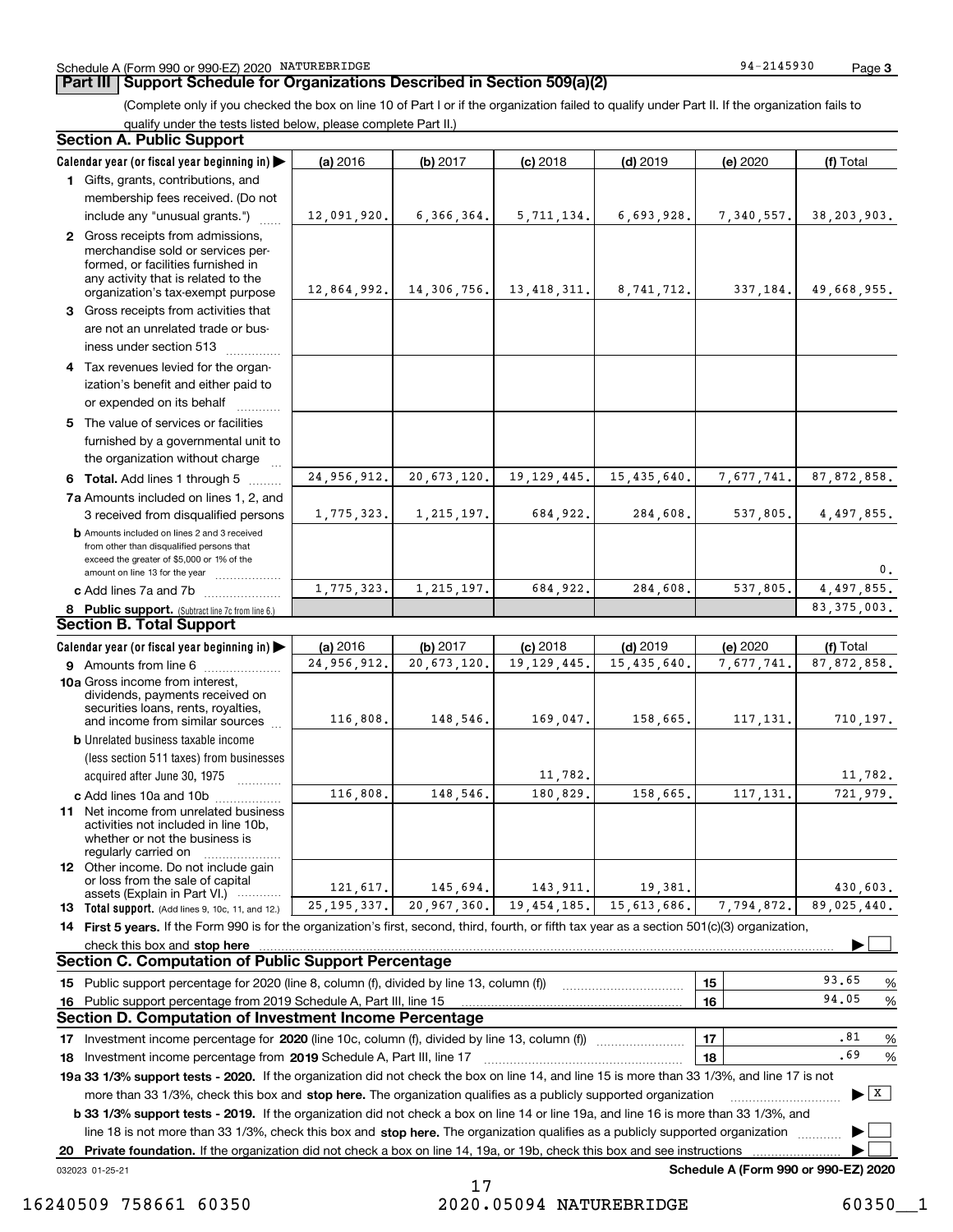**1**

**2**

**3a**

**3b**

**3c**

**4a**

**4b**

**4c**

**5a**

**5b5c**

**6**

**7**

**8**

**9a**

**9b**

**9c**

**10a**

**YesNo**

## **Part IV Supporting Organizations**

(Complete only if you checked a box in line 12 on Part I. If you checked box 12a, Part I, complete Sections A and B. If you checked box 12b, Part I, complete Sections A and C. If you checked box 12c, Part I, complete Sections A, D, and E. If you checked box 12d, Part I, complete Sections A and D, and complete Part V.)

### **Section A. All Supporting Organizations**

- **1** Are all of the organization's supported organizations listed by name in the organization's governing documents? If "No," describe in **Part VI** how the supported organizations are designated. If designated by *class or purpose, describe the designation. If historic and continuing relationship, explain.*
- **2** Did the organization have any supported organization that does not have an IRS determination of status under section 509(a)(1) or (2)? If "Yes," explain in Part VI how the organization determined that the supported *organization was described in section 509(a)(1) or (2).*
- **3a** Did the organization have a supported organization described in section 501(c)(4), (5), or (6)? If "Yes," answer *lines 3b and 3c below.*
- **b** Did the organization confirm that each supported organization qualified under section 501(c)(4), (5), or (6) and satisfied the public support tests under section 509(a)(2)? If "Yes," describe in **Part VI** when and how the *organization made the determination.*
- **c**Did the organization ensure that all support to such organizations was used exclusively for section 170(c)(2)(B) purposes? If "Yes," explain in **Part VI** what controls the organization put in place to ensure such use.
- **4a***If* Was any supported organization not organized in the United States ("foreign supported organization")? *"Yes," and if you checked box 12a or 12b in Part I, answer lines 4b and 4c below.*
- **b** Did the organization have ultimate control and discretion in deciding whether to make grants to the foreign supported organization? If "Yes," describe in **Part VI** how the organization had such control and discretion *despite being controlled or supervised by or in connection with its supported organizations.*
- **c** Did the organization support any foreign supported organization that does not have an IRS determination under sections 501(c)(3) and 509(a)(1) or (2)? If "Yes," explain in **Part VI** what controls the organization used *to ensure that all support to the foreign supported organization was used exclusively for section 170(c)(2)(B) purposes.*
- **5a** Did the organization add, substitute, or remove any supported organizations during the tax year? If "Yes," answer lines 5b and 5c below (if applicable). Also, provide detail in **Part VI,** including (i) the names and EIN *numbers of the supported organizations added, substituted, or removed; (ii) the reasons for each such action; (iii) the authority under the organization's organizing document authorizing such action; and (iv) how the action was accomplished (such as by amendment to the organizing document).*
- **b** Type I or Type II only. Was any added or substituted supported organization part of a class already designated in the organization's organizing document?
- **cSubstitutions only.**  Was the substitution the result of an event beyond the organization's control?
- **6** Did the organization provide support (whether in the form of grants or the provision of services or facilities) to **Part VI.** *If "Yes," provide detail in* support or benefit one or more of the filing organization's supported organizations? anyone other than (i) its supported organizations, (ii) individuals that are part of the charitable class benefited by one or more of its supported organizations, or (iii) other supporting organizations that also
- **7**Did the organization provide a grant, loan, compensation, or other similar payment to a substantial contributor *If "Yes," complete Part I of Schedule L (Form 990 or 990-EZ).* regard to a substantial contributor? (as defined in section 4958(c)(3)(C)), a family member of a substantial contributor, or a 35% controlled entity with
- **8** Did the organization make a loan to a disqualified person (as defined in section 4958) not described in line 7? *If "Yes," complete Part I of Schedule L (Form 990 or 990-EZ).*
- **9a** Was the organization controlled directly or indirectly at any time during the tax year by one or more in section 509(a)(1) or (2))? If "Yes," *provide detail in* <code>Part VI.</code> disqualified persons, as defined in section 4946 (other than foundation managers and organizations described
- **b**the supporting organization had an interest? If "Yes," provide detail in P**art VI**. Did one or more disqualified persons (as defined in line 9a) hold a controlling interest in any entity in which
- **c**Did a disqualified person (as defined in line 9a) have an ownership interest in, or derive any personal benefit from, assets in which the supporting organization also had an interest? If "Yes," provide detail in P**art VI.**
- **10a** Was the organization subject to the excess business holdings rules of section 4943 because of section supporting organizations)? If "Yes," answer line 10b below. 4943(f) (regarding certain Type II supporting organizations, and all Type III non-functionally integrated
- **b** Did the organization have any excess business holdings in the tax year? (Use Schedule C, Form 4720, to *determine whether the organization had excess business holdings.)*

032024 01-25-21

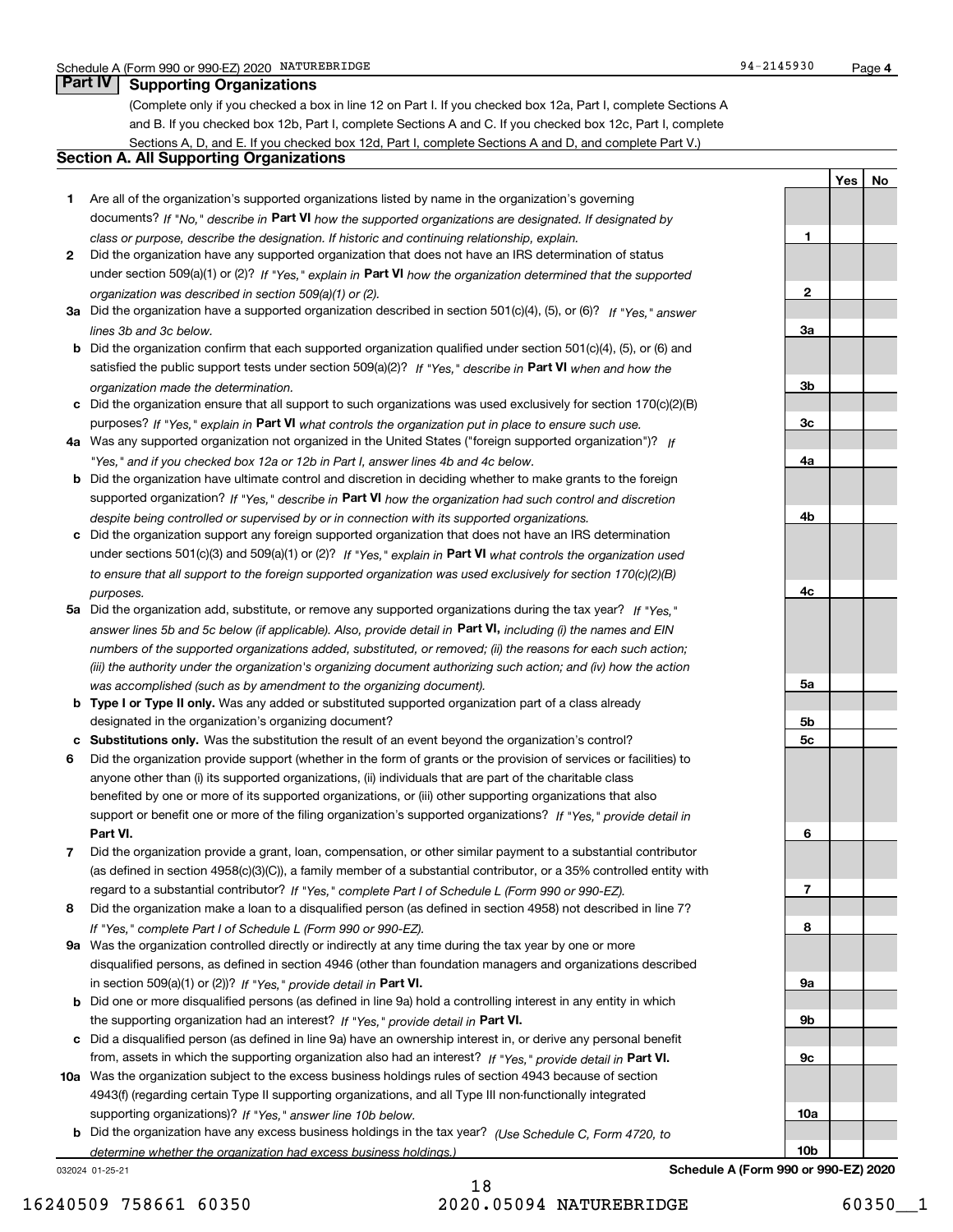|    | Schedule A (Form 990 or 990-EZ) 2020 NATUREBRIDGE                                                                                                                                                                                                                                                                                                                                                                                                                                                                                                                                                                                                    | 94-2145930      |            | Page 5 |
|----|------------------------------------------------------------------------------------------------------------------------------------------------------------------------------------------------------------------------------------------------------------------------------------------------------------------------------------------------------------------------------------------------------------------------------------------------------------------------------------------------------------------------------------------------------------------------------------------------------------------------------------------------------|-----------------|------------|--------|
|    | <b>Supporting Organizations (continued)</b><br><b>Part IV</b>                                                                                                                                                                                                                                                                                                                                                                                                                                                                                                                                                                                        |                 |            |        |
|    |                                                                                                                                                                                                                                                                                                                                                                                                                                                                                                                                                                                                                                                      |                 | <b>Yes</b> | No     |
| 11 | Has the organization accepted a gift or contribution from any of the following persons?                                                                                                                                                                                                                                                                                                                                                                                                                                                                                                                                                              |                 |            |        |
|    | a A person who directly or indirectly controls, either alone or together with persons described in lines 11b and                                                                                                                                                                                                                                                                                                                                                                                                                                                                                                                                     |                 |            |        |
|    | 11c below, the governing body of a supported organization?                                                                                                                                                                                                                                                                                                                                                                                                                                                                                                                                                                                           | 11a             |            |        |
|    | <b>b</b> A family member of a person described in line 11a above?                                                                                                                                                                                                                                                                                                                                                                                                                                                                                                                                                                                    | 11 <sub>b</sub> |            |        |
|    | c A 35% controlled entity of a person described in line 11a or 11b above? If "Yes" to line 11a, 11b, or 11c, provide                                                                                                                                                                                                                                                                                                                                                                                                                                                                                                                                 |                 |            |        |
|    | detail in Part VI.                                                                                                                                                                                                                                                                                                                                                                                                                                                                                                                                                                                                                                   | 11c             |            |        |
|    | <b>Section B. Type I Supporting Organizations</b>                                                                                                                                                                                                                                                                                                                                                                                                                                                                                                                                                                                                    |                 |            |        |
|    |                                                                                                                                                                                                                                                                                                                                                                                                                                                                                                                                                                                                                                                      |                 | Yes        | No     |
| 1  | Did the governing body, members of the governing body, officers acting in their official capacity, or membership of one or<br>more supported organizations have the power to regularly appoint or elect at least a majority of the organization's officers,<br>directors, or trustees at all times during the tax year? If "No," describe in Part VI how the supported organization(s)<br>effectively operated, supervised, or controlled the organization's activities. If the organization had more than one supported<br>organization, describe how the powers to appoint and/or remove officers, directors, or trustees were allocated among the | 1               |            |        |
| 2  | supported organizations and what conditions or restrictions, if any, applied to such powers during the tax year.<br>Did the organization operate for the benefit of any supported organization other than the supported                                                                                                                                                                                                                                                                                                                                                                                                                              |                 |            |        |
|    | organization(s) that operated, supervised, or controlled the supporting organization? If "Yes." explain in                                                                                                                                                                                                                                                                                                                                                                                                                                                                                                                                           |                 |            |        |
|    |                                                                                                                                                                                                                                                                                                                                                                                                                                                                                                                                                                                                                                                      |                 |            |        |
|    | Part VI how providing such benefit carried out the purposes of the supported organization(s) that operated,                                                                                                                                                                                                                                                                                                                                                                                                                                                                                                                                          | $\overline{2}$  |            |        |
|    | supervised, or controlled the supporting organization.<br><b>Section C. Type II Supporting Organizations</b>                                                                                                                                                                                                                                                                                                                                                                                                                                                                                                                                         |                 |            |        |
|    |                                                                                                                                                                                                                                                                                                                                                                                                                                                                                                                                                                                                                                                      |                 | Yes        | No     |
| 1  | Were a majority of the organization's directors or trustees during the tax year also a majority of the directors                                                                                                                                                                                                                                                                                                                                                                                                                                                                                                                                     |                 |            |        |
|    | or trustees of each of the organization's supported organization(s)? If "No," describe in Part VI how control                                                                                                                                                                                                                                                                                                                                                                                                                                                                                                                                        |                 |            |        |
|    |                                                                                                                                                                                                                                                                                                                                                                                                                                                                                                                                                                                                                                                      |                 |            |        |
|    | or management of the supporting organization was vested in the same persons that controlled or managed                                                                                                                                                                                                                                                                                                                                                                                                                                                                                                                                               | 1               |            |        |
|    | the supported organization(s).<br>Section D. All Type III Supporting Organizations                                                                                                                                                                                                                                                                                                                                                                                                                                                                                                                                                                   |                 |            |        |
|    |                                                                                                                                                                                                                                                                                                                                                                                                                                                                                                                                                                                                                                                      |                 | Yes        | No     |
|    |                                                                                                                                                                                                                                                                                                                                                                                                                                                                                                                                                                                                                                                      |                 |            |        |
| 1  | Did the organization provide to each of its supported organizations, by the last day of the fifth month of the                                                                                                                                                                                                                                                                                                                                                                                                                                                                                                                                       |                 |            |        |
|    | organization's tax year, (i) a written notice describing the type and amount of support provided during the prior tax                                                                                                                                                                                                                                                                                                                                                                                                                                                                                                                                |                 |            |        |
|    | year, (ii) a copy of the Form 990 that was most recently filed as of the date of notification, and (iii) copies of the                                                                                                                                                                                                                                                                                                                                                                                                                                                                                                                               | 1               |            |        |
|    | organization's governing documents in effect on the date of notification, to the extent not previously provided?                                                                                                                                                                                                                                                                                                                                                                                                                                                                                                                                     |                 |            |        |
| 2  | Were any of the organization's officers, directors, or trustees either (i) appointed or elected by the supported                                                                                                                                                                                                                                                                                                                                                                                                                                                                                                                                     |                 |            |        |
|    | organization(s) or (ii) serving on the governing body of a supported organization? If "No," explain in Part VI how                                                                                                                                                                                                                                                                                                                                                                                                                                                                                                                                   |                 |            |        |
|    | the organization maintained a close and continuous working relationship with the supported organization(s).                                                                                                                                                                                                                                                                                                                                                                                                                                                                                                                                          | 2               |            |        |
| 3  | By reason of the relationship described in line 2, above, did the organization's supported organizations have a                                                                                                                                                                                                                                                                                                                                                                                                                                                                                                                                      |                 |            |        |
|    | significant voice in the organization's investment policies and in directing the use of the organization's                                                                                                                                                                                                                                                                                                                                                                                                                                                                                                                                           |                 |            |        |
|    | income or assets at all times during the tax year? If "Yes," describe in Part VI the role the organization's                                                                                                                                                                                                                                                                                                                                                                                                                                                                                                                                         |                 |            |        |
|    | supported organizations played in this regard.<br>Section E. Type III Functionally Integrated Supporting Organizations                                                                                                                                                                                                                                                                                                                                                                                                                                                                                                                               | 3               |            |        |
|    | Chook the boy novt to the method that the examination wood to estight the Integral Dart Test during the year (see instructions)                                                                                                                                                                                                                                                                                                                                                                                                                                                                                                                      |                 |            |        |

- **1**Check the box next to the method that the organization used to satisfy the Integral Part Test during the year (see instructions).
- **alinupy** The organization satisfied the Activities Test. Complete line 2 below.
- **bThe organization is the parent of each of its supported organizations. Complete line 3 below.**

|  |  |  | c $\Box$ The organization supported a governmental entity. Describe in Part VI how you supported a governmental entity (see instructions) |  |
|--|--|--|-------------------------------------------------------------------------------------------------------------------------------------------|--|
|--|--|--|-------------------------------------------------------------------------------------------------------------------------------------------|--|

19

- **2Answer lines 2a and 2b below. Yes No** Activities Test.
- **a** Did substantially all of the organization's activities during the tax year directly further the exempt purposes of the supported organization(s) to which the organization was responsive? If "Yes," then in **Part VI identify those supported organizations and explain**  *how these activities directly furthered their exempt purposes, how the organization was responsive to those supported organizations, and how the organization determined that these activities constituted substantially all of its activities.*
- **b** Did the activities described in line 2a, above, constitute activities that, but for the organization's involvement, **Part VI**  *the reasons for the organization's position that its supported organization(s) would have engaged in* one or more of the organization's supported organization(s) would have been engaged in? If "Yes," e*xplain in these activities but for the organization's involvement.*
- **3** Parent of Supported Organizations. Answer lines 3a and 3b below.

**a** Did the organization have the power to regularly appoint or elect a majority of the officers, directors, or trustees of each of the supported organizations? If "Yes" or "No" provide details in **Part VI.** 

**b** Did the organization exercise a substantial degree of direction over the policies, programs, and activities of each of its supported organizations? If "Yes," describe in Part VI the role played by the organization in this regard.

032025 01-25-21

**Schedule A (Form 990 or 990-EZ) 2020**

**2a**

**2b**

**3a**

**3b**

## 16240509 758661 60350 2020.05094 NATUREBRIDGE 60350\_\_1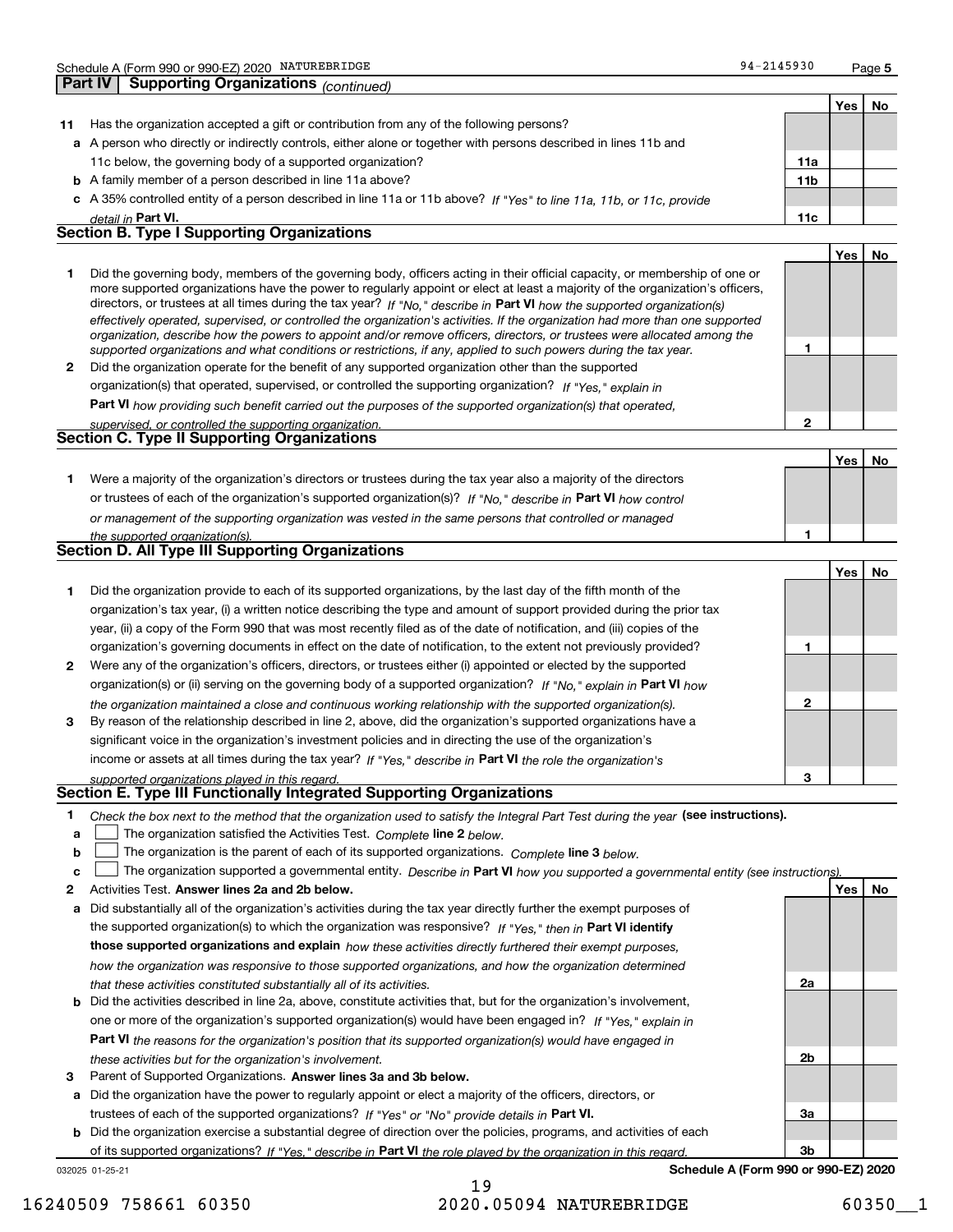| Schedule A | 4 (Form 990 or 990-EZ) 2020 | NATUREBRIDGE | .45930<br>$94 -$<br>-4147 | Page |  |
|------------|-----------------------------|--------------|---------------------------|------|--|
|------------|-----------------------------|--------------|---------------------------|------|--|

**1Part VI** Check here if the organization satisfied the Integral Part Test as a qualifying trust on Nov. 20, 1970 ( explain in Part **VI**). See instructions. **Section A - Adjusted Net Income 123** Other gross income (see instructions) **456** Portion of operating expenses paid or incurred for production or **7** Other expenses (see instructions) **8** Adjusted Net Income (subtract lines 5, 6, and 7 from line 4) **8 8 1234567Section B - Minimum Asset Amount 1**Aggregate fair market value of all non-exempt-use assets (see **2**Acquisition indebtedness applicable to non-exempt-use assets **3** Subtract line 2 from line 1d. **4**Cash deemed held for exempt use. Enter 0.015 of line 3 (for greater amount, **5** Net value of non-exempt-use assets (subtract line 4 from line 3) **678a** Average monthly value of securities **b** Average monthly cash balances **c**Fair market value of other non-exempt-use assets **dTotal**  (add lines 1a, 1b, and 1c) **eDiscount** claimed for blockage or other factors **1a1b1c1d2345678**(explain in detail in Part VI): **Minimum Asset Amount**  (add line 7 to line 6) **Section C - Distributable Amount 123456123456Distributable Amount.** Subtract line 5 from line 4, unless subject to All other Type III non-functionally integrated supporting organizations must complete Sections A through E. (B) Current Year (optional)(A) Prior Year Net short-term capital gain Recoveries of prior-year distributions Add lines 1 through 3. Depreciation and depletion collection of gross income or for management, conservation, or maintenance of property held for production of income (see instructions) (B) Current Year (optional)(A) Prior Year instructions for short tax year or assets held for part of year): see instructions). Multiply line 5 by 0.035. Recoveries of prior-year distributions Current Year Adjusted net income for prior year (from Section A, line 8, column A) Enter 0.85 of line 1. Minimum asset amount for prior year (from Section B, line 8, column A) Enter greater of line 2 or line 3. Income tax imposed in prior year emergency temporary reduction (see instructions). **Part V Type III Non-Functionally Integrated 509(a)(3) Supporting Organizations**   $\mathcal{L}^{\text{max}}$ 

**7**Check here if the current year is the organization's first as a non-functionally integrated Type III supporting organization (see instructions). $\mathcal{L}^{\text{max}}$ 

**Schedule A (Form 990 or 990-EZ) 2020**

032026 01-25-21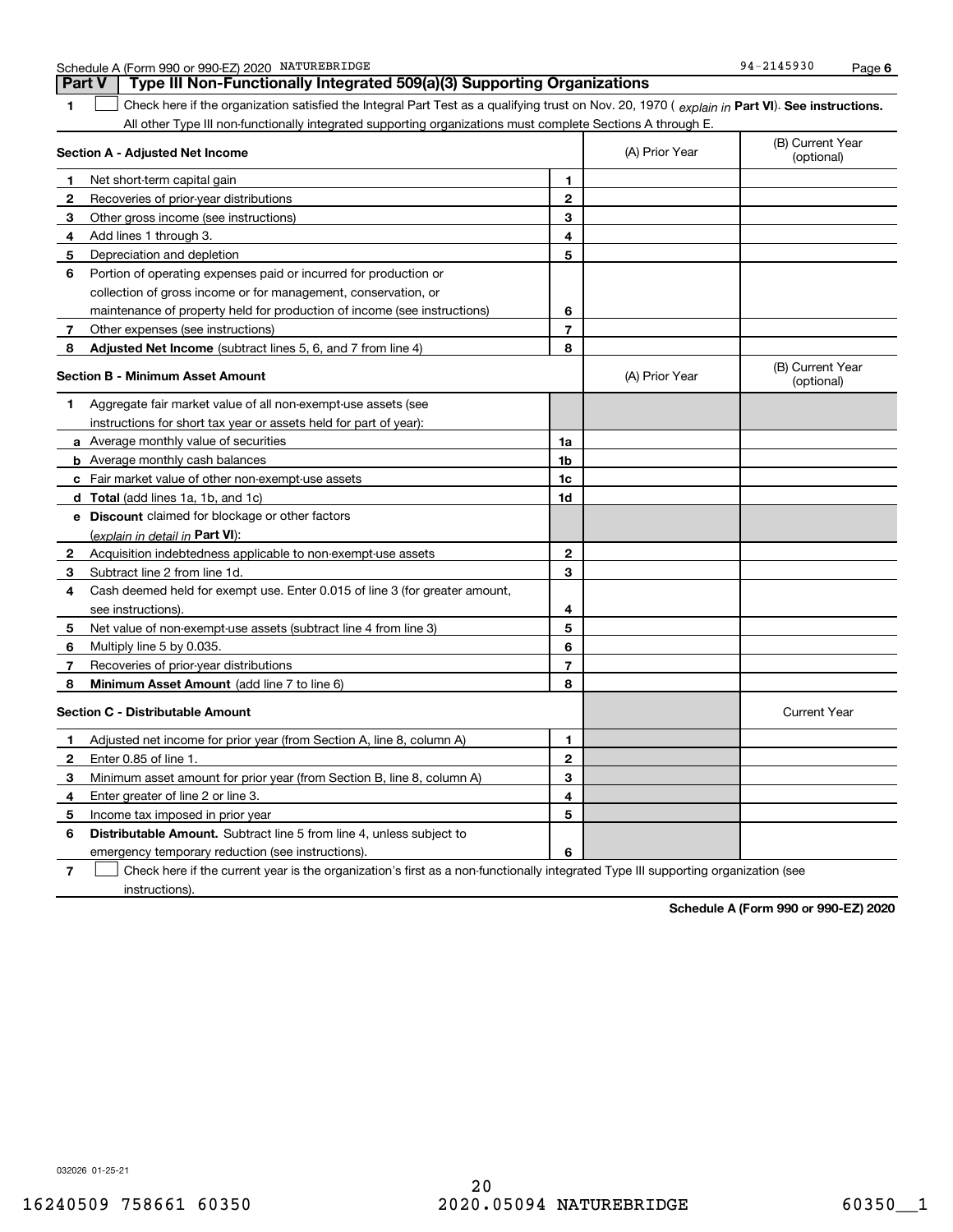|    | Type III Non-Functionally Integrated 509(a)(3) Supporting Organizations<br><b>Part V</b><br>(continued) |                                    |                                               |              |                                                  |  |  |
|----|---------------------------------------------------------------------------------------------------------|------------------------------------|-----------------------------------------------|--------------|--------------------------------------------------|--|--|
|    | <b>Section D - Distributions</b><br><b>Current Year</b>                                                 |                                    |                                               |              |                                                  |  |  |
| 1  | Amounts paid to supported organizations to accomplish exempt purposes                                   |                                    | 1                                             |              |                                                  |  |  |
| 2  | Amounts paid to perform activity that directly furthers exempt purposes of supported                    |                                    |                                               |              |                                                  |  |  |
|    | organizations, in excess of income from activity                                                        |                                    |                                               | $\mathbf{2}$ |                                                  |  |  |
| 3  | Administrative expenses paid to accomplish exempt purposes of supported organizations                   |                                    |                                               | 3            |                                                  |  |  |
| 4  | Amounts paid to acquire exempt-use assets                                                               |                                    |                                               | 4            |                                                  |  |  |
| 5  | Qualified set-aside amounts (prior IRS approval required - provide details in Part VI)                  |                                    |                                               | 5            |                                                  |  |  |
| 6  | Other distributions ( <i>describe in</i> Part VI). See instructions.                                    |                                    |                                               | 6            |                                                  |  |  |
| 7  | Total annual distributions. Add lines 1 through 6.                                                      |                                    |                                               | 7            |                                                  |  |  |
| 8  | Distributions to attentive supported organizations to which the organization is responsive              |                                    |                                               |              |                                                  |  |  |
|    | (provide details in Part VI). See instructions.                                                         |                                    |                                               | 8            |                                                  |  |  |
| 9  | Distributable amount for 2020 from Section C, line 6                                                    |                                    |                                               | 9            |                                                  |  |  |
| 10 | Line 8 amount divided by line 9 amount                                                                  |                                    |                                               | 10           |                                                  |  |  |
|    | <b>Section E - Distribution Allocations</b> (see instructions)                                          | (i)<br><b>Excess Distributions</b> | (ii)<br><b>Underdistributions</b><br>Pre-2020 |              | (iii)<br><b>Distributable</b><br>Amount for 2020 |  |  |
| 1  | Distributable amount for 2020 from Section C, line 6                                                    |                                    |                                               |              |                                                  |  |  |
| 2  | Underdistributions, if any, for years prior to 2020 (reason-                                            |                                    |                                               |              |                                                  |  |  |
|    | able cause required - explain in Part VI). See instructions.                                            |                                    |                                               |              |                                                  |  |  |
| 3  | Excess distributions carryover, if any, to 2020                                                         |                                    |                                               |              |                                                  |  |  |
|    | a From 2015                                                                                             |                                    |                                               |              |                                                  |  |  |
|    | <b>b</b> From 2016                                                                                      |                                    |                                               |              |                                                  |  |  |
|    | $c$ From 2017                                                                                           |                                    |                                               |              |                                                  |  |  |
|    | d From 2018                                                                                             |                                    |                                               |              |                                                  |  |  |
|    | e From 2019                                                                                             |                                    |                                               |              |                                                  |  |  |
|    | f Total of lines 3a through 3e                                                                          |                                    |                                               |              |                                                  |  |  |
|    | g Applied to underdistributions of prior years                                                          |                                    |                                               |              |                                                  |  |  |
|    | <b>h</b> Applied to 2020 distributable amount                                                           |                                    |                                               |              |                                                  |  |  |
|    | Carryover from 2015 not applied (see instructions)                                                      |                                    |                                               |              |                                                  |  |  |
|    | Remainder. Subtract lines 3g, 3h, and 3i from line 3f.                                                  |                                    |                                               |              |                                                  |  |  |
| 4  | Distributions for 2020 from Section D,                                                                  |                                    |                                               |              |                                                  |  |  |
|    | line $7:$                                                                                               |                                    |                                               |              |                                                  |  |  |
|    | a Applied to underdistributions of prior years                                                          |                                    |                                               |              |                                                  |  |  |
|    | <b>b</b> Applied to 2020 distributable amount                                                           |                                    |                                               |              |                                                  |  |  |
|    | c Remainder. Subtract lines 4a and 4b from line 4.                                                      |                                    |                                               |              |                                                  |  |  |
| 5. | Remaining underdistributions for years prior to 2020, if                                                |                                    |                                               |              |                                                  |  |  |
|    | any. Subtract lines 3g and 4a from line 2. For result greater                                           |                                    |                                               |              |                                                  |  |  |
|    | than zero, explain in Part VI. See instructions.                                                        |                                    |                                               |              |                                                  |  |  |
| 6  | Remaining underdistributions for 2020. Subtract lines 3h                                                |                                    |                                               |              |                                                  |  |  |
|    | and 4b from line 1. For result greater than zero, explain in                                            |                                    |                                               |              |                                                  |  |  |
|    | Part VI. See instructions.                                                                              |                                    |                                               |              |                                                  |  |  |
| 7  | Excess distributions carryover to 2021. Add lines 3j                                                    |                                    |                                               |              |                                                  |  |  |
|    | and 4c.                                                                                                 |                                    |                                               |              |                                                  |  |  |
| 8  | Breakdown of line 7:                                                                                    |                                    |                                               |              |                                                  |  |  |
|    | a Excess from 2016                                                                                      |                                    |                                               |              |                                                  |  |  |
|    | <b>b</b> Excess from 2017                                                                               |                                    |                                               |              |                                                  |  |  |
|    | c Excess from 2018                                                                                      |                                    |                                               |              |                                                  |  |  |
|    | d Excess from 2019                                                                                      |                                    |                                               |              |                                                  |  |  |
|    | e Excess from 2020                                                                                      |                                    |                                               |              |                                                  |  |  |

**Schedule A (Form 990 or 990-EZ) 2020**

032027 01-25-21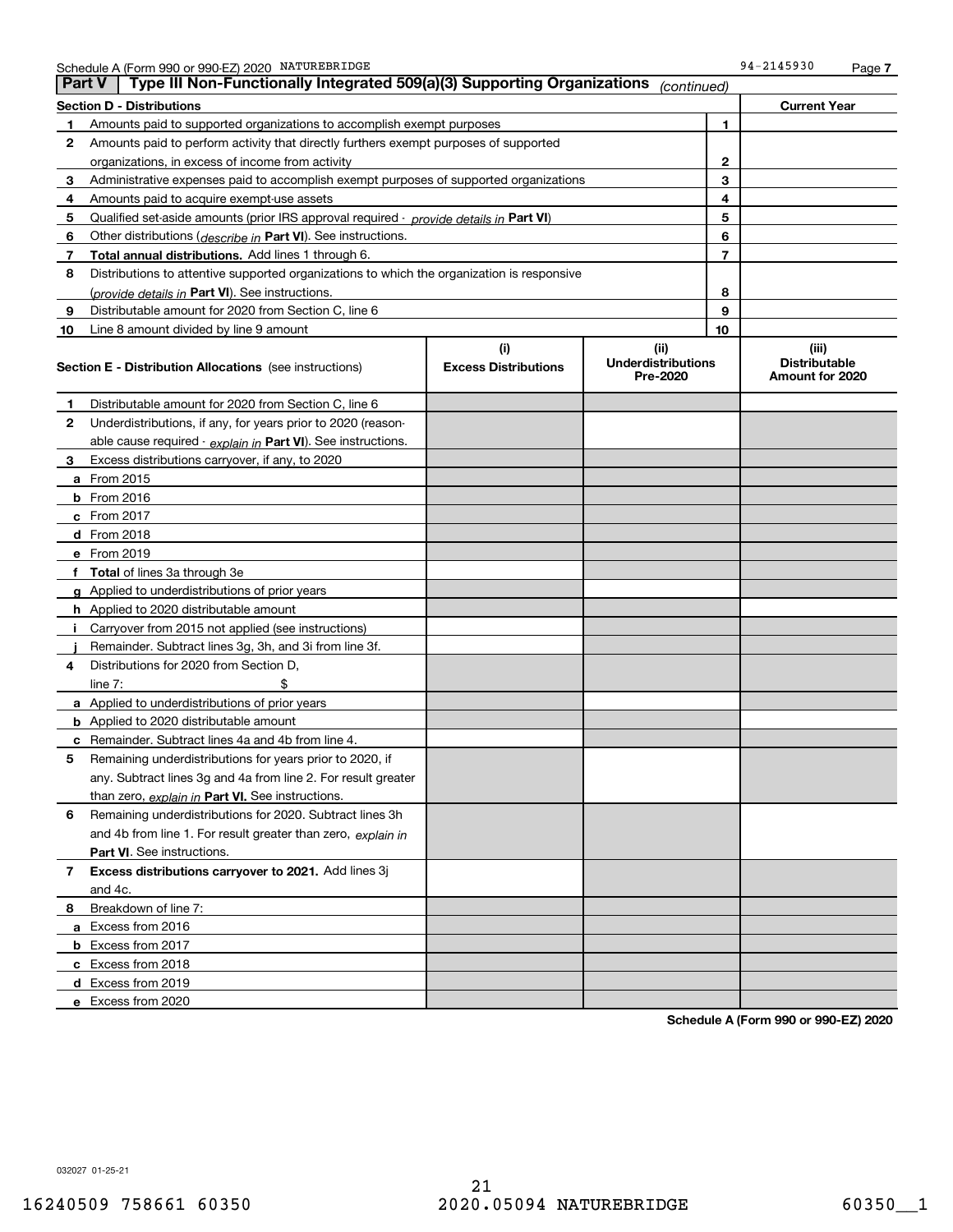| Schedule A (Form 990 or 990-EZ) 2020 NATUREBRIDGE                                                                                                                                                                                                                                                                                                                                                                                                                                                                                                                                                      | 94-2145930 | Page 8 |
|--------------------------------------------------------------------------------------------------------------------------------------------------------------------------------------------------------------------------------------------------------------------------------------------------------------------------------------------------------------------------------------------------------------------------------------------------------------------------------------------------------------------------------------------------------------------------------------------------------|------------|--------|
| Part VI<br>Supplemental Information. Provide the explanations required by Part II, line 10; Part II, line 17a or 17b; Part III, line 12;<br>Part IV, Section A, lines 1, 2, 3b, 3c, 4b, 4c, 5a, 6, 9a, 9b, 9c, 11a, 11b, and 11c; Part IV, Section B, lines 1 and 2; Part IV, Section C,<br>line 1; Part IV, Section D, lines 2 and 3; Part IV, Section E, lines 1c, 2a, 2b, 3a, and 3b; Part V, line 1; Part V, Section B, line 1e; Part V,<br>Section D, lines 5, 6, and 8; and Part V, Section E, lines 2, 5, and 6. Also complete this part for any additional information.<br>(See instructions.) |            |        |
| SCHEDULE A, PART III, LINE 12, EXPLANATION FOR OTHER INCOME:                                                                                                                                                                                                                                                                                                                                                                                                                                                                                                                                           |            |        |
| GROSS INCOME FROM FUNDRAISING EVENTS                                                                                                                                                                                                                                                                                                                                                                                                                                                                                                                                                                   |            |        |
| 2016 AMOUNT: \$<br>95,512.                                                                                                                                                                                                                                                                                                                                                                                                                                                                                                                                                                             |            |        |
| 117,583.<br>2017 AMOUNT: \$                                                                                                                                                                                                                                                                                                                                                                                                                                                                                                                                                                            |            |        |
| 109, 129.<br>2018 AMOUNT: $\sharp$                                                                                                                                                                                                                                                                                                                                                                                                                                                                                                                                                                     |            |        |
| 2019 AMOUNT: \$<br>6,305.                                                                                                                                                                                                                                                                                                                                                                                                                                                                                                                                                                              |            |        |
|                                                                                                                                                                                                                                                                                                                                                                                                                                                                                                                                                                                                        |            |        |
| GROSS SALES OF INVENTORY                                                                                                                                                                                                                                                                                                                                                                                                                                                                                                                                                                               |            |        |
| 2016 AMOUNT: \$<br>19,795.                                                                                                                                                                                                                                                                                                                                                                                                                                                                                                                                                                             |            |        |
| 2017 AMOUNT: \$<br>22,911.                                                                                                                                                                                                                                                                                                                                                                                                                                                                                                                                                                             |            |        |
| 2018 AMOUNT: \$<br>23,262.                                                                                                                                                                                                                                                                                                                                                                                                                                                                                                                                                                             |            |        |
| 2019 AMOUNT: \$<br>13,076.                                                                                                                                                                                                                                                                                                                                                                                                                                                                                                                                                                             |            |        |
|                                                                                                                                                                                                                                                                                                                                                                                                                                                                                                                                                                                                        |            |        |
| GROSS INCOME FROM GAMING ACTIVITIES                                                                                                                                                                                                                                                                                                                                                                                                                                                                                                                                                                    |            |        |
| 2016 AMOUNT: \$<br>6,310.                                                                                                                                                                                                                                                                                                                                                                                                                                                                                                                                                                              |            |        |
| 2017 AMOUNT: \$<br>5,200.                                                                                                                                                                                                                                                                                                                                                                                                                                                                                                                                                                              |            |        |
| 2018 AMOUNT: \$ 11,520.                                                                                                                                                                                                                                                                                                                                                                                                                                                                                                                                                                                |            |        |
|                                                                                                                                                                                                                                                                                                                                                                                                                                                                                                                                                                                                        |            |        |
|                                                                                                                                                                                                                                                                                                                                                                                                                                                                                                                                                                                                        |            |        |
|                                                                                                                                                                                                                                                                                                                                                                                                                                                                                                                                                                                                        |            |        |
|                                                                                                                                                                                                                                                                                                                                                                                                                                                                                                                                                                                                        |            |        |
|                                                                                                                                                                                                                                                                                                                                                                                                                                                                                                                                                                                                        |            |        |
|                                                                                                                                                                                                                                                                                                                                                                                                                                                                                                                                                                                                        |            |        |
|                                                                                                                                                                                                                                                                                                                                                                                                                                                                                                                                                                                                        |            |        |
|                                                                                                                                                                                                                                                                                                                                                                                                                                                                                                                                                                                                        |            |        |
|                                                                                                                                                                                                                                                                                                                                                                                                                                                                                                                                                                                                        |            |        |
|                                                                                                                                                                                                                                                                                                                                                                                                                                                                                                                                                                                                        |            |        |

032028 01-25-21

**Schedule A (Form 990 or 990-EZ) 2020**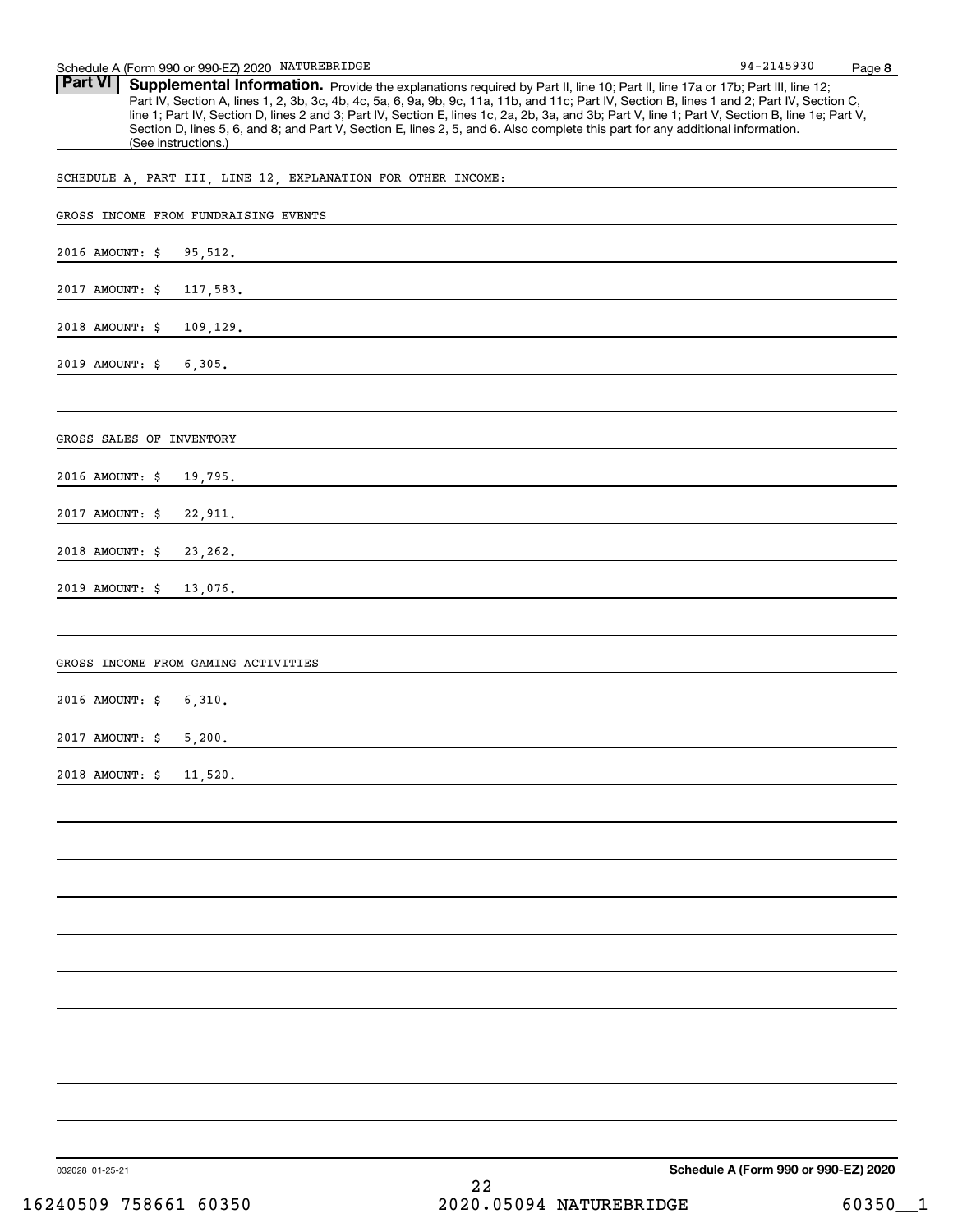Department of the Treasury Internal Revenue Service **(Form 990, 990-EZ, or 990-PF)**

Name of the organization

|  |  |  | ** PUBLIC DISCLOSURE COPY ** |  |  |
|--|--|--|------------------------------|--|--|
|--|--|--|------------------------------|--|--|

# **Schedule B Schedule of Contributors**

**| Attach to Form 990, Form 990-EZ, or Form 990-PF. | Go to www.irs.gov/Form990 for the latest information.** OMB No. 1545-0047

**Employer identification number**

94-2145930

|  | NATUREBRIDGE |  |  |
|--|--------------|--|--|

**Organization type** (check one):

| Filers of:         | Section:                                                                    |
|--------------------|-----------------------------------------------------------------------------|
| Form 990 or 990-FZ | X  <br>$501(c)$ $(3)$ (enter number) organization                           |
|                    | $4947(a)(1)$ nonexempt charitable trust not treated as a private foundation |
|                    | 527 political organization                                                  |
| Form 990-PF        | 501(c)(3) exempt private foundation                                         |
|                    | 4947(a)(1) nonexempt charitable trust treated as a private foundation       |
|                    | 501(c)(3) taxable private foundation                                        |

Check if your organization is covered by the **General Rule** or a **Special Rule. Note:**  Only a section 501(c)(7), (8), or (10) organization can check boxes for both the General Rule and a Special Rule. See instructions.

#### **General Rule**

 $\overline{X}$  For an organization filing Form 990, 990-EZ, or 990-PF that received, during the year, contributions totaling \$5,000 or more (in money or property) from any one contributor. Complete Parts I and II. See instructions for determining a contributor's total contributions.

#### **Special Rules**

| For an organization described in section 501(c)(3) filing Form 990 or 990-EZ that met the 33 1/3% support test of the regulations under               |
|-------------------------------------------------------------------------------------------------------------------------------------------------------|
| sections 509(a)(1) and 170(b)(1)(A)(vi), that checked Schedule A (Form 990 or 990-EZ), Part II, line 13, 16a, or 16b, and that received from          |
| any one contributor, during the year, total contributions of the greater of (1) \$5,000; or (2) 2% of the amount on (i) Form 990, Part VIII, line 1h; |
| or (ii) Form 990-EZ, line 1. Complete Parts I and II.                                                                                                 |

For an organization described in section 501(c)(7), (8), or (10) filing Form 990 or 990-EZ that received from any one contributor, during the year, total contributions of more than \$1,000 exclusively for religious, charitable, scientific, literary, or educational purposes, or for the prevention of cruelty to children or animals. Complete Parts I (entering "N/A" in column (b) instead of the contributor name and address), II, and III.  $\mathcal{L}^{\text{max}}$ 

purpose. Don't complete any of the parts unless the **General Rule** applies to this organization because it received *nonexclusively* year, contributions <sub>exclusively</sub> for religious, charitable, etc., purposes, but no such contributions totaled more than \$1,000. If this box is checked, enter here the total contributions that were received during the year for an  $\;$ exclusively religious, charitable, etc., For an organization described in section 501(c)(7), (8), or (10) filing Form 990 or 990-EZ that received from any one contributor, during the religious, charitable, etc., contributions totaling \$5,000 or more during the year  $\Box$ — $\Box$   $\Box$  $\mathcal{L}^{\text{max}}$ 

**Caution:**  An organization that isn't covered by the General Rule and/or the Special Rules doesn't file Schedule B (Form 990, 990-EZ, or 990-PF),  **must** but it answer "No" on Part IV, line 2, of its Form 990; or check the box on line H of its Form 990-EZ or on its Form 990-PF, Part I, line 2, to certify that it doesn't meet the filing requirements of Schedule B (Form 990, 990-EZ, or 990-PF).

**For Paperwork Reduction Act Notice, see the instructions for Form 990, 990-EZ, or 990-PF. Schedule B (Form 990, 990-EZ, or 990-PF) (2020)** LHA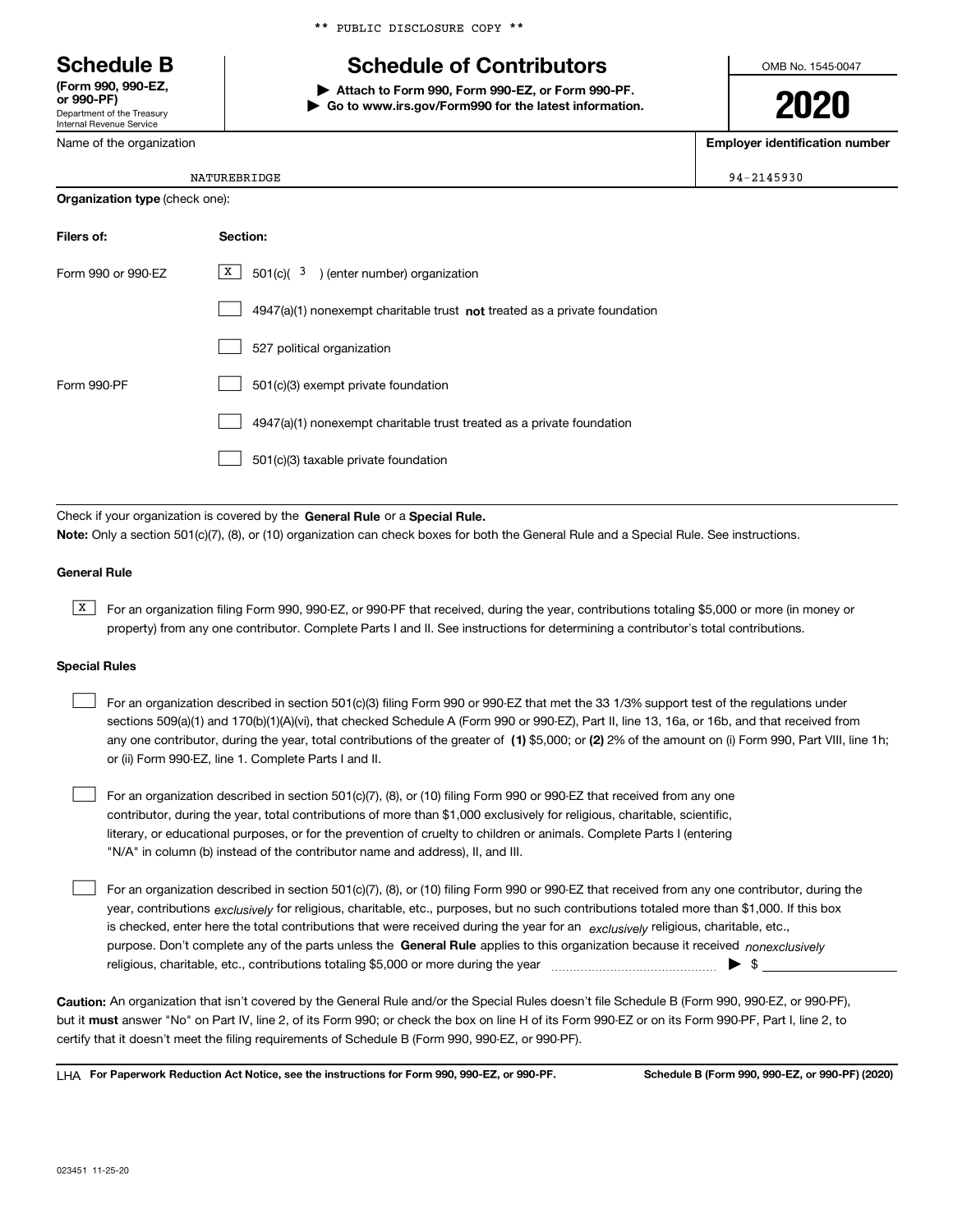| Schedule B (Form 990, 990-EZ, or 990-PF) (2020) | Page |
|-------------------------------------------------|------|
|-------------------------------------------------|------|

NATUREBRIDGE

|              | Schedule B (Form 990, 990-EZ, or 990-PF) (2020)                                                       |                                   |          | Page 2                                                                                |
|--------------|-------------------------------------------------------------------------------------------------------|-----------------------------------|----------|---------------------------------------------------------------------------------------|
|              | Name of organization                                                                                  |                                   |          | <b>Employer identification number</b>                                                 |
| NATUREBRIDGE |                                                                                                       |                                   |          | 94-2145930                                                                            |
| Part I       | <b>Contributors</b> (see instructions). Use duplicate copies of Part I if additional space is needed. |                                   |          |                                                                                       |
| (a)<br>No.   | (b)<br>Name, address, and ZIP + 4                                                                     | (c)<br><b>Total contributions</b> |          | (d)<br>Type of contribution                                                           |
| $\mathbf{1}$ |                                                                                                       | \$                                | 8,282.   | X<br>Person<br>Payroll<br>Noncash<br>(Complete Part II for<br>noncash contributions.) |
| (a)<br>No.   | (b)<br>Name, address, and ZIP + 4                                                                     | (c)<br><b>Total contributions</b> |          | (d)<br>Type of contribution                                                           |
| 2            |                                                                                                       | \$                                | 35,000.  | х<br>Person<br>Payroll<br>Noncash<br>(Complete Part II for<br>noncash contributions.) |
| (a)<br>No.   | (b)<br>Name, address, and ZIP + 4                                                                     | (c)<br><b>Total contributions</b> |          | (d)<br>Type of contribution                                                           |
| 3            |                                                                                                       | \$                                | 207,522. | x<br>Person<br>Payroll<br>Noncash<br>(Complete Part II for<br>noncash contributions.) |
| (a)<br>No.   | (b)<br>Name, address, and ZIP + 4                                                                     | (c)<br><b>Total contributions</b> |          | (d)<br>Type of contribution                                                           |
| 4            |                                                                                                       | \$                                | 20,000.  | х<br>Person<br>Payroll<br>Noncash<br>(Complete Part II for<br>noncash contributions.) |
| (a)<br>No.   | (b)<br>Name, address, and ZIP + 4                                                                     | (c)<br><b>Total contributions</b> |          | (d)<br>Type of contribution                                                           |
| 5            |                                                                                                       | \$                                | 5,000.   | X<br>Person<br>Payroll<br>Noncash<br>(Complete Part II for<br>noncash contributions.) |
| (a)<br>No.   | (b)<br>Name, address, and ZIP + 4                                                                     | (c)<br><b>Total contributions</b> |          | (d)<br>Type of contribution                                                           |
| 6            |                                                                                                       | \$                                | 44,000.  | X<br>Person<br>Payroll<br>Noncash<br>(Complete Part II for<br>noncash contributions.) |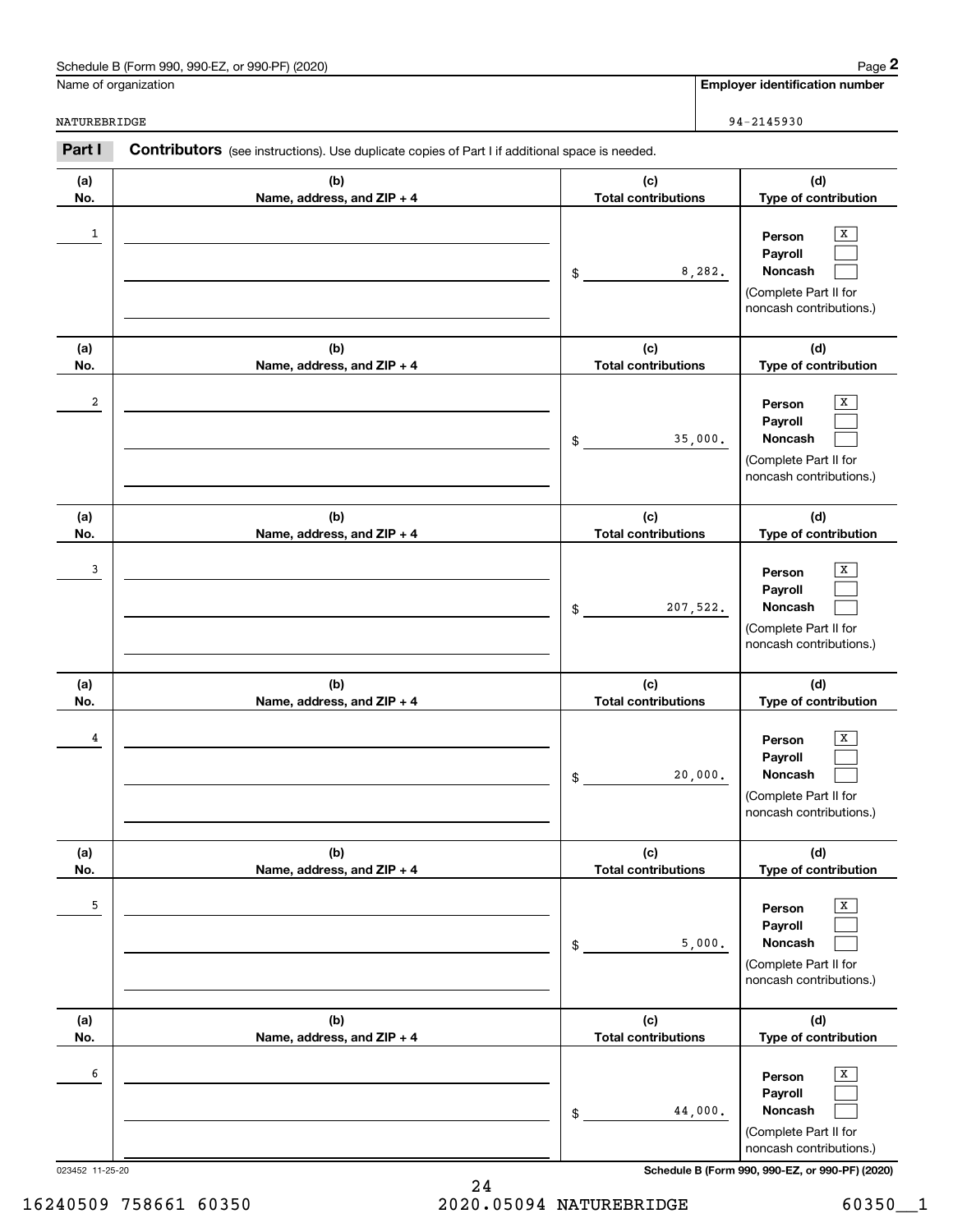| Schedule B (Form 990, 990-EZ, or 990-PF) (2020) | Page |
|-------------------------------------------------|------|
|-------------------------------------------------|------|

NATUREBRIDGE

|              | Schedule B (Form 990, 990-EZ, or 990-PF) (2020)                                                       |                                   | Page 2                                                                                |
|--------------|-------------------------------------------------------------------------------------------------------|-----------------------------------|---------------------------------------------------------------------------------------|
|              | Name of organization                                                                                  |                                   | <b>Employer identification number</b>                                                 |
| NATUREBRIDGE |                                                                                                       |                                   | 94-2145930                                                                            |
| Part I       | <b>Contributors</b> (see instructions). Use duplicate copies of Part I if additional space is needed. |                                   |                                                                                       |
| (a)<br>No.   | (b)<br>Name, address, and ZIP + 4                                                                     | (c)<br><b>Total contributions</b> | (d)<br>Type of contribution                                                           |
| 7            |                                                                                                       | 31,500.<br>\$                     | х<br>Person<br>Payroll<br>Noncash<br>(Complete Part II for<br>noncash contributions.) |
| (a)<br>No.   | (b)<br>Name, address, and ZIP + 4                                                                     | (c)<br><b>Total contributions</b> | (d)<br>Type of contribution                                                           |
| 8            |                                                                                                       | 25,000.<br>\$                     | X<br>Person<br>Payroll<br>Noncash<br>(Complete Part II for<br>noncash contributions.) |
| (a)<br>No.   | (b)<br>Name, address, and ZIP + 4                                                                     | (c)<br><b>Total contributions</b> | (d)<br>Type of contribution                                                           |
| 9            |                                                                                                       | 5,000.<br>\$                      | X<br>Person<br>Payroll<br>Noncash<br>(Complete Part II for<br>noncash contributions.) |
| (a)<br>No.   | (b)<br>Name, address, and ZIP + 4                                                                     | (c)<br><b>Total contributions</b> | (d)<br>Type of contribution                                                           |
| 10           |                                                                                                       | 5,000.<br>\$                      | х<br>Person<br>Payroll<br>Noncash<br>(Complete Part II for<br>noncash contributions.) |
| (a)<br>No.   | (b)<br>Name, address, and ZIP + 4                                                                     | (c)<br><b>Total contributions</b> | (d)<br>Type of contribution                                                           |
| 11           |                                                                                                       | 15,000.<br>\$                     | Х<br>Person<br>Payroll<br>Noncash<br>(Complete Part II for<br>noncash contributions.) |
| (a)<br>No.   | (b)<br>Name, address, and ZIP + 4                                                                     | (c)<br><b>Total contributions</b> | (d)<br>Type of contribution                                                           |
| 12           |                                                                                                       | 25,000.<br>\$                     | Х<br>Person<br>Payroll<br>Noncash<br>(Complete Part II for<br>noncash contributions.) |

023452 11-25-20 **Schedule B (Form 990, 990-EZ, or 990-PF) (2020)**

25 16240509 758661 60350 2020.05094 NATUREBRIDGE 60350\_\_1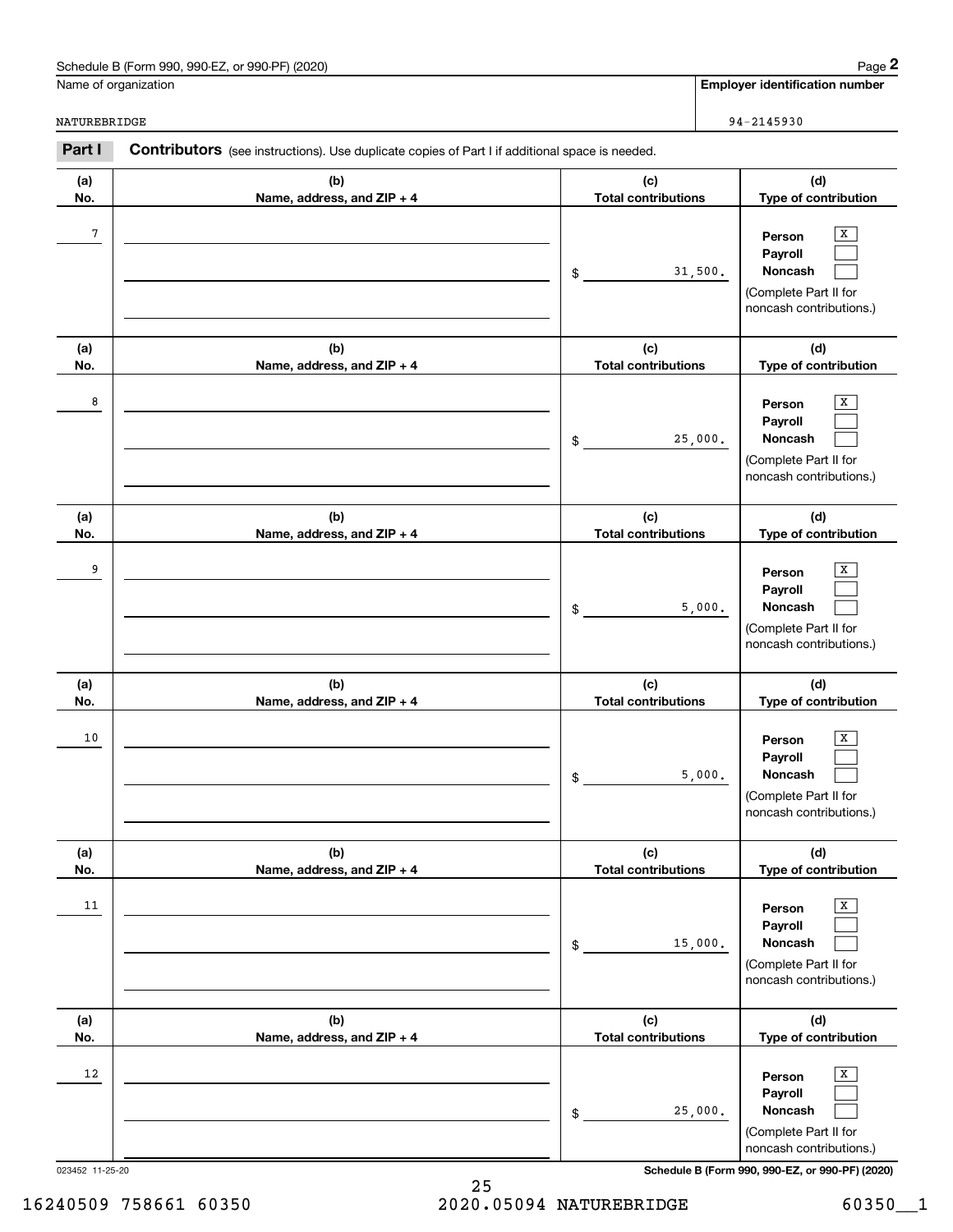| Schedule B (Form 990, 990-EZ, or 990-PF) (2020) | Page |
|-------------------------------------------------|------|
|-------------------------------------------------|------|

|              | Schedule B (Form 990, 990-EZ, or 990-PF) (2020)                                                       | Page 2                                                                                                  |
|--------------|-------------------------------------------------------------------------------------------------------|---------------------------------------------------------------------------------------------------------|
|              | Name of organization                                                                                  | <b>Employer identification number</b>                                                                   |
| NATUREBRIDGE |                                                                                                       | 94-2145930                                                                                              |
| Part I       | <b>Contributors</b> (see instructions). Use duplicate copies of Part I if additional space is needed. |                                                                                                         |
| (a)<br>No.   | (b)<br>Name, address, and ZIP + 4                                                                     | (c)<br>(d)<br><b>Total contributions</b><br>Type of contribution                                        |
| 13           |                                                                                                       | x<br>Person<br>Payroll<br>10,000.<br>Noncash<br>\$<br>(Complete Part II for<br>noncash contributions.)  |
| (a)<br>No.   | (b)<br>Name, address, and ZIP + 4                                                                     | (c)<br>(d)<br><b>Total contributions</b><br>Type of contribution                                        |
| 14           |                                                                                                       | X<br>Person<br>Payroll<br>5,000.<br>Noncash<br>\$<br>(Complete Part II for<br>noncash contributions.)   |
| (a)<br>No.   | (b)<br>Name, address, and ZIP + 4                                                                     | (c)<br>(d)<br><b>Total contributions</b><br>Type of contribution                                        |
| 15           |                                                                                                       | х<br>Person<br>Payroll<br>5,000.<br>Noncash<br>\$<br>(Complete Part II for<br>noncash contributions.)   |
| (a)<br>No.   | (b)<br>Name, address, and ZIP + 4                                                                     | (c)<br>(d)<br><b>Total contributions</b><br>Type of contribution                                        |
| 16           |                                                                                                       | x<br>Person<br>Payroll<br>8,000.<br>Noncash<br>\$<br>(Complete Part II for<br>noncash contributions.)   |
| (a)<br>No.   | (b)<br>Name, address, and ZIP + 4                                                                     | (c)<br>(d)<br><b>Total contributions</b><br>Type of contribution                                        |
| 17           |                                                                                                       | X<br>Person<br>Payroll<br>Noncash<br>25,000.<br>\$<br>(Complete Part II for<br>noncash contributions.)  |
| (a)<br>No.   | (b)<br>Name, address, and ZIP + 4                                                                     | (c)<br>(d)<br><b>Total contributions</b><br>Type of contribution                                        |
| 18           |                                                                                                       | X<br>Person<br>Payroll<br>Noncash<br>300,000.<br>\$<br>(Complete Part II for<br>noncash contributions.) |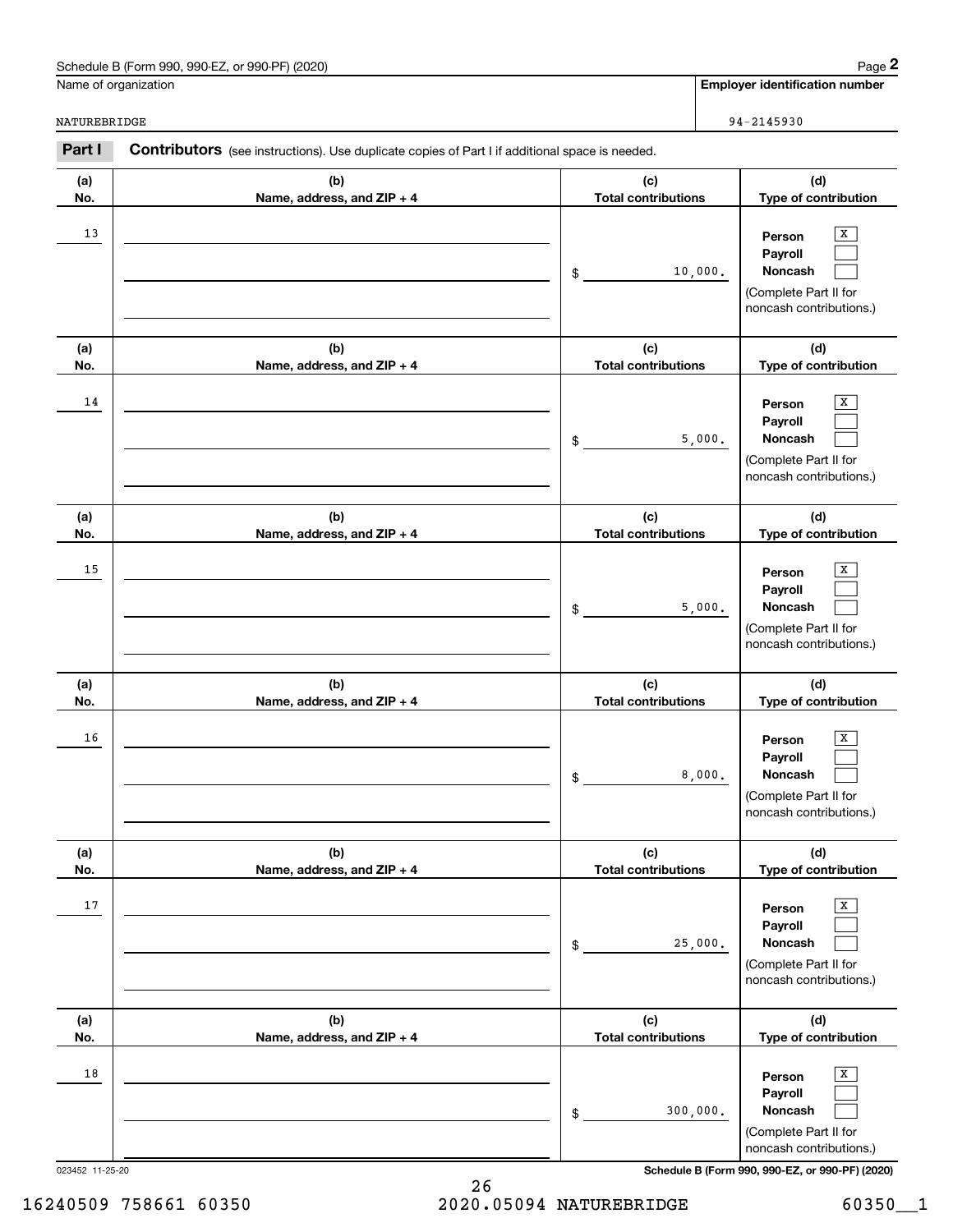| Schedule B (Form 990, 990-EZ, or 990-PF) (2020) | Page |
|-------------------------------------------------|------|
|-------------------------------------------------|------|

|              | Schedule B (Form 990, 990-EZ, or 990-PF) (2020)                                                |                                   |         | Page 2                                                                                       |
|--------------|------------------------------------------------------------------------------------------------|-----------------------------------|---------|----------------------------------------------------------------------------------------------|
|              | Name of organization                                                                           |                                   |         | <b>Employer identification number</b>                                                        |
| NATUREBRIDGE |                                                                                                |                                   |         | 94-2145930                                                                                   |
| Part I       | Contributors (see instructions). Use duplicate copies of Part I if additional space is needed. |                                   |         |                                                                                              |
| (a)<br>No.   | (b)<br>Name, address, and ZIP + 4                                                              | (c)<br><b>Total contributions</b> |         | (d)<br>Type of contribution                                                                  |
| 19           |                                                                                                | \$                                | 10,000. | х<br>Person<br>Payroll<br>Noncash<br>(Complete Part II for<br>noncash contributions.)        |
| (a)<br>No.   | (b)<br>Name, address, and ZIP + 4                                                              | (c)<br><b>Total contributions</b> |         | (d)<br>Type of contribution                                                                  |
| 20           |                                                                                                | \$                                | 7,500.  | Х<br>Person<br>Payroll<br>Noncash<br>(Complete Part II for<br>noncash contributions.)        |
| (a)<br>No.   | (b)<br>Name, address, and ZIP + 4                                                              | (c)<br><b>Total contributions</b> |         | (d)<br>Type of contribution                                                                  |
| 21           |                                                                                                | \$                                | 15,488. | х<br>Person<br>Payroll<br>Noncash<br>(Complete Part II for<br>noncash contributions.)        |
| (a)<br>No.   | (b)<br>Name, address, and ZIP + 4                                                              | (c)<br><b>Total contributions</b> |         | (d)<br>Type of contribution                                                                  |
| 22           |                                                                                                | \$                                | 5, 163. | х<br>Person<br>Payroll<br>Noncash<br>(Complete Part II for<br>noncash contributions.)        |
| (a)<br>No.   | (b)<br>Name, address, and ZIP + 4                                                              | (c)<br><b>Total contributions</b> |         | (d)<br>Type of contribution                                                                  |
| 23           |                                                                                                | \$                                | 90,000. | X<br>Person<br>Payroll<br><b>Noncash</b><br>(Complete Part II for<br>noncash contributions.) |
| (a)<br>No.   | (b)<br>Name, address, and ZIP + 4                                                              | (c)<br><b>Total contributions</b> |         | (d)<br>Type of contribution                                                                  |
| 24           |                                                                                                | \$                                | 15,000. | X<br>Person<br>Payroll<br><b>Noncash</b><br>(Complete Part II for<br>noncash contributions.) |

023452 11-25-20 **Schedule B (Form 990, 990-EZ, or 990-PF) (2020)**

27 16240509 758661 60350 2020.05094 NATUREBRIDGE 60350\_\_1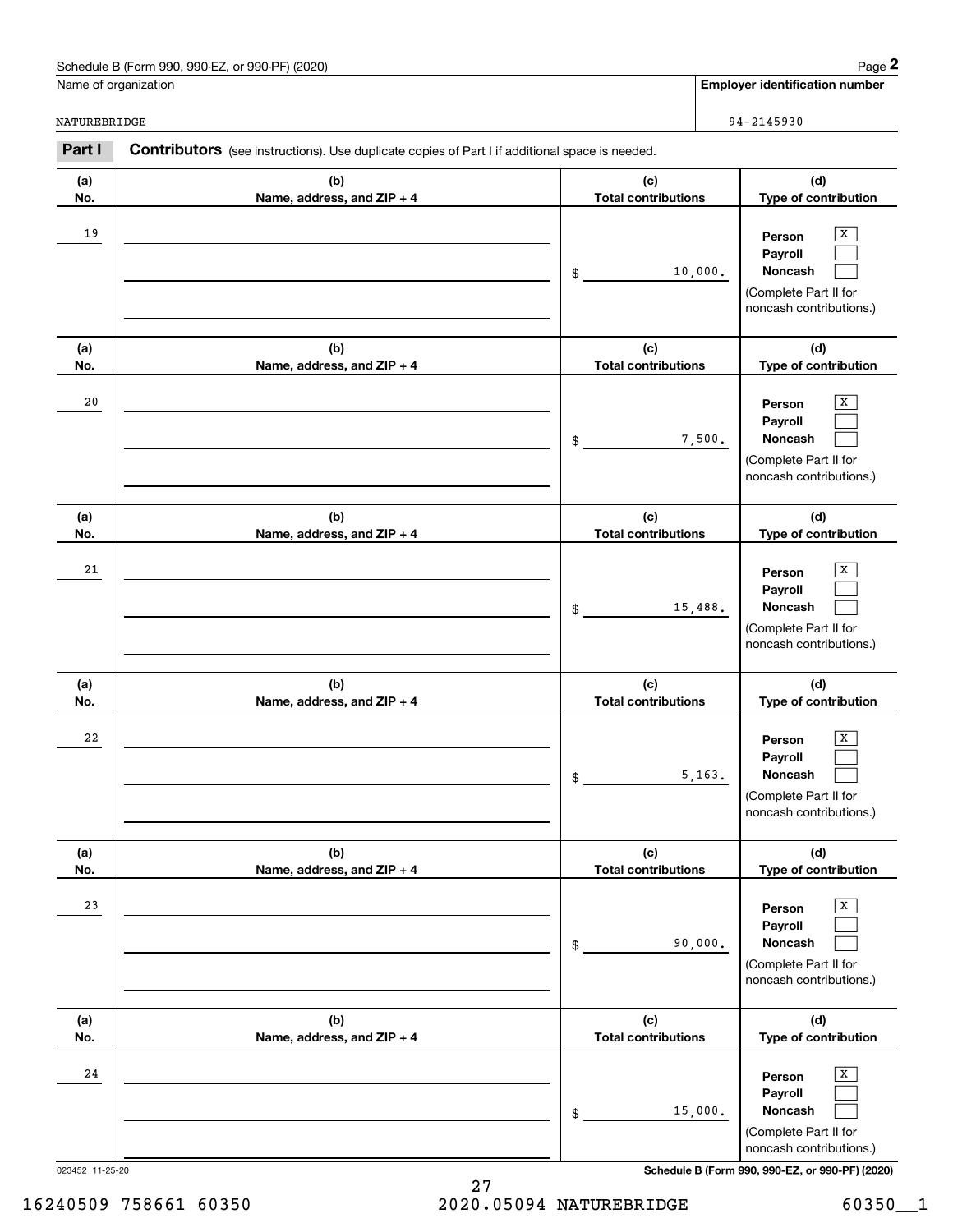## Schedule B (Form 990, 990-EZ, or 990-PF) (2020) **Page 2** Page 2

Name of organization

NATUREBRIDGE

|             | chedule B (Form 990, 990-EZ, or 990-PF) (2020)                                                 |                                   | Page 2                                                                                |
|-------------|------------------------------------------------------------------------------------------------|-----------------------------------|---------------------------------------------------------------------------------------|
|             | lame of organization                                                                           |                                   | <b>Employer identification number</b>                                                 |
| ATUREBRIDGE |                                                                                                |                                   | 94-2145930                                                                            |
| Part I      | Contributors (see instructions). Use duplicate copies of Part I if additional space is needed. |                                   |                                                                                       |
| (a)<br>No.  | (b)<br>Name, address, and ZIP + 4                                                              | (c)<br><b>Total contributions</b> | (d)<br>Type of contribution                                                           |
| 25          |                                                                                                | 10,000.<br>\$                     | х<br>Person<br>Payroll<br>Noncash<br>(Complete Part II for<br>noncash contributions.) |
| (a)<br>No.  | (b)<br>Name, address, and ZIP + 4                                                              | (c)<br><b>Total contributions</b> | (d)<br>Type of contribution                                                           |
| 26          |                                                                                                | 32,291.<br>\$                     | х<br>Person<br>Payroll<br>Noncash<br>(Complete Part II for<br>noncash contributions.) |
| (a)<br>No.  | (b)<br>Name, address, and ZIP + 4                                                              | (c)<br><b>Total contributions</b> | (d)<br>Type of contribution                                                           |
| 27          |                                                                                                | 10,000.<br>\$                     | х<br>Person<br>Payroll<br>Noncash<br>(Complete Part II for<br>noncash contributions.) |
| (a)<br>No.  | (b)<br>Name, address, and ZIP + 4                                                              | (c)<br><b>Total contributions</b> | (d)<br>Type of contribution                                                           |
| 28          |                                                                                                | 20,000.<br>\$                     | x<br>Person<br>Payroll<br>Noncash<br>(Complete Part II for<br>noncash contributions.) |
| (a)<br>No.  | (b)<br>Name, address, and ZIP + 4                                                              | (c)<br><b>Total contributions</b> | (d)<br>Type of contribution                                                           |

| 29 |                              | 83,825.<br>\$              | X<br>Person<br>Payroll<br><b>Noncash</b><br>(Complete Part II for<br>noncash contributions.) |
|----|------------------------------|----------------------------|----------------------------------------------------------------------------------------------|
|    | (b)                          | (c)                        | (d)                                                                                          |
| о. | Name, address, and $ZIP + 4$ | <b>Total contributions</b> | <b>Type of contribution</b>                                                                  |
| 30 |                              | 7,760.<br>\$               | x<br>Person<br>Payroll<br><b>Noncash</b><br>(Complete Part II for<br>noncash contributions.) |

023452 11-25-20 **Schedule B (Form 990, 990-EZ, or 990-PF) (2020)**

29

**(a) No.**

30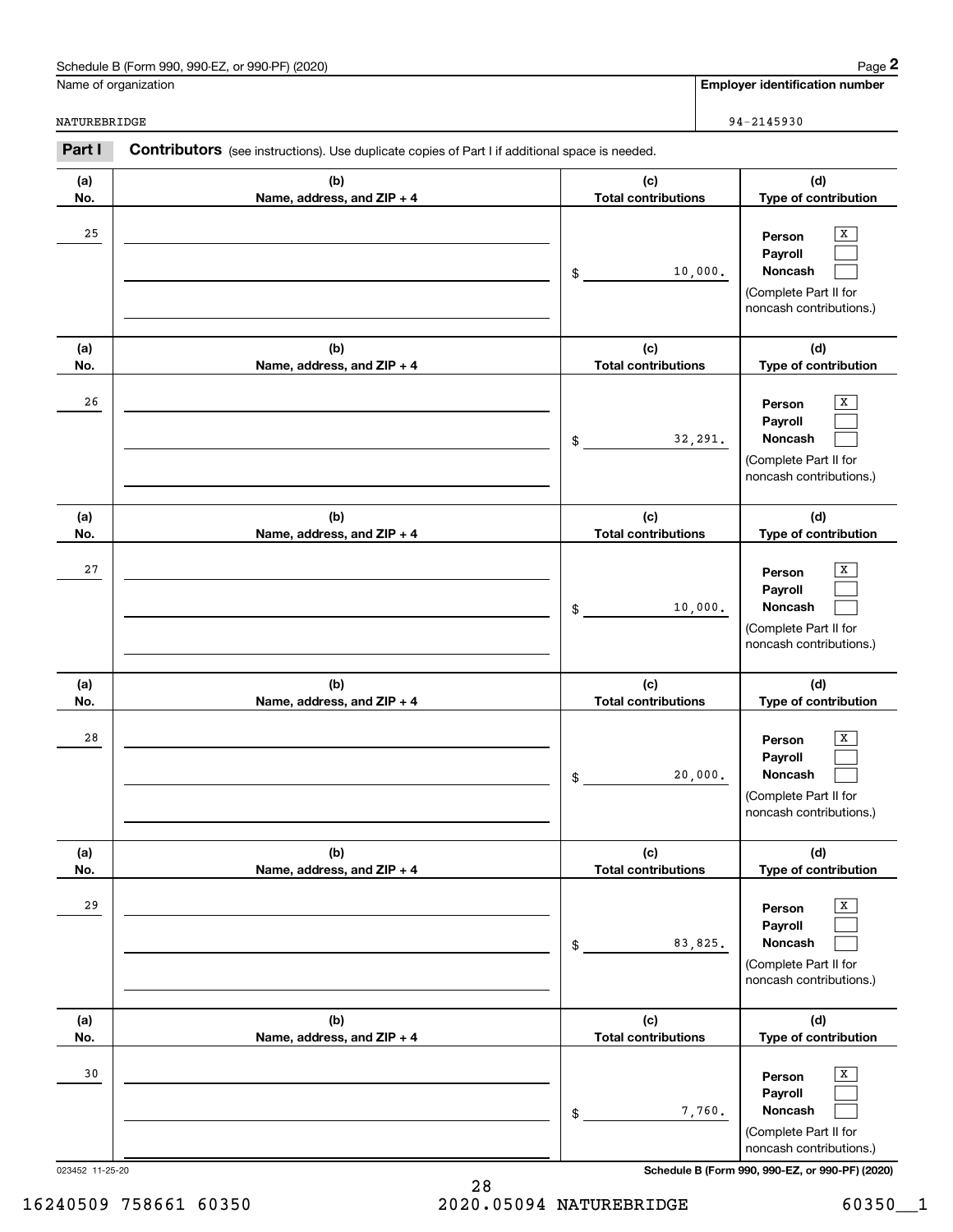| Schedule B (Form 990, 990-EZ, or 990-PF) (2020) | Page |
|-------------------------------------------------|------|
|-------------------------------------------------|------|

NATUREBRIDGE

| chedule B (Form 990, 990-EZ, or 990-PF) (2020) |                                                                                                       |                                       |  | Page 2         |
|------------------------------------------------|-------------------------------------------------------------------------------------------------------|---------------------------------------|--|----------------|
| lame of organization                           |                                                                                                       | <b>Employer identification number</b> |  |                |
| ATUREBRIDGE                                    |                                                                                                       |                                       |  | $94 - 2145930$ |
| Part I                                         | <b>Contributors</b> (see instructions). Use duplicate copies of Part I if additional space is needed. |                                       |  |                |
| (a)                                            | (b)                                                                                                   | (c)                                   |  | (d)            |

| (a)        | (b)                               | (c)                               | (d)                                                                                                         |
|------------|-----------------------------------|-----------------------------------|-------------------------------------------------------------------------------------------------------------|
| No.        | Name, address, and ZIP + 4        | <b>Total contributions</b>        | Type of contribution                                                                                        |
| 31         |                                   | 75,000.<br>\$                     | x<br>Person<br>Payroll<br>Noncash<br>(Complete Part II for<br>noncash contributions.)                       |
| (a)<br>No. | (b)<br>Name, address, and ZIP + 4 | (c)<br><b>Total contributions</b> | (d)<br>Type of contribution                                                                                 |
| 32         |                                   | 13,800.<br>\$                     | X<br>Person<br>Payroll<br>Noncash<br>(Complete Part II for<br>noncash contributions.)                       |
| (a)<br>No. | (b)<br>Name, address, and ZIP + 4 | (c)<br><b>Total contributions</b> | (d)<br>Type of contribution                                                                                 |
| 33         |                                   | 9,241.<br>\$                      | Person<br>Payroll<br>Noncash<br>$\overline{\textbf{X}}$<br>(Complete Part II for<br>noncash contributions.) |
| (a)<br>No. | (b)<br>Name, address, and ZIP + 4 | (c)<br><b>Total contributions</b> | (d)<br>Type of contribution                                                                                 |
| 34         |                                   | 15,500.<br>\$                     | x<br>Person<br>Payroll<br>Noncash<br>(Complete Part II for<br>noncash contributions.)                       |
| (a)<br>No. | (b)<br>Name, address, and ZIP + 4 | (c)<br><b>Total contributions</b> | (d)<br>Type of contribution                                                                                 |
| 35         |                                   | 5,000.<br>\$                      | x<br>Person<br>Payroll<br>Noncash<br>(Complete Part II for<br>noncash contributions.)                       |
| (a)<br>No. | (b)<br>Name, address, and ZIP + 4 | (c)<br><b>Total contributions</b> | (d)<br>Type of contribution                                                                                 |
| 36         |                                   | 5,000.<br>\$                      | х<br>Person<br>Payroll<br>Noncash<br>(Complete Part II for<br>noncash contributions.)                       |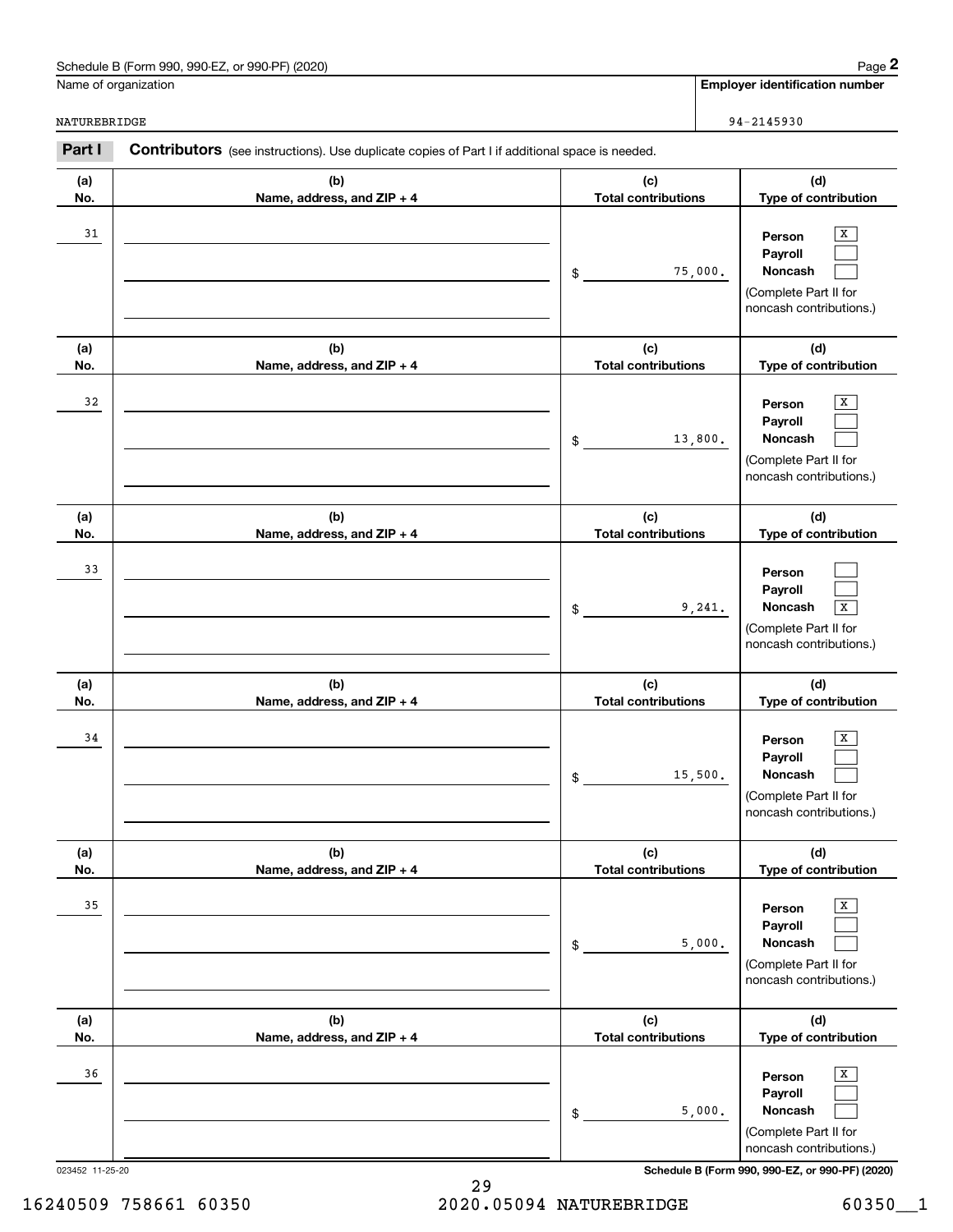| Schedule B (Form 990, 990-EZ, or 990-PF) (2020) | Page |
|-------------------------------------------------|------|
|-------------------------------------------------|------|

NATUREBRIDGE

|              | Schedule B (Form 990, 990-EZ, or 990-PF) (2020)                                                |                                   |          | Page 2                                                                                                        |
|--------------|------------------------------------------------------------------------------------------------|-----------------------------------|----------|---------------------------------------------------------------------------------------------------------------|
|              | Name of organization                                                                           |                                   |          | <b>Employer identification number</b>                                                                         |
| NATUREBRIDGE |                                                                                                |                                   |          | 94-2145930                                                                                                    |
| Part I       | Contributors (see instructions). Use duplicate copies of Part I if additional space is needed. |                                   |          |                                                                                                               |
| (a)<br>No.   | (b)<br>Name, address, and ZIP + 4                                                              | (c)<br><b>Total contributions</b> |          | (d)<br>Type of contribution                                                                                   |
| 37           |                                                                                                | \$                                | 25,000.  | Х<br>Person<br>Payroll<br>Noncash<br>(Complete Part II for<br>noncash contributions.)                         |
| (a)<br>No.   | (b)<br>Name, address, and ZIP + 4                                                              | (c)<br><b>Total contributions</b> |          | (d)<br>Type of contribution                                                                                   |
| 38           |                                                                                                | \$                                | 15, 333. | X<br>Person<br>Payroll<br>Noncash<br>$\boxed{\textbf{X}}$<br>(Complete Part II for<br>noncash contributions.) |
| (a)<br>No.   | (b)<br>Name, address, and ZIP + 4                                                              | (c)<br><b>Total contributions</b> |          | (d)<br>Type of contribution                                                                                   |
| 39           |                                                                                                | \$                                | 10,000.  | Х<br>Person<br>Payroll<br>Noncash<br>(Complete Part II for<br>noncash contributions.)                         |
| (a)<br>No.   | (b)<br>Name, address, and ZIP + 4                                                              | (c)<br><b>Total contributions</b> |          | (d)<br>Type of contribution                                                                                   |
| 40           |                                                                                                | \$                                | 10,325.  | х<br>Person<br>Payroll<br>Noncash<br>(Complete Part II for<br>noncash contributions.)                         |
| (a)<br>No.   | (b)<br>Name, address, and ZIP + 4                                                              | (c)<br><b>Total contributions</b> |          | (d)<br>Type of contribution                                                                                   |
| 41           |                                                                                                | \$                                | 5, 163.  | X<br>Person<br>Payroll<br>Noncash<br>(Complete Part II for<br>noncash contributions.)                         |
| (a)<br>No.   | (b)<br>Name, address, and ZIP + 4                                                              | (c)<br><b>Total contributions</b> |          | (d)<br>Type of contribution                                                                                   |
| 42           |                                                                                                | \$                                | 10,557.  | Person<br>Payroll<br>Noncash<br>$\overline{\textbf{X}}$<br>(Complete Part II for<br>noncash contributions.)   |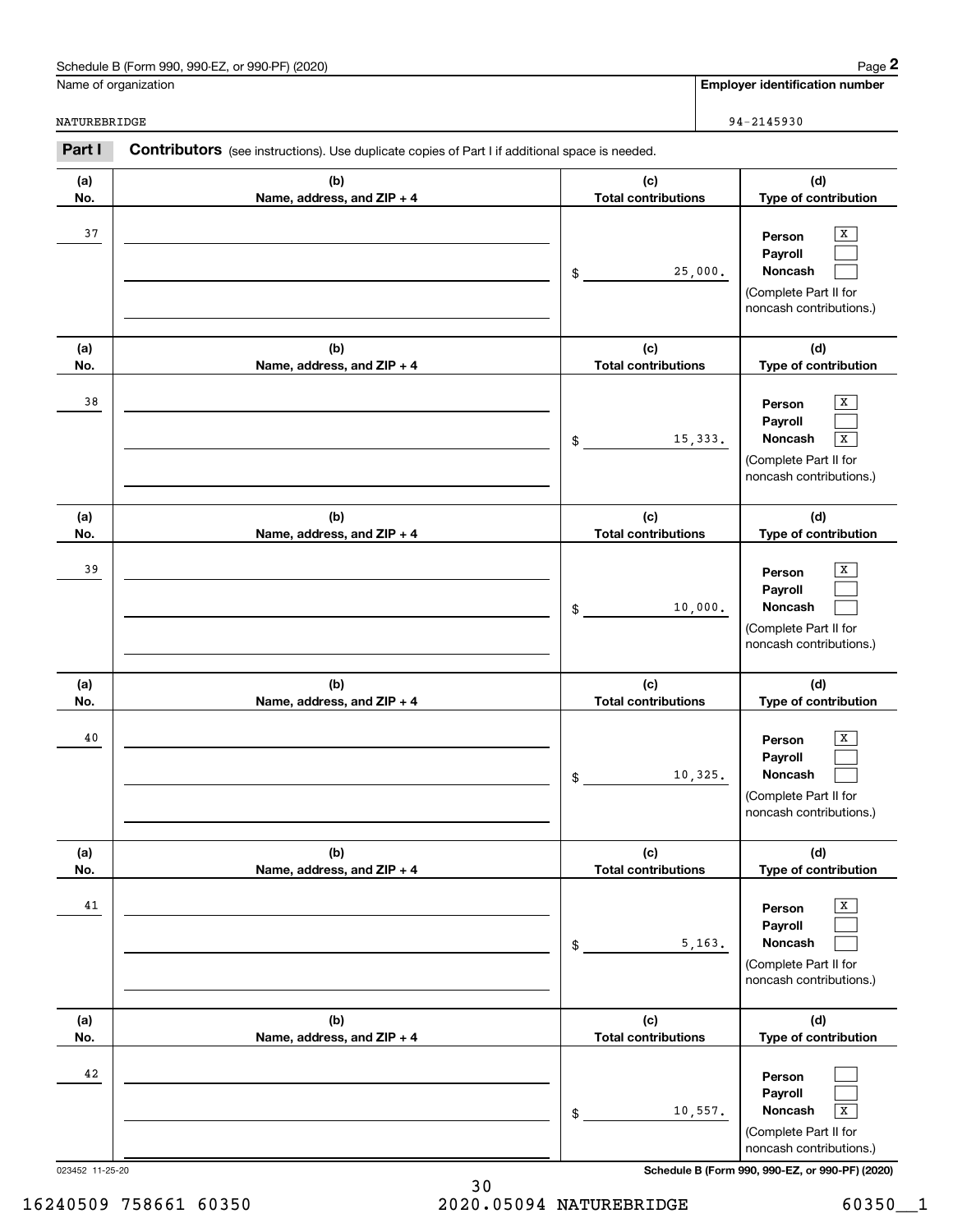| Schedule B (Form 990, 990-EZ, or 990-PF) (2020) | Page |
|-------------------------------------------------|------|
|-------------------------------------------------|------|

|              | Schedule B (Form 990, 990-EZ, or 990-PF) (2020)                                                |                                   | Page 2                                                                                                                 |
|--------------|------------------------------------------------------------------------------------------------|-----------------------------------|------------------------------------------------------------------------------------------------------------------------|
|              | Name of organization                                                                           |                                   | <b>Employer identification number</b>                                                                                  |
| NATUREBRIDGE |                                                                                                |                                   | 94-2145930                                                                                                             |
| Part I       | Contributors (see instructions). Use duplicate copies of Part I if additional space is needed. |                                   |                                                                                                                        |
| (a)<br>No.   | (b)<br>Name, address, and ZIP + 4                                                              | (c)<br><b>Total contributions</b> | (d)<br>Type of contribution                                                                                            |
| 43           |                                                                                                | \$                                | х<br>Person<br>Payroll<br>Noncash<br>5,421.<br>(Complete Part II for<br>noncash contributions.)                        |
| (a)<br>No.   | (b)<br>Name, address, and ZIP + 4                                                              | (c)<br><b>Total contributions</b> | (d)<br>Type of contribution                                                                                            |
| 44           |                                                                                                | \$                                | Person<br>Payroll<br>Noncash<br>$\overline{\mathbf{X}}$<br>10,434.<br>(Complete Part II for<br>noncash contributions.) |
| (a)<br>No.   | (b)<br>Name, address, and ZIP + 4                                                              | (c)<br><b>Total contributions</b> | (d)<br>Type of contribution                                                                                            |
| 45           |                                                                                                | \$                                | х<br>Person<br>Payroll<br>Noncash<br>$\boxed{\text{X}}$<br>15,688.<br>(Complete Part II for<br>noncash contributions.) |
| (a)<br>No.   | (b)<br>Name, address, and ZIP + 4                                                              | (c)<br><b>Total contributions</b> | (d)<br>Type of contribution                                                                                            |
| 46           |                                                                                                | 300,000.<br>\$                    | х<br>Person<br>Payroll<br>Noncash<br>(Complete Part II for<br>noncash contributions.)                                  |
| (a)<br>No.   | (b)<br>Name, address, and ZIP + 4                                                              | (c)<br><b>Total contributions</b> | (d)<br>Type of contribution                                                                                            |
| 47           |                                                                                                | \$                                | Х<br>Person<br>Payroll<br>Noncash<br>70,000.<br>(Complete Part II for<br>noncash contributions.)                       |
| (a)<br>No.   | (b)<br>Name, address, and ZIP + 4                                                              | (c)<br><b>Total contributions</b> | (d)<br>Type of contribution                                                                                            |
| 48           |                                                                                                | \$                                | Х<br>Person<br>Payroll<br>Noncash<br>10,000.<br>(Complete Part II for<br>noncash contributions.)                       |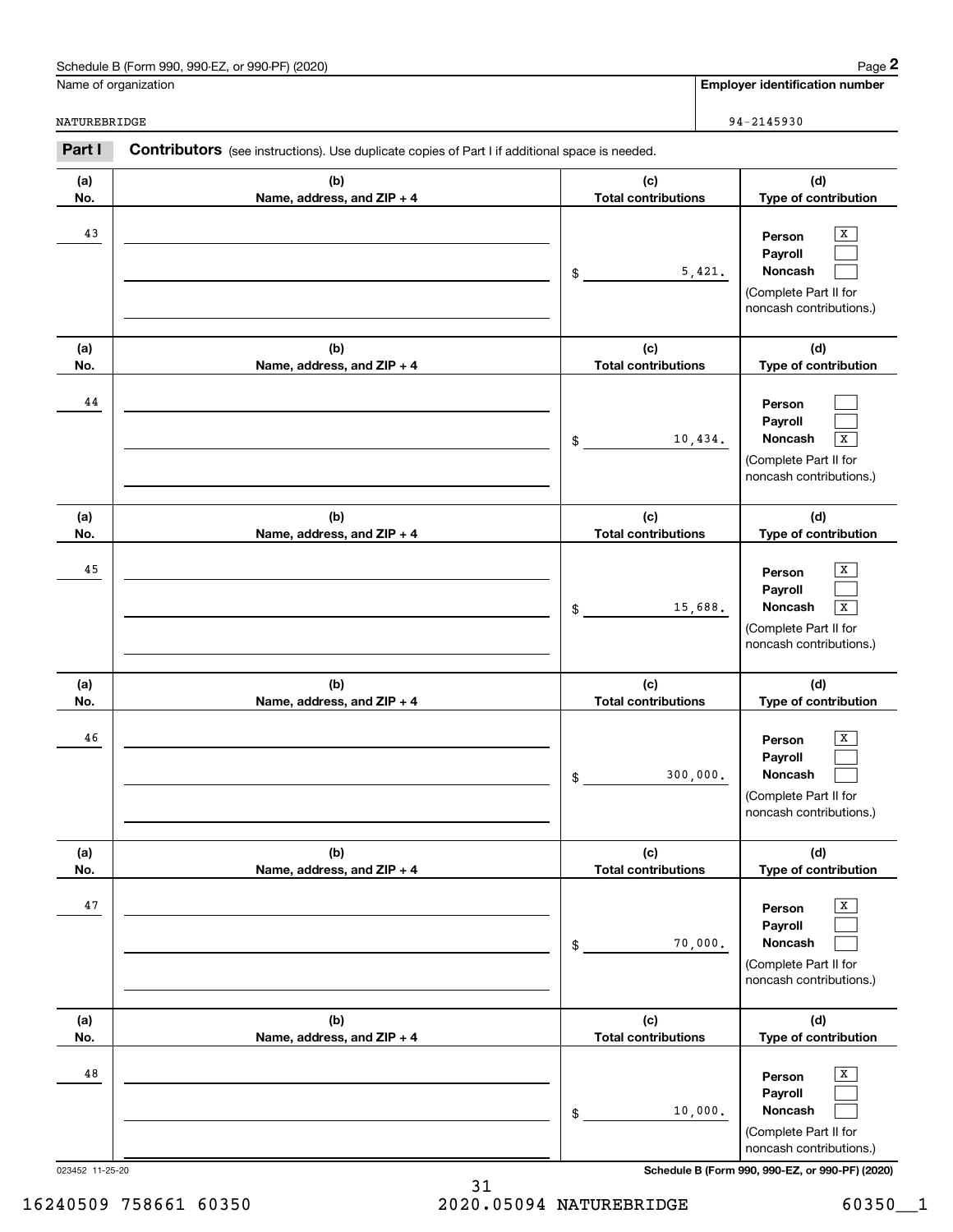| Schedule B (Form 990, 990-EZ, or 990-PF) (2020) | Page |
|-------------------------------------------------|------|
|-------------------------------------------------|------|

|              | Schedule B (Form 990, 990-EZ, or 990-PF) (2020)                                                |                                   | Page 2                                                                                |
|--------------|------------------------------------------------------------------------------------------------|-----------------------------------|---------------------------------------------------------------------------------------|
|              | Name of organization                                                                           |                                   | <b>Employer identification number</b>                                                 |
| NATUREBRIDGE |                                                                                                |                                   | 94-2145930                                                                            |
| Part I       | Contributors (see instructions). Use duplicate copies of Part I if additional space is needed. |                                   |                                                                                       |
| (a)<br>No.   | (b)<br>Name, address, and ZIP + 4                                                              | (c)<br><b>Total contributions</b> | (d)<br>Type of contribution                                                           |
| 49           |                                                                                                | 175,000.<br>\$                    | X<br>Person<br>Payroll<br>Noncash<br>(Complete Part II for<br>noncash contributions.) |
| (a)<br>No.   | (b)<br>Name, address, and ZIP + 4                                                              | (c)<br><b>Total contributions</b> | (d)<br>Type of contribution                                                           |
| 50           |                                                                                                | 100,000.<br>\$                    | X<br>Person<br>Payroll<br>Noncash<br>(Complete Part II for<br>noncash contributions.) |
| (a)<br>No.   | (b)<br>Name, address, and ZIP + 4                                                              | (c)<br><b>Total contributions</b> | (d)<br>Type of contribution                                                           |
| 51           |                                                                                                | 5,000.<br>\$                      | x<br>Person<br>Payroll<br>Noncash<br>(Complete Part II for<br>noncash contributions.) |
| (a)<br>No.   | (b)<br>Name, address, and ZIP + 4                                                              | (c)<br><b>Total contributions</b> | (d)<br>Type of contribution                                                           |
| 52           |                                                                                                | 988,793.<br>\$                    | х<br>Person<br>Payroll<br>Noncash<br>(Complete Part II for<br>noncash contributions.) |
| (a)<br>No.   | (b)<br>Name, address, and ZIP + 4                                                              | (c)<br><b>Total contributions</b> | (d)<br>Type of contribution                                                           |
| 53           |                                                                                                | 5, 163.<br>\$                     | X<br>Person<br>Payroll<br>Noncash<br>(Complete Part II for<br>noncash contributions.) |
| (a)<br>No.   | (b)<br>Name, address, and ZIP + 4                                                              | (c)<br><b>Total contributions</b> | (d)<br>Type of contribution                                                           |
| 54           |                                                                                                | 95,000.<br>\$                     | X<br>Person<br>Payroll<br>Noncash<br>(Complete Part II for<br>noncash contributions.) |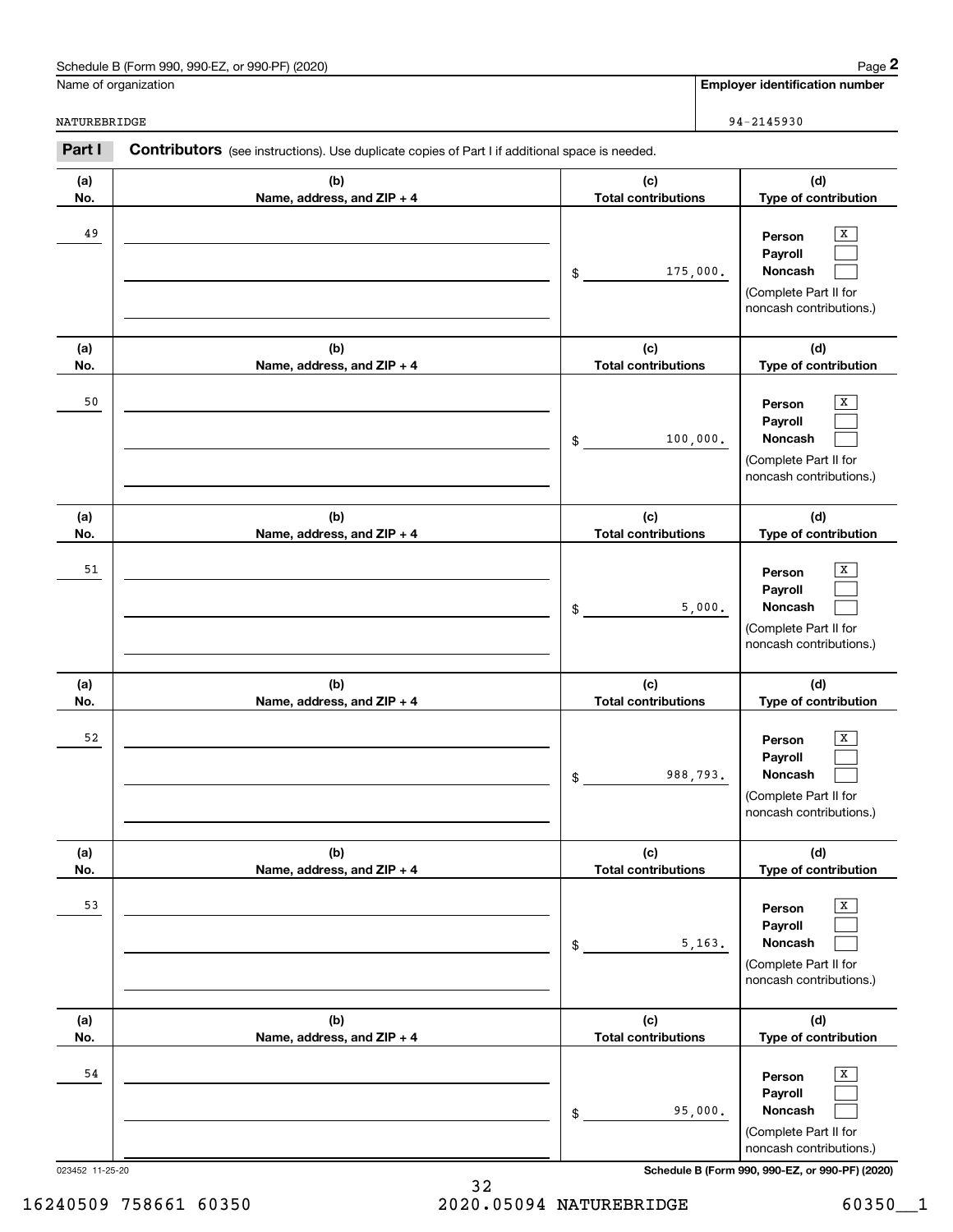| Schedule B (Form 990, 990-EZ, or 990-PF) (2020) | Page |
|-------------------------------------------------|------|
|-------------------------------------------------|------|

NATUREBRIDGE

| chedule B (Form 990, 990-EZ, or 990-PF) (2020)                                                                  | Page 2                                |
|-----------------------------------------------------------------------------------------------------------------|---------------------------------------|
| lame of organization                                                                                            | <b>Employer identification number</b> |
|                                                                                                                 |                                       |
| ATUREBRIDGE                                                                                                     | 94-2145930                            |
| Part I<br><b>Contributors</b> (see instructions). Use duplicate copies of Part I if additional space is needed. |                                       |

| Part I     | Contributors (see instructions). Use duplicate copies of Part I if additional space is needed. |                                   |                                                                                       |
|------------|------------------------------------------------------------------------------------------------|-----------------------------------|---------------------------------------------------------------------------------------|
| (a)<br>No. | (b)<br>Name, address, and ZIP + 4                                                              | (c)<br><b>Total contributions</b> | (d)<br>Type of contribution                                                           |
| 55         |                                                                                                | 13,551.<br>$\frac{1}{2}$          | X<br>Person<br>Payroll<br>Noncash<br>(Complete Part II for<br>noncash contributions.) |
| (a)<br>No. | (b)<br>Name, address, and ZIP + 4                                                              | (c)<br><b>Total contributions</b> | (d)<br>Type of contribution                                                           |
| 56         |                                                                                                | 20,000.<br>$\frac{1}{2}$          | x<br>Person<br>Payroll<br>Noncash<br>(Complete Part II for<br>noncash contributions.) |
| (a)<br>No. | (b)<br>Name, address, and ZIP + 4                                                              | (c)<br><b>Total contributions</b> | (d)<br>Type of contribution                                                           |
| 57         |                                                                                                | 10,000.<br>$\frac{1}{2}$          | X<br>Person<br>Payroll<br>Noncash<br>(Complete Part II for<br>noncash contributions.) |
| (a)<br>No. | (b)<br>Name, address, and ZIP + 4                                                              | (c)<br><b>Total contributions</b> | (d)<br>Type of contribution                                                           |
| 58         |                                                                                                | 5,000.<br>\$                      | x<br>Person<br>Payroll<br>Noncash<br>(Complete Part II for<br>noncash contributions.) |
| (a)<br>No. | (b)<br>Name, address, and ZIP + 4                                                              | (c)<br><b>Total contributions</b> | (d)<br>Type of contribution                                                           |
| 59         |                                                                                                | 10,000.<br>\$                     | x<br>Person<br>Payroll<br>Noncash<br>(Complete Part II for<br>noncash contributions.) |
| (a)<br>No. | (b)<br>Name, address, and ZIP + 4                                                              | (c)<br><b>Total contributions</b> | (d)<br>Type of contribution                                                           |
| 60         |                                                                                                | 1,997,750.<br>\$                  | X<br>Person<br>Payroll<br>Noncash<br>(Complete Part II for<br>noncash contributions.) |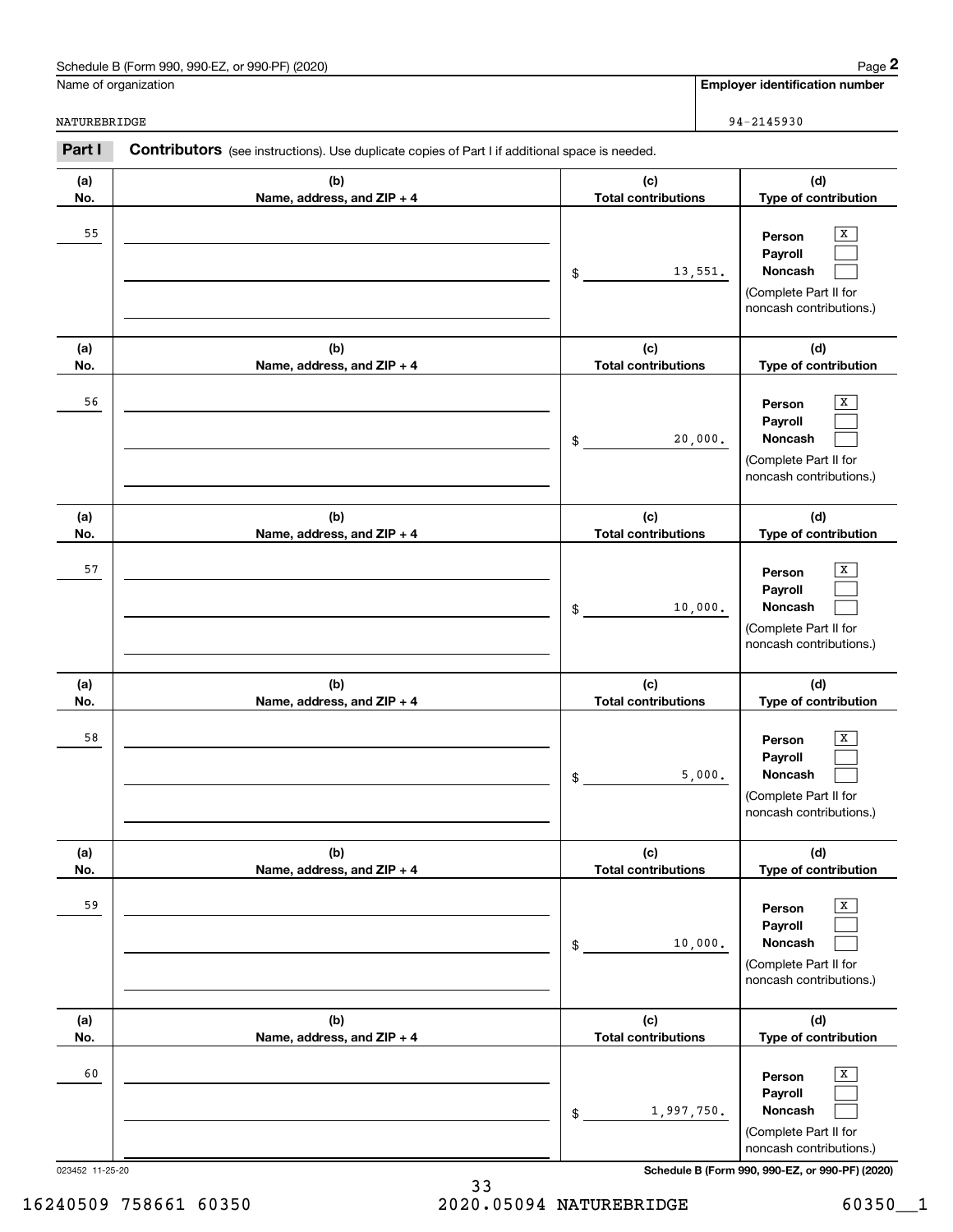| Schedule B (Form 990, 990-EZ, or 990-PF) (2020) | Page |
|-------------------------------------------------|------|
|-------------------------------------------------|------|

|              | Schedule B (Form 990, 990-EZ, or 990-PF) (2020)                                                |                                   |         | Page 2                                                                                       |
|--------------|------------------------------------------------------------------------------------------------|-----------------------------------|---------|----------------------------------------------------------------------------------------------|
|              | Name of organization                                                                           |                                   |         | <b>Employer identification number</b>                                                        |
| NATUREBRIDGE |                                                                                                |                                   |         | 94-2145930                                                                                   |
| Part I       | Contributors (see instructions). Use duplicate copies of Part I if additional space is needed. |                                   |         |                                                                                              |
| (a)<br>No.   | (b)<br>Name, address, and ZIP + 4                                                              | (c)<br><b>Total contributions</b> |         | (d)<br>Type of contribution                                                                  |
| 61           |                                                                                                | \$                                | 10,000. | х<br>Person<br>Payroll<br>Noncash<br>(Complete Part II for<br>noncash contributions.)        |
| (a)<br>No.   | (b)<br>Name, address, and ZIP + 4                                                              | (c)<br><b>Total contributions</b> |         | (d)<br>Type of contribution                                                                  |
| 62           |                                                                                                | \$                                | 43,000. | X<br>Person<br>Payroll<br>Noncash<br>(Complete Part II for<br>noncash contributions.)        |
| (a)<br>No.   | (b)<br>Name, address, and ZIP + 4                                                              | (c)<br><b>Total contributions</b> |         | (d)<br>Type of contribution                                                                  |
| 63           |                                                                                                | \$                                | 35,000. | X<br>Person<br>Payroll<br>Noncash<br>(Complete Part II for<br>noncash contributions.)        |
| (a)<br>No.   | (b)<br>Name, address, and ZIP + 4                                                              | (c)<br><b>Total contributions</b> |         | (d)<br>Type of contribution                                                                  |
| 64           |                                                                                                | \$                                | 10,000. | х<br>Person<br>Payroll<br>Noncash<br>(Complete Part II for<br>noncash contributions.)        |
| (a)<br>No.   | (b)<br>Name, address, and ZIP + 4                                                              | (c)<br><b>Total contributions</b> |         | (d)<br>Type of contribution                                                                  |
| 65           |                                                                                                | \$                                | 5,000.  | х<br>Person<br>Payroll<br><b>Noncash</b><br>(Complete Part II for<br>noncash contributions.) |
| (a)<br>No.   | (b)<br>Name, address, and ZIP + 4                                                              | (c)<br><b>Total contributions</b> |         | (d)<br>Type of contribution                                                                  |
| 66           |                                                                                                | \$                                | 10,000. | х<br>Person<br>Payroll<br>Noncash<br>(Complete Part II for<br>noncash contributions.)        |

023452 11-25-20 **Schedule B (Form 990, 990-EZ, or 990-PF) (2020)**

34 16240509 758661 60350 2020.05094 NATUREBRIDGE 60350\_\_1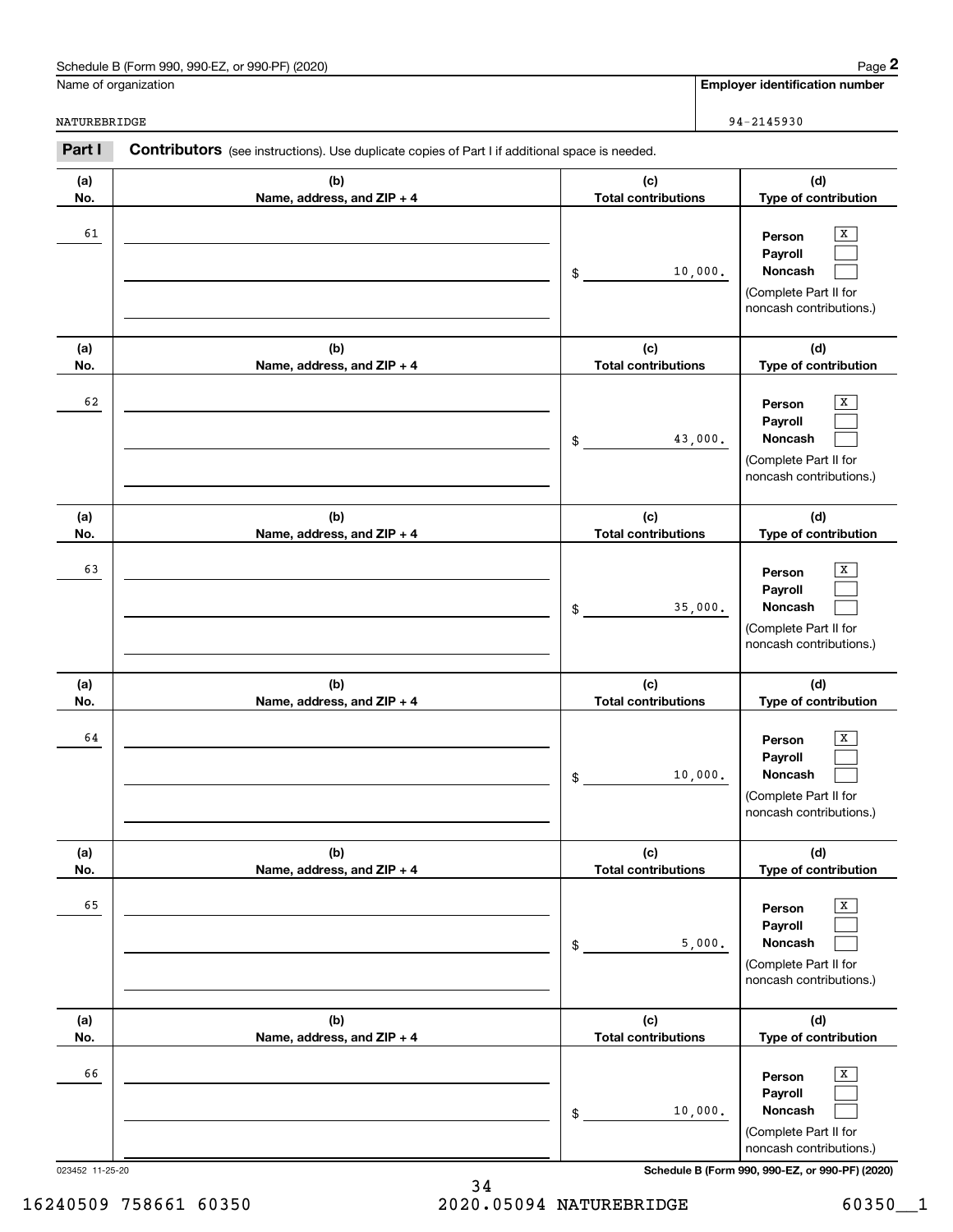## Schedule B (Form 990, 990-EZ, or 990-PF) (2020) Page 2

Name of organization

NATUREBRIDGE

|             | chedule B (Form 990, 990-EZ, or 990-PF) (2020)                                                 |                                   | Page 2                                                                                                      |
|-------------|------------------------------------------------------------------------------------------------|-----------------------------------|-------------------------------------------------------------------------------------------------------------|
|             | lame of organization                                                                           |                                   | <b>Employer identification number</b>                                                                       |
| ATUREBRIDGE |                                                                                                |                                   | 94-2145930                                                                                                  |
| Part I      | Contributors (see instructions). Use duplicate copies of Part I if additional space is needed. |                                   |                                                                                                             |
| (a)<br>No.  | (b)<br>Name, address, and ZIP + 4                                                              | (c)<br><b>Total contributions</b> | (d)<br>Type of contribution                                                                                 |
| 67          |                                                                                                | 5,213.<br>\$                      | x<br>Person<br>Payroll<br>Noncash<br>(Complete Part II for<br>noncash contributions.)                       |
| (a)<br>No.  | (b)                                                                                            | (c)<br><b>Total contributions</b> | (d)<br>Type of contribution                                                                                 |
| 68          | Name, address, and ZIP + 4                                                                     | 50,000.<br>\$                     | x<br>Person<br>Payroll<br>Noncash<br>(Complete Part II for<br>noncash contributions.)                       |
| (a)<br>No.  | (b)<br>Name, address, and ZIP + 4                                                              | (c)<br><b>Total contributions</b> | (d)<br>Type of contribution                                                                                 |
| 69          |                                                                                                | 125,516.<br>\$                    | X<br>Person<br>Payroll<br>Noncash<br>(Complete Part II for<br>noncash contributions.)                       |
| (a)<br>No.  | (b)<br>Name, address, and ZIP + 4                                                              | (c)<br><b>Total contributions</b> | (d)<br>Type of contribution                                                                                 |
| 70          |                                                                                                | 101,083.<br>\$                    | x<br>Person<br>Payroll<br>Noncash<br>(Complete Part II for<br>noncash contributions.)                       |
| (a)<br>No.  | (b)<br>Name, address, and ZIP + 4                                                              | (c)<br><b>Total contributions</b> | (d)<br>Type of contribution                                                                                 |
| 71          |                                                                                                | 10,000.<br>\$                     | $\overline{\textbf{X}}$<br>Person<br>Payroll<br>Noncash<br>(Complete Part II for<br>noncash contributions.) |
| (a)<br>No.  | (b)<br>Name, address, and ZIP + 4                                                              | (c)<br><b>Total contributions</b> | (d)<br>Type of contribution                                                                                 |
| 72          |                                                                                                | 50,000.<br>\$                     | x<br>Person<br>Payroll<br>Noncash<br>(Complete Part II for<br>noncash contributions.)                       |

023452 11-25-20 **Schedule B (Form 990, 990-EZ, or 990-PF) (2020)**

35 16240509 758661 60350 2020.05094 NATUREBRIDGE 60350\_\_1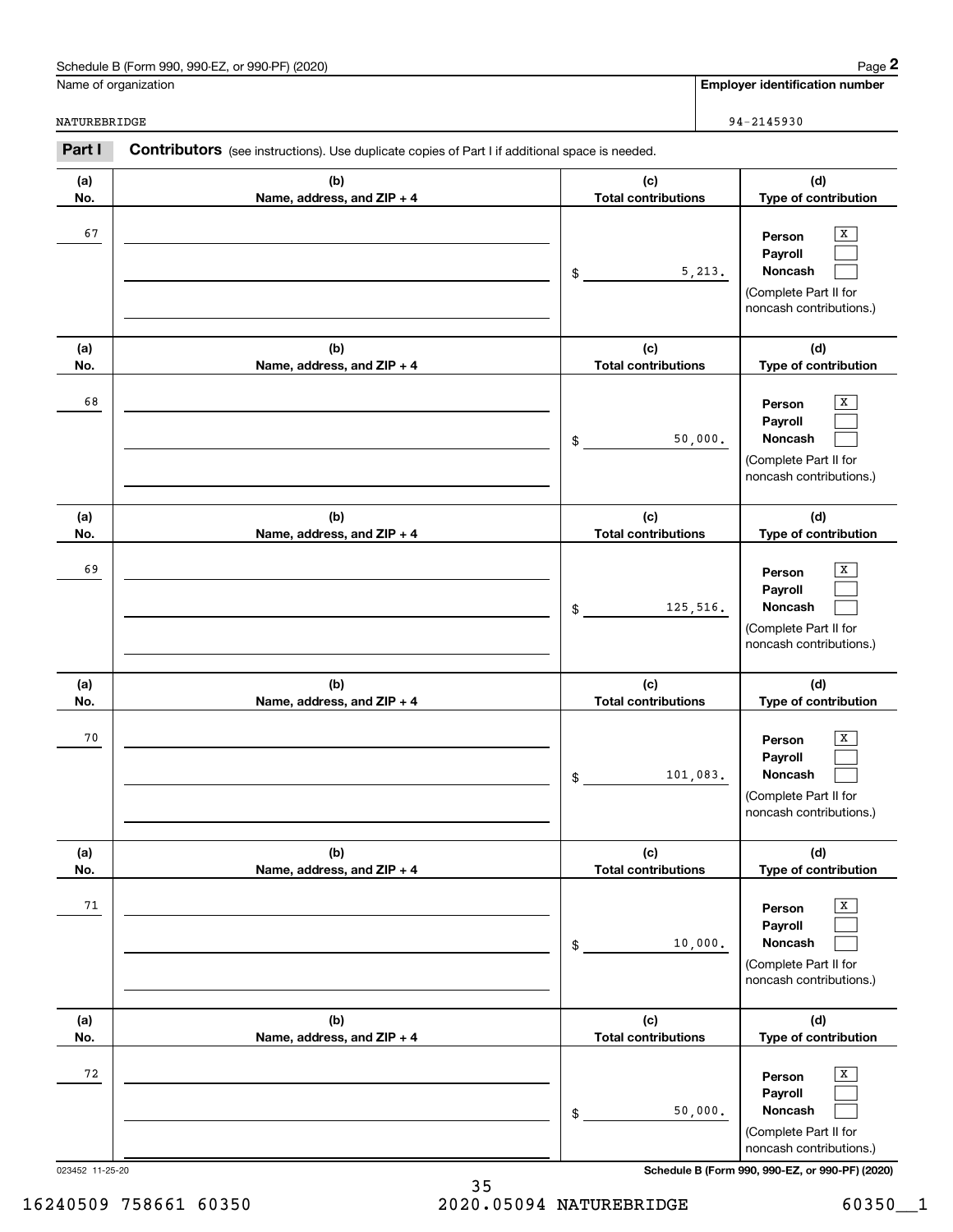| Schedule B (Form 990, 990-EZ, or 990-PF) (2020) | Page |
|-------------------------------------------------|------|
|-------------------------------------------------|------|

|              | Schedule B (Form 990, 990-EZ, or 990-PF) (2020)                                                       |                                   | Page 2                                                                                           |
|--------------|-------------------------------------------------------------------------------------------------------|-----------------------------------|--------------------------------------------------------------------------------------------------|
|              | Name of organization                                                                                  |                                   | <b>Employer identification number</b>                                                            |
| NATUREBRIDGE |                                                                                                       |                                   | 94-2145930                                                                                       |
| Part I       | <b>Contributors</b> (see instructions). Use duplicate copies of Part I if additional space is needed. |                                   |                                                                                                  |
| (a)<br>No.   | (b)<br>Name, address, and ZIP + 4                                                                     | (c)<br><b>Total contributions</b> | (d)<br>Type of contribution                                                                      |
| 73           |                                                                                                       | \$                                | X<br>Person<br>Payroll<br>Noncash<br>15,000.<br>(Complete Part II for<br>noncash contributions.) |
| (a)<br>No.   | (b)<br>Name, address, and ZIP + 4                                                                     | (c)<br><b>Total contributions</b> | (d)<br>Type of contribution                                                                      |
| 74           |                                                                                                       | \$                                | Х<br>Person<br>Payroll<br>Noncash<br>43,967.<br>(Complete Part II for<br>noncash contributions.) |
| (a)<br>No.   | (b)<br>Name, address, and ZIP + 4                                                                     | (c)<br><b>Total contributions</b> | (d)<br>Type of contribution                                                                      |
| 75           |                                                                                                       | \$                                | Х<br>Person<br>Payroll<br>Noncash<br>10,710.<br>(Complete Part II for<br>noncash contributions.) |
| (a)<br>No.   | (b)<br>Name, address, and ZIP + 4                                                                     | (c)<br><b>Total contributions</b> | (d)<br>Type of contribution                                                                      |
| 76           |                                                                                                       | \$                                | х<br>Person<br>Payroll<br>60,000.<br>Noncash<br>(Complete Part II for<br>noncash contributions.) |
| (a)<br>No.   | (b)<br>Name, address, and ZIP + 4                                                                     | (c)<br><b>Total contributions</b> | (d)<br>Type of contribution                                                                      |
| 77           |                                                                                                       | \$                                | X<br>Person<br>Payroll<br>Noncash<br>8,000.<br>(Complete Part II for<br>noncash contributions.)  |
| (a)<br>No.   | (b)<br>Name, address, and ZIP + 4                                                                     | (c)<br><b>Total contributions</b> | (d)<br>Type of contribution                                                                      |
| 78           |                                                                                                       | \$                                | X<br>Person<br>Payroll<br>Noncash<br>60,000.<br>(Complete Part II for<br>noncash contributions.) |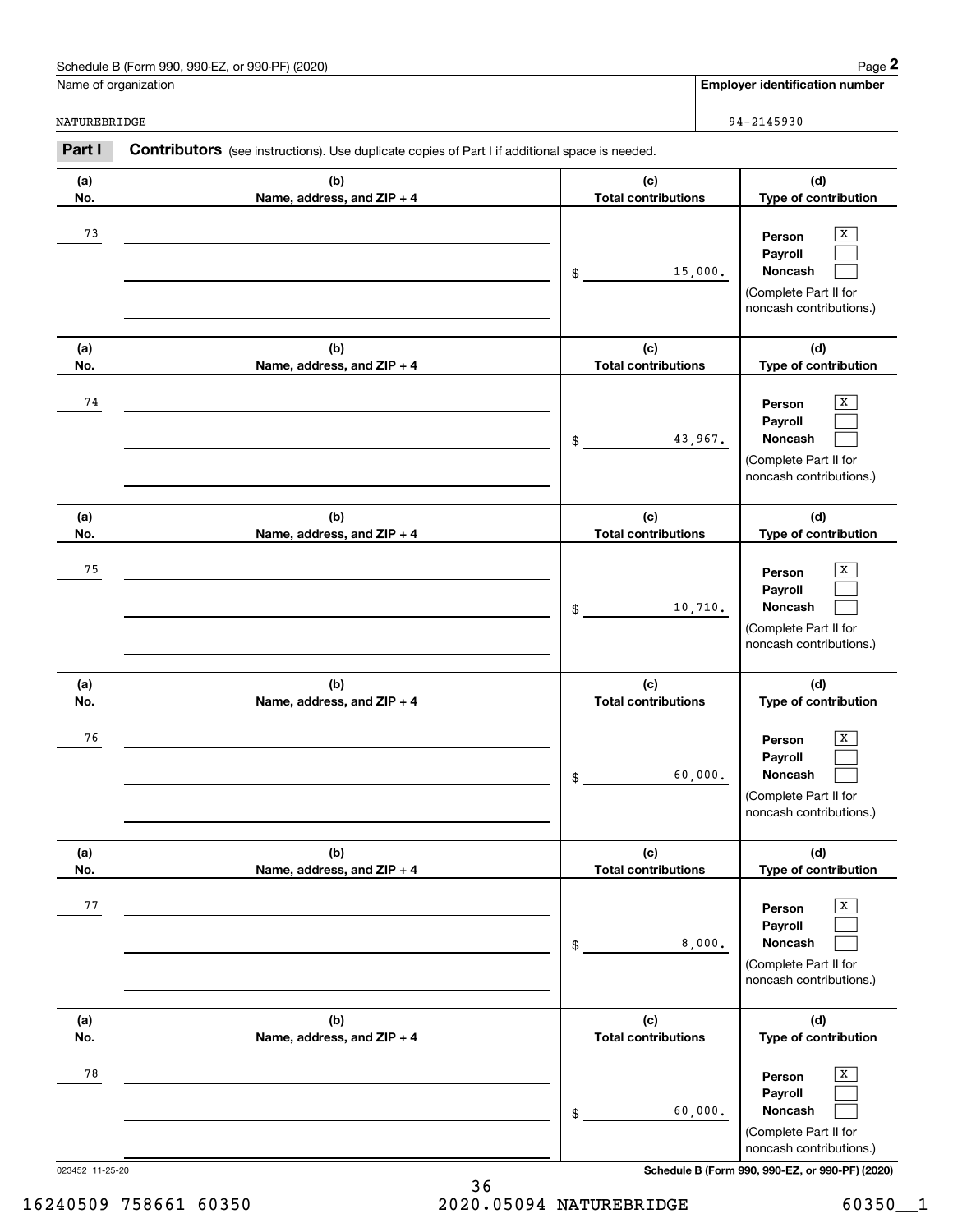| Schedule B (Form 990, 990-EZ, or 990-PF) (2020) | Page |
|-------------------------------------------------|------|
|-------------------------------------------------|------|

NATUREBRIDGE

| Name of organization<br>NATUREBRIDGE |                                                                                                |                                   |         | <b>Employer identification number</b>                                                                       |
|--------------------------------------|------------------------------------------------------------------------------------------------|-----------------------------------|---------|-------------------------------------------------------------------------------------------------------------|
|                                      |                                                                                                |                                   |         |                                                                                                             |
|                                      |                                                                                                |                                   |         | 94-2145930                                                                                                  |
| Part I                               | Contributors (see instructions). Use duplicate copies of Part I if additional space is needed. |                                   |         |                                                                                                             |
| (a)<br>No.                           | (b)<br>Name, address, and ZIP + 4                                                              | (c)<br><b>Total contributions</b> |         | (d)<br>Type of contribution                                                                                 |
| 79                                   |                                                                                                | \$                                | 11,887. | x<br>Person<br>Payroll<br>Noncash<br>(Complete Part II for<br>noncash contributions.)                       |
| (a)<br>No.                           | (b)<br>Name, address, and ZIP + 4                                                              | (c)<br><b>Total contributions</b> |         | (d)<br>Type of contribution                                                                                 |
| 80                                   |                                                                                                | \$                                | 25,000. | X<br>Person<br>Payroll<br>Noncash<br>(Complete Part II for<br>noncash contributions.)                       |
| (a)<br>No.                           | (b)<br>Name, address, and ZIP + 4                                                              | (c)<br><b>Total contributions</b> |         | (d)<br>Type of contribution                                                                                 |
| 81                                   |                                                                                                | \$                                | 10,000. | X<br>Person<br>Payroll<br>Noncash<br>(Complete Part II for<br>noncash contributions.)                       |
| (a)<br>No.                           | (b)<br>Name, address, and ZIP + 4                                                              | (c)<br><b>Total contributions</b> |         | (d)<br>Type of contribution                                                                                 |
| 82                                   |                                                                                                | \$                                | 10,000. | х<br>Person<br>Payroll<br>Noncash<br>(Complete Part II for<br>noncash contributions.)                       |
| (a)<br>No.                           | (b)<br>Name, address, and ZIP + 4                                                              | (c)<br><b>Total contributions</b> |         | (d)<br>Type of contribution                                                                                 |
| 83                                   |                                                                                                | \$                                | 50,000. | $\overline{\textbf{X}}$<br>Person<br>Payroll<br>Noncash<br>(Complete Part II for<br>noncash contributions.) |
| (a)<br>No.                           | (b)<br>Name, address, and ZIP + 4                                                              | (c)<br><b>Total contributions</b> |         | (d)<br>Type of contribution                                                                                 |
| 84                                   |                                                                                                | \$                                | 25,000. | $\overline{\mathbf{x}}$<br>Person<br>Payroll<br>Noncash<br>(Complete Part II for<br>noncash contributions.) |

37 16240509 758661 60350 2020.05094 NATUREBRIDGE 60350\_\_1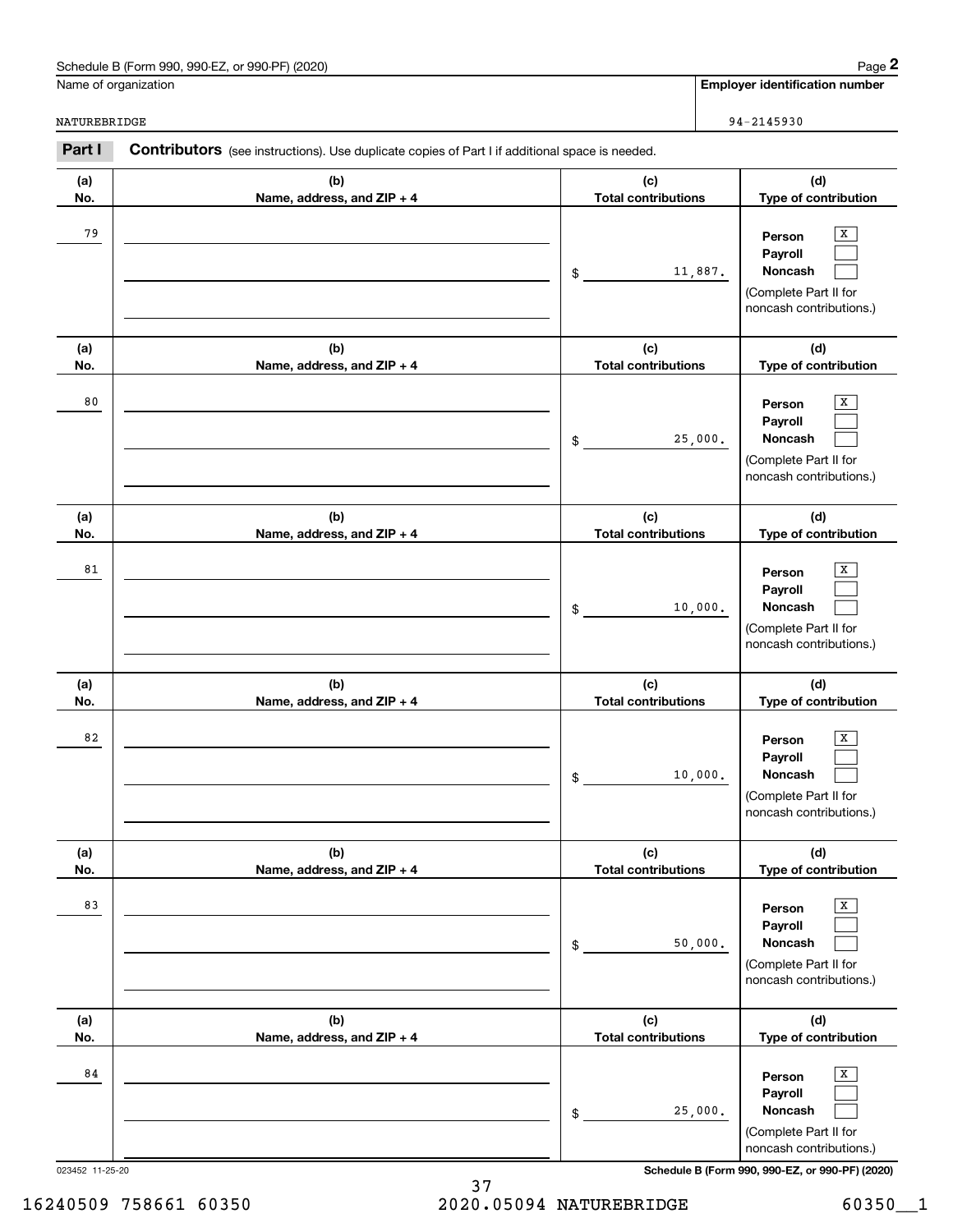## Schedule B (Form 990, 990-EZ, or 990-PF) (2020) Page 2

| ЭE | $94 - 2145930$ |
|----|----------------|
|    |                |

|              | Schedule B (Form 990, 990-EZ, or 990-PF) (2020)                                                       |                                   | Page 2                                                                                                  |
|--------------|-------------------------------------------------------------------------------------------------------|-----------------------------------|---------------------------------------------------------------------------------------------------------|
|              | Name of organization                                                                                  |                                   | <b>Employer identification number</b>                                                                   |
| NATUREBRIDGE |                                                                                                       |                                   | 94-2145930                                                                                              |
| Part I       | <b>Contributors</b> (see instructions). Use duplicate copies of Part I if additional space is needed. |                                   |                                                                                                         |
| (a)<br>No.   | (b)<br>Name, address, and ZIP + 4                                                                     | (c)<br><b>Total contributions</b> | (d)<br>Type of contribution                                                                             |
| 85           |                                                                                                       | \$                                | X<br>Person<br>Payroll<br>5,000.<br>Noncash<br>(Complete Part II for<br>noncash contributions.)         |
| (a)<br>No.   | (b)<br>Name, address, and ZIP + 4                                                                     | (c)<br><b>Total contributions</b> | (d)<br>Type of contribution                                                                             |
| 86           |                                                                                                       | \$                                | Х<br>Person<br>Payroll<br>Noncash<br>20,000.<br>(Complete Part II for<br>noncash contributions.)        |
| (a)<br>No.   | (b)<br>Name, address, and ZIP + 4                                                                     | (c)<br><b>Total contributions</b> | (d)<br>Type of contribution                                                                             |
| 87           |                                                                                                       | \$                                | x<br>Person<br>Payroll<br>5,000.<br>Noncash<br>(Complete Part II for<br>noncash contributions.)         |
| (a)<br>No.   | (b)<br>Name, address, and ZIP + 4                                                                     | (c)<br><b>Total contributions</b> | (d)<br>Type of contribution                                                                             |
| 88           |                                                                                                       | \$                                | х<br>Person<br>Payroll<br>28,000.<br><b>Noncash</b><br>(Complete Part II for<br>noncash contributions.) |
| (a)<br>No.   | (b)<br>Name, address, and ZIP + 4                                                                     | (c)<br><b>Total contributions</b> | (d)<br>Type of contribution                                                                             |
| 89           |                                                                                                       | \$                                | X<br>Person<br>Payroll<br>Noncash<br>93,750.<br>(Complete Part II for<br>noncash contributions.)        |
| (a)<br>No.   | (b)<br>Name, address, and ZIP + 4                                                                     | (c)<br><b>Total contributions</b> | (d)<br>Type of contribution                                                                             |
| 90           |                                                                                                       | \$                                | X<br>Person<br>Payroll<br>Noncash<br>6,500.<br>(Complete Part II for<br>noncash contributions.)         |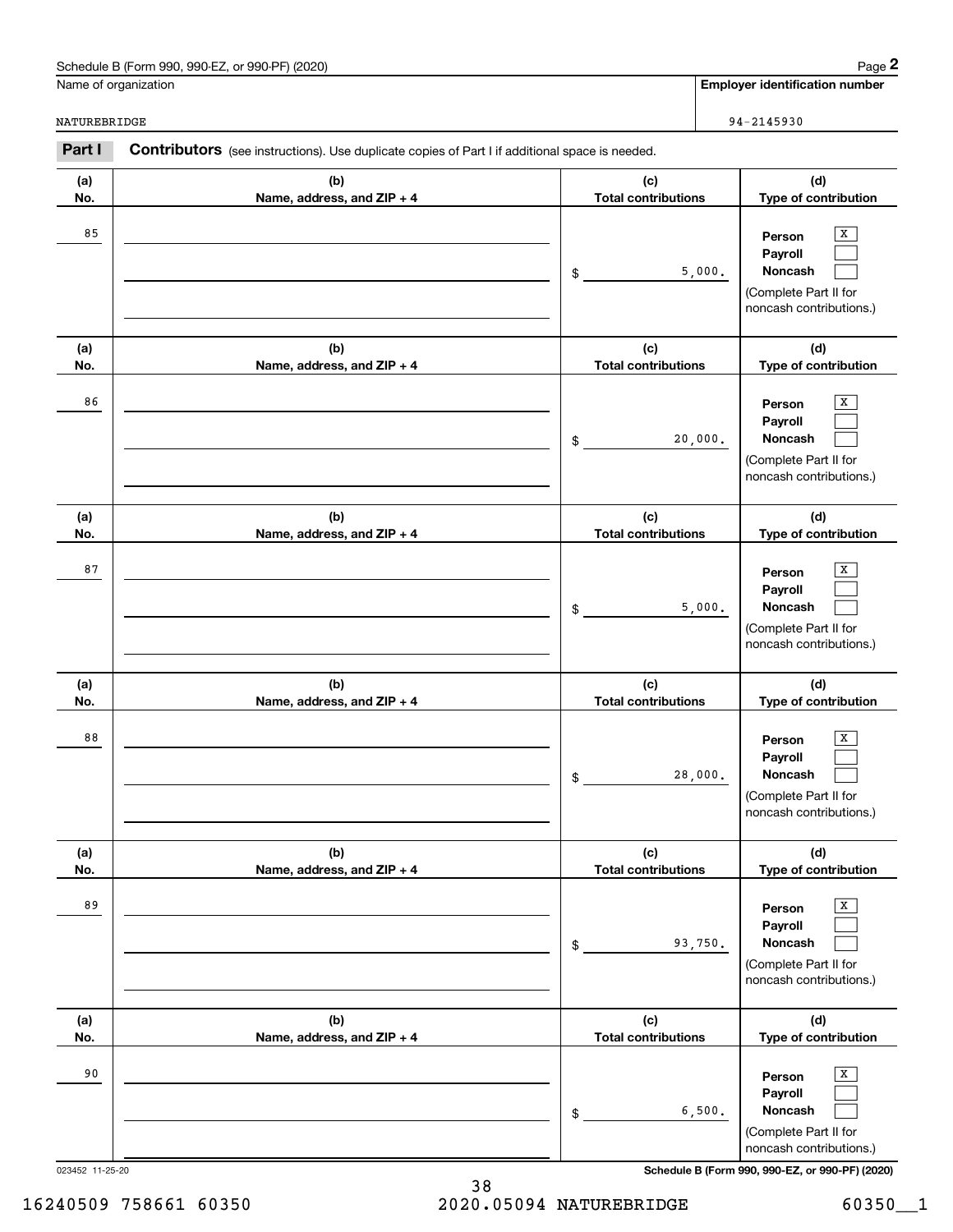| Schedule B (Form 990, 990-EZ, or 990-PF) (2020) | Page |
|-------------------------------------------------|------|
|-------------------------------------------------|------|

NATUREBRIDGE

|              | Schedule B (Form 990, 990-EZ, or 990-PF) (2020)                                                       |                                   |          | Page 2                                                                                |
|--------------|-------------------------------------------------------------------------------------------------------|-----------------------------------|----------|---------------------------------------------------------------------------------------|
|              | Name of organization                                                                                  |                                   |          | <b>Employer identification number</b>                                                 |
| NATUREBRIDGE |                                                                                                       |                                   |          | 94-2145930                                                                            |
| Part I       | <b>Contributors</b> (see instructions). Use duplicate copies of Part I if additional space is needed. |                                   |          |                                                                                       |
| (a)<br>No.   | (b)<br>Name, address, and ZIP + 4                                                                     | (c)<br><b>Total contributions</b> |          | (d)<br>Type of contribution                                                           |
| 91           |                                                                                                       | \$                                | 20,000.  | X<br>Person<br>Payroll<br>Noncash<br>(Complete Part II for<br>noncash contributions.) |
| (a)<br>No.   | (b)<br>Name, address, and ZIP + 4                                                                     | (c)<br><b>Total contributions</b> |          | (d)<br>Type of contribution                                                           |
| 92           |                                                                                                       | \$                                | 500,000. | X<br>Person<br>Payroll<br>Noncash<br>(Complete Part II for<br>noncash contributions.) |
| (a)<br>No.   | (b)<br>Name, address, and ZIP + 4                                                                     | (c)<br><b>Total contributions</b> |          | (d)<br>Type of contribution                                                           |
| 93           |                                                                                                       | \$                                | 9,650.   | Х<br>Person<br>Payroll<br>Noncash<br>(Complete Part II for<br>noncash contributions.) |
| (a)<br>No.   | (b)<br>Name, address, and ZIP + 4                                                                     | (c)<br><b>Total contributions</b> |          | (d)<br>Type of contribution                                                           |
| 94           |                                                                                                       | \$                                | 5,000.   | х<br>Person<br>Payroll<br>Noncash<br>(Complete Part II for<br>noncash contributions.) |
| (a)<br>No.   | (b)<br>Name, address, and ZIP + 4                                                                     | (c)<br><b>Total contributions</b> |          | (d)<br>Type of contribution                                                           |
| 95           |                                                                                                       | \$                                | 8,000.   | X<br>Person<br>Payroll<br>Noncash<br>(Complete Part II for<br>noncash contributions.) |
| (a)<br>No.   | (b)<br>Name, address, and ZIP + 4                                                                     | (c)<br><b>Total contributions</b> |          | (d)<br>Type of contribution                                                           |
| 96           |                                                                                                       | \$                                | 35,000.  | X<br>Person<br>Payroll<br>Noncash<br>(Complete Part II for<br>noncash contributions.) |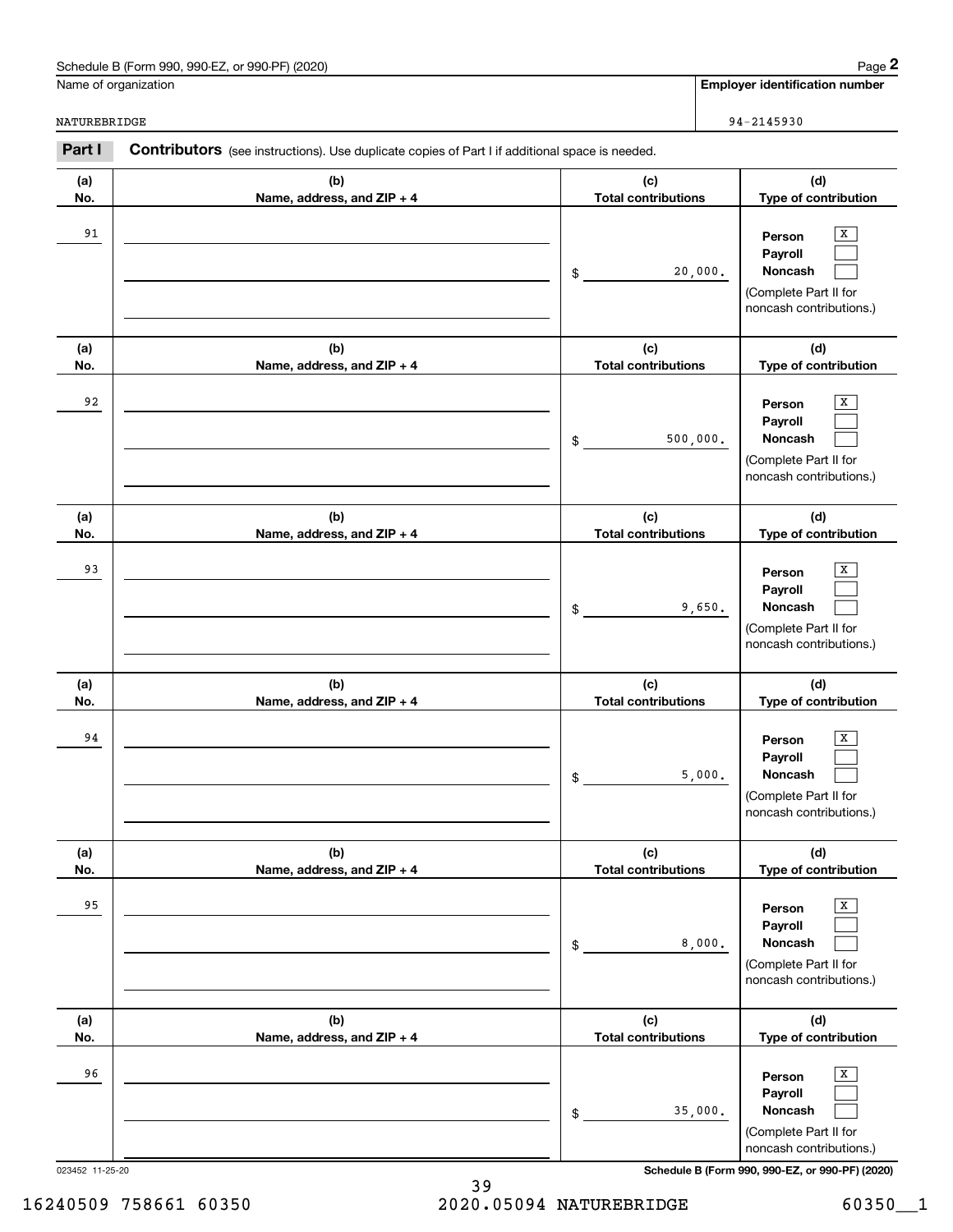| Schedule B (Form 990, 990-EZ, or 990-PF) (2020) | Page |
|-------------------------------------------------|------|
|-------------------------------------------------|------|

|              | Schedule B (Form 990, 990-EZ, or 990-PF) (2020)                                                       |                                   |          | Page 2                                                                                |
|--------------|-------------------------------------------------------------------------------------------------------|-----------------------------------|----------|---------------------------------------------------------------------------------------|
|              | Name of organization                                                                                  |                                   |          | <b>Employer identification number</b>                                                 |
| NATUREBRIDGE |                                                                                                       |                                   |          | 94-2145930                                                                            |
| Part I       | <b>Contributors</b> (see instructions). Use duplicate copies of Part I if additional space is needed. |                                   |          |                                                                                       |
| (a)<br>No.   | (b)<br>Name, address, and ZIP + 4                                                                     | (c)<br><b>Total contributions</b> |          | (d)<br>Type of contribution                                                           |
| 97           |                                                                                                       | \$                                | 36, 250. | х<br>Person<br>Payroll<br>Noncash<br>(Complete Part II for<br>noncash contributions.) |
| (a)<br>No.   | (b)<br>Name, address, and ZIP + 4                                                                     | (c)<br><b>Total contributions</b> |          | (d)<br>Type of contribution                                                           |
| 98           |                                                                                                       | \$                                | 17,500.  | х<br>Person<br>Payroll<br>Noncash<br>(Complete Part II for<br>noncash contributions.) |
| (a)<br>No.   | (b)<br>Name, address, and ZIP + 4                                                                     | (c)<br><b>Total contributions</b> |          | (d)<br>Type of contribution                                                           |
| 99           |                                                                                                       | \$                                | 5,250.   | X<br>Person<br>Payroll<br>Noncash<br>(Complete Part II for<br>noncash contributions.) |
| (a)<br>No.   | (b)<br>Name, address, and ZIP + 4                                                                     | (c)<br><b>Total contributions</b> |          | (d)<br>Type of contribution                                                           |
| 100          |                                                                                                       | \$                                | 10,000.  | х<br>Person<br>Payroll<br>Noncash<br>(Complete Part II for<br>noncash contributions.) |
| (a)<br>No.   | (b)<br>Name, address, and ZIP + 4                                                                     | (c)<br><b>Total contributions</b> |          | (d)<br>Type of contribution                                                           |
| 101          |                                                                                                       | \$                                | 15,000.  | х<br>Person<br>Payroll<br>Noncash<br>(Complete Part II for<br>noncash contributions.) |
| (a)<br>No.   | (b)<br>Name, address, and ZIP + 4                                                                     | (c)<br><b>Total contributions</b> |          | (d)<br>Type of contribution                                                           |
| 102          |                                                                                                       | \$                                | 5,000.   | х<br>Person<br>Payroll<br>Noncash<br>(Complete Part II for<br>noncash contributions.) |

023452 11-25-20 **Schedule B (Form 990, 990-EZ, or 990-PF) (2020)**

40 16240509 758661 60350 2020.05094 NATUREBRIDGE 60350\_\_1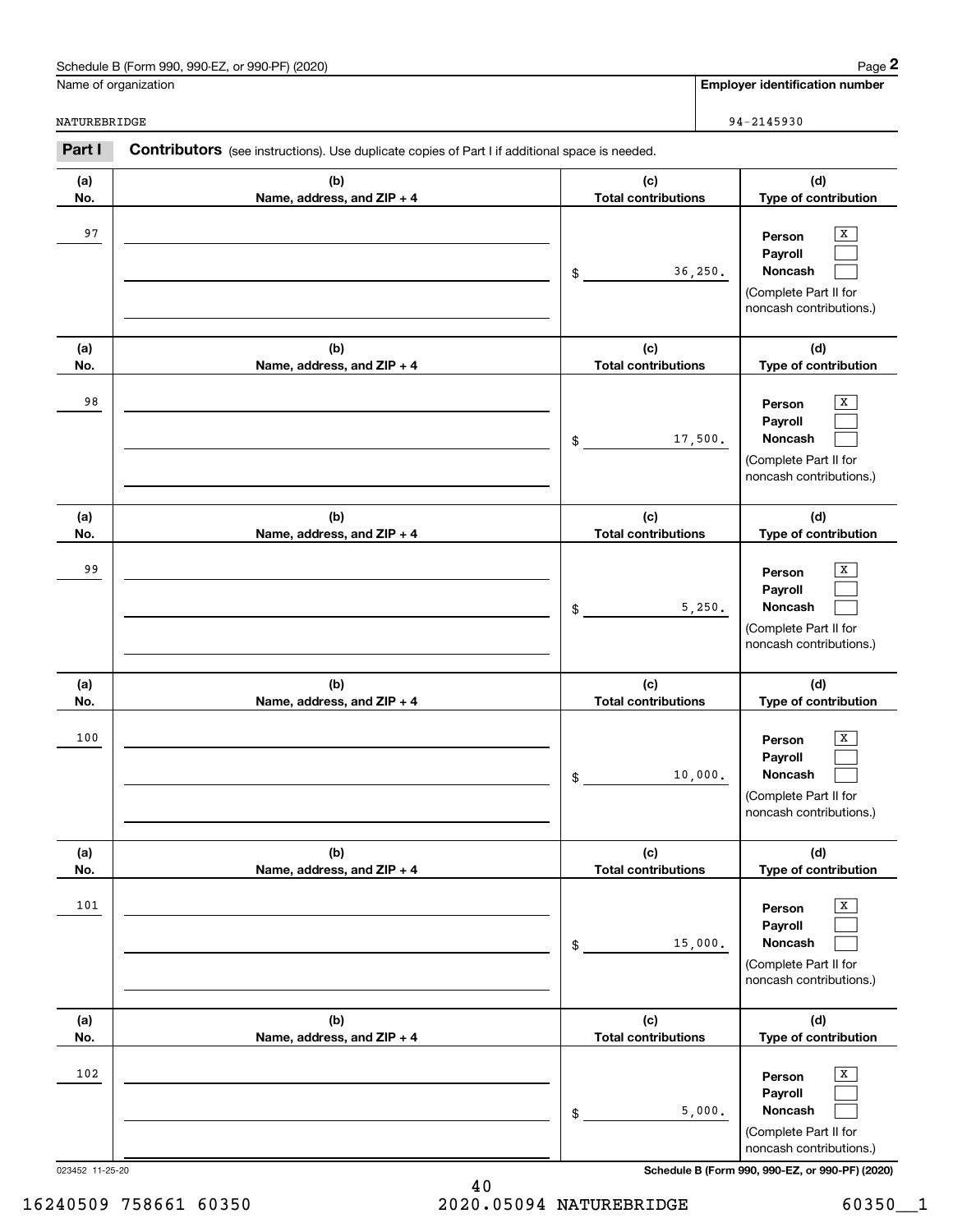| Schedule B (Form 990, 990-EZ, or 990-PF) (2020) | Page |
|-------------------------------------------------|------|
|-------------------------------------------------|------|

| ЗΕ | $94 - 2145930$ |
|----|----------------|
|    |                |

|              | Schedule B (Form 990, 990-EZ, or 990-PF) (2020)                                                       |                                   | Page 2                                                                                            |
|--------------|-------------------------------------------------------------------------------------------------------|-----------------------------------|---------------------------------------------------------------------------------------------------|
|              | Name of organization                                                                                  |                                   | <b>Employer identification number</b>                                                             |
| NATUREBRIDGE |                                                                                                       |                                   | 94-2145930                                                                                        |
| Part I       | <b>Contributors</b> (see instructions). Use duplicate copies of Part I if additional space is needed. |                                   |                                                                                                   |
| (a)<br>No.   | (b)<br>Name, address, and ZIP + 4                                                                     | (c)<br><b>Total contributions</b> | (d)<br>Type of contribution                                                                       |
| 103          |                                                                                                       | \$                                | X<br>Person<br>Payroll<br>90,058.<br>Noncash<br>(Complete Part II for<br>noncash contributions.)  |
| (a)<br>No.   | (b)<br>Name, address, and ZIP + 4                                                                     | (c)<br><b>Total contributions</b> | (d)<br>Type of contribution                                                                       |
| 104          |                                                                                                       | \$                                | Х<br>Person<br>Payroll<br>Noncash<br>189,406.<br>(Complete Part II for<br>noncash contributions.) |
| (a)<br>No.   | (b)<br>Name, address, and ZIP + 4                                                                     | (c)<br><b>Total contributions</b> | (d)<br>Type of contribution                                                                       |
|              |                                                                                                       | \$                                | Person<br>Payroll<br>Noncash<br>(Complete Part II for<br>noncash contributions.)                  |
| (a)<br>No.   | (b)<br>Name, address, and ZIP + 4                                                                     | (c)<br><b>Total contributions</b> | (d)<br>Type of contribution                                                                       |
|              |                                                                                                       | \$                                | Person<br>Payroll<br>Noncash<br>(Complete Part II for<br>noncash contributions.)                  |
| (a)<br>No.   | (b)<br>Name, address, and ZIP + 4                                                                     | (c)<br><b>Total contributions</b> | (d)<br>Type of contribution                                                                       |
|              |                                                                                                       | \$                                | Person<br>Payroll<br>Noncash<br>(Complete Part II for<br>noncash contributions.)                  |
| (a)<br>No.   | (b)<br>Name, address, and ZIP + 4                                                                     | (c)<br><b>Total contributions</b> | (d)<br>Type of contribution                                                                       |
|              |                                                                                                       | \$                                | Person<br>Payroll<br>Noncash<br>(Complete Part II for<br>noncash contributions.)                  |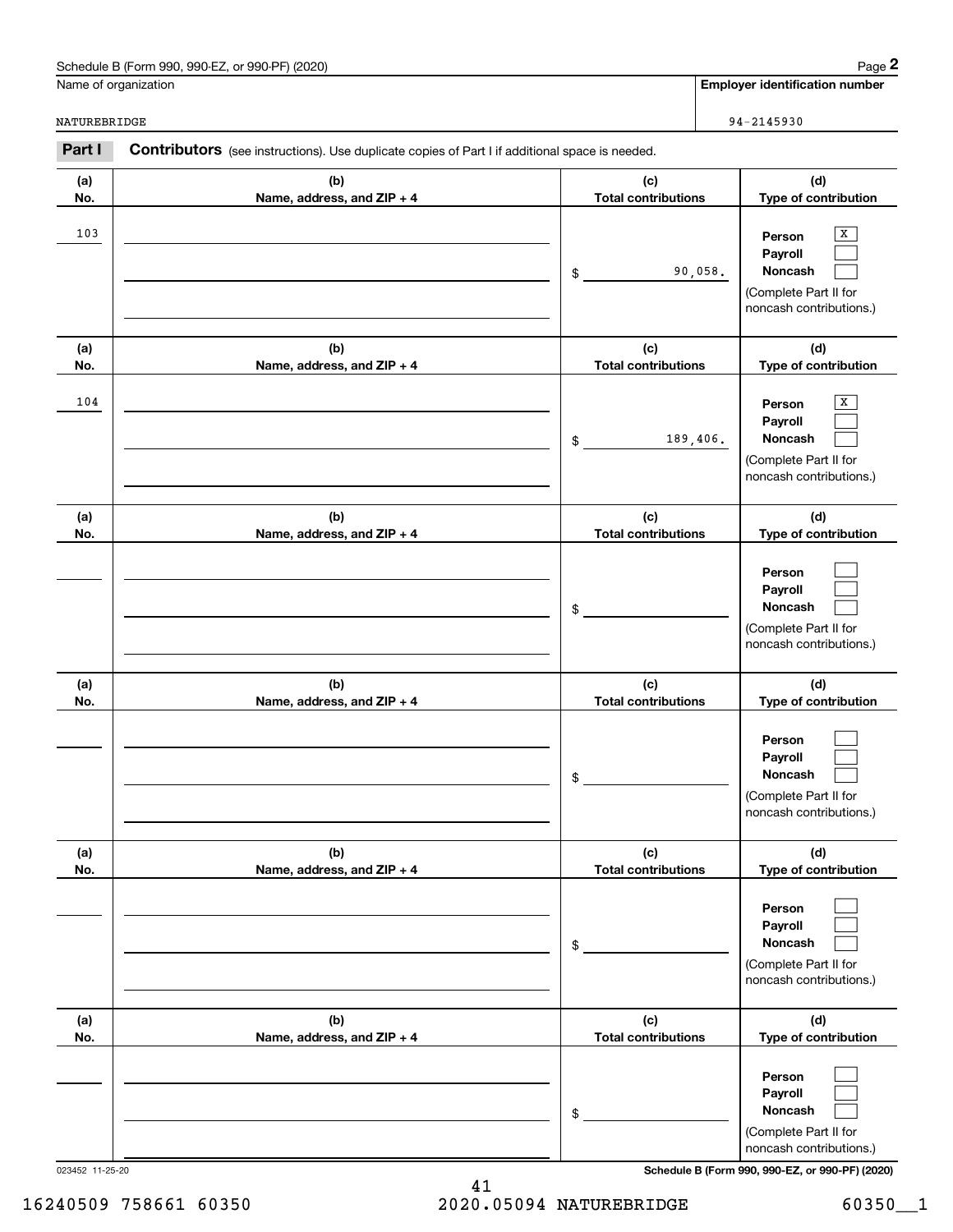| Schedule B (Form 990, 990-EZ, or 990-PF) (2020) | Page |
|-------------------------------------------------|------|
|-------------------------------------------------|------|

|                              | Schedule B (Form 990, 990-EZ, or 990-PF) (2020)                                                     |                                                 |            | Page 3                                |
|------------------------------|-----------------------------------------------------------------------------------------------------|-------------------------------------------------|------------|---------------------------------------|
|                              | Name of organization                                                                                |                                                 |            | <b>Employer identification number</b> |
| NATUREBRIDGE                 |                                                                                                     |                                                 | 94-2145930 |                                       |
| Part II                      | Noncash Property (see instructions). Use duplicate copies of Part II if additional space is needed. |                                                 |            |                                       |
| (a)<br>No.<br>from<br>Part I | (b)<br>Description of noncash property given                                                        | (c)<br>FMV (or estimate)<br>(See instructions.) |            | (d)<br>Date received                  |
| 33                           | 41 SHARES OF MICROSOFT CORP (MSFT)                                                                  |                                                 |            |                                       |
|                              |                                                                                                     | \$                                              | 9,241.     | 12/30/20                              |
| (a)<br>No.<br>from<br>Part I | (b)<br>Description of noncash property given                                                        | (c)<br>FMV (or estimate)<br>(See instructions.) |            | (d)<br>Date received                  |
| 38                           | 125 SHARES OF APPLE INC (APPL)                                                                      |                                                 |            |                                       |
|                              |                                                                                                     | \$                                              | 15, 180.   | 11/12/20                              |
| (a)<br>No.<br>from<br>Part I | (b)<br>Description of noncash property given                                                        | (c)<br>FMV (or estimate)<br>(See instructions.) |            | (d)<br>Date received                  |
| 42                           | 50 SHARES OF HONEYWELL INTERNATIONAL INC (HON)                                                      |                                                 |            |                                       |
|                              |                                                                                                     | \$                                              | 10,557.    | 12/31/20                              |
| (a)<br>No.<br>from<br>Part I | (b)<br>Description of noncash property given                                                        | (c)<br>FMV (or estimate)<br>(See instructions.) |            | (d)<br>Date received                  |
| 44                           | 3 SHARES OF AMAZON.COM INC (AMZN)                                                                   |                                                 |            |                                       |
|                              |                                                                                                     | \$                                              | 10,434.    | 06/28/21                              |
| (a)<br>No.<br>from<br>Part I | (b)<br>Description of noncash property given                                                        | (c)<br>FMV (or estimate)<br>(See instructions.) |            | (d)<br>Date received                  |
| 45                           | OFFICE SUPPLIES - 108 CAPS, 200 THERMAL KANTEENS                                                    |                                                 |            |                                       |
|                              |                                                                                                     | \$                                              | 5,688.     | 06/10/21                              |
| (a)<br>No.<br>from<br>Part I | (b)<br>Description of noncash property given                                                        | (c)<br>FMV (or estimate)<br>(See instructions.) |            | (d)<br>Date received                  |
|                              |                                                                                                     |                                                 |            |                                       |
|                              |                                                                                                     | \$                                              |            |                                       |

023453 11-25-20 **Schedule B (Form 990, 990-EZ, or 990-PF) (2020)**

42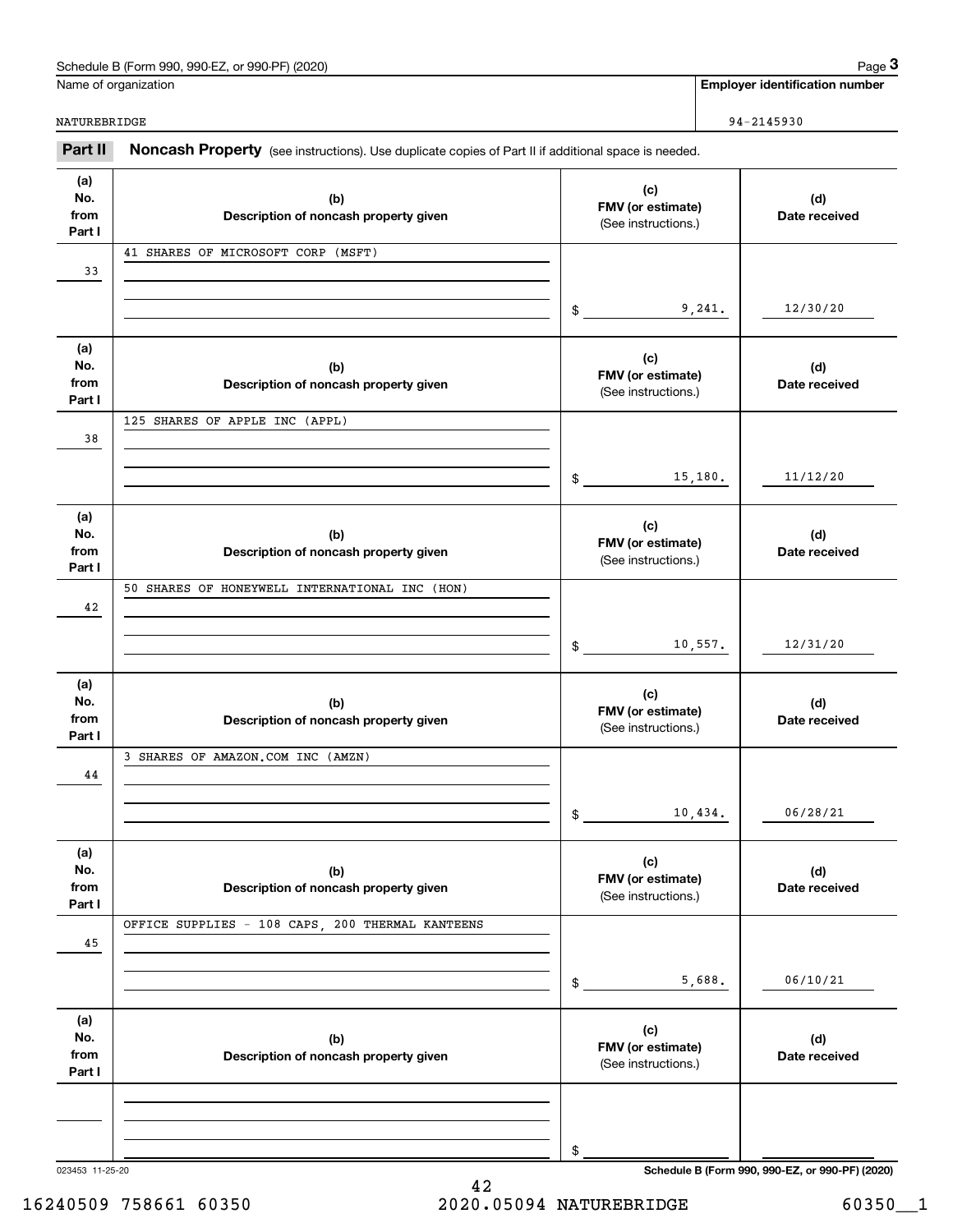|                 | Schedule B (Form 990, 990-EZ, or 990-PF) (2020)                                                                                                                                                                                                                            |                      | Page 4                                          |
|-----------------|----------------------------------------------------------------------------------------------------------------------------------------------------------------------------------------------------------------------------------------------------------------------------|----------------------|-------------------------------------------------|
|                 | Name of organization                                                                                                                                                                                                                                                       |                      | <b>Employer identification number</b>           |
| NATUREBRIDGE    |                                                                                                                                                                                                                                                                            |                      | 94-2145930                                      |
| Part III        | Exclusively religious, charitable, etc., contributions to organizations described in section 501(c)(7), (8), or (10) that total more than \$1,000 for the year                                                                                                             |                      |                                                 |
|                 | from any one contributor. Complete columns (a) through (e) and the following line entry. For organizations<br>completing Part III, enter the total of exclusively religious, charitable, etc., contributions of \$1,000 or less for the year. (Enter this info. once.) \\$ |                      |                                                 |
|                 | Use duplicate copies of Part III if additional space is needed.                                                                                                                                                                                                            |                      |                                                 |
| (a) No.         |                                                                                                                                                                                                                                                                            |                      |                                                 |
| from<br>Part I  | (b) Purpose of gift                                                                                                                                                                                                                                                        | (c) Use of gift      | (d) Description of how gift is held             |
|                 |                                                                                                                                                                                                                                                                            |                      |                                                 |
|                 |                                                                                                                                                                                                                                                                            |                      |                                                 |
|                 |                                                                                                                                                                                                                                                                            |                      |                                                 |
|                 |                                                                                                                                                                                                                                                                            |                      |                                                 |
|                 |                                                                                                                                                                                                                                                                            | (e) Transfer of gift |                                                 |
|                 |                                                                                                                                                                                                                                                                            |                      |                                                 |
|                 | Transferee's name, address, and ZIP + 4                                                                                                                                                                                                                                    |                      | Relationship of transferor to transferee        |
|                 |                                                                                                                                                                                                                                                                            |                      |                                                 |
|                 |                                                                                                                                                                                                                                                                            |                      |                                                 |
|                 |                                                                                                                                                                                                                                                                            |                      |                                                 |
| (a) No.         |                                                                                                                                                                                                                                                                            |                      |                                                 |
| from            | (b) Purpose of gift                                                                                                                                                                                                                                                        | (c) Use of gift      | (d) Description of how gift is held             |
| Part I          |                                                                                                                                                                                                                                                                            |                      |                                                 |
|                 |                                                                                                                                                                                                                                                                            |                      |                                                 |
|                 |                                                                                                                                                                                                                                                                            |                      |                                                 |
|                 |                                                                                                                                                                                                                                                                            |                      |                                                 |
|                 |                                                                                                                                                                                                                                                                            | (e) Transfer of gift |                                                 |
|                 |                                                                                                                                                                                                                                                                            |                      |                                                 |
|                 | Transferee's name, address, and ZIP + 4                                                                                                                                                                                                                                    |                      | Relationship of transferor to transferee        |
|                 |                                                                                                                                                                                                                                                                            |                      |                                                 |
|                 |                                                                                                                                                                                                                                                                            |                      |                                                 |
|                 |                                                                                                                                                                                                                                                                            |                      |                                                 |
|                 |                                                                                                                                                                                                                                                                            |                      |                                                 |
| (a) No.<br>from | (b) Purpose of gift                                                                                                                                                                                                                                                        | (c) Use of gift      | (d) Description of how gift is held             |
| Part I          |                                                                                                                                                                                                                                                                            |                      |                                                 |
|                 |                                                                                                                                                                                                                                                                            |                      |                                                 |
|                 |                                                                                                                                                                                                                                                                            |                      |                                                 |
|                 |                                                                                                                                                                                                                                                                            |                      |                                                 |
|                 |                                                                                                                                                                                                                                                                            |                      |                                                 |
|                 |                                                                                                                                                                                                                                                                            | (e) Transfer of gift |                                                 |
|                 |                                                                                                                                                                                                                                                                            |                      |                                                 |
|                 | Transferee's name, address, and $ZIP + 4$                                                                                                                                                                                                                                  |                      | Relationship of transferor to transferee        |
|                 |                                                                                                                                                                                                                                                                            |                      |                                                 |
|                 |                                                                                                                                                                                                                                                                            |                      |                                                 |
|                 |                                                                                                                                                                                                                                                                            |                      |                                                 |
| (a) No.<br>from |                                                                                                                                                                                                                                                                            |                      |                                                 |
| Part I          | (b) Purpose of gift                                                                                                                                                                                                                                                        | (c) Use of gift      | (d) Description of how gift is held             |
|                 |                                                                                                                                                                                                                                                                            |                      |                                                 |
|                 |                                                                                                                                                                                                                                                                            |                      |                                                 |
|                 |                                                                                                                                                                                                                                                                            |                      |                                                 |
|                 |                                                                                                                                                                                                                                                                            |                      |                                                 |
|                 |                                                                                                                                                                                                                                                                            | (e) Transfer of gift |                                                 |
|                 |                                                                                                                                                                                                                                                                            |                      |                                                 |
|                 | Transferee's name, address, and $ZIP + 4$                                                                                                                                                                                                                                  |                      | Relationship of transferor to transferee        |
|                 |                                                                                                                                                                                                                                                                            |                      |                                                 |
|                 |                                                                                                                                                                                                                                                                            |                      |                                                 |
|                 |                                                                                                                                                                                                                                                                            |                      |                                                 |
|                 |                                                                                                                                                                                                                                                                            |                      |                                                 |
| 023454 11-25-20 |                                                                                                                                                                                                                                                                            |                      | Schedule B (Form 990, 990-EZ, or 990-PF) (2020) |

16240509 758661 60350 2020.05094 NATUREBRIDGE 60350\_\_1

43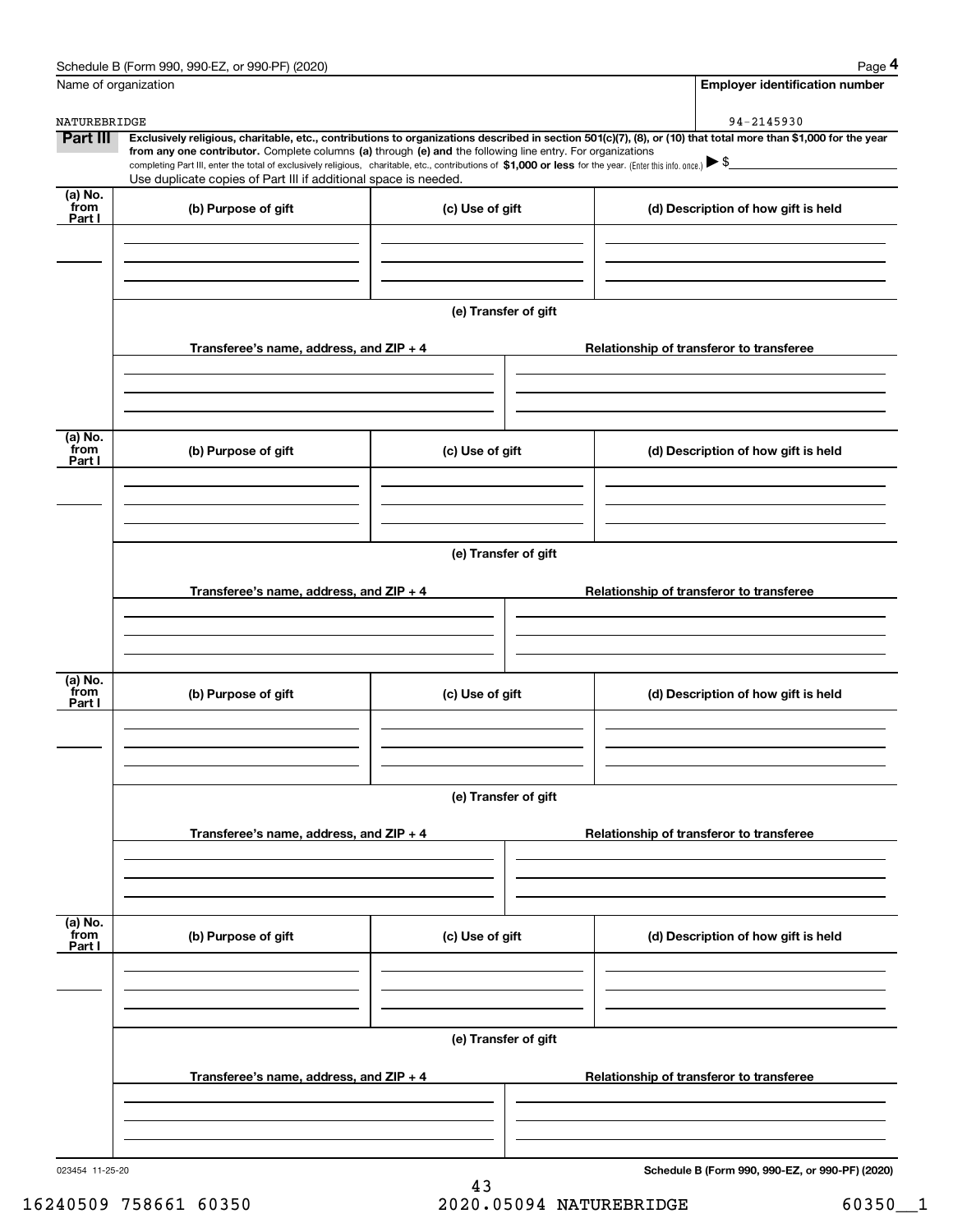#### Department of the Treasury Internal Revenue Service

# **SCHEDULE D Supplemental Financial Statements**

(Form 990)<br>
Pepartment of the Treasury<br>
Department of the Treasury<br>
Department of the Treasury<br>
Department of the Treasury<br> **Co to www.irs.gov/Form990 for instructions and the latest information.**<br> **Co to www.irs.gov/Form9** 



|         | Name of the organization<br>NATUREBRIDGE                                                                                                                                                                                      |                         |                                                    |                          | <b>Employer identification number</b> | 94-2145930 |                                 |
|---------|-------------------------------------------------------------------------------------------------------------------------------------------------------------------------------------------------------------------------------|-------------------------|----------------------------------------------------|--------------------------|---------------------------------------|------------|---------------------------------|
| Part I  | Organizations Maintaining Donor Advised Funds or Other Similar Funds or Accounts. Complete if the                                                                                                                             |                         |                                                    |                          |                                       |            |                                 |
|         | organization answered "Yes" on Form 990, Part IV, line 6.                                                                                                                                                                     |                         |                                                    |                          |                                       |            |                                 |
|         |                                                                                                                                                                                                                               | (a) Donor advised funds |                                                    |                          | (b) Funds and other accounts          |            |                                 |
| 1       |                                                                                                                                                                                                                               |                         |                                                    |                          |                                       |            |                                 |
| 2       | Aggregate value of contributions to (during year)                                                                                                                                                                             |                         |                                                    |                          |                                       |            |                                 |
| 3       | Aggregate value of grants from (during year)                                                                                                                                                                                  |                         |                                                    |                          |                                       |            |                                 |
| 4       |                                                                                                                                                                                                                               |                         |                                                    |                          |                                       |            |                                 |
| 5       | Did the organization inform all donors and donor advisors in writing that the assets held in donor advised funds                                                                                                              |                         |                                                    |                          |                                       |            |                                 |
|         |                                                                                                                                                                                                                               |                         |                                                    |                          |                                       | Yes        | No                              |
| 6       | Did the organization inform all grantees, donors, and donor advisors in writing that grant funds can be used only                                                                                                             |                         |                                                    |                          |                                       |            |                                 |
|         | for charitable purposes and not for the benefit of the donor or donor advisor, or for any other purpose conferring                                                                                                            |                         |                                                    |                          |                                       |            |                                 |
|         | impermissible private benefit?                                                                                                                                                                                                |                         |                                                    |                          |                                       | Yes        | No                              |
| Part II | Conservation Easements. Complete if the organization answered "Yes" on Form 990, Part IV, line 7.                                                                                                                             |                         |                                                    |                          |                                       |            |                                 |
| 1       | Purpose(s) of conservation easements held by the organization (check all that apply).                                                                                                                                         |                         |                                                    |                          |                                       |            |                                 |
|         | Preservation of land for public use (for example, recreation or education)                                                                                                                                                    |                         | Preservation of a historically important land area |                          |                                       |            |                                 |
|         | Protection of natural habitat                                                                                                                                                                                                 |                         | Preservation of a certified historic structure     |                          |                                       |            |                                 |
|         | Preservation of open space                                                                                                                                                                                                    |                         |                                                    |                          |                                       |            |                                 |
| 2       | Complete lines 2a through 2d if the organization held a qualified conservation contribution in the form of a conservation easement on the last                                                                                |                         |                                                    |                          |                                       |            |                                 |
|         | day of the tax year.                                                                                                                                                                                                          |                         |                                                    |                          |                                       |            | Held at the End of the Tax Year |
| а       | Total number of conservation easements                                                                                                                                                                                        |                         |                                                    | 2a                       |                                       |            |                                 |
| b       | Total acreage restricted by conservation easements                                                                                                                                                                            |                         |                                                    | 2 <sub>b</sub>           |                                       |            |                                 |
| с       |                                                                                                                                                                                                                               |                         |                                                    | 2c                       |                                       |            |                                 |
| d       | Number of conservation easements included in (c) acquired after 7/25/06, and not on a historic structure                                                                                                                      |                         |                                                    |                          |                                       |            |                                 |
|         |                                                                                                                                                                                                                               |                         |                                                    | 2d                       |                                       |            |                                 |
| з       | Number of conservation easements modified, transferred, released, extinguished, or terminated by the organization during the tax                                                                                              |                         |                                                    |                          |                                       |            |                                 |
|         | $year \triangleright$                                                                                                                                                                                                         |                         |                                                    |                          |                                       |            |                                 |
| 4       | Number of states where property subject to conservation easement is located >                                                                                                                                                 |                         |                                                    |                          |                                       |            |                                 |
| 5       | Does the organization have a written policy regarding the periodic monitoring, inspection, handling of                                                                                                                        |                         |                                                    |                          |                                       |            |                                 |
|         | violations, and enforcement of the conservation easements it holds?                                                                                                                                                           |                         |                                                    |                          |                                       | <b>Yes</b> | <b>No</b>                       |
| 6       | Staff and volunteer hours devoted to monitoring, inspecting, handling of violations, and enforcing conservation easements during the year                                                                                     |                         |                                                    |                          |                                       |            |                                 |
|         |                                                                                                                                                                                                                               |                         |                                                    |                          |                                       |            |                                 |
| 7       | Amount of expenses incurred in monitoring, inspecting, handling of violations, and enforcing conservation easements during the year<br>▶ \$                                                                                   |                         |                                                    |                          |                                       |            |                                 |
| 8       | Does each conservation easement reported on line 2(d) above satisfy the requirements of section 170(h)(4)(B)(i)                                                                                                               |                         |                                                    |                          |                                       |            |                                 |
|         |                                                                                                                                                                                                                               |                         |                                                    |                          |                                       | Yes        | No                              |
|         | In Part XIII, describe how the organization reports conservation easements in its revenue and expense statement and                                                                                                           |                         |                                                    |                          |                                       |            |                                 |
|         | balance sheet, and include, if applicable, the text of the footnote to the organization's financial statements that describes the                                                                                             |                         |                                                    |                          |                                       |            |                                 |
|         | organization's accounting for conservation easements.                                                                                                                                                                         |                         |                                                    |                          |                                       |            |                                 |
|         | Organizations Maintaining Collections of Art, Historical Treasures, or Other Similar Assets.<br>Part III                                                                                                                      |                         |                                                    |                          |                                       |            |                                 |
|         | Complete if the organization answered "Yes" on Form 990, Part IV, line 8.                                                                                                                                                     |                         |                                                    |                          |                                       |            |                                 |
|         | 1a If the organization elected, as permitted under FASB ASC 958, not to report in its revenue statement and balance sheet works                                                                                               |                         |                                                    |                          |                                       |            |                                 |
|         | of art, historical treasures, or other similar assets held for public exhibition, education, or research in furtherance of public                                                                                             |                         |                                                    |                          |                                       |            |                                 |
|         | service, provide in Part XIII the text of the footnote to its financial statements that describes these items.                                                                                                                |                         |                                                    |                          |                                       |            |                                 |
|         | <b>b</b> If the organization elected, as permitted under FASB ASC 958, to report in its revenue statement and balance sheet works of                                                                                          |                         |                                                    |                          |                                       |            |                                 |
|         | art, historical treasures, or other similar assets held for public exhibition, education, or research in furtherance of public service,                                                                                       |                         |                                                    |                          |                                       |            |                                 |
|         | provide the following amounts relating to these items:                                                                                                                                                                        |                         |                                                    |                          |                                       |            |                                 |
|         |                                                                                                                                                                                                                               |                         |                                                    | $\blacktriangleright$ \$ |                                       |            |                                 |
|         | (ii) Assets included in Form 990, Part X                                                                                                                                                                                      |                         |                                                    | $\blacktriangleright$ \$ |                                       |            |                                 |
| 2       | If the organization received or held works of art, historical treasures, or other similar assets for financial gain, provide                                                                                                  |                         |                                                    |                          |                                       |            |                                 |
|         | the following amounts required to be reported under FASB ASC 958 relating to these items:                                                                                                                                     |                         |                                                    |                          |                                       |            |                                 |
| a       |                                                                                                                                                                                                                               |                         |                                                    |                          | - \$                                  |            |                                 |
|         | b Assets included in Form 990, Part X [11, 12] Assets included in Form 990, Part X [11, 12] Assets included in Form 990, Part X [11, 12] Assets included in Form 990, Part X [12] Assets included that the state of the state |                         |                                                    | $\blacktriangleright$ \$ |                                       |            |                                 |
|         | LHA For Paperwork Reduction Act Notice, see the Instructions for Form 990.                                                                                                                                                    |                         |                                                    |                          |                                       |            | Schedule D (Form 990) 2020      |
|         | 032051 12-01-20                                                                                                                                                                                                               |                         |                                                    |                          |                                       |            |                                 |

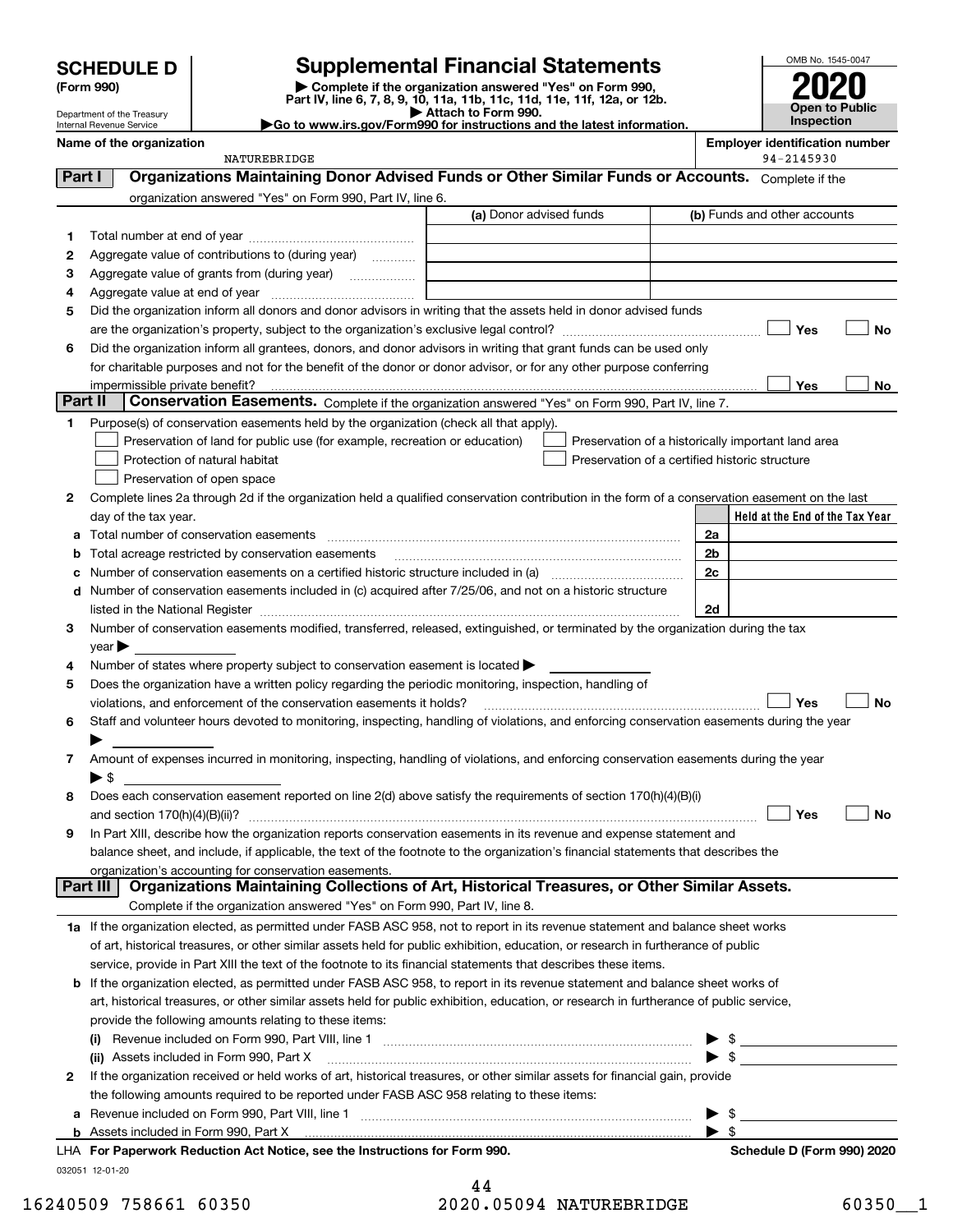|        | NATUREBRIDGE<br>Schedule D (Form 990) 2020                                                                                                                                                                                                                                                                                                        |                    |                |                                                                                                                                                                                                                                |                      | 94-2145930                 |               | Page 2  |
|--------|---------------------------------------------------------------------------------------------------------------------------------------------------------------------------------------------------------------------------------------------------------------------------------------------------------------------------------------------------|--------------------|----------------|--------------------------------------------------------------------------------------------------------------------------------------------------------------------------------------------------------------------------------|----------------------|----------------------------|---------------|---------|
|        | Part III<br>Organizations Maintaining Collections of Art, Historical Treasures, or Other Similar Assets                                                                                                                                                                                                                                           |                    |                |                                                                                                                                                                                                                                |                      | (continued)                |               |         |
| 3      | Using the organization's acquisition, accession, and other records, check any of the following that make significant use of its                                                                                                                                                                                                                   |                    |                |                                                                                                                                                                                                                                |                      |                            |               |         |
|        | collection items (check all that apply):                                                                                                                                                                                                                                                                                                          |                    |                |                                                                                                                                                                                                                                |                      |                            |               |         |
| a      | Public exhibition                                                                                                                                                                                                                                                                                                                                 |                    |                | Loan or exchange program                                                                                                                                                                                                       |                      |                            |               |         |
| b      | Scholarly research                                                                                                                                                                                                                                                                                                                                |                    |                | Other and the control of the control of the control of the control of the control of the control of the control of the control of the control of the control of the control of the control of the control of the control of th |                      |                            |               |         |
| c      | Preservation for future generations                                                                                                                                                                                                                                                                                                               |                    |                |                                                                                                                                                                                                                                |                      |                            |               |         |
| 4      | Provide a description of the organization's collections and explain how they further the organization's exempt purpose in Part XIII.                                                                                                                                                                                                              |                    |                |                                                                                                                                                                                                                                |                      |                            |               |         |
| 5      | During the year, did the organization solicit or receive donations of art, historical treasures, or other similar assets                                                                                                                                                                                                                          |                    |                |                                                                                                                                                                                                                                |                      |                            |               |         |
|        | to be sold to raise funds rather than to be maintained as part of the organization's collection?                                                                                                                                                                                                                                                  |                    |                |                                                                                                                                                                                                                                |                      | Yes                        |               | No      |
|        | <b>Part IV</b><br>Escrow and Custodial Arrangements. Complete if the organization answered "Yes" on Form 990, Part IV, line 9, or                                                                                                                                                                                                                 |                    |                |                                                                                                                                                                                                                                |                      |                            |               |         |
|        | reported an amount on Form 990, Part X, line 21.                                                                                                                                                                                                                                                                                                  |                    |                |                                                                                                                                                                                                                                |                      |                            |               |         |
|        | 1a Is the organization an agent, trustee, custodian or other intermediary for contributions or other assets not included                                                                                                                                                                                                                          |                    |                |                                                                                                                                                                                                                                |                      |                            |               |         |
|        |                                                                                                                                                                                                                                                                                                                                                   |                    |                |                                                                                                                                                                                                                                |                      | Yes                        |               | No      |
|        | b If "Yes," explain the arrangement in Part XIII and complete the following table:                                                                                                                                                                                                                                                                |                    |                |                                                                                                                                                                                                                                |                      |                            |               |         |
|        |                                                                                                                                                                                                                                                                                                                                                   |                    |                |                                                                                                                                                                                                                                |                      | Amount                     |               |         |
| c      |                                                                                                                                                                                                                                                                                                                                                   |                    |                |                                                                                                                                                                                                                                | 1c<br>1d             |                            |               |         |
| d<br>е | Additions during the year manufactured and an according to year manufactured and according the year manufactured and according the year manufactured and according the year manufactured and according the year manufactured a<br>Distributions during the year manufactured and an account of the state of the state of the state of the state o |                    |                |                                                                                                                                                                                                                                | 1e                   |                            |               |         |
| f      |                                                                                                                                                                                                                                                                                                                                                   |                    |                |                                                                                                                                                                                                                                | 1f                   |                            |               |         |
|        | 2a Did the organization include an amount on Form 990, Part X, line 21, for escrow or custodial account liability?                                                                                                                                                                                                                                |                    |                |                                                                                                                                                                                                                                |                      | Yes                        |               | No      |
|        | <b>b</b> If "Yes," explain the arrangement in Part XIII. Check here if the explanation has been provided on Part XIII                                                                                                                                                                                                                             |                    |                |                                                                                                                                                                                                                                |                      |                            |               |         |
| Part V | Endowment Funds. Complete if the organization answered "Yes" on Form 990, Part IV, line 10.                                                                                                                                                                                                                                                       |                    |                |                                                                                                                                                                                                                                |                      |                            |               |         |
|        |                                                                                                                                                                                                                                                                                                                                                   | (a) Current year   | (b) Prior year | (c) Two years back                                                                                                                                                                                                             | (d) Three years back | (e) Four years back        |               |         |
| 1a     | Beginning of year balance                                                                                                                                                                                                                                                                                                                         | 1,065,805.         | 1,072,866.     | 1,015,296.                                                                                                                                                                                                                     | 1,021,578.           |                            | 983, 132.     |         |
| b      |                                                                                                                                                                                                                                                                                                                                                   | 2,000.             |                | 4,000.                                                                                                                                                                                                                         |                      |                            |               | 2,000.  |
|        | Net investment earnings, gains, and losses                                                                                                                                                                                                                                                                                                        | 246,990.           | 42,862.        | 98,382.                                                                                                                                                                                                                        | 36,274.              |                            |               | 84,832. |
| d      | Grants or scholarships                                                                                                                                                                                                                                                                                                                            |                    |                |                                                                                                                                                                                                                                |                      |                            |               |         |
|        | e Other expenditures for facilities                                                                                                                                                                                                                                                                                                               |                    |                |                                                                                                                                                                                                                                |                      |                            |               |         |
|        | and programs                                                                                                                                                                                                                                                                                                                                      |                    | 49,923.        | 44,812.                                                                                                                                                                                                                        | 42,556.              |                            |               | 48,386. |
|        |                                                                                                                                                                                                                                                                                                                                                   |                    |                |                                                                                                                                                                                                                                |                      |                            |               |         |
| g      | End of year balance                                                                                                                                                                                                                                                                                                                               | 1,314,795.         | 1,065,805.     | 1,072,866.                                                                                                                                                                                                                     | 1,015,296.           |                            | 1,021,578.    |         |
| 2      | Provide the estimated percentage of the current year end balance (line 1g, column (a)) held as:                                                                                                                                                                                                                                                   |                    |                |                                                                                                                                                                                                                                |                      |                            |               |         |
| а      | Board designated or quasi-endowment                                                                                                                                                                                                                                                                                                               | .0000              | %              |                                                                                                                                                                                                                                |                      |                            |               |         |
|        | 48,9000<br>Permanent endowment                                                                                                                                                                                                                                                                                                                    | %                  |                |                                                                                                                                                                                                                                |                      |                            |               |         |
|        | 51,1000<br><b>c</b> Term endowment $\blacktriangleright$                                                                                                                                                                                                                                                                                          | %                  |                |                                                                                                                                                                                                                                |                      |                            |               |         |
|        | The percentages on lines 2a, 2b, and 2c should equal 100%.                                                                                                                                                                                                                                                                                        |                    |                |                                                                                                                                                                                                                                |                      |                            |               |         |
|        | 3a Are there endowment funds not in the possession of the organization that are held and administered for the organization                                                                                                                                                                                                                        |                    |                |                                                                                                                                                                                                                                |                      |                            |               |         |
|        | by:                                                                                                                                                                                                                                                                                                                                               |                    |                |                                                                                                                                                                                                                                |                      |                            | <b>Yes</b>    | No<br>X |
|        | (i)                                                                                                                                                                                                                                                                                                                                               |                    |                |                                                                                                                                                                                                                                |                      | 3a(i)                      |               | х       |
|        |                                                                                                                                                                                                                                                                                                                                                   |                    |                |                                                                                                                                                                                                                                |                      | 3a(ii)<br>3b               |               |         |
|        | Describe in Part XIII the intended uses of the organization's endowment funds.                                                                                                                                                                                                                                                                    |                    |                |                                                                                                                                                                                                                                |                      |                            |               |         |
|        | Land, Buildings, and Equipment.<br>Part VI                                                                                                                                                                                                                                                                                                        |                    |                |                                                                                                                                                                                                                                |                      |                            |               |         |
|        | Complete if the organization answered "Yes" on Form 990, Part IV, line 11a. See Form 990, Part X, line 10.                                                                                                                                                                                                                                        |                    |                |                                                                                                                                                                                                                                |                      |                            |               |         |
|        | Description of property                                                                                                                                                                                                                                                                                                                           | (a) Cost or other  |                | (b) Cost or other                                                                                                                                                                                                              | (c) Accumulated      | (d) Book value             |               |         |
|        |                                                                                                                                                                                                                                                                                                                                                   | basis (investment) |                | basis (other)                                                                                                                                                                                                                  | depreciation         |                            |               |         |
|        |                                                                                                                                                                                                                                                                                                                                                   |                    |                |                                                                                                                                                                                                                                |                      |                            |               |         |
| b      |                                                                                                                                                                                                                                                                                                                                                   |                    |                | 4, 167, 748.                                                                                                                                                                                                                   | 2,727,045.           |                            | 1,440,703.    |         |
|        | Leasehold improvements                                                                                                                                                                                                                                                                                                                            |                    |                | 2,924,649.                                                                                                                                                                                                                     | 2,205,051.           |                            | 719,598.      |         |
|        |                                                                                                                                                                                                                                                                                                                                                   |                    |                | 2,523,860.                                                                                                                                                                                                                     | 2,285,046.           |                            | 238,814.      |         |
|        |                                                                                                                                                                                                                                                                                                                                                   |                    |                | 28,958,671.                                                                                                                                                                                                                    | 416,828.             |                            | 28, 541, 843. |         |
|        |                                                                                                                                                                                                                                                                                                                                                   |                    |                |                                                                                                                                                                                                                                |                      |                            | 30,940,958.   |         |
|        |                                                                                                                                                                                                                                                                                                                                                   |                    |                |                                                                                                                                                                                                                                |                      | Schedule D (Form 990) 2020 |               |         |

032052 12-01-20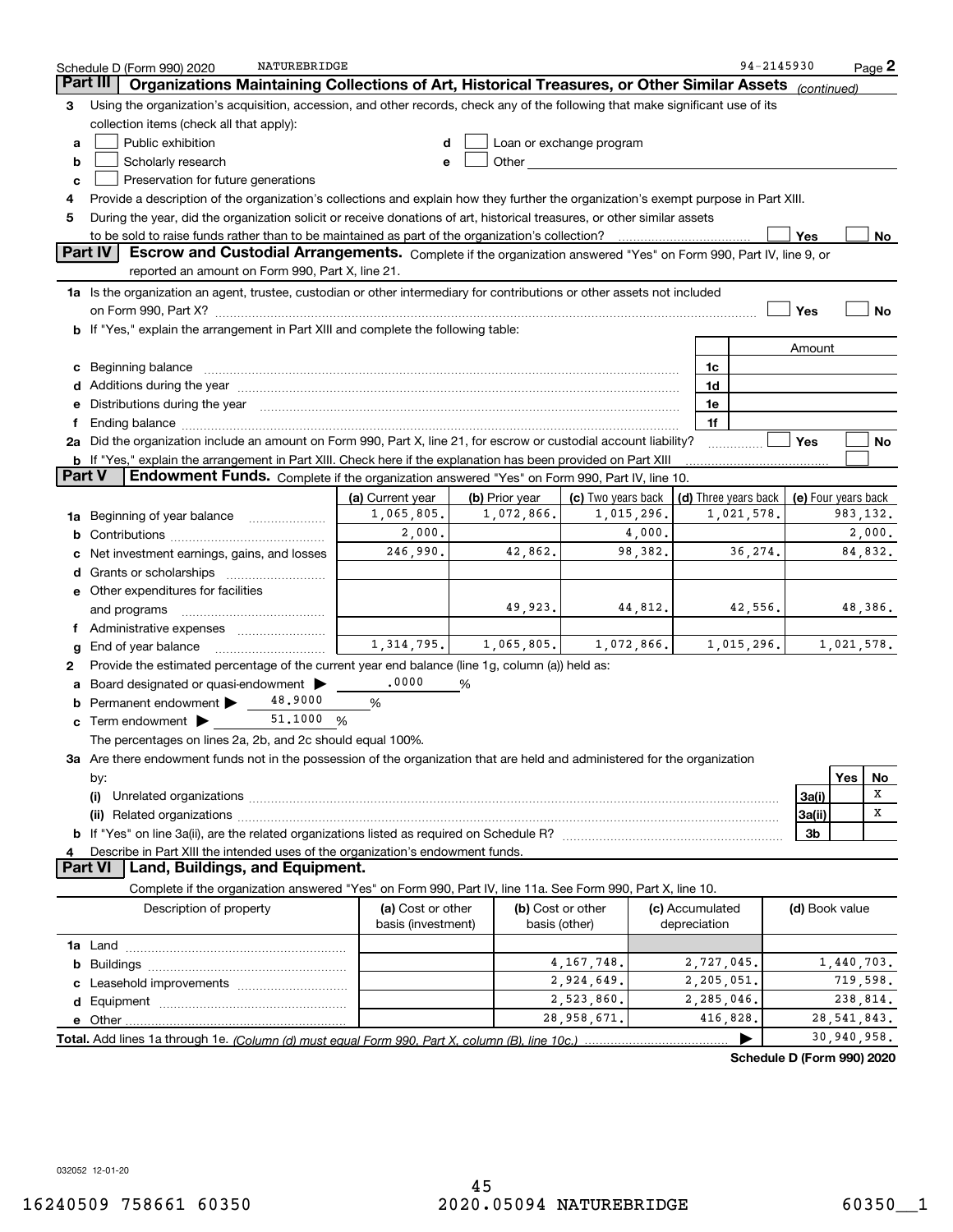(a) Description of security or category (including name of security)  $\vert$  (b) Book value  $\vert$  (c)

Complete if the organization answered "Yes" on Form 990, Part IV, line 11b. See Form 990, Part X, line 12.

(b) Book value (c) Method of valuation: Cost or end-of-year market value

| (1) Financial derivatives                                                                                         |                 |                                                           |                |
|-------------------------------------------------------------------------------------------------------------------|-----------------|-----------------------------------------------------------|----------------|
|                                                                                                                   |                 |                                                           |                |
| $(3)$ Other                                                                                                       |                 |                                                           |                |
| (A)                                                                                                               |                 |                                                           |                |
| (B)                                                                                                               |                 |                                                           |                |
| (C)                                                                                                               |                 |                                                           |                |
| (D)                                                                                                               |                 |                                                           |                |
|                                                                                                                   |                 |                                                           |                |
| (E)                                                                                                               |                 |                                                           |                |
| (F)                                                                                                               |                 |                                                           |                |
| (G)                                                                                                               |                 |                                                           |                |
| (H)                                                                                                               |                 |                                                           |                |
| Total. (Col. (b) must equal Form 990, Part X, col. (B) line 12.)<br>Part VIII Investments - Program Related.      |                 |                                                           |                |
| Complete if the organization answered "Yes" on Form 990, Part IV, line 11c. See Form 990, Part X, line 13.        |                 |                                                           |                |
| (a) Description of investment                                                                                     | (b) Book value  | (c) Method of valuation: Cost or end-of-year market value |                |
| (1)                                                                                                               |                 |                                                           |                |
| (2)                                                                                                               |                 |                                                           |                |
| (3)                                                                                                               |                 |                                                           |                |
| (4)                                                                                                               |                 |                                                           |                |
|                                                                                                                   |                 |                                                           |                |
| (5)                                                                                                               |                 |                                                           |                |
| (6)                                                                                                               |                 |                                                           |                |
| (7)                                                                                                               |                 |                                                           |                |
| (8)                                                                                                               |                 |                                                           |                |
| (9)                                                                                                               |                 |                                                           |                |
| Total. (Col. (b) must equal Form 990, Part X, col. (B) line 13.)                                                  |                 |                                                           |                |
| Part IX<br><b>Other Assets.</b>                                                                                   |                 |                                                           |                |
| Complete if the organization answered "Yes" on Form 990, Part IV, line 11d. See Form 990, Part X, line 15.        |                 |                                                           |                |
|                                                                                                                   | (a) Description |                                                           | (b) Book value |
| (1)                                                                                                               |                 |                                                           |                |
| (2)                                                                                                               |                 |                                                           |                |
| (3)                                                                                                               |                 |                                                           |                |
| (4)                                                                                                               |                 |                                                           |                |
| (5)                                                                                                               |                 |                                                           |                |
|                                                                                                                   |                 |                                                           |                |
| (6)                                                                                                               |                 |                                                           |                |
| (7)                                                                                                               |                 |                                                           |                |
| (8)                                                                                                               |                 |                                                           |                |
| (9)                                                                                                               |                 |                                                           |                |
| Total. (Column (b) must equal Form 990, Part X, col. (B) line 15.)<br>Part X<br><b>Other Liabilities.</b>         |                 |                                                           |                |
| Complete if the organization answered "Yes" on Form 990, Part IV, line 11e or 11f. See Form 990, Part X, line 25. |                 |                                                           |                |
| (a) Description of liability<br>1.                                                                                |                 |                                                           | (b) Book value |
|                                                                                                                   |                 |                                                           |                |
| (1)<br>Federal income taxes                                                                                       |                 |                                                           |                |
| DEPOSITS PAYABLE<br>(2)                                                                                           |                 |                                                           | 15,449.        |
|                                                                                                                   |                 |                                                           |                |
| (3)                                                                                                               |                 |                                                           |                |
| (4)                                                                                                               |                 |                                                           |                |
| (5)                                                                                                               |                 |                                                           |                |
| (6)<br>(7)                                                                                                        |                 |                                                           |                |

**Total.**  *(Column (b) must equal Form 990, Part X, col. (B) line 25.)* 

**2.**Liability for uncertain tax positions. In Part XIII, provide the text of the footnote to the organization's financial statements that reports the

organization's liability for uncertain tax positions under FASB ASC 740. Check here if the text of the footnote has been provided in Part XIII  $\boxed{\mathbf{X}}$ 

**Schedule D (Form 990) 2020**

 $\blacktriangleright$ 

(8)(9)

15,449.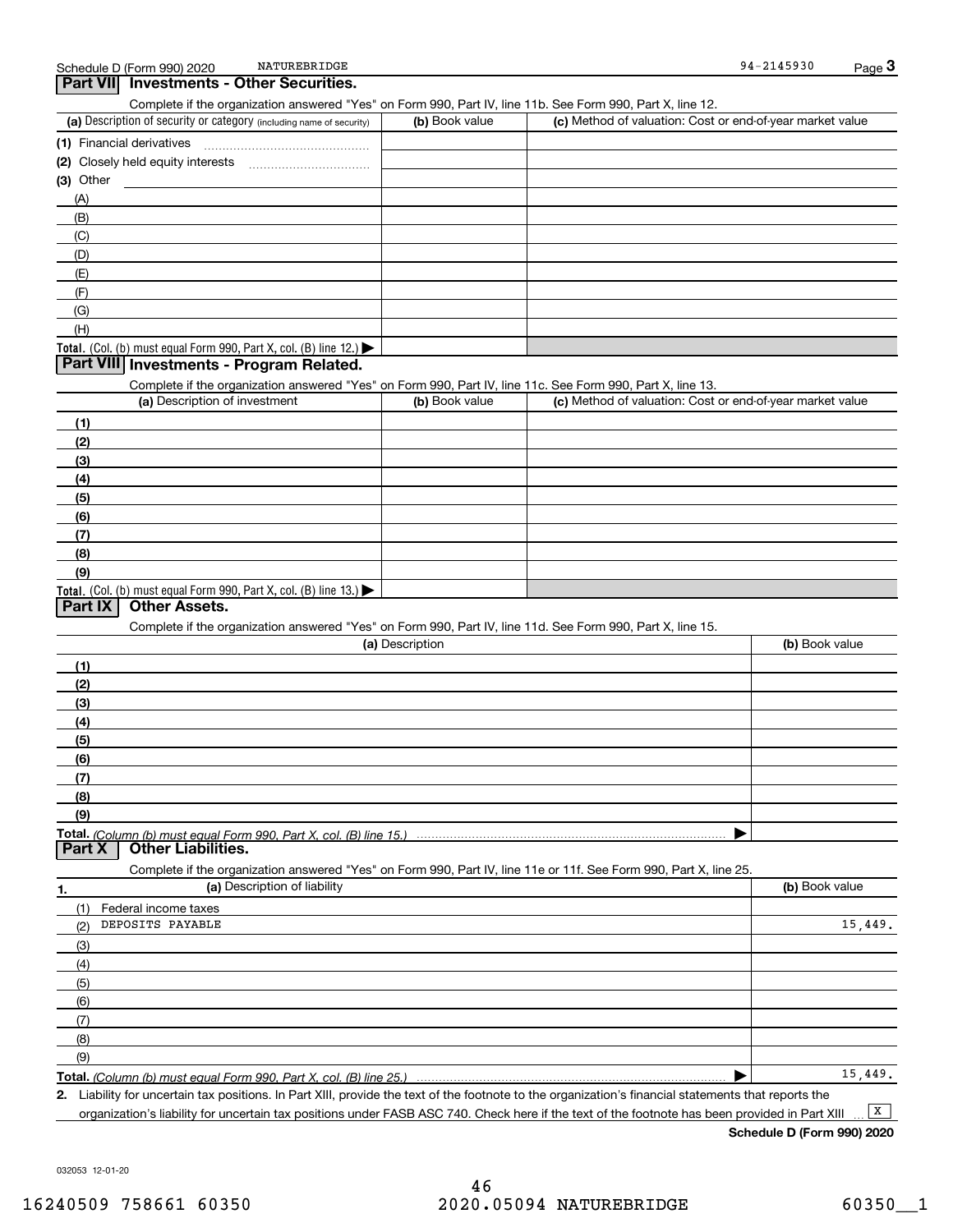|    | NATUREBRIDGE<br>Schedule D (Form 990) 2020                                                                                                                                                                                           |                |            | 94-2145930 | Page 4       |
|----|--------------------------------------------------------------------------------------------------------------------------------------------------------------------------------------------------------------------------------------|----------------|------------|------------|--------------|
|    | Reconciliation of Revenue per Audited Financial Statements With Revenue per Return.<br>Part XI                                                                                                                                       |                |            |            |              |
|    | Complete if the organization answered "Yes" on Form 990, Part IV, line 12a.                                                                                                                                                          |                |            |            |              |
| 1  | Total revenue, gains, and other support per audited financial statements                                                                                                                                                             |                |            | 1.         | 8,493,079.   |
| 2  | Amounts included on line 1 but not on Form 990, Part VIII, line 12:                                                                                                                                                                  |                |            |            |              |
| a  | Net unrealized gains (losses) on investments [11] matter contracts and the unrealized gains (losses) on investments                                                                                                                  | 2a             | 377,425.   |            |              |
| b  |                                                                                                                                                                                                                                      | 2 <sub>b</sub> | 377,642.   |            |              |
| с  |                                                                                                                                                                                                                                      | 2c             |            |            |              |
|    | Other (Describe in Part XIII.) <b>Construction Contract Construction</b> Chern Construction Chern Chern Chern Chern Chern Chern Chern Chern Chern Chern Chern Chern Chern Chern Chern Chern Chern Chern Chern Chern Chern Chern Che  | 2d             | $-59,762.$ |            |              |
| e  | Add lines 2a through 2d                                                                                                                                                                                                              |                |            | 2е         | 695,305.     |
| 3  |                                                                                                                                                                                                                                      |                |            | 3          | 7,797,774.   |
| 4  | Amounts included on Form 990, Part VIII, line 12, but not on line 1:                                                                                                                                                                 |                |            |            |              |
| a  | Investment expenses not included on Form 990, Part VIII, line 7b [1000000000000000000000000000000000                                                                                                                                 | 4a             |            |            |              |
| b  | Other (Describe in Part XIII.) <b>Construction Contract Construction</b> Chemistry Chemistry Chemistry Chemistry Chemistry                                                                                                           | 4 <sub>b</sub> | $-17,705.$ |            |              |
| c  | Add lines 4a and 4b                                                                                                                                                                                                                  |                |            | 4c         | $-17,705.$   |
| 5  |                                                                                                                                                                                                                                      |                |            | 5          | 7,780,069.   |
|    | Part XII   Reconciliation of Expenses per Audited Financial Statements With Expenses per Return.                                                                                                                                     |                |            |            |              |
|    | Complete if the organization answered "Yes" on Form 990, Part IV, line 12a.                                                                                                                                                          |                |            |            |              |
| 1  | Total expenses and losses per audited financial statements [11] [11] Total expenses and losses per audited financial statements [11] [11] Total expenses and losses per audited financial statements                                 |                |            | 1.         | 6, 148, 517. |
| 2  | Amounts included on line 1 but not on Form 990, Part IX, line 25:                                                                                                                                                                    |                |            |            |              |
| a  |                                                                                                                                                                                                                                      | 2a             | 332,642.   |            |              |
| b  |                                                                                                                                                                                                                                      | 2 <sub>b</sub> |            |            |              |
|    | Other losses                                                                                                                                                                                                                         | 2c             |            |            |              |
| d  |                                                                                                                                                                                                                                      | 2d             | 17,705.    |            |              |
| e  | Add lines 2a through 2d <b>continuum contract and all contract and all contract and all contract and all contract and all contract and all contract and all contract and all contract and all contract and all contract and all </b> |                |            | 2е         | 350, 347.    |
| 3  |                                                                                                                                                                                                                                      |                |            | 3          | 5,798,170.   |
| 4  | Amounts included on Form 990, Part IX, line 25, but not on line 1:                                                                                                                                                                   |                |            |            |              |
| a  | Investment expenses not included on Form 990, Part VIII, line 7b [1000000000000000000000000000000000                                                                                                                                 | 4a             |            |            |              |
| b  | Other (Describe in Part XIII.) <b>Construction Contract Construction</b> Chern Construction Construction Construction                                                                                                                | 4 <sub>h</sub> | 4.730.     |            |              |
|    | Add lines 4a and 4b                                                                                                                                                                                                                  |                |            | 4c         | 4,730.       |
| 5. |                                                                                                                                                                                                                                      |                |            | 5          | 5,802,900.   |
|    | Part XIII Supplemental Information.                                                                                                                                                                                                  |                |            |            |              |
|    | Provide the descriptions required for Part II, lines 3, 5, and 9; Part III, lines 1a and 4; Part IV, lines 1b and 2b; Part V, line 4; Part X, line 2; Part XI,                                                                       |                |            |            |              |

lines 2d and 4b; and Part XII, lines 2d and 4b. Also complete this part to provide any additional information.

PART V, LINE 4:

THE ORGANIZATION'S PERMANENTLY RESTRICTED NET ASSETS CONSIST OF ELEVEN

ENDOWMENT FUNDS, WHICH HAVE BEEN ESTABLISHED FOR A VARIETY OF PURPOSES.

THESE FUNDS ARE INVESTED IN PERPETUITY, THE INCOME FROM WHICH IS

EXPENDABLE FOR OPERATIONS. CERTAIN OF THE ENDOWMENT FUNDS OF THE

ORGANIZATION ARE SUBJECT TO DONOR RESTRICTIONS REQUIRING THAT THE INCOME

BE USED ONLY FOR SPECIFIED PURPOSES, WHILE INCOME FROM THE REMAINING

ENDOWMENTS MAY BE USED FOR THE GENERAL PURPOSES OF THE ORGANIZATION.

PART X, LINE 2:

THE ORGANIZATION IS EXEMPT FROM FEDERAL AND STATE TAXES UNDER SECTION

501(C)(3) OF THE INTERNAL REVENUE CODE AND SECTION 23701D OF THE

032054 12-01-20

47 16240509 758661 60350 2020.05094 NATUREBRIDGE 60350\_\_1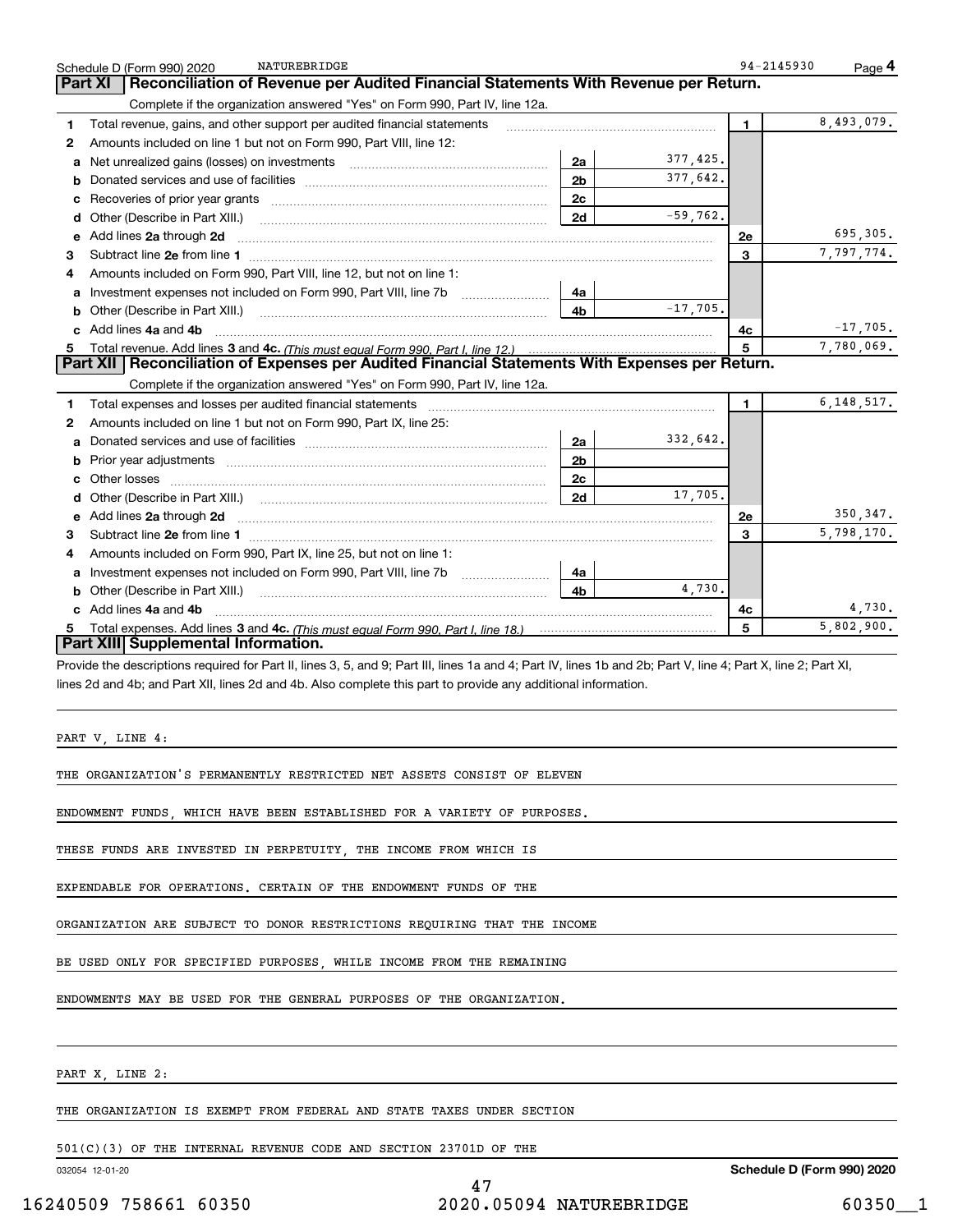*(continued)* **Part XIII Supplemental Information** 

CALIFORNIA REVENUE AND TAXATION CODE, AND IS NOT CONSIDERED BY THE

INTERNAL REVENUE SERVICE TO BE A PRIVATE FOUNDATION.

MANAGEMENT EVALUATED THE ORGANIZATION'S TAX POSITIONS AND CONCLUDED THAT

IT HAS MAINTAINED ITS TAX-EXEMPT STATUS AND THAT THE ORGANIZATION HAS

TAKEN NO UNCERTAIN TAX POSITIONS THAT WOULD REQUIRE ADJUSTMENTS IN THE

FINANCIAL STATEMENTS TO COMPLY WITH PROVISIONS OF THIS GUIDANCE.

PART XI, LINE 2D - OTHER ADJUSTMENTS:

SCHOLARSHIP EXPENSES NETTED AGAINST REVENUE  $-4,533$ .

COST OF GOODS SOLD RECLASSIFIED TO EXPENSES 197.

LOSS ON UNCOLLECTIBLE PLEDGE  $-55,032$ .

COST OF GOODS SOLD RECLASSIFIED TO EXPENSES  $-197$ .

TOTAL TO SCHEDULE D, PART XI, LINE 2D  $-59,762$ .

PART XI, LINE 4B - OTHER ADJUSTMENTS:

RENTAL EXPENSES RECLASSIFIED TO REVENUE  $-17,705$ .

PART XII, LINE 2D - OTHER ADJUSTMENTS:

RENTAL EXPENSES RECLASSIFIED TO REVENUE 17,705.

PART XII, LINE 4B - OTHER ADJUSTMENTS: SCHOLARSHIP EXPENSES NETTED AGAINST REVENUE  $4,533$ .

TOTAL TO SCHEDULE D, PART XII, LINE 4B 4,730.

**Schedule D (Form 990) 2020**

032055 12-01-20

48 16240509 758661 60350 2020.05094 NATUREBRIDGE 60350\_\_1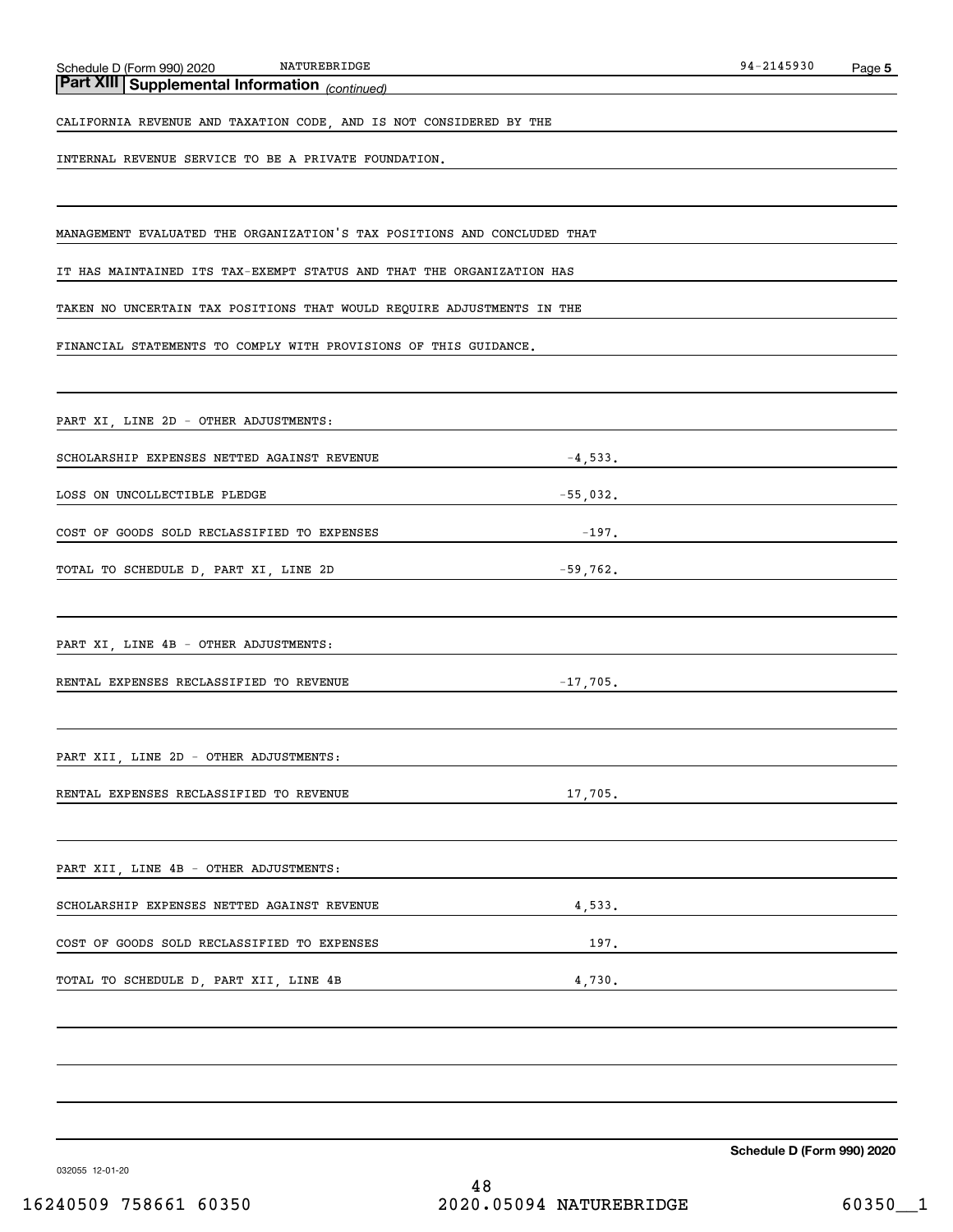| <b>SCHEDULE I</b><br>(Form 990)                                                                      | <b>Grants and Other Assistance to Organizations,</b><br>Governments, and Individuals in the United States<br>Complete if the organization answered "Yes" on Form 990, Part IV, line 21 or 22.<br>Attach to Form 990.                                                                      |                     |                                    |                             |                                         |                                                                |                                          |                                                     |
|------------------------------------------------------------------------------------------------------|-------------------------------------------------------------------------------------------------------------------------------------------------------------------------------------------------------------------------------------------------------------------------------------------|---------------------|------------------------------------|-----------------------------|-----------------------------------------|----------------------------------------------------------------|------------------------------------------|-----------------------------------------------------|
| Department of the Treasury<br>Internal Revenue Service                                               | Go to www.irs.gov/Form990 for the latest information.                                                                                                                                                                                                                                     |                     |                                    |                             |                                         |                                                                |                                          | <b>Open to Public</b><br>Inspection                 |
| Name of the organization                                                                             | NATUREBRIDGE                                                                                                                                                                                                                                                                              |                     |                                    |                             |                                         |                                                                |                                          | <b>Employer identification number</b><br>94-2145930 |
| Part I                                                                                               | <b>General Information on Grants and Assistance</b>                                                                                                                                                                                                                                       |                     |                                    |                             |                                         |                                                                |                                          |                                                     |
| $\mathbf 1$<br>$\mathbf{2}$                                                                          | Does the organization maintain records to substantiate the amount of the grants or assistance, the grantees' eligibility for the grants or assistance, and the selection<br>Describe in Part IV the organization's procedures for monitoring the use of grant funds in the United States. |                     |                                    |                             |                                         |                                                                |                                          | $\sqrt{\frac{X}{2}}$ Yes<br>  No                    |
| Part II                                                                                              | Grants and Other Assistance to Domestic Organizations and Domestic Governments. Complete if the organization answered "Yes" on Form 990, Part IV, line 21, for any                                                                                                                        |                     |                                    |                             |                                         |                                                                |                                          |                                                     |
|                                                                                                      | recipient that received more than \$5,000. Part II can be duplicated if additional space is needed.<br>1 (a) Name and address of organization<br>or government                                                                                                                            | $(b)$ EIN           | (c) IRC section<br>(if applicable) | (d) Amount of<br>cash grant | (e) Amount of<br>non-cash<br>assistance | (f) Method of<br>valuation (book,<br>FMV, appraisal,<br>other) | (g) Description of<br>noncash assistance | (h) Purpose of grant<br>or assistance               |
| GOLDEN GATE NATIONAL RECREATION<br>AREA - BUILDING 201, FORT MASON -<br>SAN FRANCISCO, CA 94123-0022 |                                                                                                                                                                                                                                                                                           | 53-0197094 INTERIOR | US DEPT OF                         | 0.                          | 127,400.FMV                             |                                                                | CONSTRUCTION<br>DOCUMENTS                | SUPPORT OF THE PROPOSED<br>CAMPUS EXPANSION PROJECT |
|                                                                                                      |                                                                                                                                                                                                                                                                                           |                     |                                    |                             |                                         |                                                                |                                          |                                                     |
|                                                                                                      |                                                                                                                                                                                                                                                                                           |                     |                                    |                             |                                         |                                                                |                                          |                                                     |
|                                                                                                      |                                                                                                                                                                                                                                                                                           |                     |                                    |                             |                                         |                                                                |                                          |                                                     |
|                                                                                                      |                                                                                                                                                                                                                                                                                           |                     |                                    |                             |                                         |                                                                |                                          |                                                     |
|                                                                                                      |                                                                                                                                                                                                                                                                                           |                     |                                    |                             |                                         |                                                                |                                          |                                                     |
| 2                                                                                                    | Enter total number of section $501(c)(3)$ and government organizations listed in the line 1 table                                                                                                                                                                                         |                     |                                    |                             |                                         |                                                                |                                          | $1$ .                                               |
| 3                                                                                                    | Enter total number of other organizations listed in the line 1 table                                                                                                                                                                                                                      |                     |                                    |                             |                                         |                                                                |                                          | $\mathbf 0$ .                                       |
| LHA.                                                                                                 | For Paperwork Reduction Act Notice, see the Instructions for Form 990.                                                                                                                                                                                                                    |                     |                                    |                             |                                         |                                                                |                                          | <b>Schedule I (Form 990) 2020</b>                   |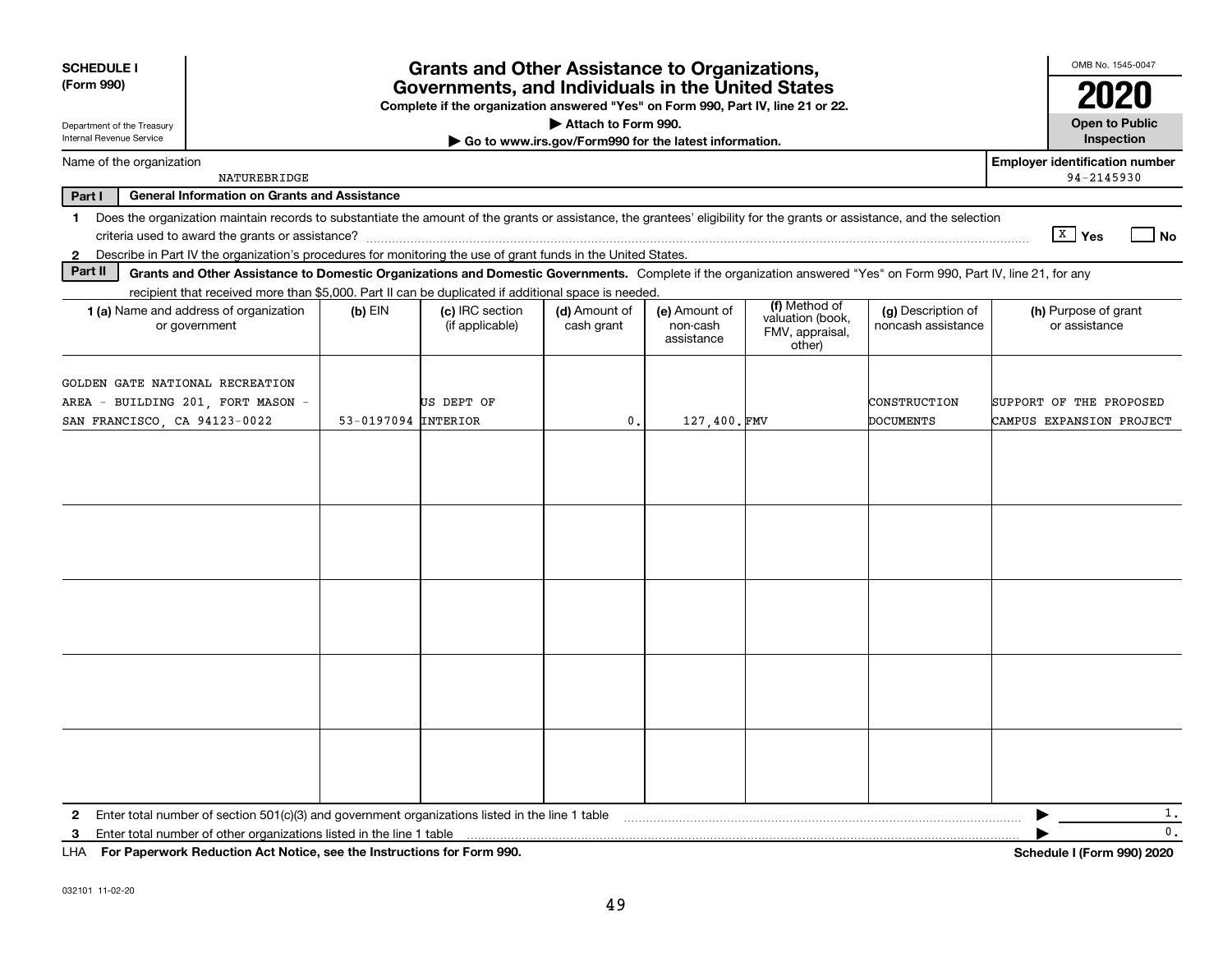| Schedule   <sup>(r-</sup> | (Form 990) 2020 | NATUREBRIDGE | $94 - 2145930$ | Page |
|---------------------------|-----------------|--------------|----------------|------|
|---------------------------|-----------------|--------------|----------------|------|

NATUREBRIDGE

**2**

**Part III | Grants and Other Assistance to Domestic Individuals. Complete if the organization answered "Yes" on Form 990, Part IV, line 22.** Part III can be duplicated if additional space is needed.

| (a) Type of grant or assistance | (b) Number of<br>recipients | (c) Amount of<br>cash grant | (d) Amount of non-<br>cash assistance | (e) Method of valuation<br>(book, FMV, appraisal, other) | (f) Description of noncash assistance |
|---------------------------------|-----------------------------|-----------------------------|---------------------------------------|----------------------------------------------------------|---------------------------------------|
|                                 |                             |                             |                                       |                                                          |                                       |
|                                 |                             |                             |                                       |                                                          |                                       |
|                                 |                             |                             |                                       |                                                          |                                       |
|                                 |                             |                             |                                       |                                                          |                                       |
|                                 |                             |                             |                                       |                                                          |                                       |
|                                 |                             |                             |                                       |                                                          |                                       |
|                                 |                             |                             |                                       |                                                          |                                       |
|                                 |                             |                             |                                       |                                                          |                                       |
|                                 |                             |                             |                                       |                                                          |                                       |
|                                 |                             |                             |                                       |                                                          |                                       |

Part IV | Supplemental Information. Provide the information required in Part I, line 2; Part III, column (b); and any other additional information.

PART I, LINE 2:

NATUREBRIDGE IS ABLE TO MAKE ENVIRONMENTAL EDUCATION PROGRAMS ACCESSIBLE TO

SCHOOLS AND COMMUNITY GROUPS, REGARDLESS OF ECONOMIC MEANS. FOR SCHOOLS

THAT REQUIRE FINANCIAL ASSISTANCE, THE FUNDING IS DETERMINED BY THE

PERCENTAGE OF STUDENTS WHO QUALIFY FOR THE FEDERAL FREE AND REDUCED-PRICE

LUNCH PROGRAM. NATUREBRIDGE OCCASIONALLY MAKES GRANTS TO OTHER

ENVIRONMENTAL EDUCATION ORGANIZATIONS IN FURTHERANCE OF THE ORGANIZATION'S

MISSION. NATUREBRIDGE EVALUATES THE ORGANIZATION'S ELIGIBILITY TO RECEIVE

FUNDS AND REQUESTS REPORT ON USE OF FUNDS PROVIDED.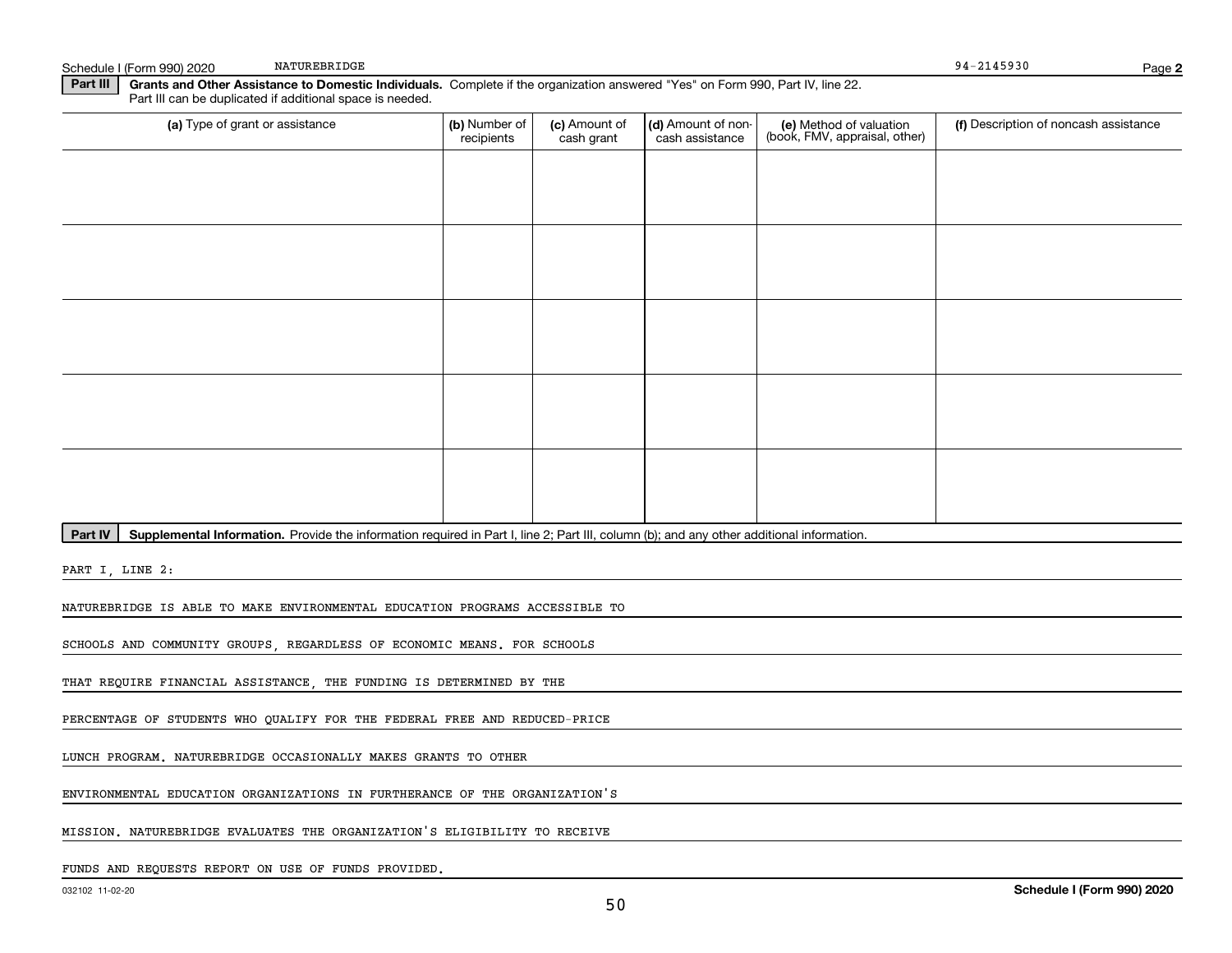|   | <b>Compensation Information</b><br><b>SCHEDULE J</b>                                                                |                                                                                                                                                                                                                                      |                                                                                                   |                                       | OMB No. 1545-0047          |     |    |  |
|---|---------------------------------------------------------------------------------------------------------------------|--------------------------------------------------------------------------------------------------------------------------------------------------------------------------------------------------------------------------------------|---------------------------------------------------------------------------------------------------|---------------------------------------|----------------------------|-----|----|--|
|   | (Form 990)                                                                                                          |                                                                                                                                                                                                                                      | For certain Officers, Directors, Trustees, Key Employees, and Highest                             |                                       |                            |     |    |  |
|   |                                                                                                                     |                                                                                                                                                                                                                                      | <b>Compensated Employees</b>                                                                      |                                       | 2020                       |     |    |  |
|   |                                                                                                                     |                                                                                                                                                                                                                                      | Complete if the organization answered "Yes" on Form 990, Part IV, line 23.<br>Attach to Form 990. |                                       | <b>Open to Public</b>      |     |    |  |
|   | Department of the Treasury<br>Internal Revenue Service                                                              |                                                                                                                                                                                                                                      | Go to www.irs.gov/Form990 for instructions and the latest information.                            |                                       | Inspection                 |     |    |  |
|   | Name of the organization                                                                                            |                                                                                                                                                                                                                                      |                                                                                                   | <b>Employer identification number</b> |                            |     |    |  |
|   |                                                                                                                     | NATUREBRIDGE                                                                                                                                                                                                                         |                                                                                                   | 94-2145930                            |                            |     |    |  |
|   | Part I                                                                                                              | <b>Questions Regarding Compensation</b>                                                                                                                                                                                              |                                                                                                   |                                       |                            |     |    |  |
|   |                                                                                                                     |                                                                                                                                                                                                                                      |                                                                                                   |                                       |                            | Yes | No |  |
|   |                                                                                                                     | Check the appropriate box(es) if the organization provided any of the following to or for a person listed on Form 990,                                                                                                               |                                                                                                   |                                       |                            |     |    |  |
|   |                                                                                                                     | Part VII, Section A, line 1a. Complete Part III to provide any relevant information regarding these items.                                                                                                                           |                                                                                                   |                                       |                            |     |    |  |
|   | First-class or charter travel                                                                                       |                                                                                                                                                                                                                                      | Housing allowance or residence for personal use                                                   |                                       |                            |     |    |  |
|   | Travel for companions                                                                                               |                                                                                                                                                                                                                                      | Payments for business use of personal residence                                                   |                                       |                            |     |    |  |
|   |                                                                                                                     | Tax indemnification and gross-up payments                                                                                                                                                                                            | Health or social club dues or initiation fees                                                     |                                       |                            |     |    |  |
|   |                                                                                                                     | Discretionary spending account                                                                                                                                                                                                       | Personal services (such as maid, chauffeur, chef)                                                 |                                       |                            |     |    |  |
|   |                                                                                                                     |                                                                                                                                                                                                                                      |                                                                                                   |                                       |                            |     |    |  |
|   |                                                                                                                     | <b>b</b> If any of the boxes on line 1a are checked, did the organization follow a written policy regarding payment or                                                                                                               |                                                                                                   |                                       |                            |     |    |  |
|   |                                                                                                                     |                                                                                                                                                                                                                                      |                                                                                                   |                                       | 1b                         |     |    |  |
| 2 |                                                                                                                     | Did the organization require substantiation prior to reimbursing or allowing expenses incurred by all directors,                                                                                                                     |                                                                                                   |                                       |                            |     |    |  |
|   |                                                                                                                     |                                                                                                                                                                                                                                      |                                                                                                   |                                       | $\mathbf{2}$               |     |    |  |
|   |                                                                                                                     |                                                                                                                                                                                                                                      |                                                                                                   |                                       |                            |     |    |  |
| з |                                                                                                                     | Indicate which, if any, of the following the organization used to establish the compensation of the organization's                                                                                                                   |                                                                                                   |                                       |                            |     |    |  |
|   |                                                                                                                     | CEO/Executive Director. Check all that apply. Do not check any boxes for methods used by a related organization to                                                                                                                   |                                                                                                   |                                       |                            |     |    |  |
|   | establish compensation of the CEO/Executive Director, but explain in Part III.                                      |                                                                                                                                                                                                                                      |                                                                                                   |                                       |                            |     |    |  |
|   | $X$ Compensation committee<br>Written employment contract<br>X                                                      |                                                                                                                                                                                                                                      |                                                                                                   |                                       |                            |     |    |  |
|   | Compensation survey or study<br>Independent compensation consultant<br>X<br>$\perp$ Form 990 of other organizations |                                                                                                                                                                                                                                      |                                                                                                   |                                       |                            |     |    |  |
|   |                                                                                                                     |                                                                                                                                                                                                                                      | Approval by the board or compensation committee                                                   |                                       |                            |     |    |  |
| 4 |                                                                                                                     | During the year, did any person listed on Form 990, Part VII, Section A, line 1a, with respect to the filing                                                                                                                         |                                                                                                   |                                       |                            |     |    |  |
|   | organization or a related organization:                                                                             |                                                                                                                                                                                                                                      |                                                                                                   |                                       |                            |     |    |  |
| а |                                                                                                                     | Receive a severance payment or change-of-control payment?                                                                                                                                                                            |                                                                                                   |                                       | 4a                         |     | х  |  |
| b |                                                                                                                     | Participate in or receive payment from a supplemental nonqualified retirement plan?                                                                                                                                                  |                                                                                                   |                                       | 4b                         |     | х  |  |
| с |                                                                                                                     | Participate in or receive payment from an equity-based compensation arrangement?                                                                                                                                                     |                                                                                                   |                                       | 4c                         |     | X  |  |
|   |                                                                                                                     | If "Yes" to any of lines 4a-c, list the persons and provide the applicable amounts for each item in Part III.                                                                                                                        |                                                                                                   |                                       |                            |     |    |  |
|   |                                                                                                                     |                                                                                                                                                                                                                                      |                                                                                                   |                                       |                            |     |    |  |
|   |                                                                                                                     | Only section 501(c)(3), 501(c)(4), and 501(c)(29) organizations must complete lines 5-9.                                                                                                                                             |                                                                                                   |                                       |                            |     |    |  |
|   |                                                                                                                     | For persons listed on Form 990, Part VII, Section A, line 1a, did the organization pay or accrue any compensation                                                                                                                    |                                                                                                   |                                       |                            |     |    |  |
|   | contingent on the revenues of:                                                                                      |                                                                                                                                                                                                                                      |                                                                                                   |                                       |                            |     |    |  |
|   |                                                                                                                     | The organization? <b>With the contract of the contract of the contract of the contract of the contract of the contract of the contract of the contract of the contract of the contract of the contract of the contract of the co</b> |                                                                                                   |                                       | 5a                         |     | х  |  |
|   |                                                                                                                     |                                                                                                                                                                                                                                      |                                                                                                   |                                       | 5b                         |     | x  |  |
|   |                                                                                                                     | If "Yes" on line 5a or 5b, describe in Part III.                                                                                                                                                                                     |                                                                                                   |                                       |                            |     |    |  |
| 6 |                                                                                                                     | For persons listed on Form 990, Part VII, Section A, line 1a, did the organization pay or accrue any compensation                                                                                                                    |                                                                                                   |                                       |                            |     |    |  |
|   | contingent on the net earnings of:                                                                                  |                                                                                                                                                                                                                                      |                                                                                                   |                                       |                            |     |    |  |
|   |                                                                                                                     |                                                                                                                                                                                                                                      |                                                                                                   |                                       | 6a                         |     | Χ  |  |
|   |                                                                                                                     |                                                                                                                                                                                                                                      |                                                                                                   |                                       | 6b                         |     | X  |  |
|   |                                                                                                                     | If "Yes" on line 6a or 6b, describe in Part III.                                                                                                                                                                                     |                                                                                                   |                                       |                            |     |    |  |
|   |                                                                                                                     | 7 For persons listed on Form 990, Part VII, Section A, line 1a, did the organization provide any nonfixed payments                                                                                                                   |                                                                                                   |                                       |                            |     |    |  |
|   |                                                                                                                     |                                                                                                                                                                                                                                      |                                                                                                   |                                       | 7                          |     | х  |  |
| 8 |                                                                                                                     | Were any amounts reported on Form 990, Part VII, paid or accrued pursuant to a contract that was subject to the                                                                                                                      |                                                                                                   |                                       |                            |     |    |  |
|   |                                                                                                                     | initial contract exception described in Regulations section 53.4958-4(a)(3)? If "Yes," describe in Part III                                                                                                                          |                                                                                                   |                                       | 8                          |     | х  |  |
| 9 |                                                                                                                     | If "Yes" on line 8, did the organization also follow the rebuttable presumption procedure described in                                                                                                                               |                                                                                                   |                                       |                            |     |    |  |
|   | Regulations section 53.4958-6(c)?                                                                                   |                                                                                                                                                                                                                                      |                                                                                                   |                                       | 9                          |     |    |  |
|   |                                                                                                                     | LHA For Paperwork Reduction Act Notice, see the Instructions for Form 990.                                                                                                                                                           |                                                                                                   |                                       | Schedule J (Form 990) 2020 |     |    |  |

032111 12-07-20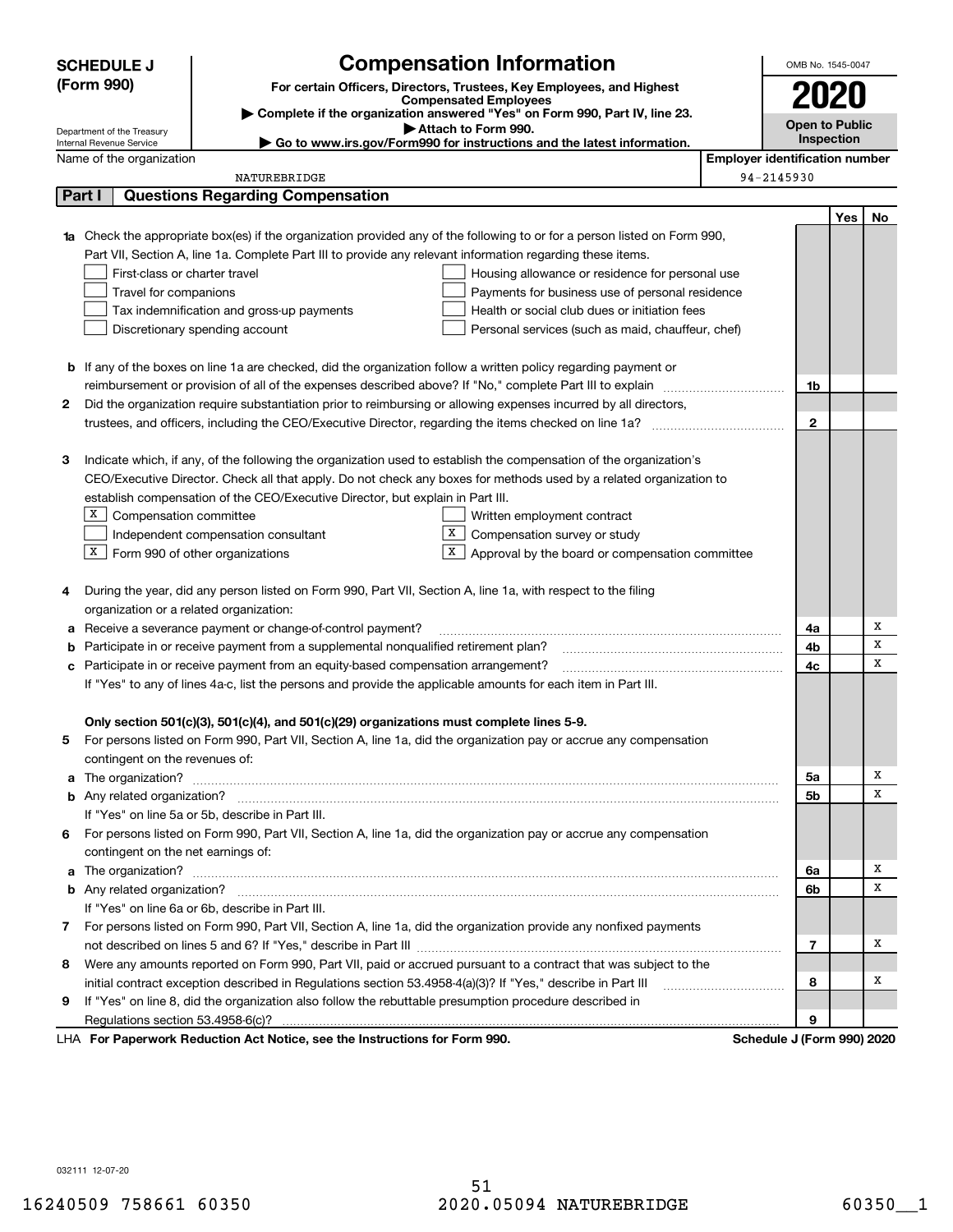#### 94-2145930

# **Part II Officers, Directors, Trustees, Key Employees, and Highest Compensated Employees.**  Schedule J (Form 990) 2020 Page Use duplicate copies if additional space is needed.

For each individual whose compensation must be reported on Schedule J, report compensation from the organization on row (i) and from related organizations, described in the instructions, on row (ii). Do not list any individuals that aren't listed on Form 990, Part VII.

**Note:**  The sum of columns (B)(i)-(iii) for each listed individual must equal the total amount of Form 990, Part VII, Section A, line 1a, applicable column (D) and (E) amounts for that individual.

| (A) Name and Title       |                              |                          | (B) Breakdown of W-2 and/or 1099-MISC compensation |                                           | (C) Retirement and<br>other deferred | (D) Nontaxable<br>benefits | (E) Total of columns<br>$(B)(i)-(D)$ | (F) Compensation<br>in column (B)         |  |
|--------------------------|------------------------------|--------------------------|----------------------------------------------------|-------------------------------------------|--------------------------------------|----------------------------|--------------------------------------|-------------------------------------------|--|
|                          |                              | (i) Base<br>compensation | (ii) Bonus &<br>incentive<br>compensation          | (iii) Other<br>reportable<br>compensation | compensation                         |                            |                                      | reported as deferred<br>on prior Form 990 |  |
| PHILLIP KILBRIDGE<br>(1) | (i)                          | 190,729.                 | $\mathfrak o$ .                                    | $\mathbf 0$ .                             | 4,348.                               | 17, 174.                   | 212, 251.                            | $\mathbf 0$ .                             |  |
| PRESIDENT & CEO          | <u>(ii)</u>                  | $\mathbf{0}$ .           | $\mathsf{0}$ .                                     | $\mathsf{0}$ .                            | $\mathbf{0}$ .                       | $\mathbf{0}$ .             | $\mathbf{0}$ .                       | $\overline{\mathbf{0}}$ .                 |  |
| (2)<br>JUDY LIN          | (i)                          | 144,727.                 | $\mathsf{o}$ .                                     | $\mathbf 0$ .                             | 2,728.                               | 11,694.                    | 159, 149.                            | $\overline{\mathbf{0}}$ .                 |  |
| $_{\rm COO}$             | <u>(ii)</u>                  | $\mathbf 0$ .            | $\mathsf{0}$ .                                     | $\mathbf 0$ .                             | $\mathfrak o$ .                      | $\mathfrak o$ .            | $\mathfrak o$ .                      | $\overline{\mathbf{0}}$ .                 |  |
|                          | (i)                          |                          |                                                    |                                           |                                      |                            |                                      |                                           |  |
|                          | <u>(ii)</u>                  |                          |                                                    |                                           |                                      |                            |                                      |                                           |  |
|                          | (i)                          |                          |                                                    |                                           |                                      |                            |                                      |                                           |  |
|                          | <u>(ii)</u>                  |                          |                                                    |                                           |                                      |                            |                                      |                                           |  |
|                          | (i)                          |                          |                                                    |                                           |                                      |                            |                                      |                                           |  |
|                          | <u>(ii)</u>                  |                          |                                                    |                                           |                                      |                            |                                      |                                           |  |
|                          | (i)                          |                          |                                                    |                                           |                                      |                            |                                      |                                           |  |
|                          | <u>(ii)</u>                  |                          |                                                    |                                           |                                      |                            |                                      |                                           |  |
|                          | $\qquad \qquad \textbf{(i)}$ |                          |                                                    |                                           |                                      |                            |                                      |                                           |  |
|                          | (ii)                         |                          |                                                    |                                           |                                      |                            |                                      |                                           |  |
|                          | $(\sf{i})$                   |                          |                                                    |                                           |                                      |                            |                                      |                                           |  |
|                          | (ii)                         |                          |                                                    |                                           |                                      |                            |                                      |                                           |  |
|                          | (i)                          |                          |                                                    |                                           |                                      |                            |                                      |                                           |  |
|                          | <u>(ii)</u>                  |                          |                                                    |                                           |                                      |                            |                                      |                                           |  |
|                          | (i)<br><u>(ii)</u>           |                          |                                                    |                                           |                                      |                            |                                      |                                           |  |
|                          | (i)                          |                          |                                                    |                                           |                                      |                            |                                      |                                           |  |
|                          | <u>(ii)</u>                  |                          |                                                    |                                           |                                      |                            |                                      |                                           |  |
|                          | (i)                          |                          |                                                    |                                           |                                      |                            |                                      |                                           |  |
|                          | <u>(ii)</u>                  |                          |                                                    |                                           |                                      |                            |                                      |                                           |  |
|                          | (i)                          |                          |                                                    |                                           |                                      |                            |                                      |                                           |  |
|                          | <u>(ii)</u>                  |                          |                                                    |                                           |                                      |                            |                                      |                                           |  |
|                          | (i)                          |                          |                                                    |                                           |                                      |                            |                                      |                                           |  |
|                          | <u>(ii)</u>                  |                          |                                                    |                                           |                                      |                            |                                      |                                           |  |
|                          | $(\sf{i})$                   |                          |                                                    |                                           |                                      |                            |                                      |                                           |  |
|                          | <u>(ii)</u>                  |                          |                                                    |                                           |                                      |                            |                                      |                                           |  |
|                          | (i)                          |                          |                                                    |                                           |                                      |                            |                                      |                                           |  |
|                          | $\overline{}}$               |                          |                                                    |                                           |                                      |                            |                                      |                                           |  |

**Schedule J (Form 990) 2020**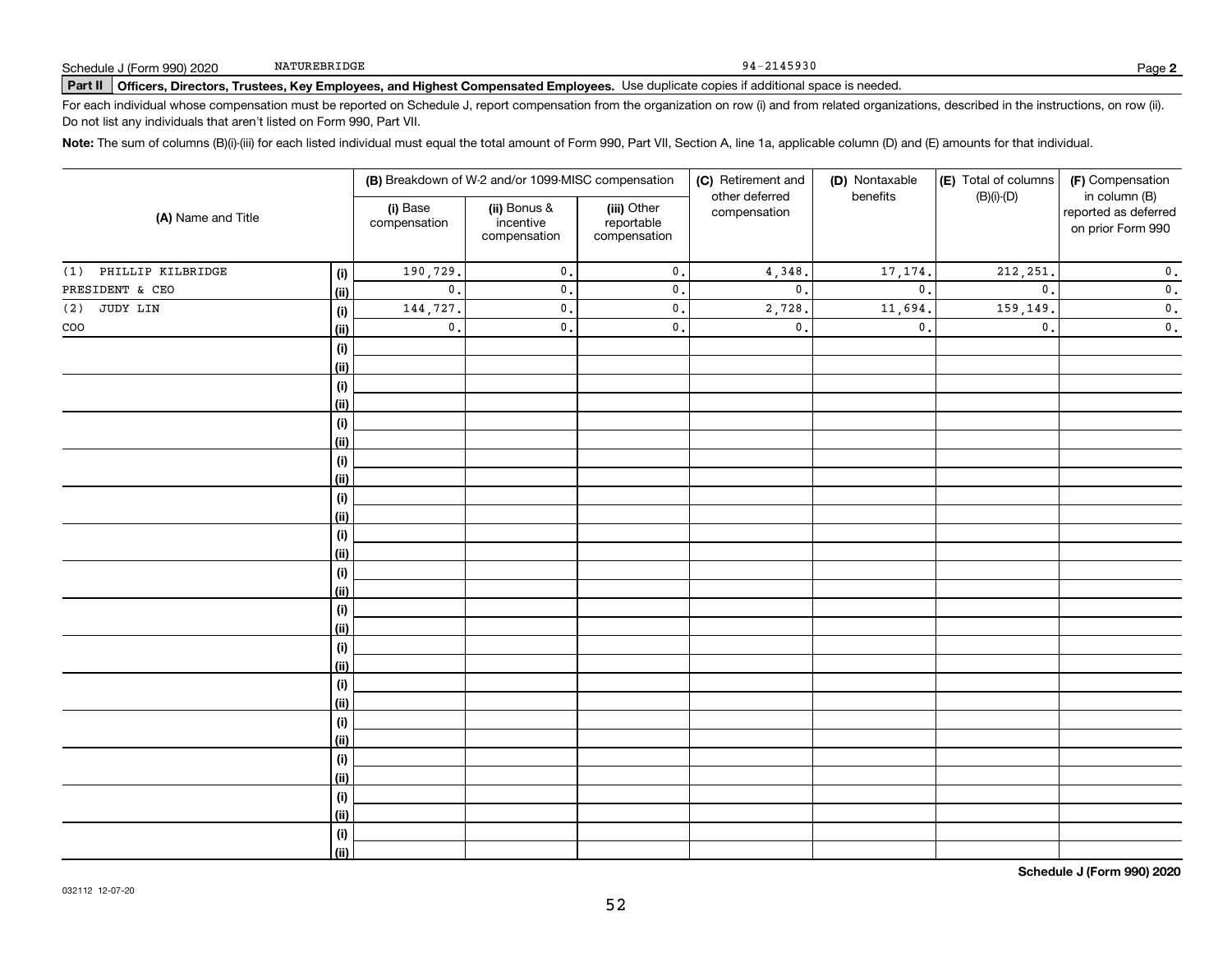### **SCHEDULE M (Form 990)**

# **Noncash Contributions**

OMB No. 1545-0047

| Department of the Treasury |  |
|----------------------------|--|
| Internal Revenue Service   |  |

**Complete if the organizations answered "Yes" on Form 990, Part IV, lines 29 or 30.** <sup>J</sup>**2020 Attach to Form 990.** J

 **Go to www.irs.gov/Form990 for instructions and the latest information.** J

| <b>Open to Public</b><br>Inspection |
|-------------------------------------|

Name of the organization

NATUREBRIDGE

**Employer identification number** 94-2145930

| Part I   | <b>Types of Property</b>                                                                                                       |                               |                                      |                                                                                                      |                                                              |     |       |    |
|----------|--------------------------------------------------------------------------------------------------------------------------------|-------------------------------|--------------------------------------|------------------------------------------------------------------------------------------------------|--------------------------------------------------------------|-----|-------|----|
|          |                                                                                                                                | (a)<br>Check if<br>applicable | (b)<br>Number of<br>contributions or | (c)<br>Noncash contribution<br>amounts reported on<br>items contributed Form 990, Part VIII, line 1g | (d)<br>Method of determining<br>noncash contribution amounts |     |       |    |
| 1.       |                                                                                                                                |                               |                                      |                                                                                                      |                                                              |     |       |    |
| 2        |                                                                                                                                |                               |                                      |                                                                                                      |                                                              |     |       |    |
| 3        | Art - Fractional interests                                                                                                     |                               |                                      |                                                                                                      |                                                              |     |       |    |
| 4        | Books and publications                                                                                                         |                               |                                      |                                                                                                      |                                                              |     |       |    |
| 5        | Clothing and household goods                                                                                                   |                               |                                      |                                                                                                      |                                                              |     |       |    |
| 6        |                                                                                                                                |                               |                                      |                                                                                                      |                                                              |     |       |    |
| 7        |                                                                                                                                |                               |                                      |                                                                                                      |                                                              |     |       |    |
| 8        | Intellectual property                                                                                                          |                               |                                      |                                                                                                      |                                                              |     |       |    |
| 9        | Securities - Publicly traded                                                                                                   | X                             | 7                                    |                                                                                                      | 51,633. FAIR MARKET VALUE                                    |     |       |    |
| 10       | Securities - Closely held stock                                                                                                |                               |                                      |                                                                                                      |                                                              |     |       |    |
| 11       | Securities - Partnership, LLC, or                                                                                              |                               |                                      |                                                                                                      |                                                              |     |       |    |
|          | trust interests                                                                                                                |                               |                                      |                                                                                                      |                                                              |     |       |    |
| 12       | Securities - Miscellaneous                                                                                                     |                               |                                      |                                                                                                      |                                                              |     |       |    |
| 13       | Qualified conservation contribution -<br>Historic structures                                                                   |                               |                                      |                                                                                                      |                                                              |     |       |    |
| 14       | Qualified conservation contribution - Other                                                                                    |                               |                                      |                                                                                                      |                                                              |     |       |    |
| 15       | Real estate - Residential                                                                                                      |                               |                                      |                                                                                                      |                                                              |     |       |    |
| 16       | Real estate - Commercial                                                                                                       |                               |                                      |                                                                                                      |                                                              |     |       |    |
| 17       |                                                                                                                                |                               |                                      |                                                                                                      |                                                              |     |       |    |
| 18       |                                                                                                                                |                               |                                      |                                                                                                      |                                                              |     |       |    |
| 19       |                                                                                                                                |                               |                                      |                                                                                                      |                                                              |     |       |    |
| 20       | Drugs and medical supplies                                                                                                     |                               |                                      |                                                                                                      |                                                              |     |       |    |
| 21       |                                                                                                                                |                               |                                      |                                                                                                      |                                                              |     |       |    |
| 22       |                                                                                                                                |                               |                                      |                                                                                                      |                                                              |     |       |    |
| 23       |                                                                                                                                |                               |                                      |                                                                                                      |                                                              |     |       |    |
| 24       |                                                                                                                                |                               |                                      |                                                                                                      |                                                              |     |       |    |
| 25       | ( OFFICE SUPPLI<br>Other $\blacktriangleright$                                                                                 | X                             | 1                                    |                                                                                                      | 5,688. FAIR MARKET VALUE                                     |     |       |    |
|          | ( BEANIES, PATC<br>Other $\blacktriangleright$                                                                                 | X                             | 1                                    |                                                                                                      | 899. FAIR MARKET VALUE                                       |     |       |    |
| 26<br>27 |                                                                                                                                |                               |                                      |                                                                                                      |                                                              |     |       |    |
|          | Other $\blacktriangleright$                                                                                                    |                               |                                      |                                                                                                      |                                                              |     |       |    |
| 28       | Other $\blacktriangleright$<br>Number of Forms 8283 received by the organization during the tax year for contributions         |                               |                                      |                                                                                                      |                                                              |     |       |    |
| 29       | for which the organization completed Form 8283, Part V, Donee Acknowledgement                                                  |                               |                                      |                                                                                                      |                                                              |     | 0     |    |
|          |                                                                                                                                |                               |                                      | 29                                                                                                   |                                                              |     | Yes l | No |
|          |                                                                                                                                |                               |                                      |                                                                                                      |                                                              |     |       |    |
|          | 30a During the year, did the organization receive by contribution any property reported in Part I, lines 1 through 28, that it |                               |                                      |                                                                                                      |                                                              |     |       |    |
|          | must hold for at least three years from the date of the initial contribution, and which isn't required to be used for          |                               |                                      |                                                                                                      |                                                              |     |       | х  |
|          |                                                                                                                                |                               |                                      |                                                                                                      |                                                              | 30a |       |    |
|          | <b>b</b> If "Yes," describe the arrangement in Part II.                                                                        |                               |                                      |                                                                                                      |                                                              |     |       |    |
| 31       | Does the organization have a gift acceptance policy that requires the review of any nonstandard contributions?                 |                               |                                      |                                                                                                      | .                                                            | 31  | x     |    |
|          | 32a Does the organization hire or use third parties or related organizations to solicit, process, or sell noncash              |                               |                                      |                                                                                                      |                                                              |     |       |    |
|          | contributions?                                                                                                                 |                               |                                      |                                                                                                      |                                                              | 32a |       | х  |
|          | <b>b</b> If "Yes," describe in Part II.                                                                                        |                               |                                      |                                                                                                      |                                                              |     |       |    |
| 33       | If the organization didn't report an amount in column (c) for a type of property for which column (a) is checked,              |                               |                                      |                                                                                                      |                                                              |     |       |    |
|          | describe in Part II.                                                                                                           |                               |                                      |                                                                                                      |                                                              |     |       |    |

For Paperwork Reduction Act Notice, see the Instructions for Form 990. **Schedule M (Form 990) 2020** LHA

032141 11-23-20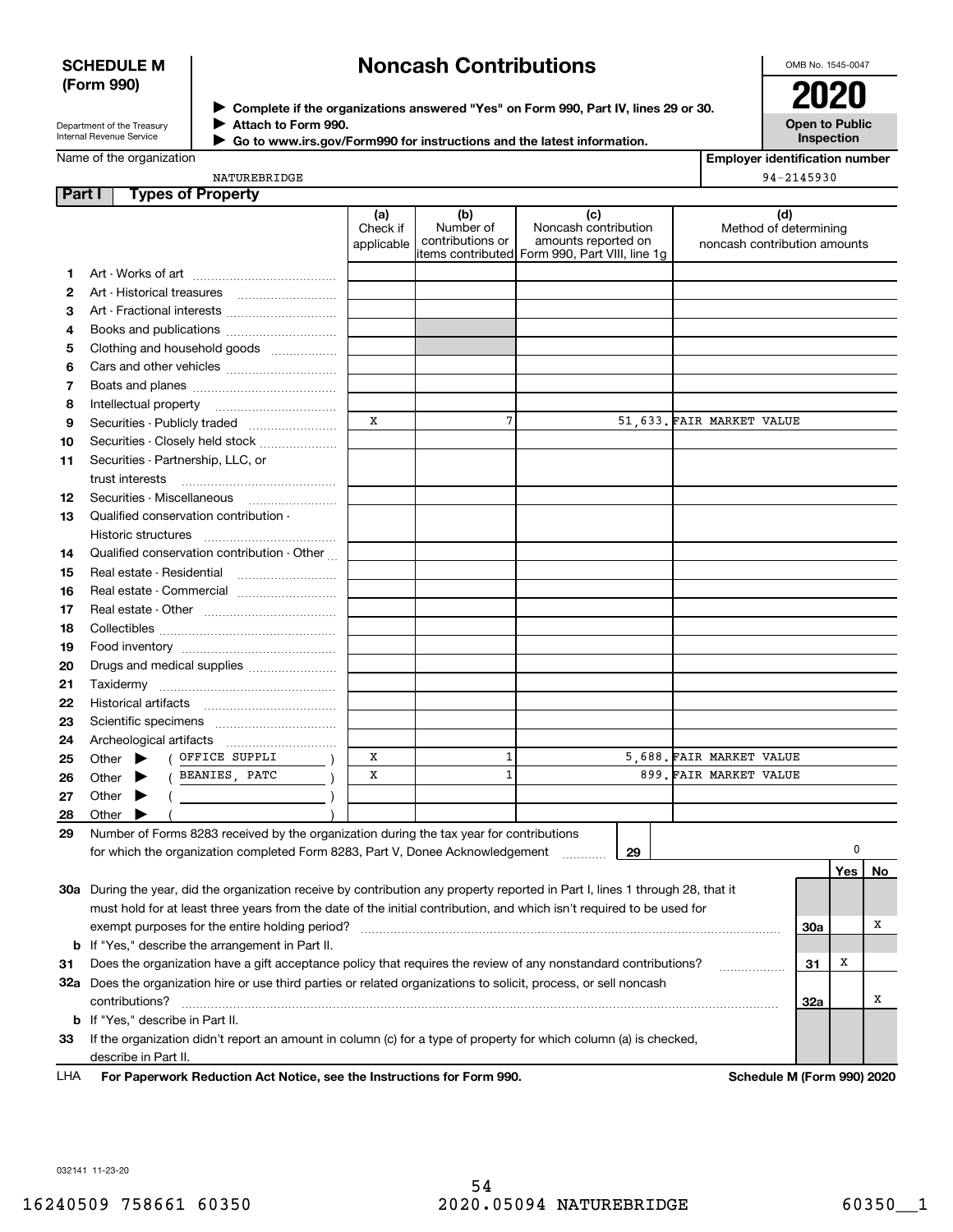| NATUREBRIDGE<br>Schedule M (Form 990) 2020                                                                                                                                                                                                     | $94 - 2145930$             | Page 2 |
|------------------------------------------------------------------------------------------------------------------------------------------------------------------------------------------------------------------------------------------------|----------------------------|--------|
| Part II<br><b>Supplemental Information.</b> Provide the information required by Part I, lines 30b, 32b, and 33, and whether the organization is reporting in Part I, column (b), the number of contributions, the number of items received, or |                            |        |
| this part for any additional information.                                                                                                                                                                                                      |                            |        |
| SCHEDULE M, PART I, COLUMN (B):                                                                                                                                                                                                                |                            |        |
|                                                                                                                                                                                                                                                |                            |        |
| THE NUMBER OF CONTRIBUTIONS REFLECTS THE NUMBER OF DONORS.                                                                                                                                                                                     |                            |        |
|                                                                                                                                                                                                                                                |                            |        |
|                                                                                                                                                                                                                                                |                            |        |
|                                                                                                                                                                                                                                                |                            |        |
|                                                                                                                                                                                                                                                |                            |        |
|                                                                                                                                                                                                                                                |                            |        |
|                                                                                                                                                                                                                                                |                            |        |
|                                                                                                                                                                                                                                                |                            |        |
|                                                                                                                                                                                                                                                |                            |        |
|                                                                                                                                                                                                                                                |                            |        |
|                                                                                                                                                                                                                                                |                            |        |
|                                                                                                                                                                                                                                                |                            |        |
|                                                                                                                                                                                                                                                |                            |        |
|                                                                                                                                                                                                                                                |                            |        |
|                                                                                                                                                                                                                                                |                            |        |
|                                                                                                                                                                                                                                                |                            |        |
|                                                                                                                                                                                                                                                |                            |        |
|                                                                                                                                                                                                                                                |                            |        |
|                                                                                                                                                                                                                                                |                            |        |
|                                                                                                                                                                                                                                                |                            |        |
|                                                                                                                                                                                                                                                |                            |        |
|                                                                                                                                                                                                                                                |                            |        |
|                                                                                                                                                                                                                                                |                            |        |
|                                                                                                                                                                                                                                                |                            |        |
|                                                                                                                                                                                                                                                |                            |        |
|                                                                                                                                                                                                                                                |                            |        |
|                                                                                                                                                                                                                                                |                            |        |
|                                                                                                                                                                                                                                                |                            |        |
|                                                                                                                                                                                                                                                |                            |        |
|                                                                                                                                                                                                                                                |                            |        |
|                                                                                                                                                                                                                                                |                            |        |
|                                                                                                                                                                                                                                                |                            |        |
|                                                                                                                                                                                                                                                |                            |        |
|                                                                                                                                                                                                                                                |                            |        |
|                                                                                                                                                                                                                                                |                            |        |
| 032142 11-23-20                                                                                                                                                                                                                                | Schedule M (Form 990) 2020 |        |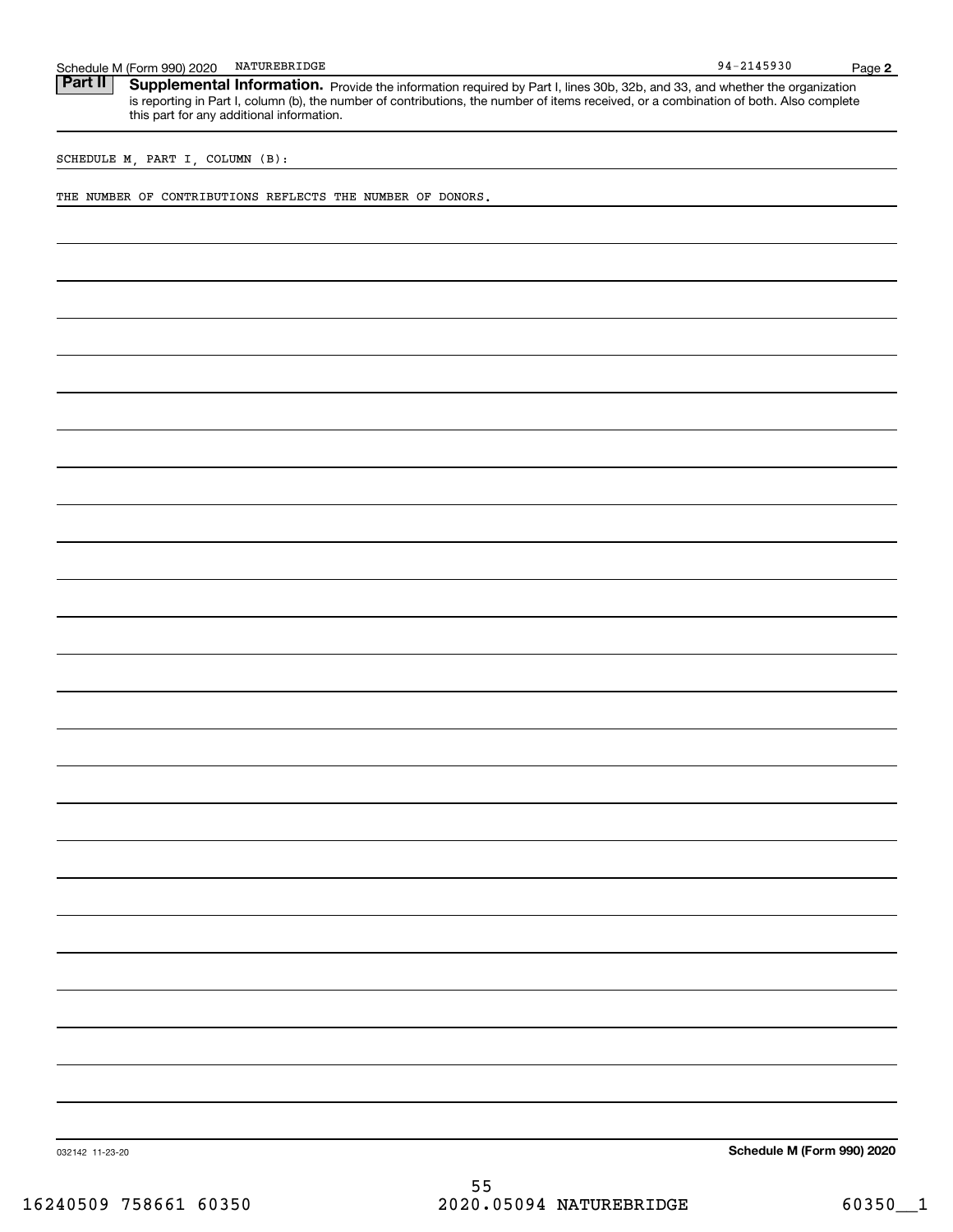**(Form 990 or 990-EZ)**

Department of the Treasury Internal Revenue Service Name of the organization

## **SCHEDULE O Supplemental Information to Form 990 or 990-EZ**

**Complete to provide information for responses to specific questions on Form 990 or 990-EZ or to provide any additional information. | Attach to Form 990 or 990-EZ. | Go to www.irs.gov/Form990 for the latest information.**



**Employer identification number** 94-2145930

NATUREBRIDGE

FORM 990, PART I, LINE 6:

NATUREBRIDGE MAINTAINS A VOLUNTEER TRACKING SPREADSHEET. VOLUNTEERS

PRIMARILY INCLUDE MEMBERS OF THE NATIONAL BOARD AND EACH LOCAL BOARD.

OTHER INDIVIDUALS WHO PARTICIPATE IN THE ORGANIZATION'S FUNDRAISING

EVENTS ARE ALSO INCLUDED IN THE LIST OF VOLUNTEERS.

FORM 990, PART III, LINE 3, CHANGES IN PROGRAM SERVICES:

THE ORGANIZATION CONTINUED TO FACE CHALLENGES IN 2021 RELATED TO THE

COVID-19 PANDEMIC WHICH BEGAN IN EARLY 2020. PUBLIC HEALTH OFFICE

GUIDELINES, SCHOOL AND SCHOOL DISTRICT RESTRICTIONS ON FIELD TRIPS AND

OVERNIGHT PROGRAMS, SCHOOL TRANSITIONS TO VIRTUAL LEARNING AND VACCINE

AVAILABILITY AND UTILIZATION FOR/BY YOUTH, FORCED THE ORGANIZATION TO

CANCEL ALL IN-PERSON OVERNIGHT SCHOOL PROGRAMMING FOR THE FISCAL YEAR

ENDED JUNE 30, 2021.

FORM 990, PART III, LINE 4A, PROGRAM SERVICE ACCOMPLISHMENTS:

BOTH IN-DEPTH LEARNING AND A LIFELONG CONNECTION TO NATURE. EACH

PROGRAM IS CUSTOMIZED TO MEET INDIVIDUAL SCHOOL GROUPS' ACADEMIC NEEDS

AND ALIGN WITH STATE/NATIONAL SCIENCE STANDARDS. OPTIONAL PRE- AND

POST-PROGRAM CLASSROOM VISITS FROM NATUREBRIDGE EDUCATORS ENABLE

TEACHERS TO DEEPEN THE IMPACT OF THE NATUREBRIDGE EXPERIENCE THROUGHOUT

AND BEYOND THE ACADEMIC SCHOOL YEAR.

NATUREBRIDGE PROVIDES ENVIRONMENTAL EDUCATION PROGRAMS TO A DIVERSE

AUDIENCE INCLUDING K-12 TEACHERS, TEENS AND FAMILIES. WE ALSO WORK WITH

LEADERS IN THE FIELD OF ENVIRONMENTAL EDUCATION TO ADVANCE SCIENTIFIC

032211 11-20-20 LHA For Paperwork Reduction Act Notice, see the Instructions for Form 990 or 990-EZ. Schedule O (Form 990 or 990-EZ) 2020

56 16240509 758661 60350 2020.05094 NATUREBRIDGE 60350\_\_1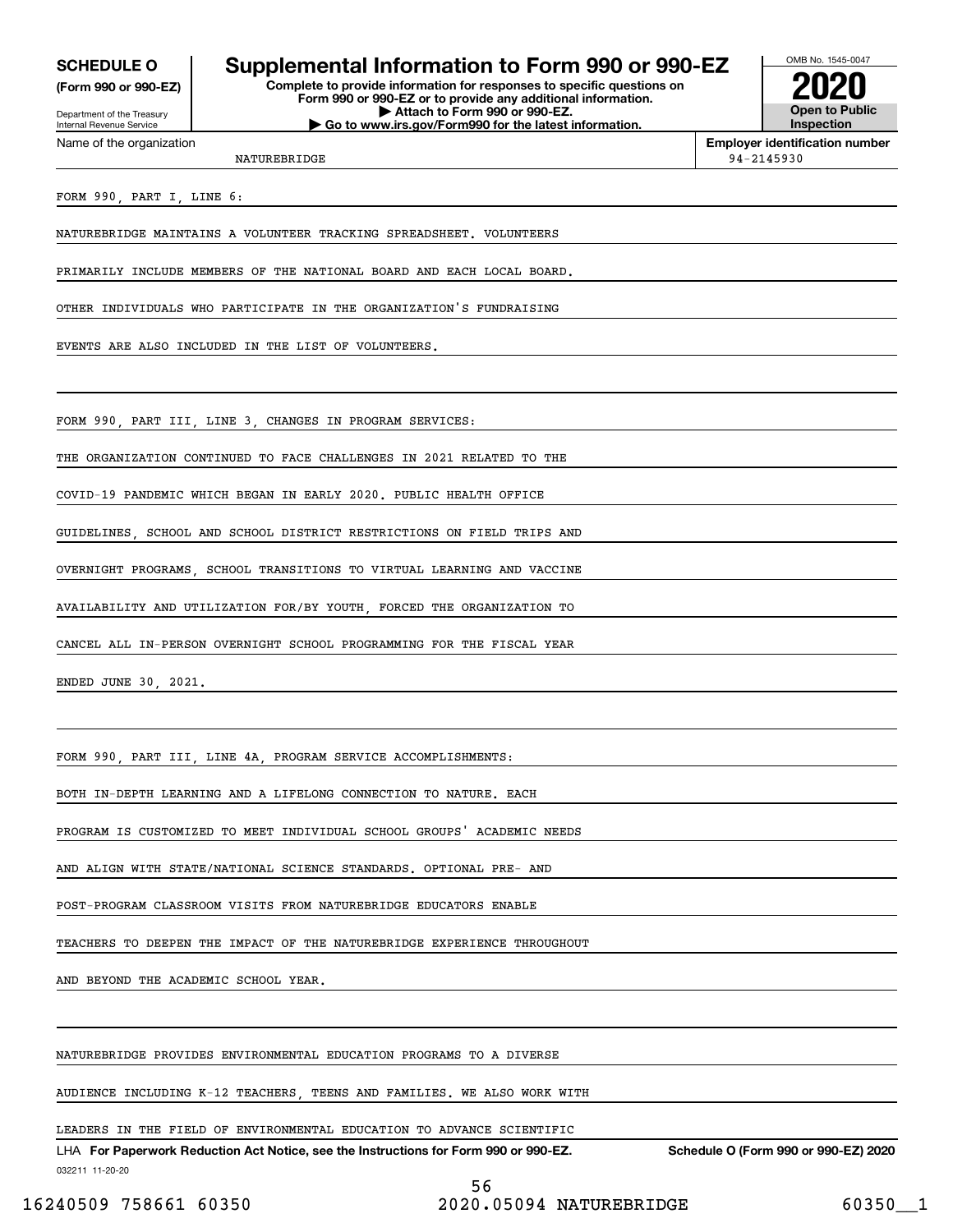| Schedule O (Form 990 or 990-EZ) 2020                                        | Page 2                                                  |
|-----------------------------------------------------------------------------|---------------------------------------------------------|
| Name of the organization<br>NATUREBRIDGE                                    | <b>Employer identification number</b><br>$94 - 2145930$ |
| AND SOCIAL EMOTIONAL LEARNING NATIONWIDE. AT THE HEART OF OUR WORK IS       |                                                         |
| OUR EVIDENCE-BASED CORE EDUCATIONAL FRAMEWORK, WHICH COMPRISES THREE        |                                                         |
| THEMES: SENSE OF PLACE, INTERCONNECTIONS AND STEWARDSHIP. USING THIS        |                                                         |
| ONE-OF-A-KIND FRAMEWORK IN OUR RANGE OF PROGRAMS, NATUREBRIDGE REACHES      |                                                         |
| OVER 35,000 INDIVIDUALS IN A TYPICAL YEAR AND HELPS GROW THE NEXT           |                                                         |
| GENERATION OF ENVIRONMENTAL STEWARDS.                                       |                                                         |
|                                                                             |                                                         |
| FORM 990, PART VI, SECTION B, LINE 11B:                                     |                                                         |
| THE AUDIT COMMITTEE REVIEWED THE FEDERAL FORM 990 WHEN DRAFTED AND THE      |                                                         |
| FINAL VERSION WAS PROVIDED TO ALL BOARD MEMBERS FOR THEIR REVIEW PRIOR TO   |                                                         |
| FILING.                                                                     |                                                         |
|                                                                             |                                                         |
| FORM 990, PART VI, SECTION B, LINE 12C:                                     |                                                         |
| NATUREBRIDGE HAS A WRITTEN CONFLICT OF INTEREST POLICY THAT ALL BOARD       |                                                         |
| MEMBERS AND EMPLOYEES MUST READ WHEN THEY JOIN THE ORGANIZATION. THE POLICY |                                                         |
| IS REVIEWED BY THE BOARD AND MANAGEMENT ON A REGULAR BASIS. WHEN MANAGEMENT |                                                         |
| GAINS KNOWLEDGE ABOUT A POTENTIAL CONFLICT OF INTEREST, THE ISSUE IS        |                                                         |
| INVESTIGATED AND ADDRESSED AT THE APPROPRIATE LEVEL. IF THERE IS A          |                                                         |
| POTENTIAL CONFLICT OF INTEREST AT THE BOARD LEVEL, THE AFFECTED MEMBER OR   |                                                         |
| MEMBERS EXCUSE THEMSELVES FROM VOTING OR OTHERWISE INFLUENCING THE          |                                                         |
| DECISION.                                                                   |                                                         |
|                                                                             |                                                         |
| FORM 990, PART VI, SECTION B, LINE 15:                                      |                                                         |
| THE BOARD PERFORMS AN ANNUAL ASSESSMENT OF THE CEO'S PERFORMANCE AND THE    |                                                         |
| CEO PERFORMS AN ANNUAL ASSESSMENT OF THE CFO, COO AND CDO. INPUT FOR THE    |                                                         |
| PERFORMANCE REVIEWS INCLUDES FEEDBACK FROM THE BOARD AND STAFF OF THE       |                                                         |
| ORGANIZATION. ONCE THE REVIEWS ARE COMPLETED, THE BOARD REVIEWS COMPARABLE  |                                                         |
| SALARY DATA FOR BOTH POSITIONS AND DOCUMENTS THEIR DECISION FOR SALARY      |                                                         |
| 032212 11-20-20                                                             | Schedule O (Form 990 or 990-EZ) 2020                    |

57 16240509 758661 60350 2020.05094 NATUREBRIDGE 60350\_\_1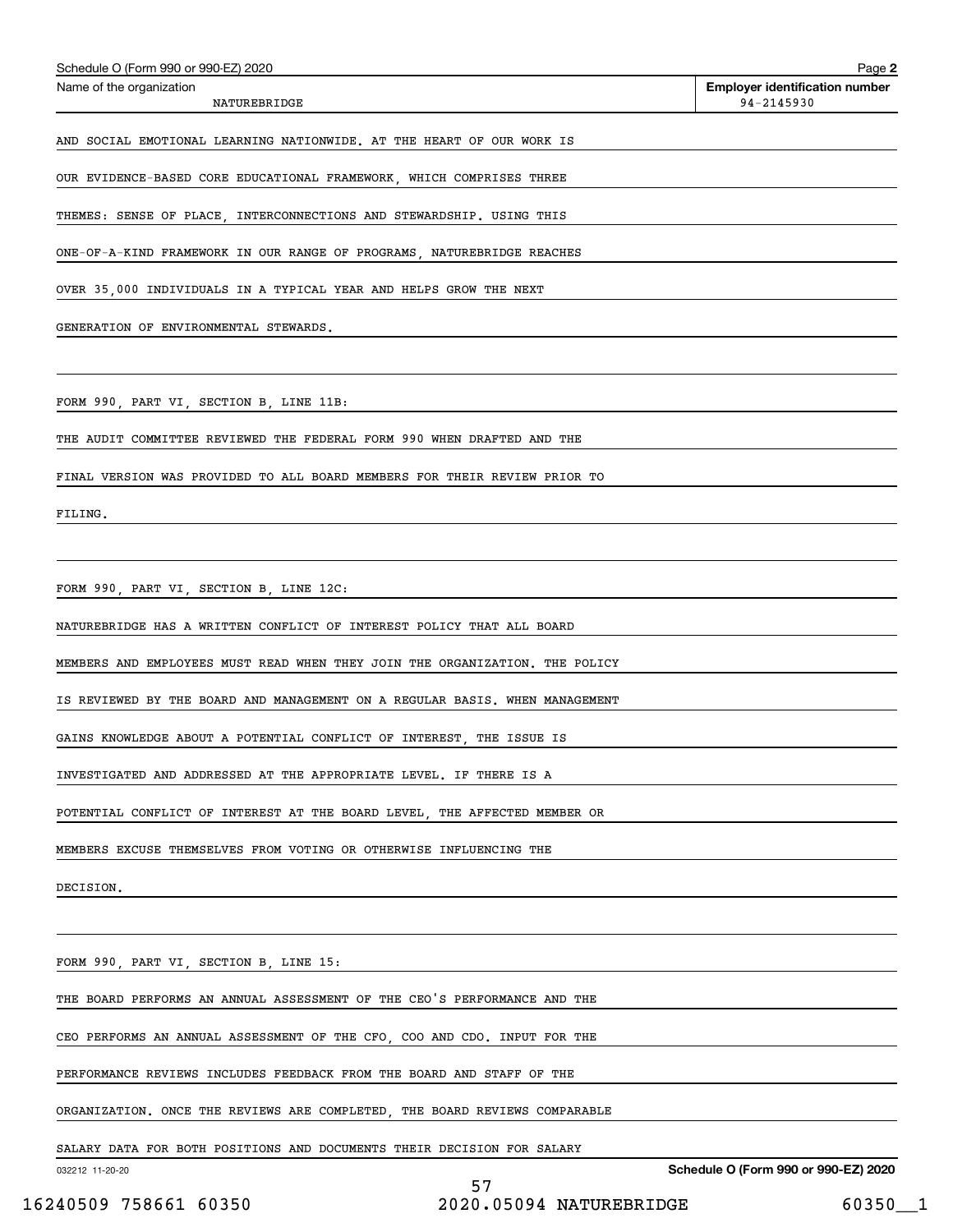| Schedule O (Form 990 or 990-EZ) 2020                                      | Page 2                                                  |
|---------------------------------------------------------------------------|---------------------------------------------------------|
| Name of the organization<br>NATUREBRIDGE                                  | <b>Employer identification number</b><br>$94 - 2145930$ |
| INCREASES. ALL OTHER SALARIES ARE APPROVED BY THE BOARD THROUGH ITS       |                                                         |
|                                                                           |                                                         |
| APPROVAL OF THE ANNUAL BUDGET.                                            |                                                         |
|                                                                           |                                                         |
| FORM 990, PART VI, SECTION C, LINE 19:                                    |                                                         |
| THE ORGANIZATION MAKES ITS GOVERNING DOCUMENTS, CONFLICT OF INTEREST      |                                                         |
| POLICY, AND FINANCIAL STATEMENTS AVAILABLE TO THE PUBLIC UPON REQUEST FOR |                                                         |
| THE SAME PERIOD OF TIME SET FORTH IN SEC. 6104(D).                        |                                                         |
|                                                                           |                                                         |
|                                                                           |                                                         |
| FORM 990, PART XI, LINE 9, CHANGES IN NET ASSETS:                         |                                                         |
| $-55,032.$<br>LOSS ON UNCOLLECTIBLE PLEDGE                                |                                                         |
|                                                                           |                                                         |
|                                                                           |                                                         |
|                                                                           |                                                         |
|                                                                           |                                                         |
|                                                                           |                                                         |
|                                                                           |                                                         |
|                                                                           |                                                         |
|                                                                           |                                                         |
|                                                                           |                                                         |
|                                                                           |                                                         |
|                                                                           |                                                         |
|                                                                           |                                                         |
|                                                                           |                                                         |
|                                                                           |                                                         |
|                                                                           |                                                         |
|                                                                           |                                                         |
|                                                                           |                                                         |
|                                                                           |                                                         |
|                                                                           |                                                         |
|                                                                           |                                                         |
|                                                                           |                                                         |
| 032212 11-20-20                                                           | Schedule O (Form 990 or 990-EZ) 2020                    |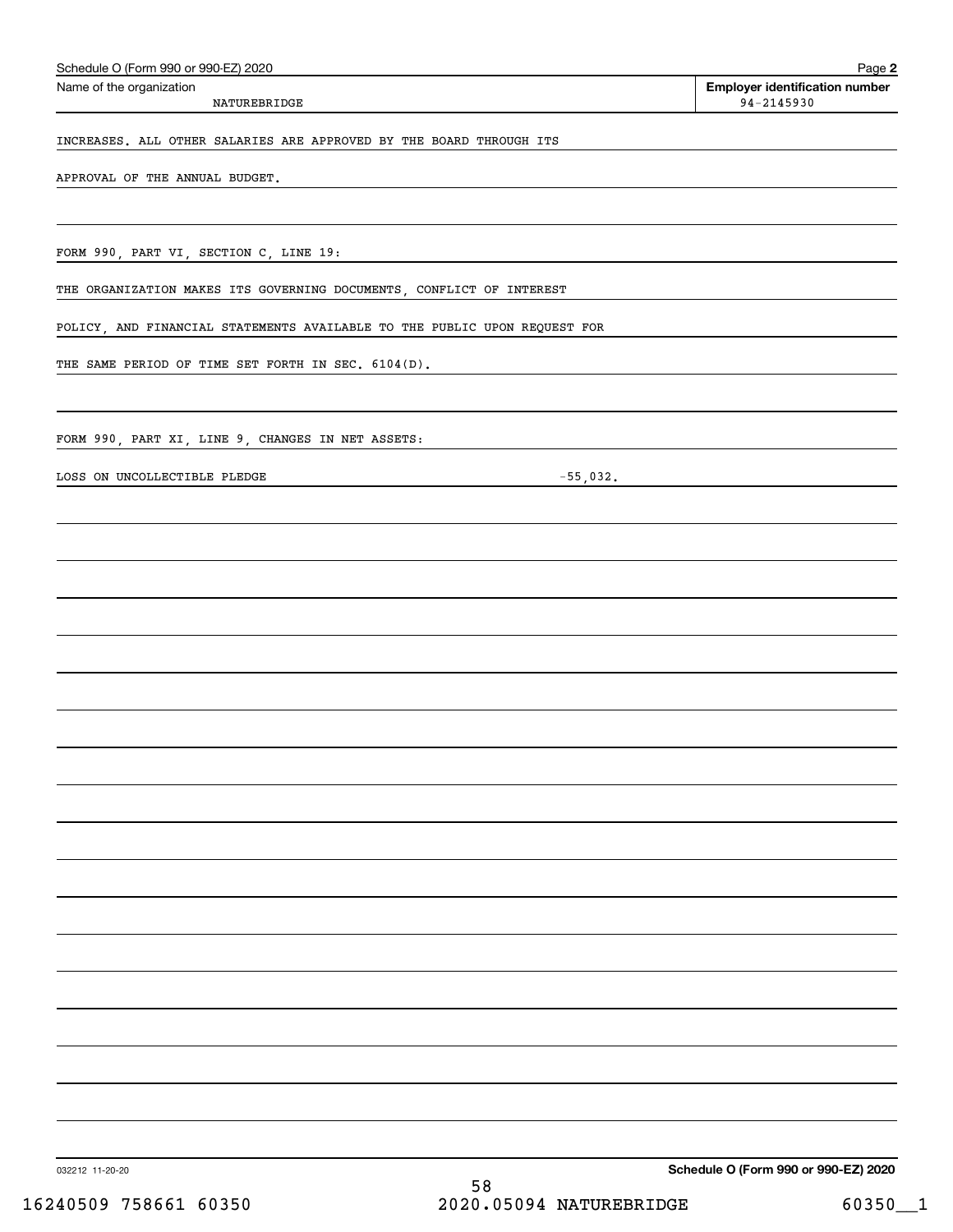| <b>SCHEDULE R</b>      |  |
|------------------------|--|
| $T_{\text{max}}$ $000$ |  |

#### **(Form 990)**

## **Related Organizations and Unrelated Partnerships**

**Complete if the organization answered "Yes" on Form 990, Part IV, line 33, 34, 35b, 36, or 37.** |

**Attach to Form 990.**  |

**| Go to www.irs.gov/Form990 for instructions and the latest information. Inspection**

**2020**

OMB No. 1545-0047

**Open to Public**

Name of the organization

Department of the Treasury Internal Revenue Service

NATUREBRIDGE

**Employer identification number** 94-2145930

**Part I Identification of Disregarded Entities.**  Complete if the organization answered "Yes" on Form 990, Part IV, line 33.

| (a)<br>Name, address, and EIN (if applicable)<br>of disregarded entity | (b)<br>Primary activity | (c)<br>Legal domicile (state or<br>foreign country) | (d)<br>Total income | (e)<br>End-of-year assets | (f)<br>Direct controlling<br>entity |
|------------------------------------------------------------------------|-------------------------|-----------------------------------------------------|---------------------|---------------------------|-------------------------------------|
|                                                                        |                         |                                                     |                     |                           |                                     |
|                                                                        |                         |                                                     |                     |                           |                                     |
|                                                                        |                         |                                                     |                     |                           |                                     |
|                                                                        |                         |                                                     |                     |                           |                                     |

**Identification of Related Tax-Exempt Organizations.** Complete if the organization answered "Yes" on Form 990, Part IV, line 34, because it had one or more related tax-exempt **Part II** organizations during the tax year.

| (a)<br>Name, address, and EIN<br>of related organization | (b)<br>Primary activity | (c)<br>Legal domicile (state or<br>foreign country) | (d)<br>Exempt Code<br>section | (e)<br>Public charity<br>status (if section | (f)<br>Direct controlling<br>entity | $(g)$<br>Section 512(b)(13)<br>controlled<br>entity? |    |
|----------------------------------------------------------|-------------------------|-----------------------------------------------------|-------------------------------|---------------------------------------------|-------------------------------------|------------------------------------------------------|----|
|                                                          |                         |                                                     |                               | 501(c)(3))                                  |                                     | Yes                                                  | No |
| PRESIDIO ENVIRONMENTAL INSTITUTE -                       |                         |                                                     |                               |                                             |                                     |                                                      |    |
| 91-1818653, GGNRA BUILDING 1033, SAUSALITO,              |                         |                                                     |                               |                                             |                                     |                                                      |    |
| CA 94965                                                 | FIELD SCIENCE           | CALIFORNIA                                          | 501(C)(3)                     | LINE 10                                     | NATUREBRIDGE                        | x                                                    |    |
|                                                          |                         |                                                     |                               |                                             |                                     |                                                      |    |
|                                                          |                         |                                                     |                               |                                             |                                     |                                                      |    |
|                                                          |                         |                                                     |                               |                                             |                                     |                                                      |    |

**For Paperwork Reduction Act Notice, see the Instructions for Form 990. Schedule R (Form 990) 2020**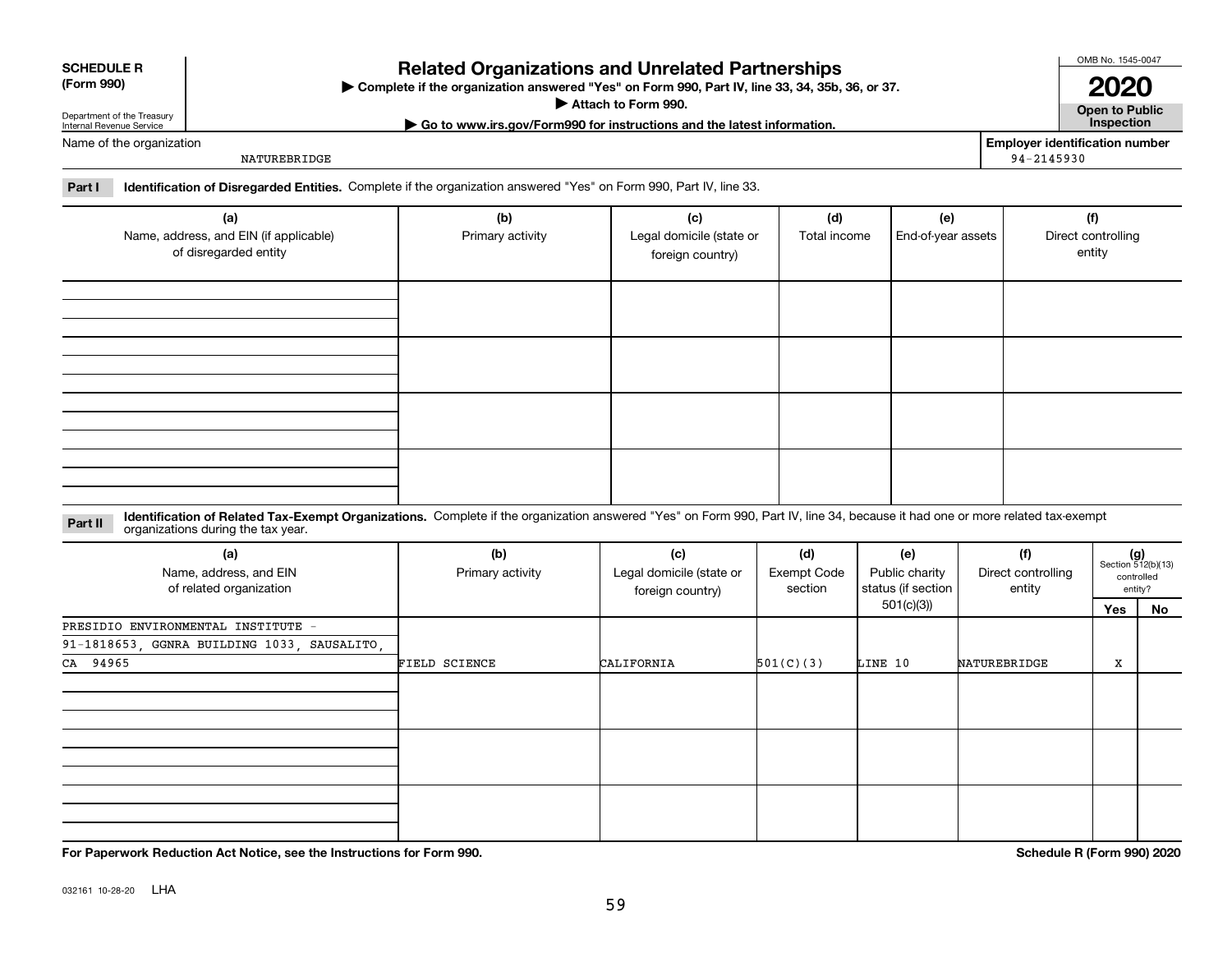#### **Identification of Related Organizations Taxable as a Partnership.** Complete if the organization answered "Yes" on Form 990, Part IV, line 34, because it had one or more related **Part III** organizations treated as a partnership during the tax year.

| (a)                                               | (b)              | (c)                  | (d) | (e)                                                                  | (f)    | (g)    |              | (h)               | (i)                                                       | (j)                | (k)            |                         |                  |  |            |  |                                                         |
|---------------------------------------------------|------------------|----------------------|-----|----------------------------------------------------------------------|--------|--------|--------------|-------------------|-----------------------------------------------------------|--------------------|----------------|-------------------------|------------------|--|------------|--|---------------------------------------------------------|
| Name, address, and EIN<br>of related organization | Primary activity |                      |     |                                                                      |        |        |              | Legal<br>domicile | Direct controlling<br>entity                              | Predominant income | Share of total | Share of<br>end-of-year | Disproportionate |  | Code V-UBI |  | General or Percentage<br>managing ownership<br>partner? |
|                                                   |                  | (state or<br>foreign |     | (related, unrelated,<br>excluded from tax under<br>sections 512-514) | income | assets | allocations? |                   |                                                           |                    |                |                         |                  |  |            |  |                                                         |
|                                                   |                  | country)             |     |                                                                      |        |        |              | Yes   No          | amount in box<br>20 of Schedule<br>K-1 (Form 1065) Yes No |                    |                |                         |                  |  |            |  |                                                         |
|                                                   |                  |                      |     |                                                                      |        |        |              |                   |                                                           |                    |                |                         |                  |  |            |  |                                                         |
|                                                   |                  |                      |     |                                                                      |        |        |              |                   |                                                           |                    |                |                         |                  |  |            |  |                                                         |
|                                                   |                  |                      |     |                                                                      |        |        |              |                   |                                                           |                    |                |                         |                  |  |            |  |                                                         |
|                                                   |                  |                      |     |                                                                      |        |        |              |                   |                                                           |                    |                |                         |                  |  |            |  |                                                         |
|                                                   |                  |                      |     |                                                                      |        |        |              |                   |                                                           |                    |                |                         |                  |  |            |  |                                                         |
|                                                   |                  |                      |     |                                                                      |        |        |              |                   |                                                           |                    |                |                         |                  |  |            |  |                                                         |
|                                                   |                  |                      |     |                                                                      |        |        |              |                   |                                                           |                    |                |                         |                  |  |            |  |                                                         |
|                                                   |                  |                      |     |                                                                      |        |        |              |                   |                                                           |                    |                |                         |                  |  |            |  |                                                         |
|                                                   |                  |                      |     |                                                                      |        |        |              |                   |                                                           |                    |                |                         |                  |  |            |  |                                                         |
|                                                   |                  |                      |     |                                                                      |        |        |              |                   |                                                           |                    |                |                         |                  |  |            |  |                                                         |
|                                                   |                  |                      |     |                                                                      |        |        |              |                   |                                                           |                    |                |                         |                  |  |            |  |                                                         |
|                                                   |                  |                      |     |                                                                      |        |        |              |                   |                                                           |                    |                |                         |                  |  |            |  |                                                         |
|                                                   |                  |                      |     |                                                                      |        |        |              |                   |                                                           |                    |                |                         |                  |  |            |  |                                                         |
|                                                   |                  |                      |     |                                                                      |        |        |              |                   |                                                           |                    |                |                         |                  |  |            |  |                                                         |
|                                                   |                  |                      |     |                                                                      |        |        |              |                   |                                                           |                    |                |                         |                  |  |            |  |                                                         |
|                                                   |                  |                      |     |                                                                      |        |        |              |                   |                                                           |                    |                |                         |                  |  |            |  |                                                         |
|                                                   |                  |                      |     |                                                                      |        |        |              |                   |                                                           |                    |                |                         |                  |  |            |  |                                                         |

**Identification of Related Organizations Taxable as a Corporation or Trust.** Complete if the organization answered "Yes" on Form 990, Part IV, line 34, because it had one or more related **Part IV** organizations treated as a corporation or trust during the tax year.

| (a)<br>Name, address, and EIN<br>of related organization | (b)<br>Primary activity | (c)<br>Legal domicile<br>(state or<br>foreign<br>country) | (d)<br>Direct controlling<br>entity | (e)<br>Type of entity<br>(C corp, S corp,<br>or trust) | (f)<br>Share of total<br>income | (g)<br>Share of<br>end-of-year<br>assets | (h)<br>Percentage<br>ownership | $\begin{array}{c} \textbf{(i)}\\ \text{Section}\\ 512 \text{(b)} \text{(13)}\\ \text{controlled}\\ \text{entity?} \end{array}$ |
|----------------------------------------------------------|-------------------------|-----------------------------------------------------------|-------------------------------------|--------------------------------------------------------|---------------------------------|------------------------------------------|--------------------------------|--------------------------------------------------------------------------------------------------------------------------------|
|                                                          |                         |                                                           |                                     |                                                        |                                 |                                          |                                | Yes No                                                                                                                         |
|                                                          |                         |                                                           |                                     |                                                        |                                 |                                          |                                |                                                                                                                                |
|                                                          |                         |                                                           |                                     |                                                        |                                 |                                          |                                |                                                                                                                                |
|                                                          |                         |                                                           |                                     |                                                        |                                 |                                          |                                |                                                                                                                                |
|                                                          |                         |                                                           |                                     |                                                        |                                 |                                          |                                |                                                                                                                                |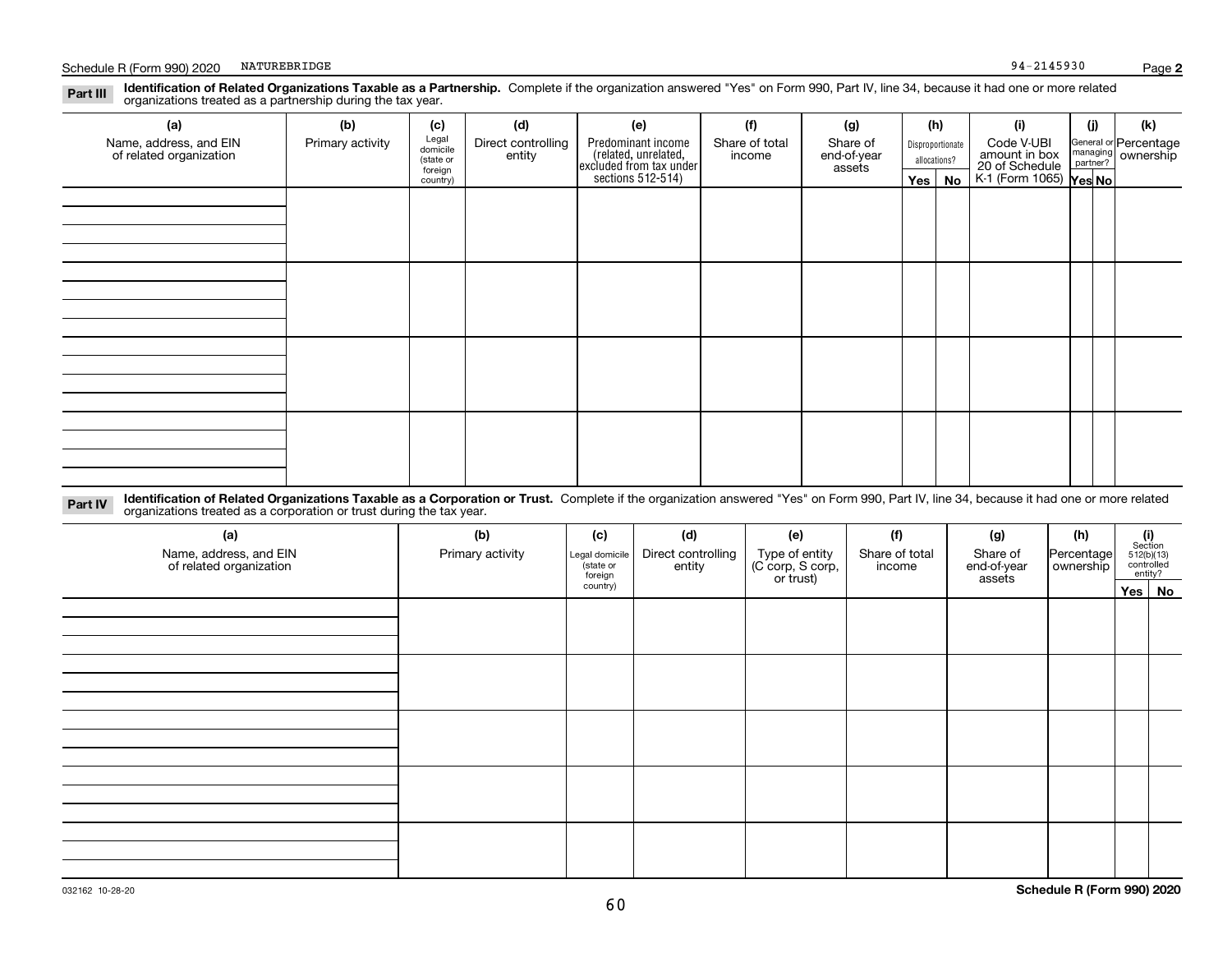#### Schedule R (Form 990) 2020 NATUREBRIDGE 34-2145930 NATUREBRIDGE

**Part V** T**ransactions With Related Organizations.** Complete if the organization answered "Yes" on Form 990, Part IV, line 34, 35b, or 36.

| Note: Complete line 1 if any entity is listed in Parts II, III, or IV of this schedule. |                                                                                                                                                                                                                                |                |  |   |  |
|-----------------------------------------------------------------------------------------|--------------------------------------------------------------------------------------------------------------------------------------------------------------------------------------------------------------------------------|----------------|--|---|--|
|                                                                                         | 1 During the tax year, did the organization engage in any of the following transactions with one or more related organizations listed in Parts II-IV?                                                                          |                |  |   |  |
|                                                                                         |                                                                                                                                                                                                                                | 1a             |  | x |  |
|                                                                                         | b Gift, grant, or capital contribution to related organization(s) material contracts and contribution to related organization(s)                                                                                               | 1b             |  | X |  |
|                                                                                         | c Gift, grant, or capital contribution from related organization(s) manufaction content to content and contribution from related organization(s) manufaction content and contribution from related organization(s) manufaction | 1c             |  | x |  |
|                                                                                         |                                                                                                                                                                                                                                | 1d             |  | х |  |
| 1e                                                                                      |                                                                                                                                                                                                                                |                |  |   |  |
|                                                                                         |                                                                                                                                                                                                                                |                |  |   |  |
|                                                                                         |                                                                                                                                                                                                                                | 1f             |  | X |  |
|                                                                                         |                                                                                                                                                                                                                                | 1g             |  | X |  |
|                                                                                         | h Purchase of assets from related organization(s) www.assettion.com/www.assettion.com/www.assettion.com/www.assettion.com/www.assettion.com/www.assettion.com/www.assettion.com/www.assettion.com/www.assettion.com/www.assett | 1 <sub>h</sub> |  | X |  |
|                                                                                         |                                                                                                                                                                                                                                | 1i             |  | x |  |
|                                                                                         |                                                                                                                                                                                                                                | 1j             |  | x |  |
|                                                                                         |                                                                                                                                                                                                                                |                |  |   |  |
|                                                                                         |                                                                                                                                                                                                                                | 1k             |  | Х |  |
|                                                                                         |                                                                                                                                                                                                                                | 11             |  | X |  |
|                                                                                         | m Performance of services or membership or fundraising solicitations by related organization(s)                                                                                                                                | 1 <sub>m</sub> |  | X |  |
|                                                                                         |                                                                                                                                                                                                                                | 1n             |  | X |  |
|                                                                                         | <b>o</b> Sharing of paid employees with related organization(s)                                                                                                                                                                | 1o             |  | X |  |
|                                                                                         |                                                                                                                                                                                                                                |                |  |   |  |
|                                                                                         | p Reimbursement paid to related organization(s) for expenses [11111] [12] reasonal content of the separation (s) for expenses [11111] [12] reasonal content in the separation (s) for expenses [1111] [12] reasonal content in | 1p             |  | x |  |
|                                                                                         |                                                                                                                                                                                                                                | 1q             |  | X |  |
|                                                                                         |                                                                                                                                                                                                                                |                |  |   |  |
|                                                                                         | r Other transfer of cash or property to related organization(s)                                                                                                                                                                | 1r             |  | X |  |
|                                                                                         |                                                                                                                                                                                                                                | 1s             |  | x |  |
|                                                                                         | 2 If the answer to any of the above is "Yes," see the instructions for information on who must complete this line, including covered relationships and transaction thresholds.                                                 |                |  |   |  |

| (a)<br>Name of related organization | (b)<br>Transaction<br>type (a-s) | (c)<br>Amount involved | (d)<br>Method of determining amount involved |
|-------------------------------------|----------------------------------|------------------------|----------------------------------------------|
| (1)                                 |                                  |                        |                                              |
| (2)                                 |                                  |                        |                                              |
| (3)                                 |                                  |                        |                                              |
| (4)                                 |                                  |                        |                                              |
| (5)                                 |                                  |                        |                                              |
| (6)                                 |                                  |                        |                                              |